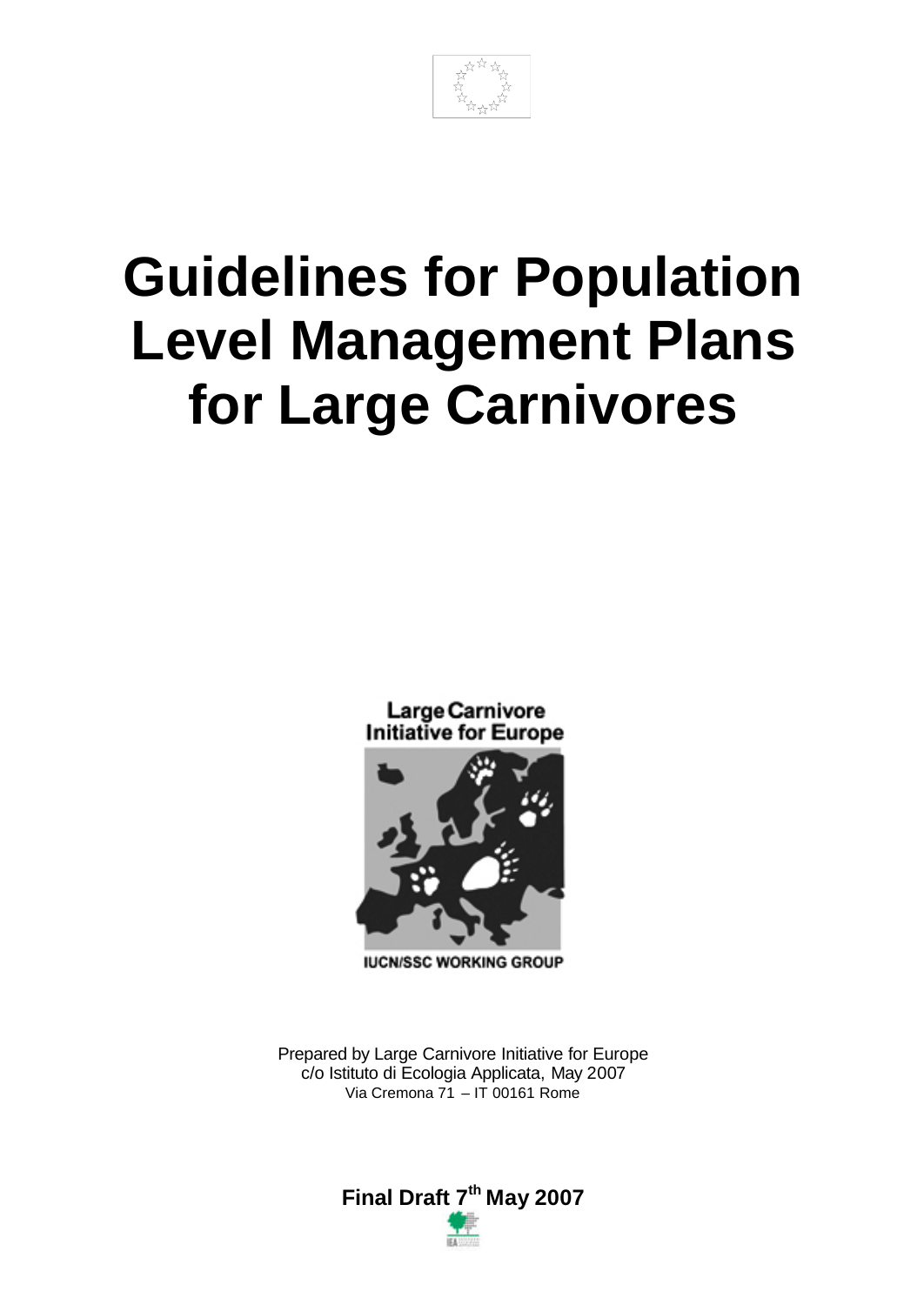



#### **Guidelines for Population Level Management Plans for Large Carnivores**

**Prepared by** 

the Large Carnivore Initiative for Europe (LCIE) www.lcie.org

#### **Compiled by**

J. LINNELL Norwegian Institute for Nature Research (NINA) Tungasletta 2 Trondheim 7485, Norway

> V. SALVATORI Istituto di Ecologia Applicata (IEA) Via Cremona 71, Rome 00161 Italy

L. BOITANI Dept. Biologia Animale e dell'Uomo Università di Roma "La Sapienza" Viale dell'Università 32 00185 Roma, Italy

#### **With the contribution of**

Henrik Andrén, Alistair Bath, Juan Carlos Blanco, Urs Breitenmoser, Djuro Huber, Ovidiu Ionescu, Arild Landa, Eric Marboutin, Yorgos Mertzanis, Henryk Okarma, Agnieszka Olszanska, Janis Ozolins, Ilka Reinhardt, Lotta Samuelson, Beate Striebel, Jon Swenson, Manuela von Arx.

#### **Funded by**

The European Commission DG Environment Contract nr. 070501/2005/424162/MAR/B2

#### **Suggested citation:**

Linnell J., V. Salvatori & L. Boitani (2007). *Guidelines for population level management plans for large carnivores in Europe.* A Large Carnivore Initiative for Europe report prepared for the European Commission. Final draft May 2007.

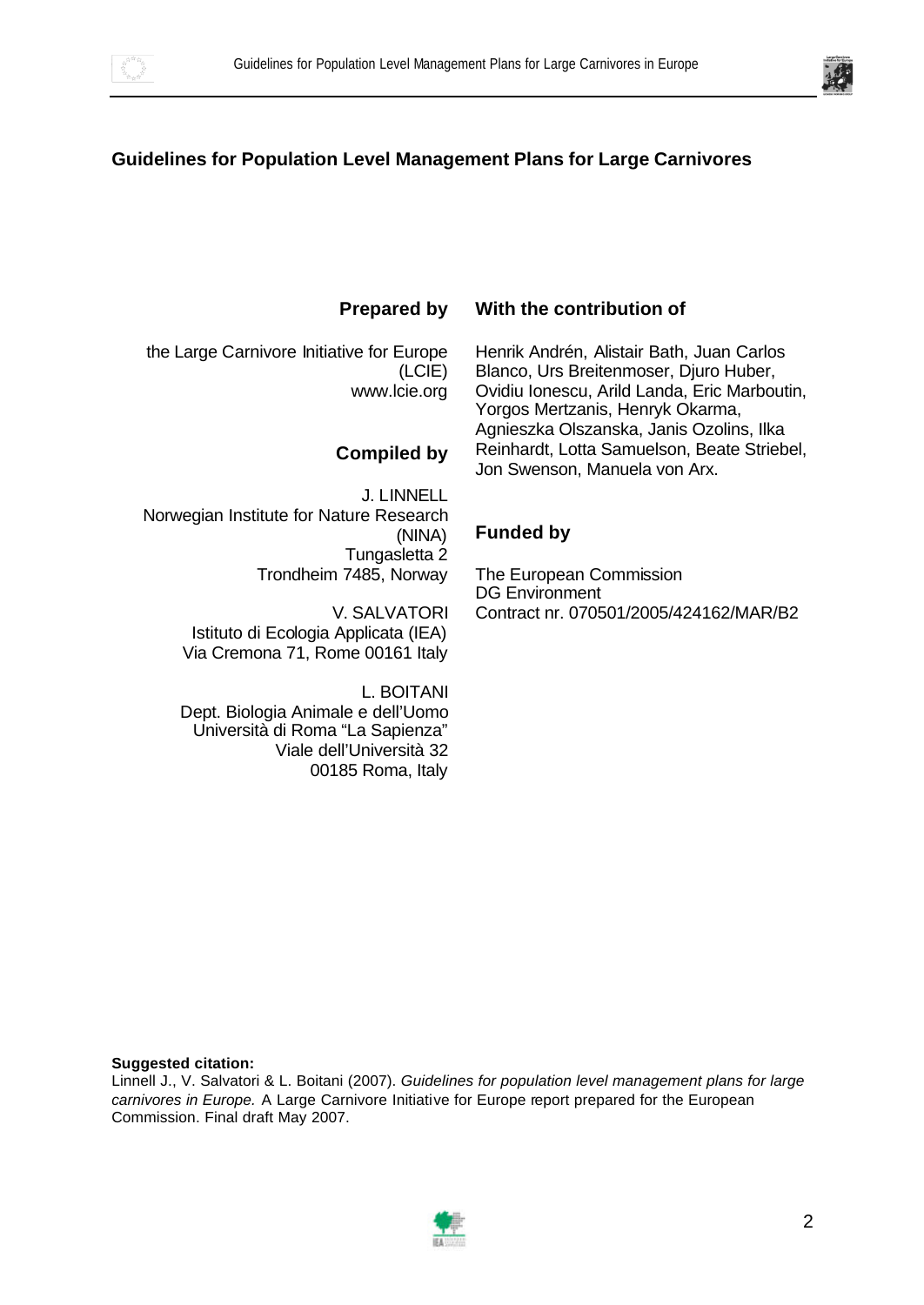

# **Table of contents**

| 1. Introduction                                                                         |  |
|-----------------------------------------------------------------------------------------|--|
| 2. What is a population? Defining concepts and developing an operational                |  |
| 6                                                                                       |  |
| 3. European large carnivore populations and the need for population level               |  |
|                                                                                         |  |
|                                                                                         |  |
|                                                                                         |  |
|                                                                                         |  |
|                                                                                         |  |
| 5. Operationalising Favourable Conservation Status for large carnivores12               |  |
|                                                                                         |  |
|                                                                                         |  |
| 5.3 Linking the concepts of Favourable Conservation Status and Viability14              |  |
| 5.4 An operational proposal to define Favourable Reference Population16                 |  |
| 5.5 An operational proposal to define Favourable Reference Range18                      |  |
| 5.6 An operational definition for favourable conservation status for large carnivores19 |  |
|                                                                                         |  |
| 6. Legal and technical considerations for population level management plans 23          |  |
| 6.1 Large carnivores under the Habitats Directive and other conventions23               |  |
|                                                                                         |  |
|                                                                                         |  |
| 6.4 Derogations for strictly protected species - lethal control and hunting of large    |  |
|                                                                                         |  |
|                                                                                         |  |
|                                                                                         |  |
|                                                                                         |  |
|                                                                                         |  |
| Table 1. Overview of the population structure of brown bears in Europe41                |  |
| Table 2. Overview of the population structure of Eurasian lynx in Europe42              |  |
| Table 3. Overview of the population structure of wolverine in Europe43                  |  |
| Table 4. Overview of the population structure of wolves in Europe44                     |  |
| Table 5. Overview of the international conventions and treaties that the various        |  |
| countries of continental Europe have signed, with details of any species specific       |  |
|                                                                                         |  |
|                                                                                         |  |
|                                                                                         |  |
|                                                                                         |  |
|                                                                                         |  |
|                                                                                         |  |
|                                                                                         |  |
|                                                                                         |  |
|                                                                                         |  |
|                                                                                         |  |
|                                                                                         |  |
| The release of captive-bred individuals as a tool in large carnivore conservation 75    |  |
| The use of compensation and economic incentive systems to alleviate economic losses     |  |
|                                                                                         |  |

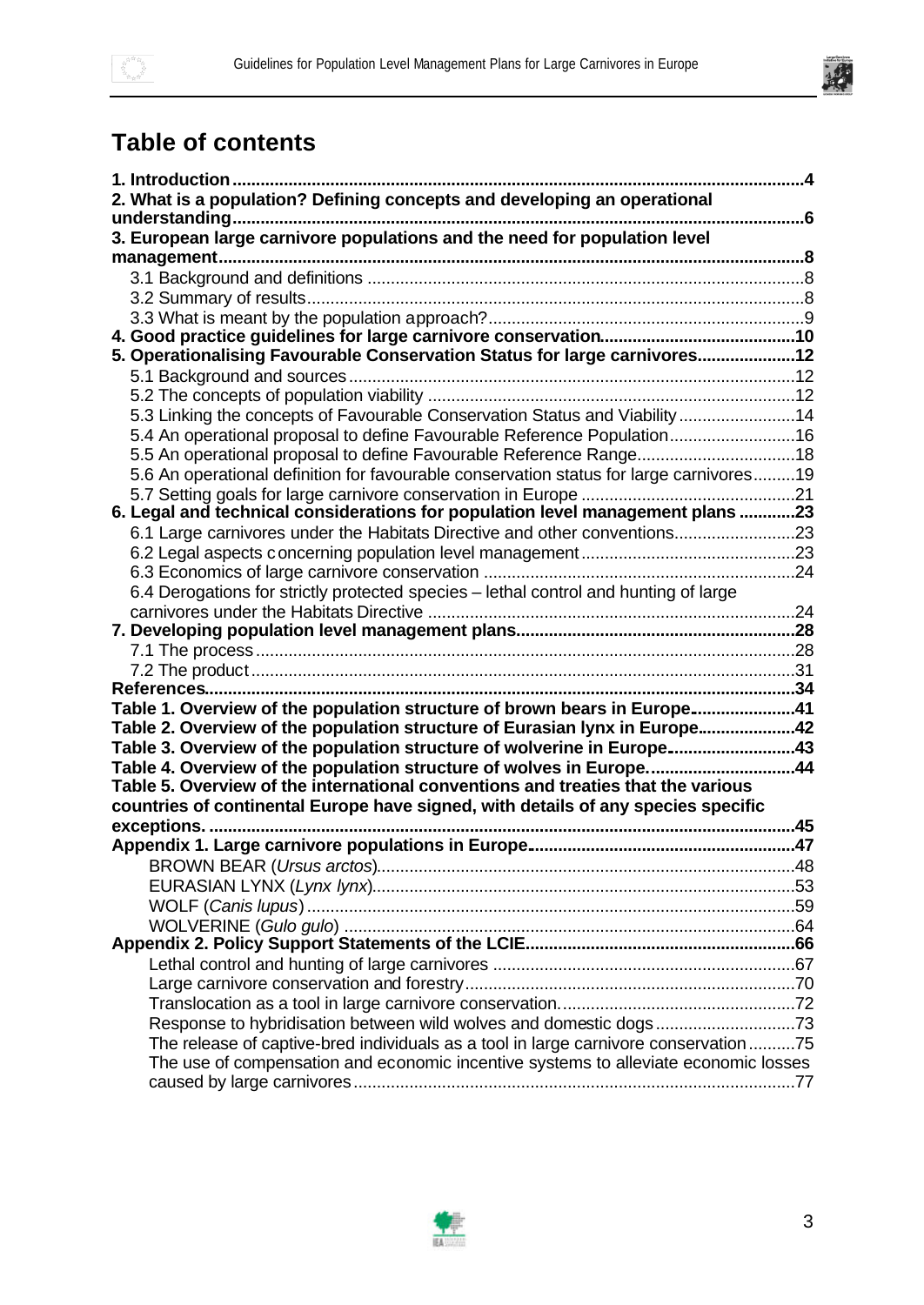

 $\overline{a}$ 



# **1. Introduction**

Europe is home to four species of large carnivore – the brown bear (*Ursus arctos*), the wolf (*Canis lupus*), the wolverine (*Gulo gulo*), and the Eurasian lynx (*Lynx lynx*) 1 . Conserving these species is a real challenge in landscapes which are as crowded and modified as those that we have in Europe. The main challenges stem from their most fundamental characteristic – as top predators these species need a lot of space. Home range sizes of individual large carnivores in Europe tend to vary between 100 and 1000 km<sup>2</sup> – depending on habitat characteristics and environmental productivity (Nilsen *et al.* 2005; Herfindal *et al.* 2005). This implies that they never reach very high densities – typically ranging from 3 to 0.1 per 100 km<sup>2</sup>. In addition to these characteristics of resident, adult individuals, juvenile large carnivores often range widely during their dispersal phase, with some individuals moving over hundreds of kilometres. A consequence of this is that populations of these species do not fit into protected areas – in fact very few European protected areas are able to embrace the home ranges of more than a few individuals of any large carnivore species (Linnell *et al.* 2001a). This implies that their conservation depends on their presence in both protected areas and in the matrix of habitat that surrounds these protected areas, and in fact constitutes most of the European landscape. Luckily all four species have proven to be relatively adaptable to these modern European landscapes (Breitenmoser 1998; Kaczensky 2000; Linnell *et al*. 2001b), which makes it possible to imagine a viable future for their conservation. However, their presence in these multi-use landscapes leads to a number of conflicts with human interests (which we shall explore later).

Another consequence of their low densities and wide ranging behaviour is that we are forced to reconsider the appropriate scale at which they should be managed. From a biological point of view a population of large carnivores extends of hundreds, thousands and often tens of thousands of square kilometres. Such a huge area is always fragmented by many types of administrative borders, including those of protected areas, municipalities, counties, states, countries, and even super-national entities like the European Union. On the scales that we are talking about here there are few administrative units that are able to contain a viable population of any large carnivore species on their own. Therefore, it is vital that conservation planning for large carnivores occurs in a coordinated and cooperative manner between all the administrative units that share populations. A first attempt to achieve this occurred in 1999 when the Bern Convention endorsed a series of action plans for bears, wolves, Eurasian lynx and wolverines (Boitani 2000; Breitenmoser *et al.* 2000; Landa *et al.* 2000; Swenson *et al.* 2000) produced by the Large Carnivore Initiative for Europe (www.lcie.org). These strategic documents started a process to change the way we think about managing these species. However, with the continue growth of the European Union there is a need to integrate this way of thinking into the Habitats Directive in a more formal and structured manner.

Two fundamental concepts need to be developed. The first is that the unit for conservation planning should not be just the portion of a population that falls within a given state's or country's boundaries. Rather it should be the entire biological unit, involving all administrative units within its distribution. The second concept is that large carnivore conservation requires their integration with human activities in human-dominated landscapes. This requires coexistence between large carnivores and humans, which is not always easy to achieve. It almost always requires active management (such as reintroduction, translocation, hunting, lethal control) of large carnivore populations and coordinated planning with conflicting landuses and activities. However, the need, and the acceptance for, different management

<sup>1</sup> A fifth species that is often counted as a large carnivore, the Iberian lynx (*Lynx pardinus*), occurs in southern Spain, but this is not dealt with further in this report, as its distribution is very limited and the conservation issues differ greatly from the other four species.

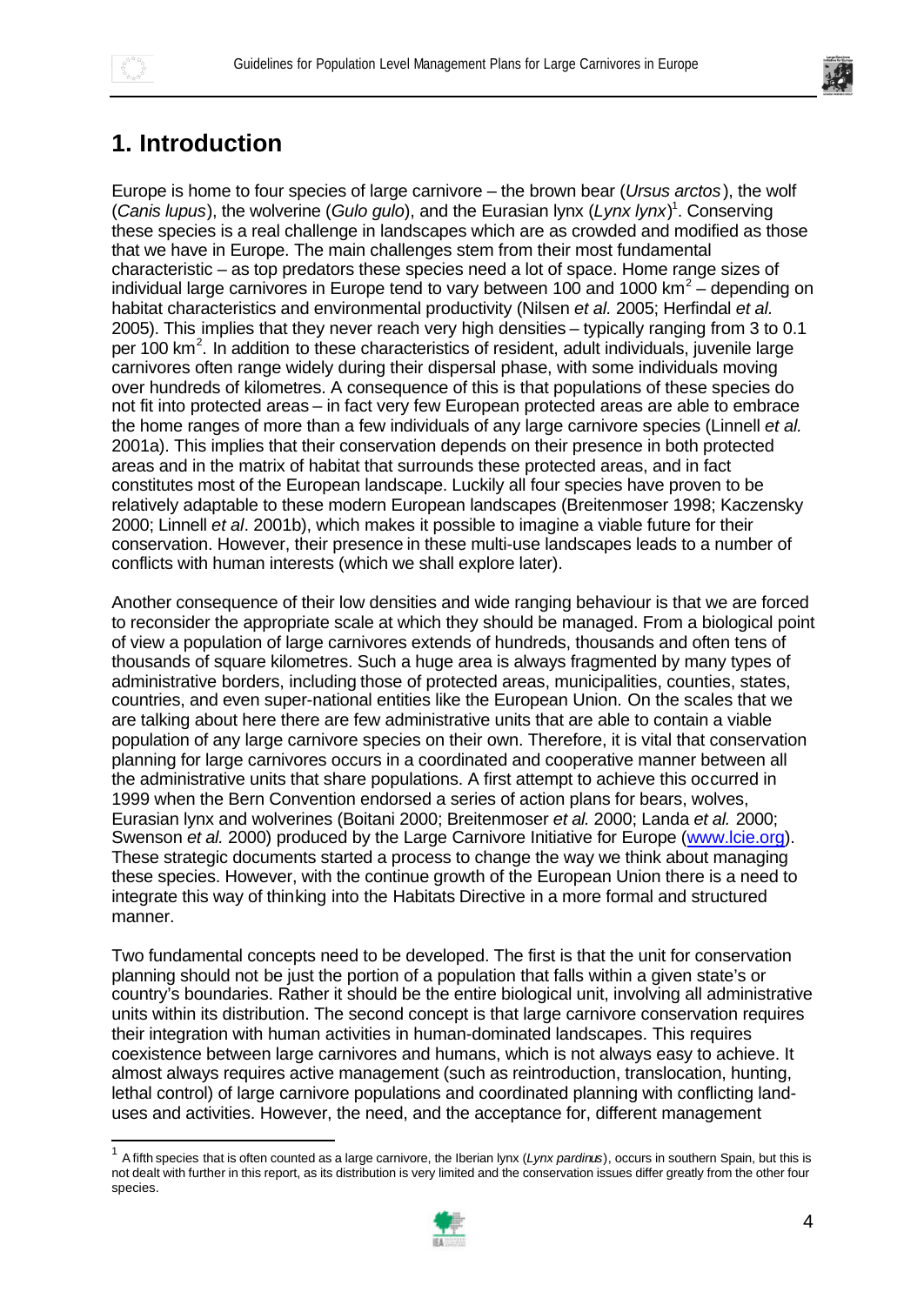



options will vary greatly throughout Europe (Boitani 2003). Therefore, there is a need to establish a conservation system which is both coordinated and flexible – to permit local adaptation of the means needed to achieve a global vision. The present lack of such a system is reflected by the many conflicts that large carnivores cause, and the amount of time that both the Bern Convention Secretariat and the European Commission spend on large carnivore issues.

In response to this need the European Commission launched a call for tenders (ENV.B.2/SER/2005/0085r) in 2005 for the development of "Guidelines for population level management plans for large carnivores in Europe". The contract was won by the Istituto di Ecologia Applicata (Italy) in cooperation with the Norwegian Institute for Nature Research (Norway), Callisto (Greece) and KORA (Switzerland). In addition, during the process of developing this report we have utilised a wide range of expertise from across Europe, mainly from within the IUCN SSC's working group – the Large Carnivore Initiative for Europe, and the Wolf, Bear and Cat Specialist Groups. In addition, as the report has progressed we have received much valuable feedback from various member states.

This report is one of the products of this contract. Its intention is to present a discussion of the technical background required for developing conservation management plans for large carnivores at the population level. It contains the following elements, (1) a conceptual discussion about populations and some operational proposals for defining large carnivore population units, (2) an overview of the European carnivore populations, (3) an exploration about population viability and favourable conservation status, and the development of an operational proposal on defining favourable conservation status relevant for large carnivores, (4) an outline of good practice guidelines for large carnivore management, and (5) recommendations on the process for developing a population level management plan and an outline for what such a plan should contain.

A final caveat is important to underline. This is a document that has been written by a group of independent experts as an input to the Commission's ongoing work to operationalise the Habitats Directive. As such, it is not an official Commission document. Rather, it is a set of recommendations that the authors wish to make to the Commission based on both present scientific knowledge and the experience that has been gained on managing and conserving large carnivore populations from across Europe. Some of these recommendations, indeed the very premise of the report (adopting a population approach), go slightly beyond some of the current operating procedures of the Habitats Directive. However, these are all points that the authors believe are crucial if the Commission is to achieve the objective that lies at the heart of the Directive – that of conserving these species in European landscapes for future generations. This being said, we have gone to great lengths to use the framework of the Habitats Directive and its guidance documents wherever possible, and have tried to be clear about which recommendations have their origins in the Directive and its guidance documents, and which stem from our own experience. Our brief was also to include all European countries west of 35 degrees east. This includes many countries that are not members of the European Union, and therefore not bound by the Habitats Directive. As adopting a population approach will often require cooperation between EU and non-EU countries, the total range of management situations and legislative constraints will vary to a greater extent than if we only considered the EU countries.

Following the initiation of this project, the Commission has started a second, follow-up project, where a series of workshops will be held in member countries that host large carnivore populations. These workshops will serve to channel comments on the guidelines from responsible authorities and key interest groups to the Commission. The process will end with a pan-European congress where a final version of the guidelines will be presented.

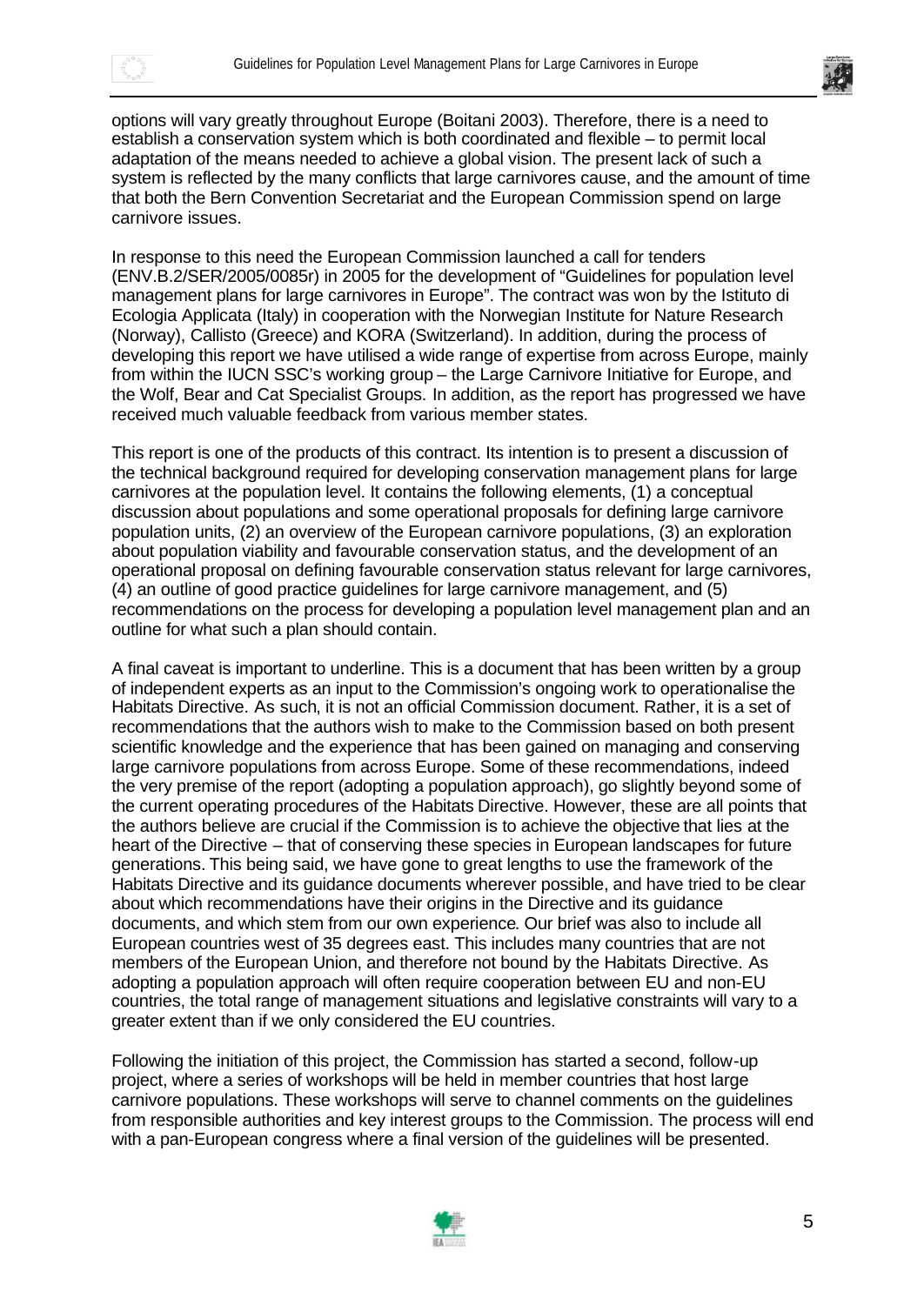



# **2. What is a population? Defining concepts and developing an operational understanding**

The population concept is one of the most basic concepts in biology – yet it remains one of the least defined concepts in current usage. The basic idea refers to a group of individuals that live in the same area and can potentially interbreed. However, reality is often somewhat fuzzy and things rarely come in neat packages. For animals that have many different movement patterns and patterns of social organisation, it can often be hard to tell where one population ends and another begins. The result has been many discussions about both the operational (how to define it in practice) and the conceptual (what do we actually try to describe) nature of populations (Camus & Lima 2002; Berryman 2002; Baguette & Stevens 2003; Schaefer 2006). As a result many different approaches have been used, including those that focus on taxonomy (e.g. subspecies or Evolutionary Significant Units), genetics, distribution (continuous vs. discontinuous), behaviour (home-range, seasonal migration, dispersal), ecosystems (embracing energy flow), demographics (the degree of synchrony in fluctuations of population size), and even economics (Waples & Gaggiotti 2006). In the absence of any generally accepted definitions, researchers and managers have usually defined their own *ad hoc* borders to suit their particular situation.

Despite the ongoing debate, there is a movement towards the idea that a population is actually a hierarchical concept where different elements and processes function at different spatial and temporal levels (review in Linnell 2005; Schaefer 2006). At the largest spatial scale we have a species which can be viewed as a population in evolutionary time. At the smallest scale we can have an isolated group of a few tens of individuals that temporarily occupy a discrete habitat patch which may be ephemeral. In between these extremes there is a wide range of potential distributions and processes. In general, for conservation purposes we must consider two processes, genetics and demographics. The genetic elements of the population processes occur at larger spatial and temporal scales than the demographic because the occasional movement of animals between two discrete patches or clumps will be enough to prevent genetic differentiation, but will not be sufficient to have any significant influence on demographic processes. As we shall discuss below, maintaining genetic diversity is a long term conservation issue that requires much larger numbers of individuals than the short term maintenance of numbers that are needed to avoid demographic extinction.

Therefore, to operationalise these concepts, we suggest that populations be viewed simultaneously as a nested hierarchy of entities. We suggest that the word "*metapopulation*"<sup>2</sup> be used to refer to the large scale phenomena that embrace the distribution of individuals with a broadly similar genetic structure. This distribution may be spatially discontinuous – but there should be sufficient connectivity, in both space and time, to permit the dispersal of animals that ensures gene flow and some degree of demographic stabilisation. This may be on the level of a few individuals per generation. Within this metapopulation there may be a number of "*subpopulations*" that consist of individuals within a reasonably continuous distribution that interact with much greater frequency such that the demography of the group is mainly influenced by birth and death rates rather than by the immigration of animals from outside (from neighbouring subpopulations within the metapopulation). Within a subpopulation there may also be some fine scale spatial structuring that results in individuals being clustered into non-uniform clusters. For the purposes of this report we call these clusters "*population segments*". Finally, there may be some individuals or very small groups

<sup>&</sup>lt;sup>3</sup> Not to be confused with legal term of "distinct population segment" used in the US endangered species act.



 $^2$  In this context we do not use metapopulation in its strictest sense that requires the extinction and recolonisation of subpopulations. Rather we use it in its more widespread context of a fragmented / patchy distribution where subpopulations have independent demographic patterns. See Elmhagen & Angerbjörn (2001) for a discussion explicitly focusing on the application of metapopulation for large mammals.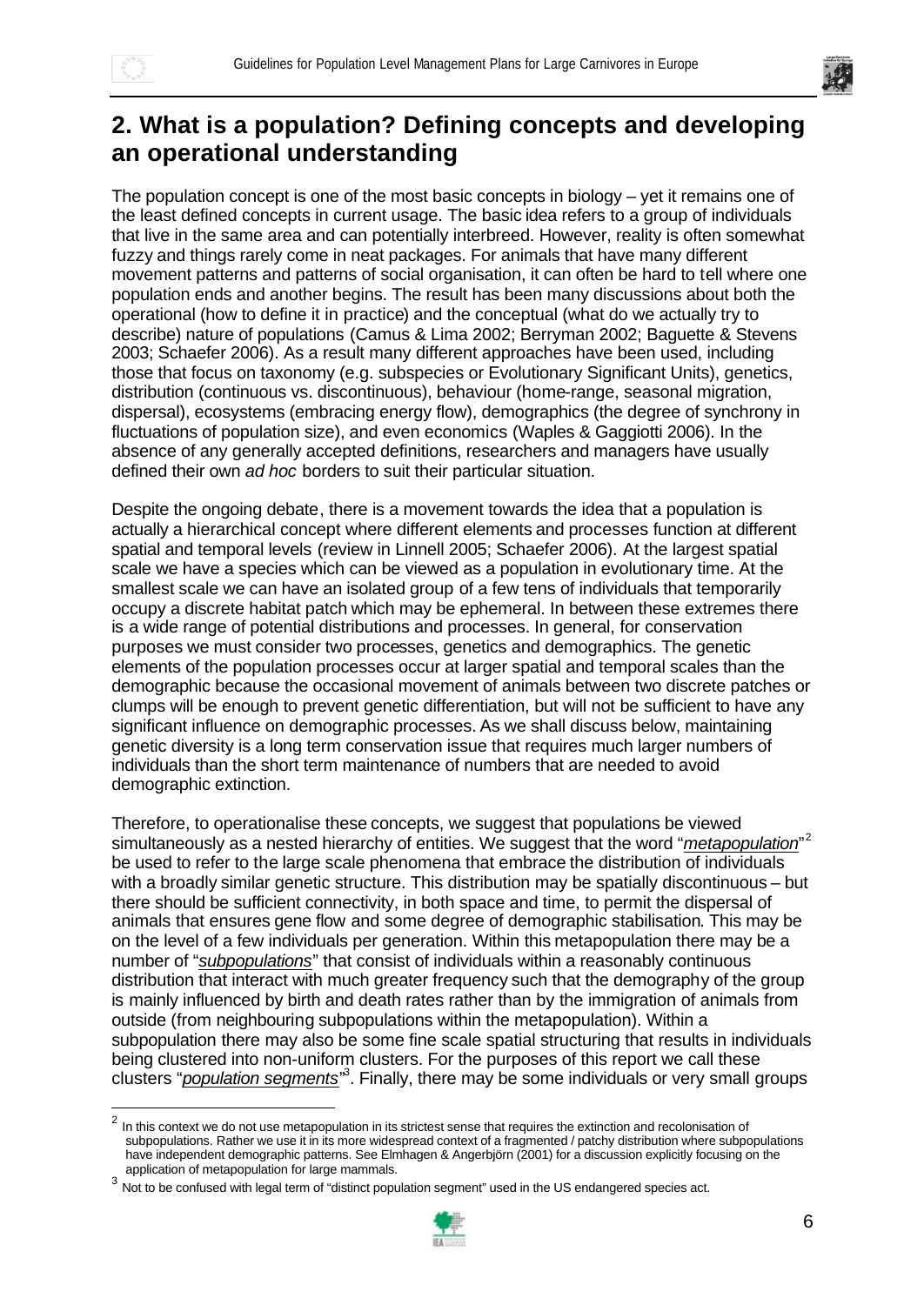



of animals that occur outside the distribution of any subpopulation. If they are mobile, and do not occupy a discrete and predictable area, and do not reproduce, these individuals are termed "*vagrants*". If they are stable and occupy a predictable location over several years they can be called an "*occurrence*". Typically reproduction will only be sporadically documented in an occurrence. The subpopulation is the formal biological term for the unit that we discuss in this document, however for the sake of simplicity and to harmonise with the usage already employed within the Habitats Directive we will hereafter refer to a subpopulation simply as a "*population*".

Deciding where geographic borders should be drawn between different subpopulations will in practice be best done using data on animal distribution combined with knowledge about the potential quality of habitat, the existence of barriers, and the dispersal ability of the species. As distributions change over time these boundaries are likely to be dynamic. This dynamism, combined with our imperfect information concerning species distribution will sometimes require that boundaries are drawn using subjective, though pragmatic, criteria. In such cases geographical knowledge of habitat configuration may serve as the best surrogate. If two different areas are very large, have very different ecologies (different habitat or climate) or have very different management regimes, conflict levels, or conservation statuses, it may also be most pragmatic in some situations to distinguish them as distinct populations.

We should stress that these are merely definitions that we have developed to operationalise the population concept for large carnivore conservation purposes and other species may well need another structure with different definitions. The important factor for conservation is that we accept that there is not just one thing called a population that only occurs at one level and where we try to focus all management actions and decisions. A population is a multi-level structured concept and management decisions should take this into account. By accepting the hierarchical nature of the population concept we open for the potential to make different decisions at different spatial (and temporal) scales. Decisions concerning overall policy objectives can be made at the largest spatial scales<sup>4</sup>. This will apply to an area equal to, or larger than, any population (e.g. Europe, the Alps, or the Carpathians). However, the actions needed to achieve these overall objectives may well differ within different regions (e.g. different countries or states) or populations that make up this population. In fact, many actions will need to be distributed in a spatially structured manner (e.g. compensation payments, hunting quotas), requiring that large populations be divided into smaller "*management units"*. This lowest level is not so much used for decision making, but is a way of distributing actions in space. This hierarchical structure is in accordance with the EU's principle of subsidiarity and the Malawi principles of the Convention on Biological Diversity (Prins 1999) where as much decision making freedom is transferred to the lowest possible level within the wider frames imposed by more central decision making bodies. We call this the concept of "freedom within frames".

<sup>4</sup> For example, under current Norwegian management procesures, the national parliament has decided that large carnivores should exist in Norway, and has determined the desired population size for each of 8 management regions. Within these regions authority to set hunting quotas and decide where in the region they want to have each carnivore species has been delegated to a local board. These local boards have a great deal of influence on the day to day management of carnivores, but are constrained by the principle decisions and numerical goals set by the national government.

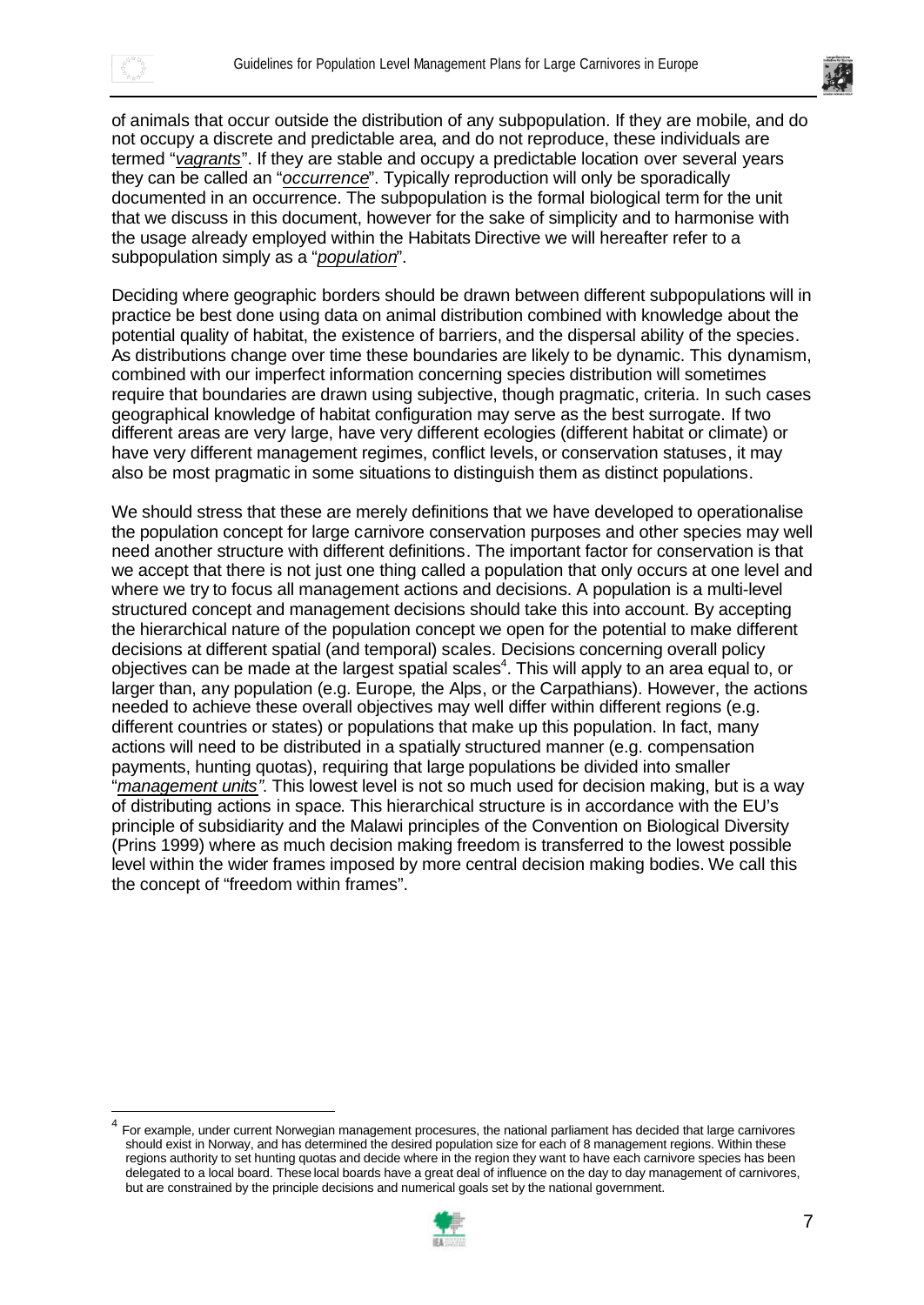



# **3. European large carnivore populations and the need for population level management**

## *3.1 Background and definitions*

Large carnivores are widely distributed in Europe – with various species distributed from the Atlantic seaboard of Spain in the west to the Russian taiga in the east, from the Mediterranean forests of Greece to the tundra of northern Norway. Due to centuries of persecution and habitat conversion their distribution is far from continuous. Instead, they have a very fragmented distribution, with various patches of occurrence scattered across the European landscape. Some of the patches are large and contain thousands of individuals, while others contain ten or less. Some are isolated by hundreds of kilometres, while others are located closely together. Sometimes the intervening habitat is of good quality for large carnivores, in other cases it is hostile. The situation is complex, and to make matters harder still, it is dynamic, with natural and assisted expansion on one hand, and population decline on the other.

In order to systematise this complexity we have collected the best available data on large carnivore distribution and status from across Europe (see Appendix 1 and the online information systems available at www.lcie.org). Based on these distribution data we have attempted to identify, for each species, a series of units that we call *populations*. As explained in section 2, these populations are units where a given species has a more or less continuous distribution such that individuals can interact often enough for the unit to constitute a demographic unit. Borders between populations are drawn primarily based on discontinuity in distribution. Geographic features have also been utilised here. Species specific differences in dispersal have also been taken into account. Wolves have by far the greatest dispersal ability of the four species, with individuals of both sexes able to disperse over hundreds of kilometres (Linnell *et al.* 2005). Lynx and wolverines have intermediate dispersal ability. Studies have shown individual records of dispersal distances of several hundred kilometres in both species, but on average males disperse more than females, and overall dispersal distances can be highly context-dependent and quite limited in some highly fragmented landscapes (Andersen *et al.* 2005; Flagstad *et al.* 2004; Schmidt 1998; Vangen *et al.* 2001; Zimmermann *et al.* 2005). Bears have the greatest sex bias in dispersal ability. While males may travel many hundreds kilometre, females rarely disperse from their natal areas (Støen *et al.* 2006; Swenson *et al.* 1998). In cases where a very large area of distribution contains areas where the species is exposed to very different management or ecological conditions we have chosen to split it into two or more populations in an effort to identify units which have relatively homogenous demography. In some cases where species distribution is somewhat clumped (non-uniform) within a population we have also recognised some distinct population segments. Further research on population genetics, movement ecology of marked individuals, or simply better mapping of species distribution may change these designations. This is most likely to lead to the reclassification of some population segments as populations. Furthermore, the expansions or contractions of the ranges of the species in different areas will require a constant revision of their population structuring.

# *3.2 Summary of results*

The following set of tables (Tables 1-4) summarise the results from Appendix 1, listing the populations that we have identified for each species. For the sake of orientation we have grouped populations into their general geographic regions and provided a list of any population segment that occur within these populations. For each population we also indicate its approximate size and the countries (both EU and non EU) that it occurs in. Caution should

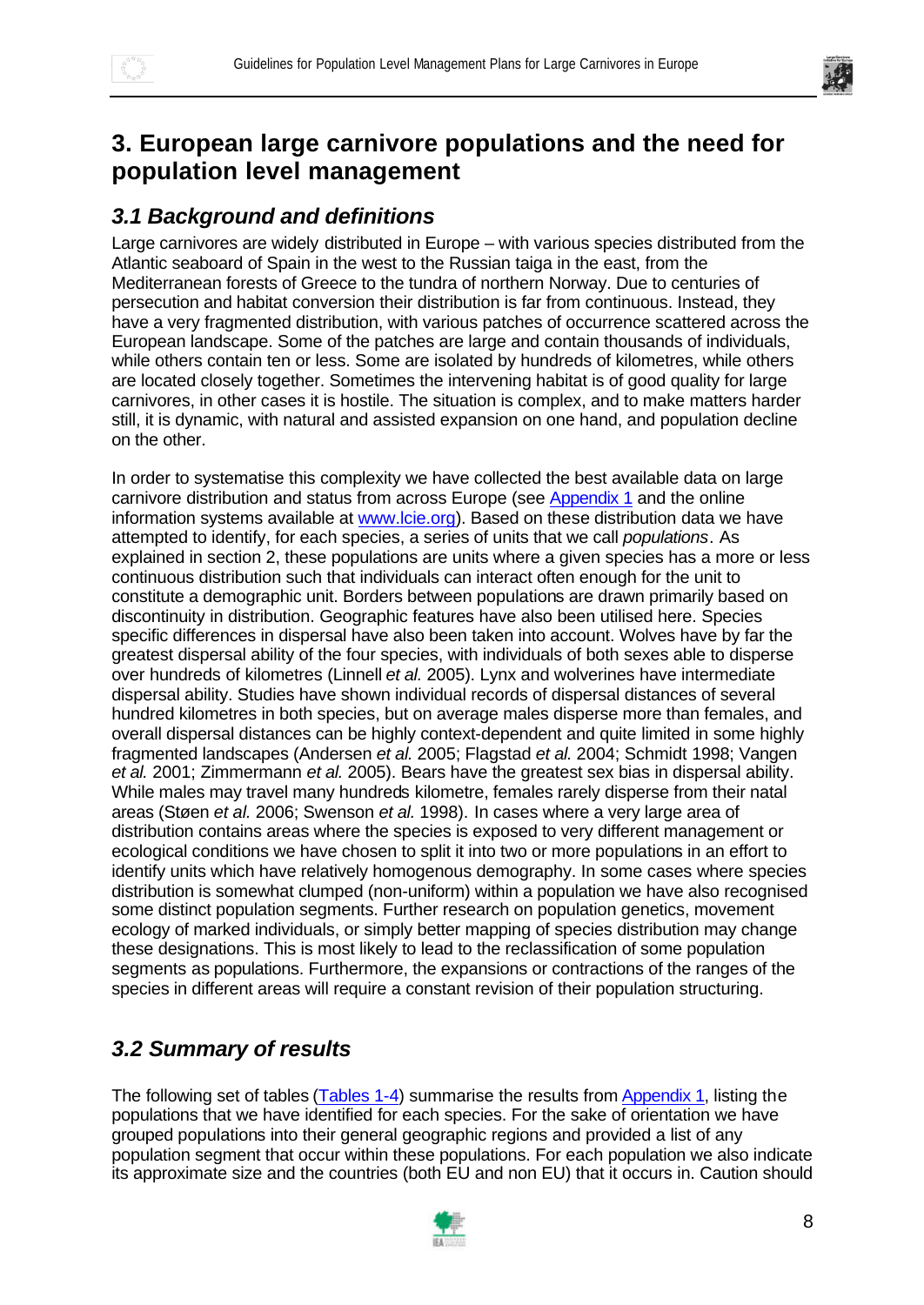



be used concerning both the size and distribution of these populations as the quality of data vary greatly from country to country. For countries with federal systems we list the autonomous regions and states that it covers as footnotes.

Of the 33 populations that we identified, only four occur within a single country, implying that 88% are transboundary in nature. Some of the populations span 8 countries. The four populations that do not span international borders occur in countries with federal systems where responsibility for the environment has been delegated to the regions – that requires an intra-national form of transboundary cooperation. Furthermore, it is clear that there is massive variation in the size of these populations – from less than 20 to many thousand individuals. Conserving the small populations will require the maintenance of a high degree of connectivity between populations. These simple statistics underline the premise for this report – that population based management of large carnivores requires large scale international cooperation.

## *3.3 What is meant by the population approach?*

Clearly the vast majority of the demographic units (i.e. populations) of European large carnivores span the borders between many intra-national and international administrative borders. In order to ensure that they are managed in a sustainable manner it is imperative that the scale of their management should correspond to the scale of their distribution. Therefore, there is a clear need to develop management plans at the appropriate scale. From the point of view of biology management should be on as large a scale as possible, however, from the point of view of practicality there are limits to how large a scale can be considered. We therefore feel that it is at the level of the population that it is most appropriate to go through the formal process of formulating management plans. However, because population is a multiscale concept (see section 2) it is clearly necessary to consider both the within population connectivity among population segments and the external connectivity between populations. As we shall also argue later, it is at the scale of the population that we feel it is most appropriate to focus conservation status assessment (see section 5.6).<sup>5</sup>

<sup>5</sup> This is in keeping with the recommendations made under section 1.2.4a) of the *Guidance document on the strict protection of animal species of community interest provided by the "Habitats" Directive 92/43/EEC* (Draft version 5 April 2006) – "*The status of species should be determined on biogeographical level in Member States (for overview, national/regional strategies, targets and reporting purposes) and on population level where appropriate (for purpose of definition of requisite measures, management and derogations). In the case of transboundary populations and regarding species which migrate between inside and outside the frontiers of the EU, their overall natural range, including the migration zones outside the EU, should be considered as well where this is feasible*.". This section further goes on to make the following definitions – "*Regarding the definition of population, 'local' population or a set of 'local populations' (e.g. meta-populations), which are in close contact with*  each other might be used as a biologically meaningful reference unit. This approach needs to be adapted to the species in *question, taking account of its biology/ecology*" – in footnote 33. In other words, what we consider population here corresponds to the local populations in the reference EEC document.

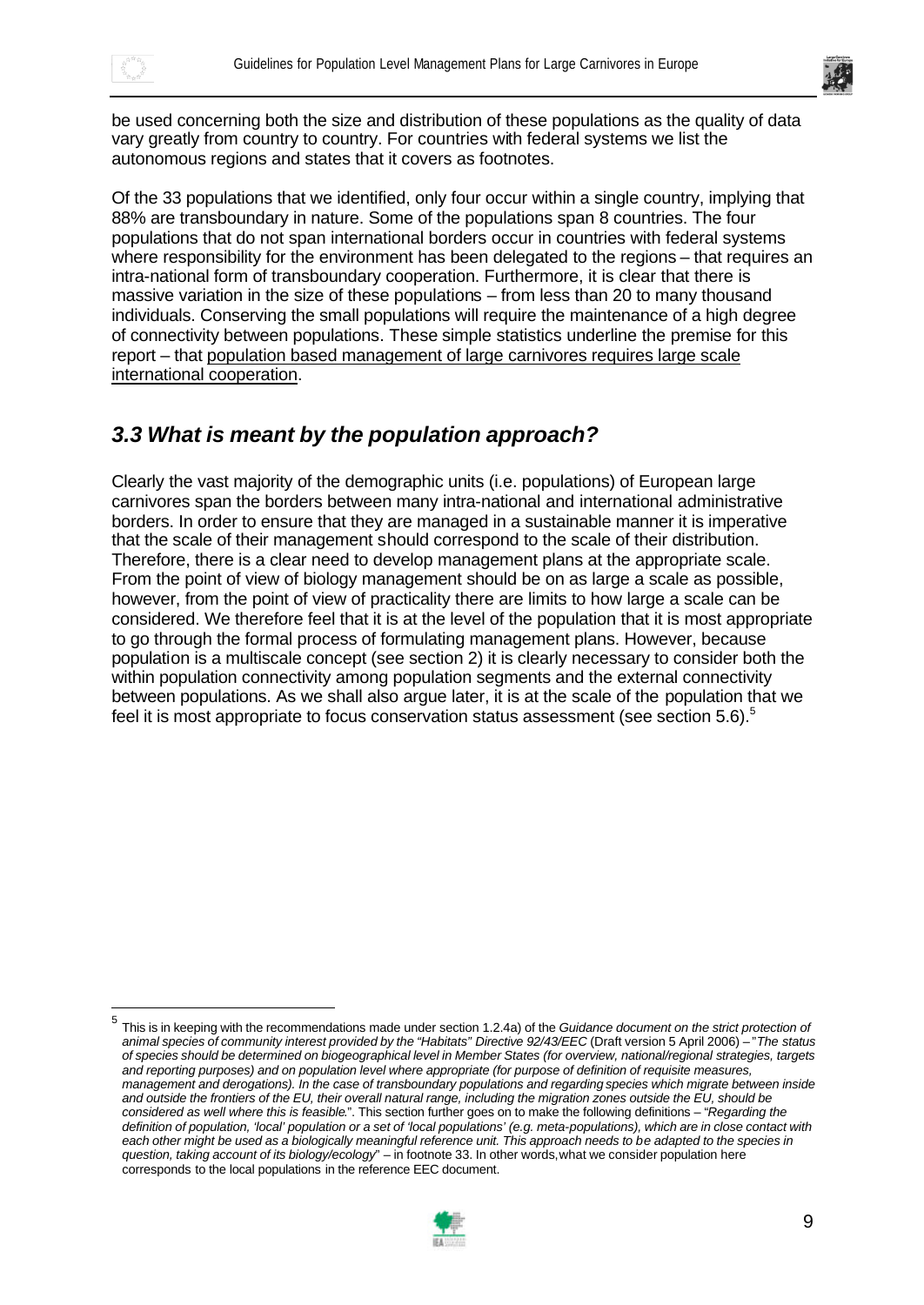

# **4. Good practice guidelines for large carnivore conservation**

Large carnivores represent a special challenge for conservation in a crowded continent like Europe because of the potential they have to cause conflicts with human interests. These include damage to livestock and crops, competition with hunters for game species, and even in extreme cases the risk they represent to human safety. Also, the return of large carnivores can provoke dramatic social protests among rural communities, which can potentially have negative consequences for biodiversity conservation in general. This requires that a very pragmatic approach be taken to large carnivore management (Breitenmoser 1998; Boitani 2003; Linnell *et al*. 2005; Skogen *et al.* 2003). It is therefore constructive to examine the main objectives of the Directive 92/43/EEC (Habitats Directive). These clearly state the overall goal is to restore and maintain biodiversity in the Community. However, the context of other economic, social and cultural requirements, especially that of achieving sustainable development, should be considered when deciding on measures to be used. We interpret this to imply that it is possible to make certain compromises concerning the measures adopted to achieve conservation of large carnivores in order to take human interests into accounts, although the main goal of the Directive is clearly to conserve biodiversity.

When considering large carnivores it is important to reflect where we are with respect to their conservation in Europe. In the 1960's and 1970's, carnivore populations were generally at all time lows throughout Europe, and conservation at that stage consisted of saving remnant populations from extinction. Thankfully, we have passed that stage for many, but not all, populations and are now trying to develop management models that will secure a sustainable coexistence of large carnivores and humans within multi-use landscapes. As many populations are expanding the challenge becomes that of living with success (Swenson *et al*. 1998). The key point is that in order to achieve the European-wide goal of conserving large carnivores there is a need for a flexible and pragmatic approach concerning the mechanisms used to achieve this goal (Boitani 2003). In a culturally and environmentally diverse continent like Europe this will require adopting different approaches in different areas. We therefore advocate the principle of "freedom within frames" (Linnell 2005). If overall objectives and policy frames are set at a central European level, and population-specific management plans are developed, it should be possible to allow a great deal of flexibility at the level of the subpopulation or management unit to implement this in a manner compatible with local traditions, conditions, and conflicts. In other words, as long as the goals are decided on a large scale, there should be some flexibility to modify the means that are used at a more local scale. Within large populations there is far more room for different approaches and freedom of action than within small populations, and the consequences of making mistakes are far smaller in the large populations. However, the bottom line will always be the need to achieve and maintain favourable conservation status.

Large carnivore populations have shown themselves to be very resilient with respect to human activities. Their conservation does not require that every individual be protected or that all human activities be excluded from their habitat. However, there are limits to both the level of exploitation and the way humans use their habitats that large carnivores can tolerate. In order to guide decision makers in the process of designing their locally-adapted management systems the Large Carnivore Initiative for Europe (LCIE) has prepared a series of policy support statements (see Appendix 2) that cover our recommendations concerning a wide range of issues relevant for large carnivore conservation. Combined, these provide an overview of the management options that exist and which are compatible with large carnivore conservation. These statements are based on a combination of the latest scientific research and the considerable body of experience that exists in Europe about conserving, managing and restoring large carnivore populations.

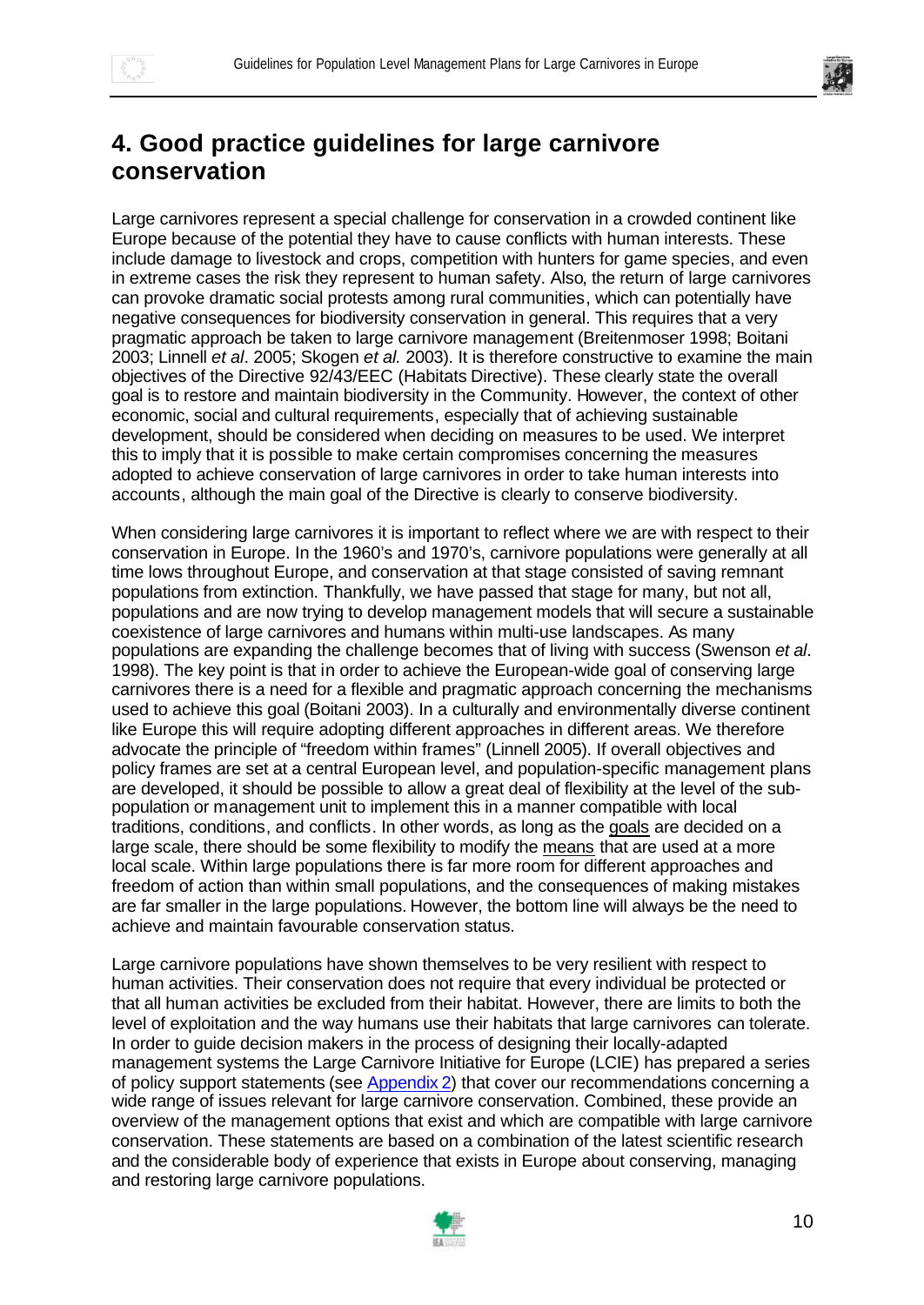



#### The topics that we have provided guidance on at this stage include:

- Lethal control and hunting of large carnivores;
- Wolf dog hybridisation;
- Forestry;
- Hunting of wild ungulate populations;
- Translocation;
- The release of captive-bred large carnivores;
- Compensation systems;
- Transport infrastructure;
- Disturbance;
- Feeding bears;
- Garbage, and other problem bears;
- Census methods.

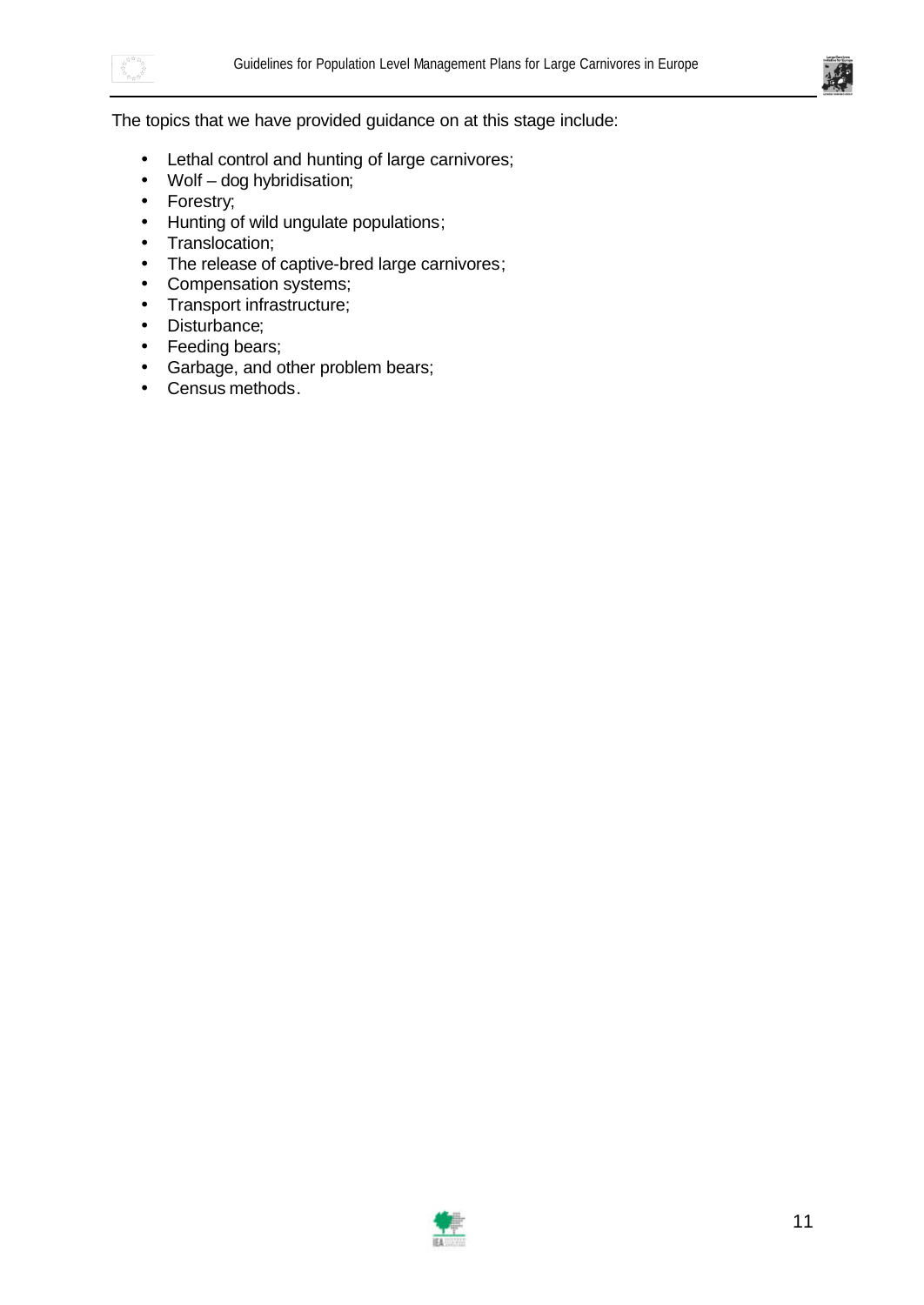

# **5. Operationalising Favourable Conservation Status for large carnivores**

## *5.1 Background and sources*

Since its introduction as the general goal for species conservation within the EU, the concept of Favourable Conservation Status (FCS) has been much discussed. The main discussion concerns how to operationalise it for species as diverse as lichens and lynx throughout the diversity of conditions that constitute European nature. The following section is our attempt to operationalise the FCS concept for large carnivores. The rationale is based on a combination of science and expert assessment. To ensure harmony with other conservation activities ongoing within the Habitats Directive, we have attempted to build this on the latest definitions and interpretations being used by the EU that we have obtained from the following documents:

- *Assessment, monitoring and reporting of conservation status – preparing the 2001-2007 report under article 17 of the Habitats Directive* (DocHab-04-03/03 rev3). - *Assessment, monitoring and reporting under article 17 of the Habitats Directive: explanatory notes and guidelines* (Final draft November 2006). - *Guidance document on the strict protection of animal species of community interest provided by the "Habitats" Directive 92/43/EEC*. (Draft version 5 April 2006). - *Final report of the article 12 working group "Contribution to the interpretation of the strict protection of species – Habitats Directive article 12"* (Final version April 2005).

We have also drawn heavily on the following discussion document concerning the Habitats Directive "*Towards European Biodiversity Monitoring*" by European Habitats Forum http://www.panda.org/about\_wwf/what\_we\_do/species/news/index.cfm?uNewsID=70720

However, the Habitats Directive is not the only piece of conservation legislation in effect in Europe, as all EU members and most other European countries are also signatories to the Bern Convention (*Convention on the Conservation of European Wildlife and Natural Habitats*), Bonn Convention (*Convention on Migratory Species*) and the Convention on Biological Diversity. Furthermore, most European countries have adopted the IUCN's red listing procedures. In order to remove any potential contradictions between different legislations and facilitate cooperation with neighbouring states that are not EU members, we have attempted to develop operational guidelines that are in harmony with all existing bodies of international conservation legislation.

The central challenge associated with operationalising FCS is to make a link between the philosophical / political / legal concept of FCS, the biological concepts of population viability, other existing forms of categorising species status (e.g. IUCN red lists), and the specific distribution patterns and biology of the large carnivores.

# *5.2 The concepts of population viability*

The concept of population viability consists of two well recognised components, the genetic and the demographic (Beissinger & McCullough 2002). "*Demographic viability*" deals with calculating the probability that a population of a given size will become extinct within a specified number of years. The theory of demographic viability analysis is very well developed, a wide range of mathematical models exists, and there are many published

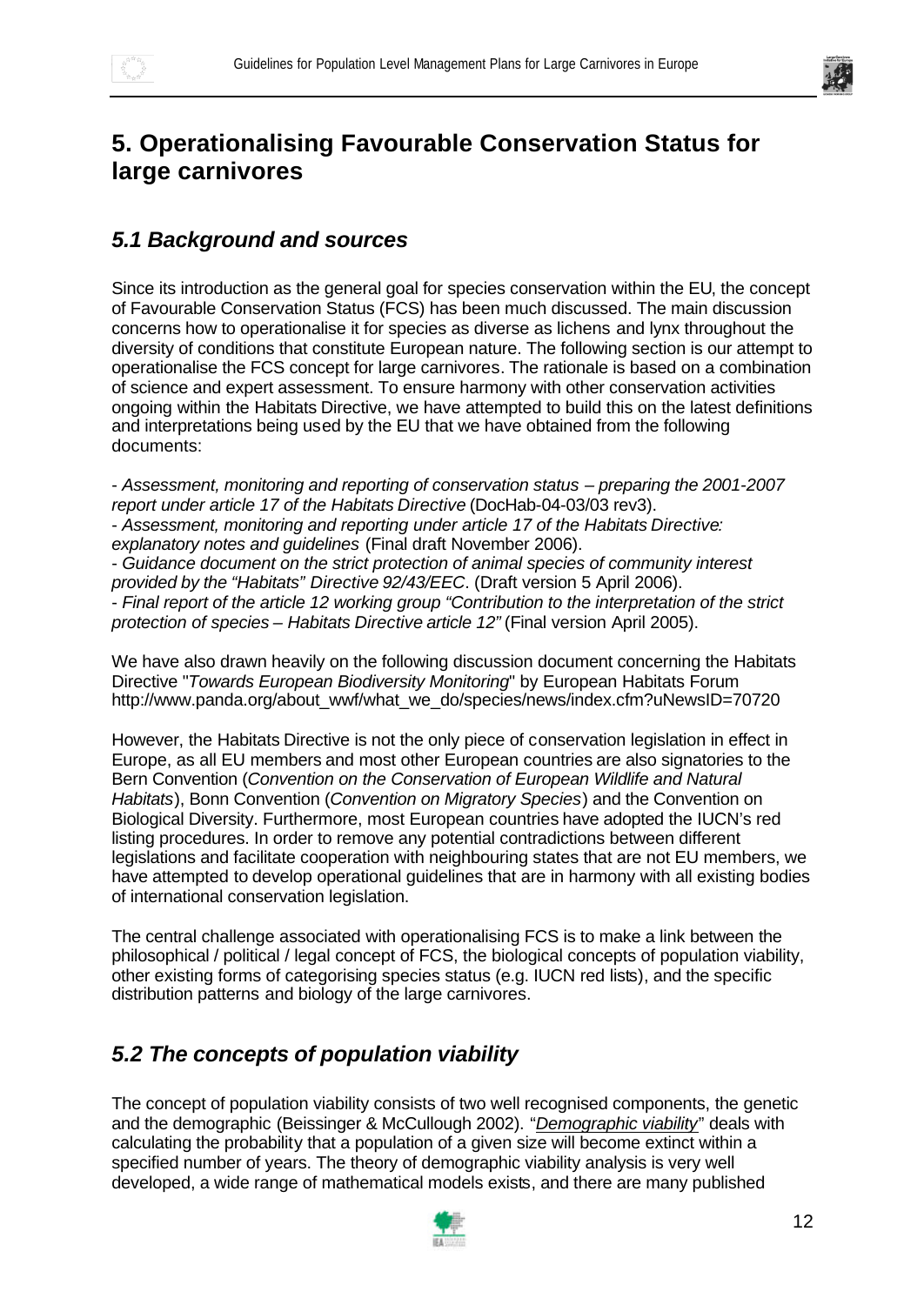



examples where empirical data derived from field studies have been run through these models. However, as yet there are no agreed-upon standards concerning the best models to use, and on the probability thresholds and time horizons that should be considered for "viability", apart from those included in the IUCN's red list guidelines. Even for these standards, model details can influence the outcome; including the manner in which density dependence is considered, aspects of uncertainty in parameter estimation, and the way that demographic and environmental variability are incorporated into the models (Bessinger & McCullough 2002; Sjögren-Gulve & Ebenhard 2000; Sæther & Engen 2002). Even with the same input parameters, different software packages can produce very different outputs (Mills *et al*. 1996). Furthermore, there is an ongoing debate within the scientific community concerning the extent to which population viability analysis should be used to actually set real-world goals or to set levels for minimum viable populations (MVP) (Allendorf & Ryman 2002; Brook *et al.* 2000, 2002; Coulson *et al.* 2001; Ellner *et al.* 2002; Morris *et al.* 2002; Ralls *et al.* 2002; Reed *et al.* 2002). As a result, many conservation biologists regard PVA as being most useful for exploring the relative effect of different scenarios, rather than as a way of setting absolute goals except in general terms. However, the accumulation of case studies and field data is constantly strengthening the foundation for using PVA in conservation planning. Also, conducting a PVA provides a transparent process where assumptions are made clear and can be open to testing and falsification, and therefore revision (Chapron & Arlettaz 2006). A large part of the risk associated with PVAs involves making predictions too far into the future. This problem can be minimised if a population is continually monitored, either through census or index methods, such that it is possible to adopt an adaptive management process where management is adapted to changes in population status (Ludwig & Walters 2002). This provides greater stability to the management system and allows goals and management actions to be adjusted as experience accumulates or as the situations change. Therefore, if a flawed PVA provided a poor estimate for an MVP it is possible to adjust management before the population approaches extinction (Soulé 1987). Overall, there are many precedents for using PVA in the setting of conservation goals (Carroll *et al.* 2006; Tear *et al*. 2005), but one must never forgets all the caveats that accompany their use for this purpose.

*"Genetic viability"* is associated with the long term persistence of genetic variation and evolutionary potential, and the avoidance of inbreeding (Allendorf & Ryman 2002). Although the theory of this concept is well developed there are few empirical examples, and parameter estimates are few. However, the existence of some well documented cases of inbreeding depression in large carnivores both in captivity and the wild (Bensch *et al*. 2006; Laikre & Ryman 1991, Laikre *et al.* 1993, 1996; Liberg *et al.* 2005) implies that it is a crucial issue when considering long term aspects of viability. In the absence of good empirical data, some experts still refer to the so called 50 / 500 rule of thumb (the effective population size<sup>6</sup>) required to avoid loss of genetic variation and inbreeding in the short and long term), although the foundation for this is weak (based mainly on livestock), and some experts believe that the values should be an order of magnitude greater (Franklin & Frankham 1998; Lynch & Lande 1998). Another complex issue relates to the relationship between effective population size and total population size, which has been estimated for very few large mammal populations – but can be expected to lie between 10% and 20% of the total population size (Frankham 1995, Tallmon *et al.* 2004). Despite these many uncertainties, the important conclusion is that a far larger population is normally needed to maintain genetic viability than demographic viability. Given the enormous space requirements and low densities of large carnivores the most important practical consideration in maintaining genetic viability is to ensure as much connectivity as possible between populations (Liberg *et al.* 2006; Miller & Waits 2003).

<sup>6</sup> Effective population size is a concept in population genetics that basically refers to number of individuals (of both sexes) that actually contribute genetic variation to the population size. Therefore, it is normally substantially less than total population size, and even less than the number of mature individuals, as these are only individuals that can potentially contribute genetic variation.

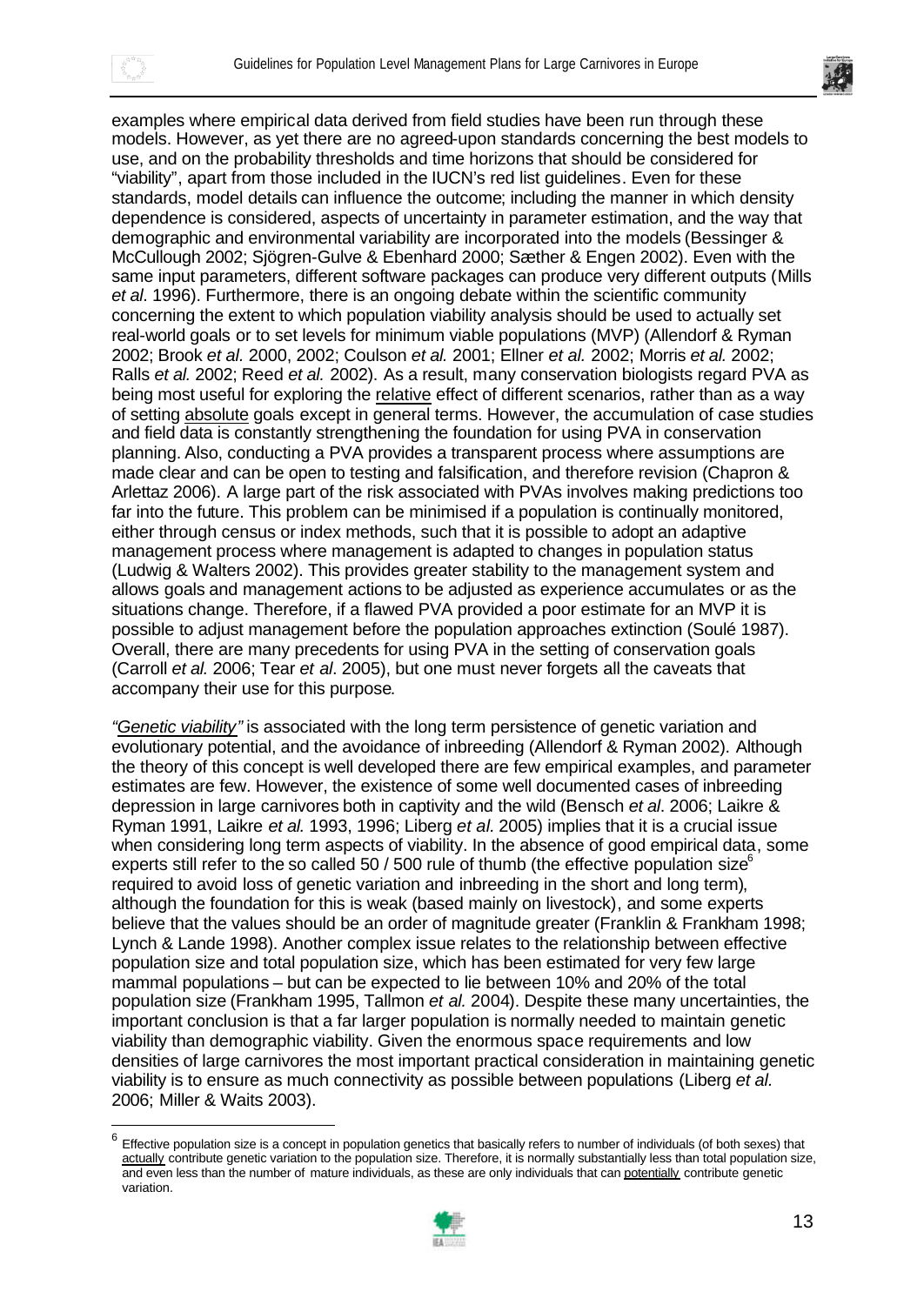

In addition to the genetic and demographic components of viability there is one less recognised component. In keeping with modern definitions of biodiversity that focus on the three levels of genes, species and ecosystems (for example as defined in the Convention on Biological Diversity<sup>7</sup>) the concept of *ecological viability* refers to the interaction between a species and its environment. For large carnivores this embraces both the need for the environment to contain all the elements the carnivore needs to survive (e.g. prey species, cover, den-sites for bears), but it also refers to the degree to which the species affect their environment. For carnivores this implies at least some impact upon their prey populations. The need to maintain species interactions has received much focus in North America in recent years, and the conclusion is that maintaining ecological viability requires far larger numbers of animals than a simple minimum viable population (Soulé *et al.*2003, 2005; Tear *et al.* 2005). This is more a conceptual than quantitative aspect of viability, especially in a continent like Europe where no processes can be considered to be purely "natural", however, it does focus on the need for species to have habitat and forces the consideration of the impact that these species may have on other components of that habitat (Andersen *et al*. 2006). Most importantly it recognises that predation is a natural processes that is worthy of conservation (Linnell *et al.* 2005) rather than just keep an absolute minimum number of animals alive isolated from their ecological role. In other words, conservation is more than preventing a species from becoming extinct.

Within the hierarchical view of the population concept that we present above, the issue of demographic and ecological viability will mainly be associated with the population whereas genetic viability would be ensured at the metapopulation (with the possible exception of some of the largest populations).

#### *5.3 Linking the concepts of Favourable Conservation Status and Viability*

Favourable Conservation Status (FCS) is defined in article 1 of the Habitats Directive as follows;

"Conservation status of a species means the sum of the influences acting on the species concerned that may affect the long term distribution and abundance of its populations within the territory referred to in article 2. The conservation status will be taken as "favourable" when:

- population dynamics data on the species concerned indicate that it is maintaining itself on a long term basis as a viable component of its natural habitat, and
- the natural range of the species is neither being reduced nor is likely to be reduced for the foreseeable future, and
- there is, and will probably continue to be, a sufficiently large habitat to maintain its population on a long-term basis."

DocHab-04-03/03 rev3 and the guidance documents call for FCS to be based around the status of two major *Favourable Reference Values* (FRV) – that of *Favourable Reference Range* (FRR) and *Favourable Reference Population* (FRP) which are explained as follows:

Favourable Reference Range = The "*range within which all significant ecological variations of the habitat / species are included for a given biogeographical region and which is sufficiently large to allow the long term survival of the species; favourable reference values must be at* 

<sup>-&</sup>lt;br>7 *"Biological diversity means the variability among living organisms from all sources including, inter alia, terrestrial, marine and other aquatic ecosystems and the ecological complexes of which they are part; this includes diversity within species, between species and of ecosystems"*

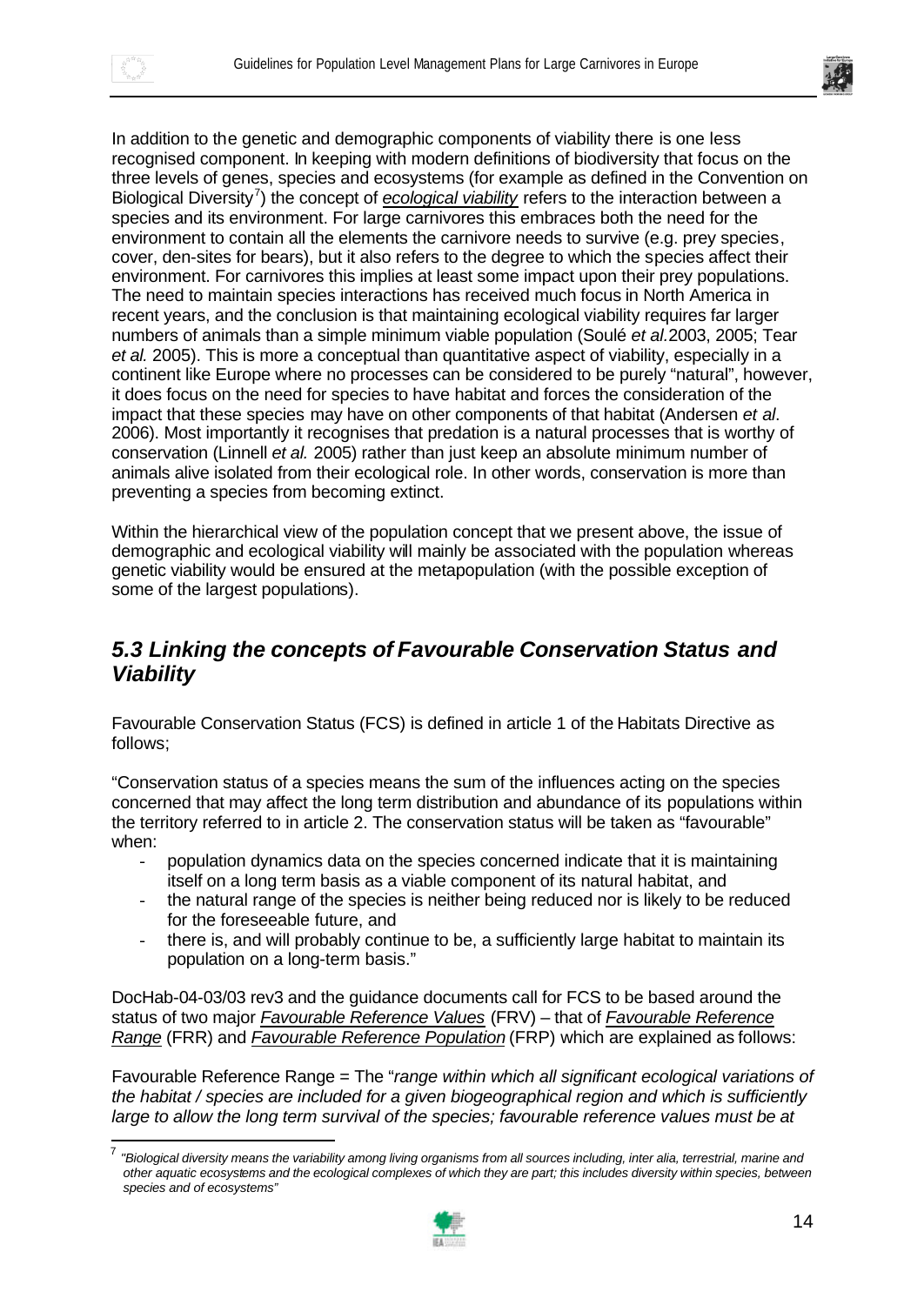



least the range when the Directive came into force, if the range was insufficient to support *favourable status the reference for favourable range should take into account of that and should be larger (in such a case information on historic distribution may be found useful when defining the favourable reference range); best expert judgement may be used to define it in the absence of other data*"

#### And,

Favourable Reference Population = The "*population in a given biogeographical region considered the minimum necessary to ensure the long-term viability of the species; favourable reference value must be at least the size of the population when the Directive came into force; information on historic distribution / population may be found useful when defining the favourable reference population; best expert judgement may be used to define it in absence of other data*"

Although the definitions of FCS and FRVs contain much of the language associated with viability analyses there are some major challenges for operationalising the concept as the Directive does not define the number of years it means by "long-term" or "foreseeable future", or the exact percentage probability associated with "probably continue". This is hardly surprising as a Directive text, like any legal text, is not based on scientific definitions, but is meant to refer to a statement of general principle – in this case that the EU intends to conserve its species and habitats for the future. Furthermore, it is a common statement for all the species of plants and animals occupying the European continent. While scientists may lament this fact it would hardly be realistic to have it otherwise.

The guidance document "Assessment, monitoring and reporting under article 17 of the Habitats Directive" does go further and indicates the potential connection between the formal concept of a "minimum viable population" (MVP) and favourable reference population. The document states that (p19) "*However, as concepts to estimate MVP are rather used to evaluate the risk of extinction they can only provide a proxy for the lowest tolerable population size. MVP is by definition – and in practice lower – from the population level considered at favourable conservation status*". In other words, this means that for a population to be at its favourable reference range it must be at least greater than an MVP, but there is a clear intention within the Directive to maintain populations at levels significantly larger than those needed to prevent extinction. The guidance document goes on to suggest that it may also be useful to estimate the size of the population "*when the potential range is fully occupied at an optimum population density*", which in many cases may be far greater than an MVP – but there may also be cases, where suitable habitat is lacking, where the potential range is less than an MVP. Therefore, this would indicate that the Habitats Directive requires a FRP to be greater than an MVP and potentially up to what the potential habitat can support (at an "*optimum density*"). It should also be no smaller than when the Directive came into effect.

Although the Directive and its guidance documents do not explicitly specify if they are considering demographic or genetic components of viability, we will base our proposal on the assumption that the Habitats Directive's definitions of biodiversity accord with those of the Convention on Biological Diversity (to which the EU is a signatory). Therefore, we base this proposal on the assumption that the form of viability that the Directive aims for considers both short term demographic and long term genetic components, and that the importance of species interactions (i.e. their ecological viability) is recognised. This form of viability requires very large population sizes – although as we have discussed earlier, the state of science has not yet come far enough to provide more than general guidelines beyond the need for effective population sizes in the order of many hundreds reproducing individuals.

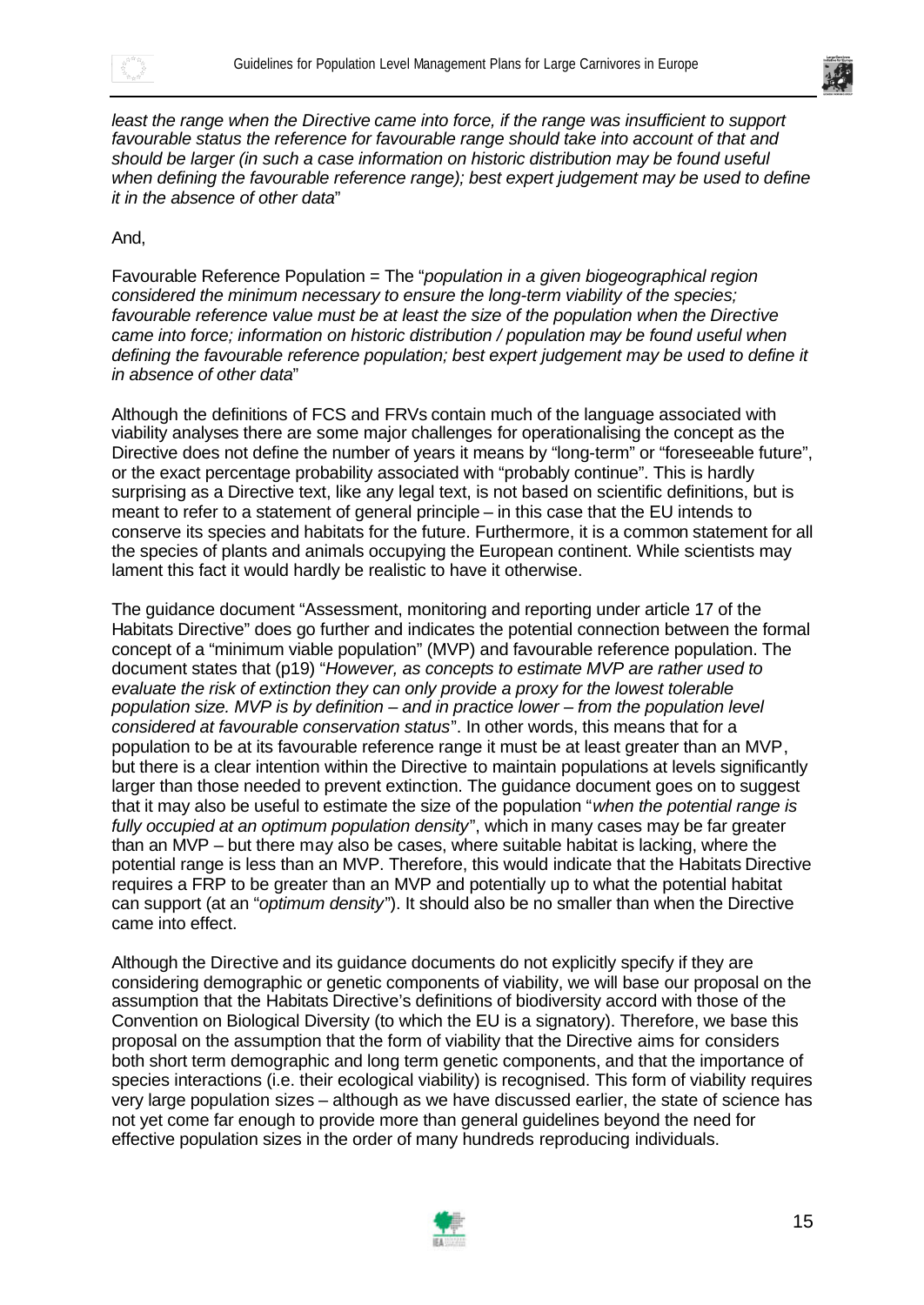



#### *5.4 An operational proposal to define Favourable Reference Population*

Based on the above discussion the absolute bottom line for a Favourable Reference Population (FRP) appears to be something greater than a Minimum Viable Population (MVP). It is therefore important to specify this bottom line in more detail. One of the most widespread international standards for the extinction risk and time line for expressing an MVP at this time is that of the IUCN red list criteria E. Under IUCN red list criteria E a population is regarded as not being threatened with extinction if its probability for extinction is less than 10% over 100 years (IUCN 2003, 2006). This corresponds to a threat category of the "*near threatened*" or "*least concern*". While this is the most widely accepted standard, it is important to note that many conservation biologists regard it as being too liberal and instead recommend that the acceptable level of risk should be placed at 5% or less over a 100 year period (Soulé 2002). A brief survey of the PVA literature indicates that the 5% in 100 year criteria is far more widespread than the IUCN values.

However, conducting a robust PVA to calculate extinction probability requires a vast amount of demographic data that can normally only be obtained after many years or decades of expensive and invasive field work. This is reflected in the fact that to date there have been very few PVAs conducted for European large carnivores based on actual field data. Examples using individual- based demographic data include: Andrén & Liberg 1999 for lynx in Scandinavia; Sæther *et al.* 1998 for Scandinavian bears; Sæther *et al.* 2005 for wolverines in Scandinavia; and Wiegand *et al.* 1998 for an example using a time series of count data on Cantabrian bears. Apart from these few examples the other PVAs have been based on using a range of reasonable values, or values taken from other study sites or from captive animals (e.g. Chapron *et al.* 2003a,b; Ebenhard 2000; Kramer-Schadt *et al.* 2005; Nilsson 2003). As such these efforts should only be really considered as very informative, robust, thought experiments about what might be possible – rather than a population explicit analysis. Demographic parameters can vary between populations and between years depending on climate, habitat, food supply, population density, local adaptations and management actions (Mech & Boitani 2003; Sæther *et al*. 1998). The PVA analyses that have been conducted to date indicate that carnivore populations are very sensitive to changes in adult survival. Field studies indicate that this parameter is often very heavily influenced by human activities, including poaching. Quantifying the level of poaching is very difficult, even when intensive studies are conducted, and it varies dramatically between regions (e.g. Andrén *et al.* 2006). Therefore, transferring data from one situation to another may be risky. Running a set of scenarios will produce a more informative output where the consequence of variation in parameter estimates will be more transparent (e.g. Chapron *et al.* 2003a,b). Given that species distribution and species potential distribution may be non-continuous within a populations range – it would add considerable realism to a PVA if it could be conducted in a spatially explicit manner (e.g. Kramer-Schadt *et al.* 2005).

In the absence of sufficient species and population specific data to conduct a robust PVA it is possible to use another IUCN viability criteria (criteria D) which is based upon the estimated number of mature individuals<sup>8</sup> in the population. Under criteria D, the threshold under global criteria for least concern / not threatened is to have more than 1000 individuals in the population. This value is estimated based on a large body of analysis and experience from a wide range of species and the estimates are considered to be robust for many species. In general the IUCN criteria are intended for global level assessments. When applied to a regional assessment the procedure is to use the global criteria on each regional population and then to consider whether the population under consideration is connected to a

<sup>8&</sup>lt;br><sup>8</sup> Note that this is not equivalent to the concept of effective population size. Number of mature individuals includes individuals of both sexes that are potentially of reproductive age.

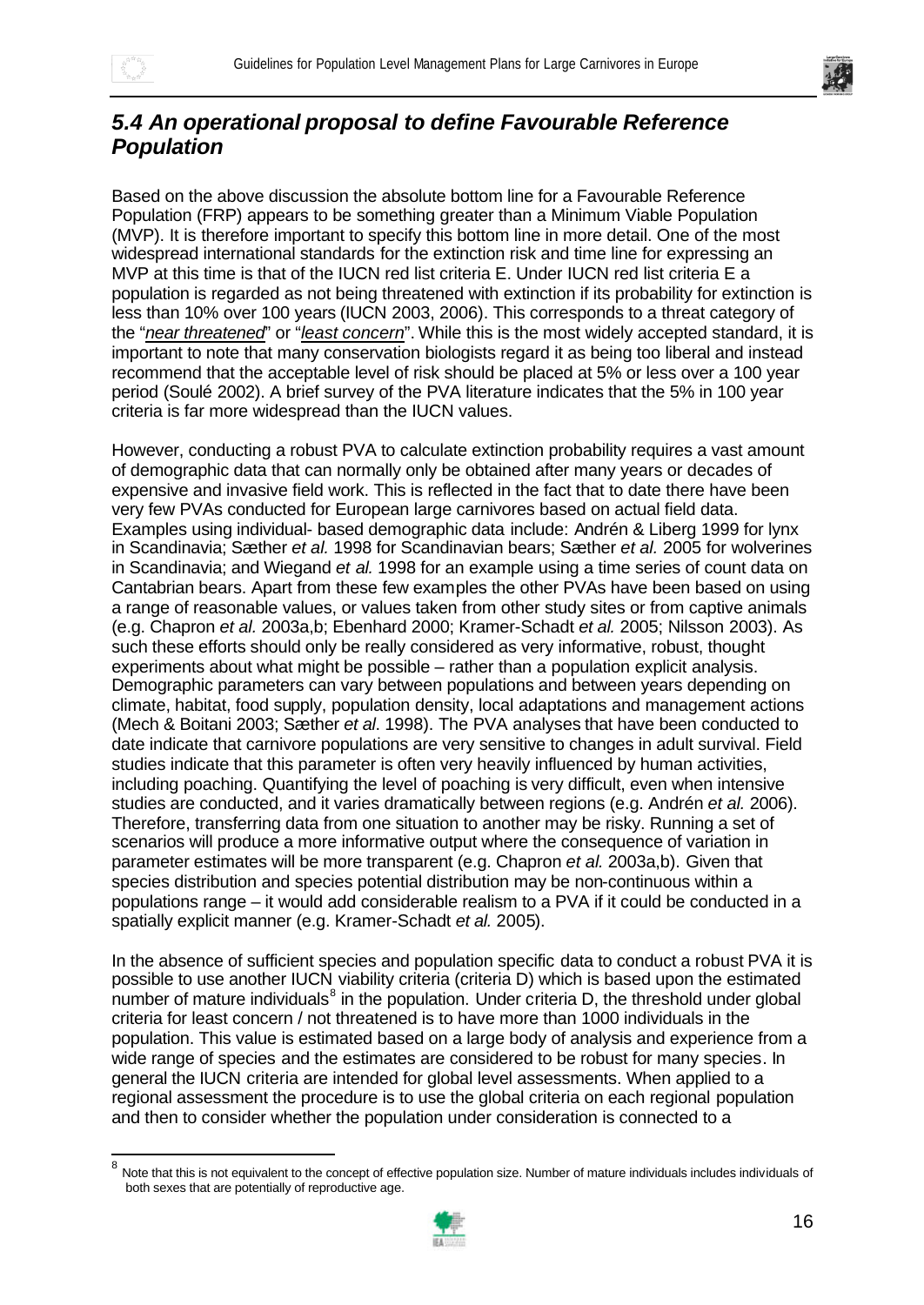



neighbouring population to such an extent that immigration can have a significant demographic effect on the extinction probability of the population (Gärdenfors *et al.* 2000, 2001; IUCN 2003). If a population is connected to such an extent the threat category can be downgraded by one level. In other words, a population that would have been categorised as vulnerable in isolation becomes near threatened / least concern if it is connected to another. However, if a population borders onto an area that could function as a sink $<sup>9</sup>$  the threat</sup> category could potentially be upgraded, or at least not changed. For classifications based on criteria D the appropriate downgrading would imply that if a population has sufficient connectivity to allow enough immigrants to have a demographic impact there would in principle only need to be more than 250 mature individuals in the population for it to be of "least concern". However, for classifications based on criteria E (PVA approach) it would seem crude to conduct a refined analysis and then make a broad sweeping correction. Rather the global criteria of <10% extinction risk in 100 years should be maintained, but the model should allow for a realistic number of immigrants.

When considering connectivity it is important to consider the individual dispersal ecology of the four species in question (see section 3). These differences need to be considered when estimating the degree to which distinct populations are connected. One special case of connection is where animals are translocated to improve population viability between areas where there is no possibility for natural connectivity (too far, or too poor habitat in between). We suggest that this form of connectivity be treated equally to natural connectivity as long as it is formally included in a management plan at a level that is sufficient for its purpose, and is conducted in a responsible manner that is in accordance with the current best practice guidelines (at present those provided by the IUCN's Reintroduction Specialist Group).

An MVP should be enough to ensure demographic viability for any given population of a species such as large carnivores (the approach may be less successful for species with very different life histories) in the short to medium term given that data are accurate and conditions are constant. The Habitats Directive guidelines state that an MVP is only "a proxy for the lowest tolerable population size" that can be considered. Therefore, an MVP must be regarded as the absolute minimum population size that can be tolerated as a preliminary level for favourable reference population. This reflects the facts that most PVAs do not always include catastrophic events such as outbreaks of diseases such as parvovirus or rabies which have been well documented to have potential impact on large carnivore populations (Wilmers *et al.* 2006). Another reason to not place too much security in minimum numbers lies in the assumption implicit in all PVAs that environmental conditions and demographic parameters will remain the same throughout the entire period for which predictions are made (Soulé 2002). Given the predicted impact of climate change, the ongoing dramatic changes in the European environment (e.g. infrastructure development, land use changes) and in human socio-economics, attitudes and values (that will influence poaching and other demographic rates), this assumption is likely to be false. It is therefore crucial to monitor several parameters that reflect population size and population status to permit the adjustment of goals through an adaptive management approach. Article 11 of the Habitats Directive calls for constant monitoring, so this requirement already exists within existing definitions. Furthermore, MVPs that are mainly based on demographic considerations are unlikely to be sufficient to achieve the levels of genetic viability or ecological viability that we assume are implied in the intentions of the Habitats Directive.

Therefore, we strongly recommend that FRP be defined at significantly higher levels than the minimum levels predicted by a PVA. This recommendation is based both on the best available science and on the intention of the Habitats Directive as clarified in (1) the various

<sup>–&</sup>lt;br>9 A sink is a population that cannot survive without immigration – i.e. in isolation its trend would be negative. Such populations do not make a positive contribution to overall population grow th – in fact they drain animals that could otherwise have made a contribution.

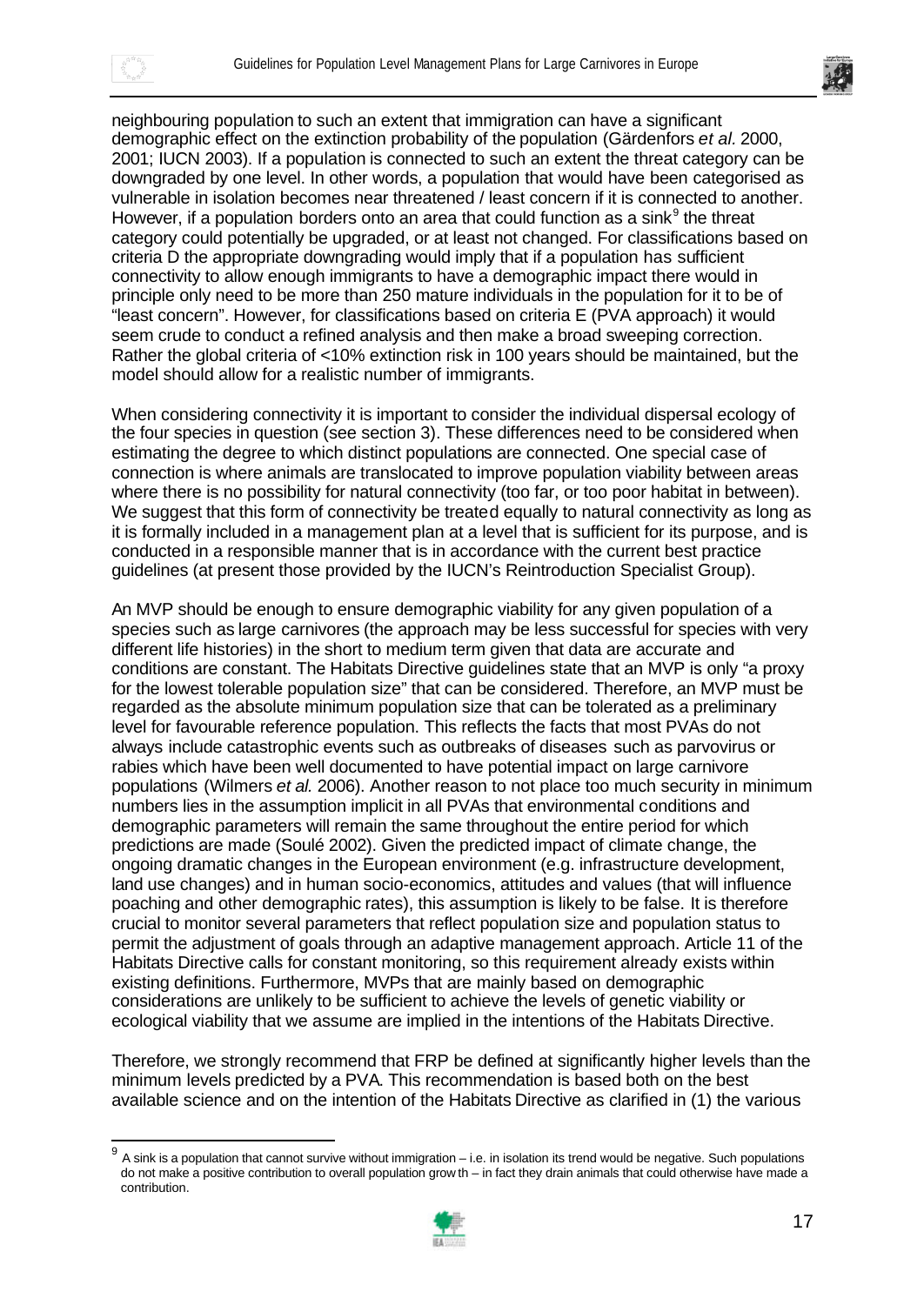

guidance documents that underline that FCS is intended to represent a positive goal, not just a minimum, (2) that true long term consideration requires attention to genetic issues, and (3) the Directive's statement that species should be viable components of their habitat, which implies some degree of ecological functionality. However, we also realise that the alternative proposed approach of defining a maximal value of FCS, such as the level which would occur should all potential habitat be occupied, may also be impractical for large carnivores – especially for species like wolves that can occupy most habitats, but which are associated with a wide range of conflicts (see section 5.7 below).

In summary, we suggest that favourable reference population be defined as the sum of the following criteria:

- (1) The population must be at least as large as when the Habitats Directive came into effect $10$ , and,
- (2) The population must be at least as large (and preferably much larger) as an MVP, as defined by the IUCN criteria D (number of mature individuals), or criteria E (extinction risk based on a quantitative PVA with <10% extinction risk in 100 years).
- (3) The population's status is constantly monitored using robust methodology.

## *5.5 An operational proposal to define Favourable Reference Range*

The favourable reference range (FRR) is basically the area needed to contain the favourable reference population. While this may sound relatively simple there are a number of key issues that must be considered and addressed.

Firstly, there is the issue of habitat quality. Large carnivores are relatively tolerant of human activity and land-use patterns. However, they do have some basic requirements in terms of prey densities, den sites (especially for bears and wolverines) and cover. It is also important to be aware of the potential for transport infrastructure to be both a source of mortality and potential barrier to the movement of individuals (Kaczensky *et al.* 2003). Before any area is defined as being included in FRR it would be desirable to conduct a geographical assessment (through a geographic information system) of its suitability (Bessa-Gomes & Petrucci-Fonseca 2003; Corsi 1999; Doutaz & Koenig 2003; Kramer-Schadt *et al.* 2004; Lande *et al.* 2003; Molinari & Molinari-Jobin 2001; Posillico *et al.* 2004; Salvatori 2004; Zimmermann & Breitenmoser 2002).

Secondly, is the issue of density. The level of viability achieved within a given region will depend on the number of carnivores within a given area. In general this will be determined by many factors. A wide range of ecological factors associated with habitat quality and prey density will determine the potential ecological carrying capacity of a region (Herfindal *et al.* 2005). However, a final factor of crucial importance for species such as large carnivores that cause a wide range of conflicts with human interests is the issue of *societal carrying capacity* (Decker *et al.* 2001). This refers to the willingness of local communities to accept the presence of large carnivores and pay the economic and social costs associated with their

<sup>&</sup>lt;sup>10</sup> This requirement comes from the guidance documents, and is therefore formally non-binding. After much discussion we feel that this statement should remain a part of the general definition of favourable conservation status – but that exceptions should be possible. For example, if ecological carrying capacity decreases (through a natural decline in prey density) it should be acceptable to allow the population of large carnivores to decline accordingly. Another example would be if a carnivore population has been maintained at an artific ially high level, for example through deliberate feeding or by permitting access to human food sources such as garbage or slaughter remains. Furthermore, under carefully planned management actions it may be acceptable to reduce a population size as an exceptional action. However, it is crucial that these changes do not violate any of the other requirements for FRP, FRR and FCS – i.e. populations must be viable and connectivity must be maintained.

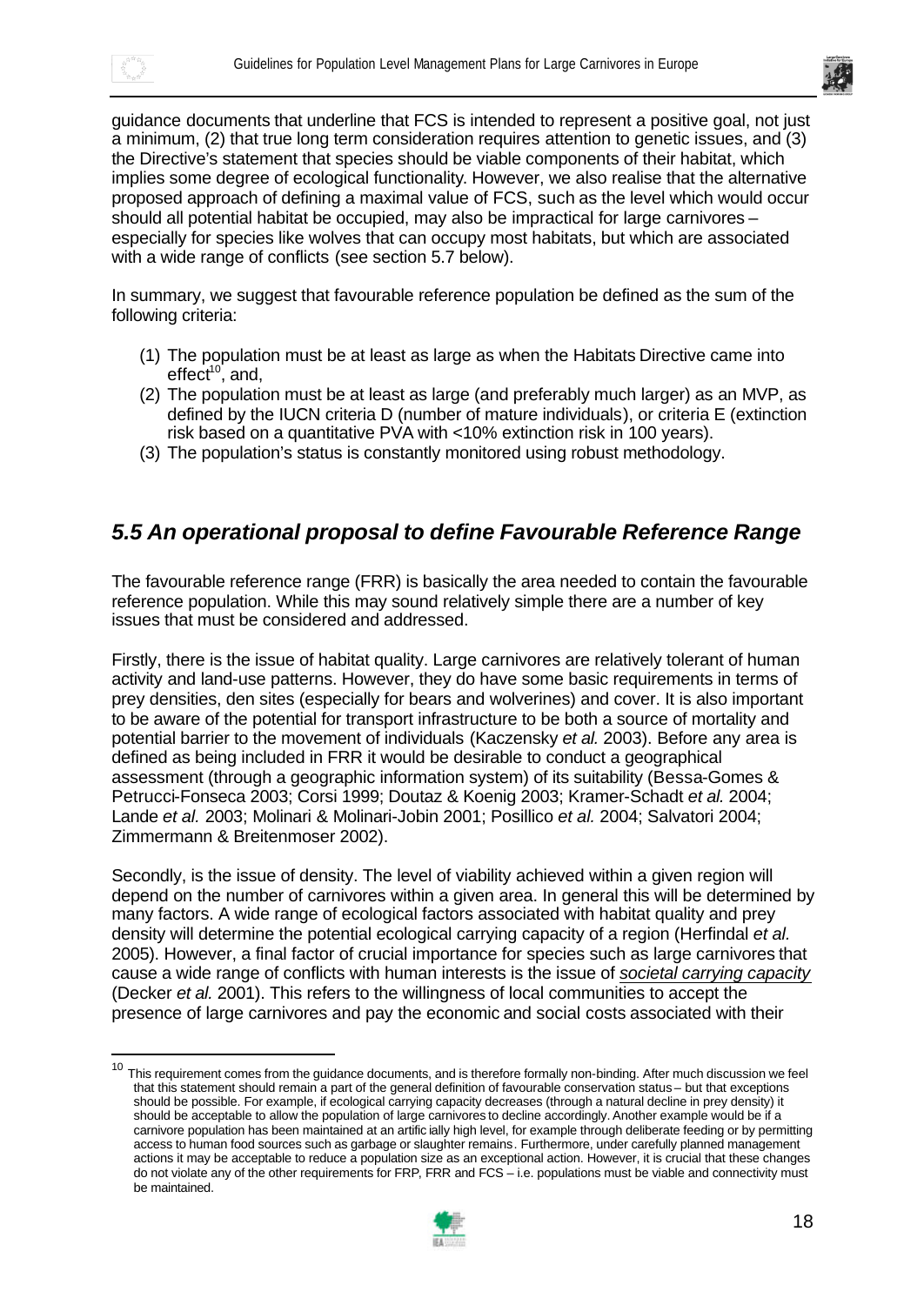



presence (eg, damage to livestock, fear). All of our experiences indicate that this is the most crucial element for large carnivore conservation in Europe, and in practice it is likely to be the overall limiting factor in determining the potential distribution and density of the species in the future (Linnell *et al.* 2005; Andersen *et al*. 2006). While it is expected that societal carrying capacity will be broadly related to conflict level, it will be highly variable across Europe, depending on local traditions, socio-economic situations, the experience that local people have of living with large carnivores, and the way in which large carnivores are managed (Bath & Majic 2001). While the amount of human-dimensions research focused on large carnivores in Europe is increasing, it has yet to become a precise predictive science, although some general principles for increased societal acceptance exist. Societal carrying capacity is likely to be below the ecological carrying capacity. Therefore, maximising local density should not automatically be regarded as a goal *per se*, as high density populations often generate greater conflicts with rural communities. In contrast, keeping populations at a density lower than what might be potentially achieved may reduce the intensity of local conflicts. A consequence of this policy is that it will reduce the ecological impact that large carnivores have on their prey populations, which strictly speaking will reduce their ecological viability. However, in the European context where little, if any, nature is truly wild we must adopt a pragmatic attitude towards setting goals – where the issue of ecological functionality is somewhat reduced in favour of achieving demographic and genetic viability. However, this effect may be context dependent, and it is possible to imagine scenarios where the overall level of conflict can be reduced by concentrating carnivores into a more limited area – hence limiting the number of people influenced by their presence (Linnell *et al.* 2005). The exact form of conflict and the priority attributed to different conflicts will influence the optimal strategy in a given reason.

Thirdly, is the issue of connectivity. Achieving long term viability will be enhanced if populations are linked to each other (Liberg *et al.* 2006). Two populations of equal size that are connected will have a far greater pooled viability than either would have on their own. In other words connectivity increases the degree of viability achieved per unit of conservation effort that is expended. The idea of avoiding maximum density and spreading populations out over larger areas to reduce the intensity of conflicts is also compatible with maintaining connectivity. However, expanding distribution to restore connectivity will often be associated with intense conflicts when carnivores return to areas from which they have been absent for decades (Ericsson & Heberlein 2003). This conflict is predicted to decrease over time (although it may initially increase in the short term). The long term viability benefits of restoring connectivity are so great that the advantages outweigh the disadvantages. As a result we generally recommend that Favourable Reference Range be considered larger than the area strictly necessary to support the Favourable Reference Population, and that it attempts to ensure (1) the continuity of distribution within a given population, and (2) the possibility for connectivity between populations. However, we also realise that some populations are very isolated by considerable distances and by large areas of totally unsuitable habitat such that it may be impossible, or at best require very long time periods, to restore connectivity. In such cases the potential to use translocation of individuals as a form of assisted connectivity should be considered as a potentially valuable conservation tool.

#### *5.6 An operational definition for favourable conservation status for large carnivores*

Therefore, a population can be regarded as having reached FCS if it satisfies all of the following criteria;

(1) "*Population dynamics data on the species concerned indicate that it is maintaining itself on a long term basis as a viable component of its natural habitat*" (Article 1 (i)).

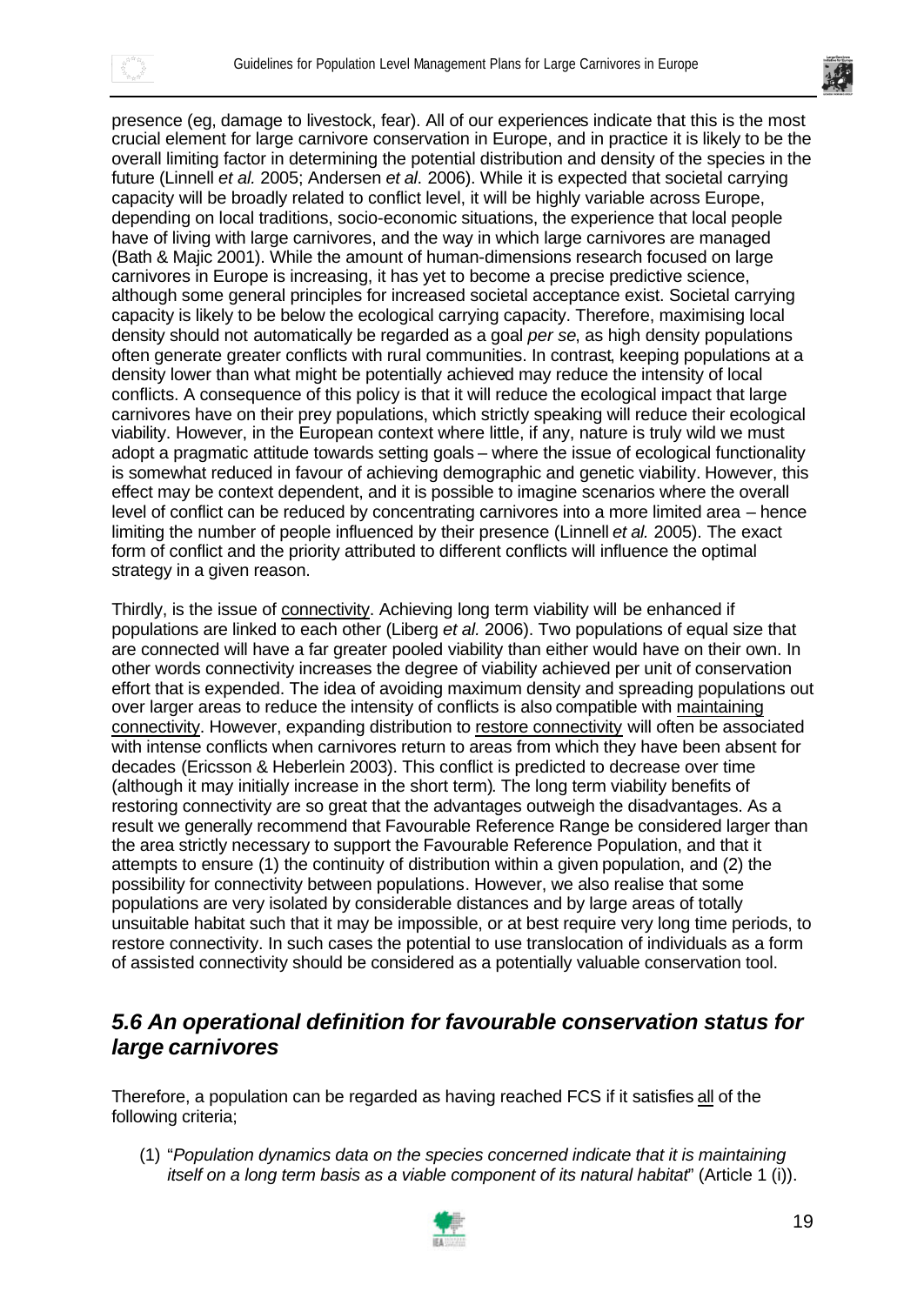



We interpret this as implying that monitoring data indicate the population has a stable or increasing trend. In some cases we believe that a slight reduction in population size may be permitted if it is a result of response to changes in prey density or habitat quality that are not the cause of direct human action. Normally all segments of a population should have stable or positive trends, and not just the population as a whole. And,

- (2) "*The natural range of the species is neither being reduced nor is likely to be reduced for the foreseeable future*" (Article 1 (i)). We interpret this as implying that the overall distribution of the population is stable or increasing. And,
- (3) "*There is, and will probably continue to be, a sufficiently large habitat to maintain its population on a long-term basis*" (Article 1 (i)). We interpret this to imply that the quality and continuity of habitat should be sufficient, and have a stable or increasing trend. And,
- (4) The population size and range are equal to or greater than when the Directive came into force. And,
- (5) The favourable reference population size has been reached. According to our proposal this will be set at levels greater than those regarded as being viable using the IUCN red list criteria D or E. And,
- (6) The favourable reference range has been occupied. And,
- (7) Connectivity within and between populations is being maintained or enhanced. And,
- (8) *"Member States shall undertake surveillance of the conservation status of the natural habitats and species referred to in Article 2 with particular regard to priority natural habitat types and priority species"* (Article 11) and "*Member States shall establish a system to monitor the incidental capture and killing of the animal species listed in Annex IV (a)"* (Article 12.4). These statements combine to indicate that the population should be subject to a robust monitoring program.

Criteria 1-3 and 8 are taken from the Directive text, criteria 4 and 6 are taken from the guidance documents, while criteria 5 and 7 are based on our own recommended interpretation of the guidance documents text.

A result of this approach is that the assessment of favourable conservation status, as required under article 17, should be conducted on the level of the population. The present guidelines call for assessment on the level of the biogeographic region within a country if a country spans more than one region – but they also open for the provision of "complimentary information" and explicitly mention the issue of transboundary populations of large carnivores<sup>11</sup> as a case where this should be considered. We recommend that this mechanism be formally exploited to allow the integration of the population approach into existing protocols. Furthermore, the "Guidance document on the strict protection of animal species of community interest" indicates that the population may be the most realistic scale for assessment of wide ranging species<sup>12</sup>.

<sup>12</sup> This is in keeping with the recommendations made under section 1.2.4 a) of the *Guidance document on the strict protection of animal species of community interest provided by the "Habitats" Directive 92/43/EEC*. (Draft version 5 April 2006) – "*The status of species should be determined on biogeographical level in Member States (for overview, national/regional strategies, targets and reporting purposes) and on population level where appropriate (for purpose of definition of requisite measures, management and derogations). In the case of transboundary populations and regarding species which migrate between*  inside and outside the frontiers of the EU, their overall natural range, including the migration zones outside the EU, should be *considered as well where this is feasible*.".



<sup>11</sup> Quote from *Assessment, monitoring and reporting under Article 17 of the Habitats Directive* - "*In many cases a species or habitats may have a population which is in two or more Member States, for example the Pyrenean Brown bear (Ursus arctos) population in France and Spain or the Tatra Chamois (Rupicapra rupicapra tatrica) in Slovakia and Poland. In such instances Member States are encouraged to undertake a common assessment but to report separately. In such cases the 'complementary information' heading of Annexes B & D can be used to indicate that a transfrontier approach has been adopted. In some cases it may be necessary to take into account populations shared with non EU countries, e.g. for Lynx lynx in Austria and Switzerland*."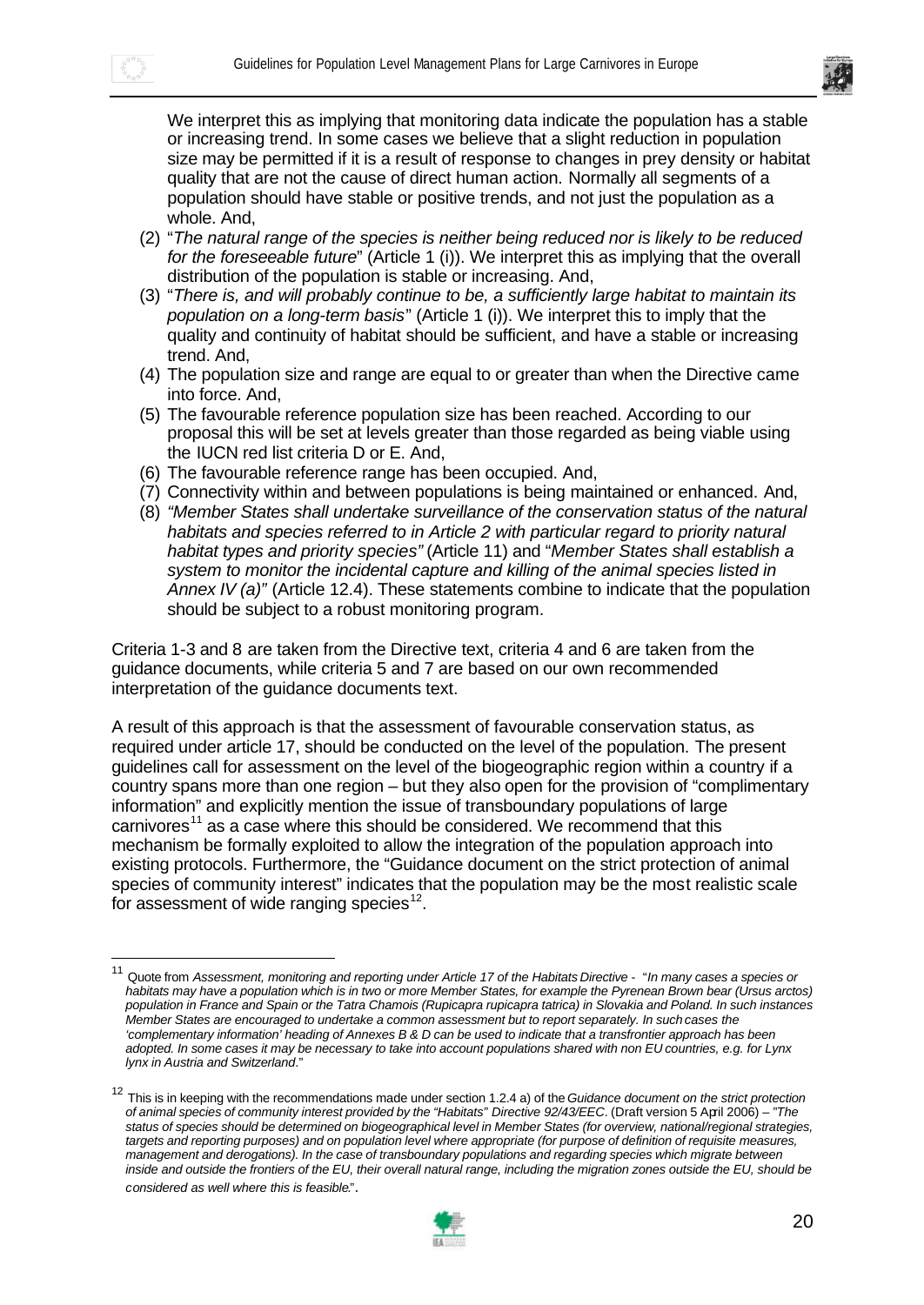



One consequence of population level assessment would be that countries that share a population will be able to achieve FCS at the population level whereas they might not have done so considering their national segments in isolation. On the other hand, countries that contain, or share, two separate populations will have to ensure that each of them reaches FCS independently.

## *5.7 Setting goals for large carnivore conservation in Europe*

In effect, achieving a minimum viable population is an absolute minimum requirement that must be met on the way to satisfy national obligations to community conservation goals of reaching favourable conservation status. However, the question remains, exactly how favourable does a species status need to be? In present day Europe we have countries whose carnivore populations are both very small (far below any conceivable FCS threshold) and others whose carnivore populations are very large (several times larger than any conceivable FCS threshold). Is it possible to find any consistent guiding principle?

From a strictly conservation perspective the preferred overall goal would be to establish a metapopulation of interconnected populations, each of which is at a level exceeding the minimum threshold for Favourable Conservation Status. This would involve both securing the existing populations, and fostering expansion to increase connectivity. The current status of habitat in Europe is such that there are many areas where large carnivores could survive but from which they are currently absent, and in many areas, large carnivores are recolonising areas from which they have been absent for decades. Accommodating this expansion is a major challenge as conflict levels tend to be high in recently recolonised areas. As a result some countries seek to limit the level of expansion by setting maximum targets for large carnivore recovery.

The guidance documents regard FCS as a positive goal, where the goal should be to make species status as favourable as possible – not just to have passed a minimum threshold of favourableness – "*Therefore, the obligation of a Member State is more than just avoiding extinctions*" (Guidance document on strict protection of species). In other words the intention of the Directive is that countries should not set a limit on potential large carnivore expansion once they have reached a minimum level of FCS (in cooperation with any neighbouring countries with which they share a population). The guidance documents even mention the occupation of all potential range as one possible way of estimating Favourable Reference Population. This would therefore indicate an intention to foster the reintegration of large carnivores into as much of the Community's landscape as possible. However, the preamble to the Directive makes it clear that the Directive must be seen in the context of a wide range of other European goals, including sustainable development and social and economic interests, which may justify (in some circumstances) placing some artificial constraints on how favourable any species' status can actually become. And the guidelines explicitly acknowledge that FRR can be less than the maximum potential range for wide-ranging species – "*in such cases it may not be necessary for all the historic range to be re-occupied to reach FRR, if long term survival and variability can be assured with less*". This implies that if conflicts are large and difficult to mitigate, countries may, in some cases, be justified to place limits on potential recovery, as well as use derogations to use lethal control in some circumstances (see section 6.1).

The issues of setting goals and targets within the Habitats Directive is under development (article 17 guidance document). In order to produce an operational set of goals we recommend that by default large carnivores should be allowed to recolonise as many areas as possible, but accept that there may be limits to this. If the subsidiarity principle is invoked it would imply that it is up to the democratic process within each individual country to decide

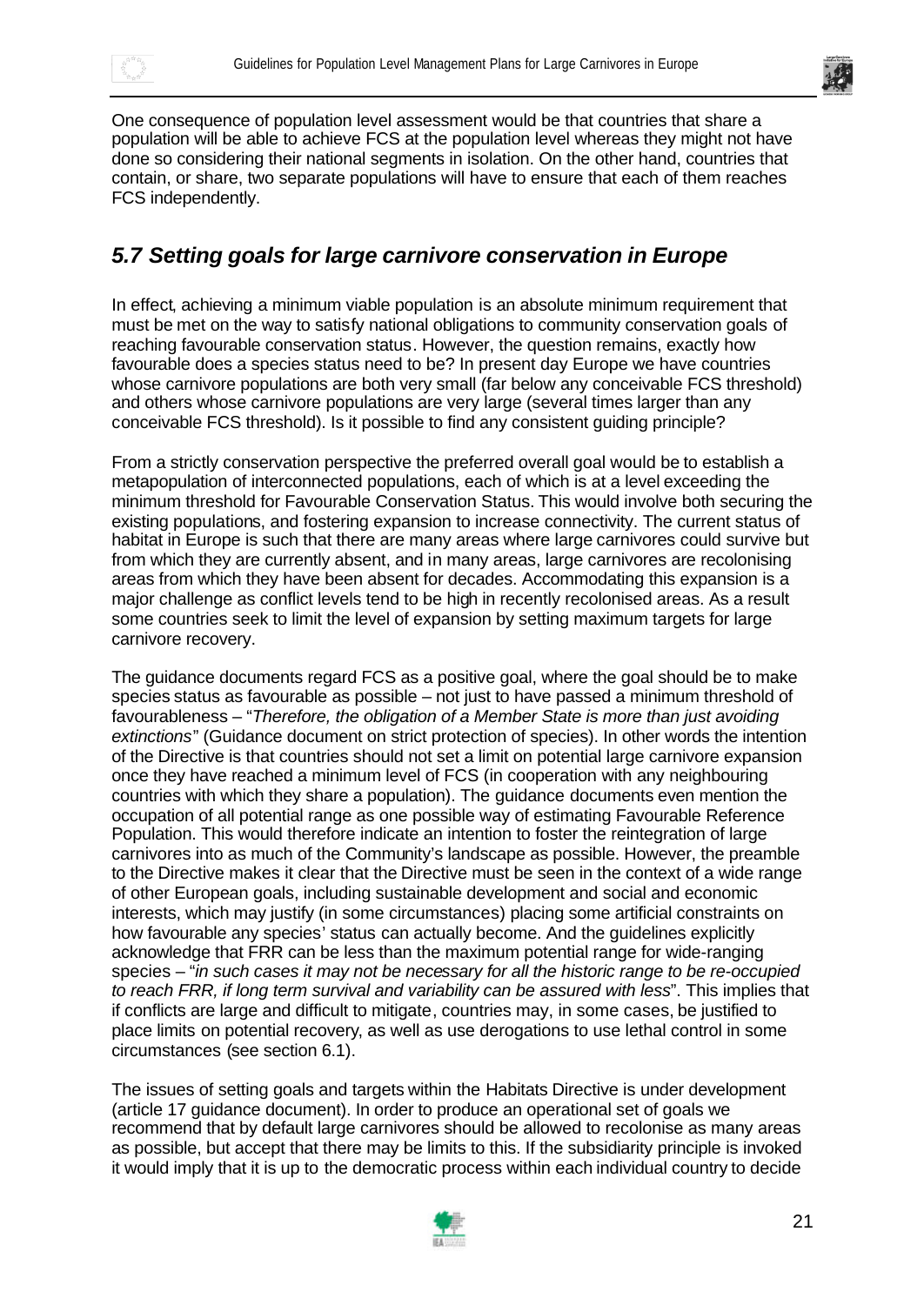



just how far beyond the minimum requirements of achieving FCS that they wish to go. Hopefully, the adoption of flexible and locally-adapted management practices will increase the area where their presence will be accepted. However, we also feel that it is important to underline that setting goals beyond the minimum levels required to fulfil community obligations is as much a matter of value judgements than science.

However, the absolute minimum requirements that member states must meet are:

(1) Countries sharing one population contribute to ensuring between them that the population reaches and maintains FCS, and

(2) They allow for connectivity between neighbouring populations, and

(3) Management activities do not create a sink that can influence the FCS of a population, and

(4) Populations cannot be allowed to go below the level they had when the Directive came into force on their territory $13$ .

A final issue concerns the active reintroduction of large carnivores to an area from which they are currently absent. In general our expert opinion favours fostering natural expansion and recolonisation as far as possible, because reintroduction is a very expensive and risky process, and because public acceptance tends to be greater for natural recolonisation. We recommend that reintroduction of individuals into an area from which they are currently absent, but have been present in historic time (e.g. the British Isles, BENELUX countries) should not be regarded as a Community obligation under the Habitats Directive, although such countries are of course free to do so on their own initiative (as long as they satisfy the criteria suggested by the IUCN reintroduction specialist group). This view is also taken by the Article 12 working groups final report (p28) based on their reading of Article 22 of the Habitats Directive. However, it should be underlined that the translocation of individuals to support small populations (such as bears in the Pyrenees or the Alps) may actually be necessary to ensure that they reach or maintain favourable conservation status if they are geographically isolated from other populations, and that carefully planned and carefully targeted reintroduction may be a useful tool to enhance connectivity. This may also be the case where human assistance is needed to re-establish connectivity between isolated populations.

<sup>&</sup>lt;sup>13</sup> This requirement comes from the quidance documents, and is therefore formally non-binding. After much discussion we feel that this statement should be remain a part of the general definition of favourable conservation status – but that exceptions should be possible. For example, if ecological carrying capacity decreases (through a natural decline in prey density) it should be acceptable to allow the population of large carnivores to decline accordingly. Furthermore, under carefully planned management actions it may be acceptable to reduce a population's size as an exceptional action. However, it is crucial that these changes do not violate any of the other requirements for FRP – i.e. populations must be viable and connectivity must be maintained.

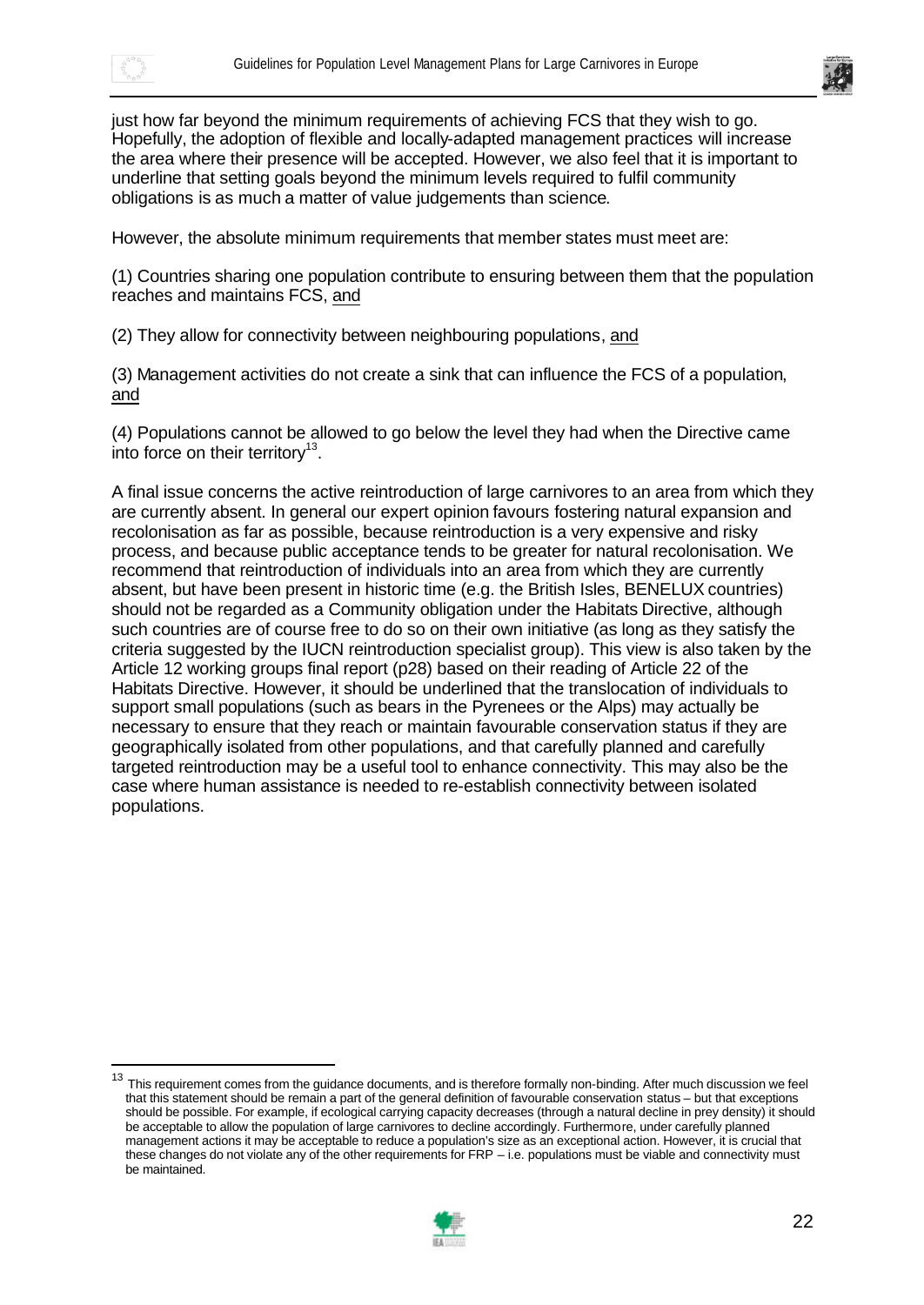$\overline{a}$ 



# **6. Legal and technical considerations for population level management plans**

## *6.1 Large carnivores under the Habitats Directive and other conventions.*

By default all the large carnivore species are covered by annex II (requires Natura 2000 sites) and annex IV (strictly protected) of the Habitats Directive. Likewise, wolves, bears and wolverines are by default on appendix II (strictly protected) and Eurasian lynx are on appendix III (protected) of the Bern Convention. However, there is considerable variation among countries as many have taken exceptions in part or in all of their national area. The status of large carnivores under international legislation in 38 European countries where they occur is summarised in Table 5.

## *6.2 Legal aspects concerning population level management*

Formally the Habitats Directive does not explicitly specify that FCS should be achieved at the population level. Its reporting routines require that FCS be evaluated within each country, indicating that its intention is to operate on a national or sub-national scale. This scale of consideration may be suitable for a wide range of smaller species, but large carnivores present a wide range of very special challenges. As large bodied top-predators they naturally move over very large areas and occur at relatively low densities. This implies that many (maybe most) countries will not ever be able to host enough individuals to have a population that can reach FCS. In order for the intention of the Directive to be achieved for a species group like large carnivores it must consider spatial scales that span borders. This is actually specified in the Directive's preamble as one of the prime objectives of the Directive<sup>14</sup>. These population level management plans can simply be viewed as an instrument to achieve this goal. A certain legal clarification is, however, required concerning the proposed practice of attaching favourable conservation status purely to the population level, which in some cases may free member states from the obligation to achieve it on their own.

All EU countries are also signatories to the Bern Convention. The Bern Convention places considerable emphasis on the need to foster transboundary approaches in the preamble and in articles 1, 10 and 11. Recommendation 115 (2005) also calls for countries to work towards transboundary action plans for large carnivores, and the topic was given considerable attention in a workshop held in Slovenia in 2005 (Bath 2005). Furthermore, most EU countries are also signatories to the Bonn Convention which is specifically tailored for migratory species that cross international borders. The Bonn Convention even allows for states sharing migratory populations to sign legally binding treaties to govern the management of these species. Although the movements of large carnivores across borders do not follow the strict definition of seasonal migration, it may be worthwhile exploring the potential for use of this convention. The combined weight of the Habitats Directive and these two conservation conventions should be enough to motivate EU countries to develop population level management plans, especially if in so doing they will be permitted to adopt more flexible management practices than the current interpretation of the Directive allows. Furthermore, the Bern and Bonn Conventions should be useful frameworks to induce non-EU countries to take part in these plans. Although many Bern Convention signatories have taken reservations for wolves and bears concerning their placement on appendix II – these

<sup>&</sup>lt;sup>14</sup> "Whereas given that threatened habitats and species form part of the Community's natural heritage and the threats to them are often of a transboundary nature, it is necessary to take measures at Community level in order to conserve them"

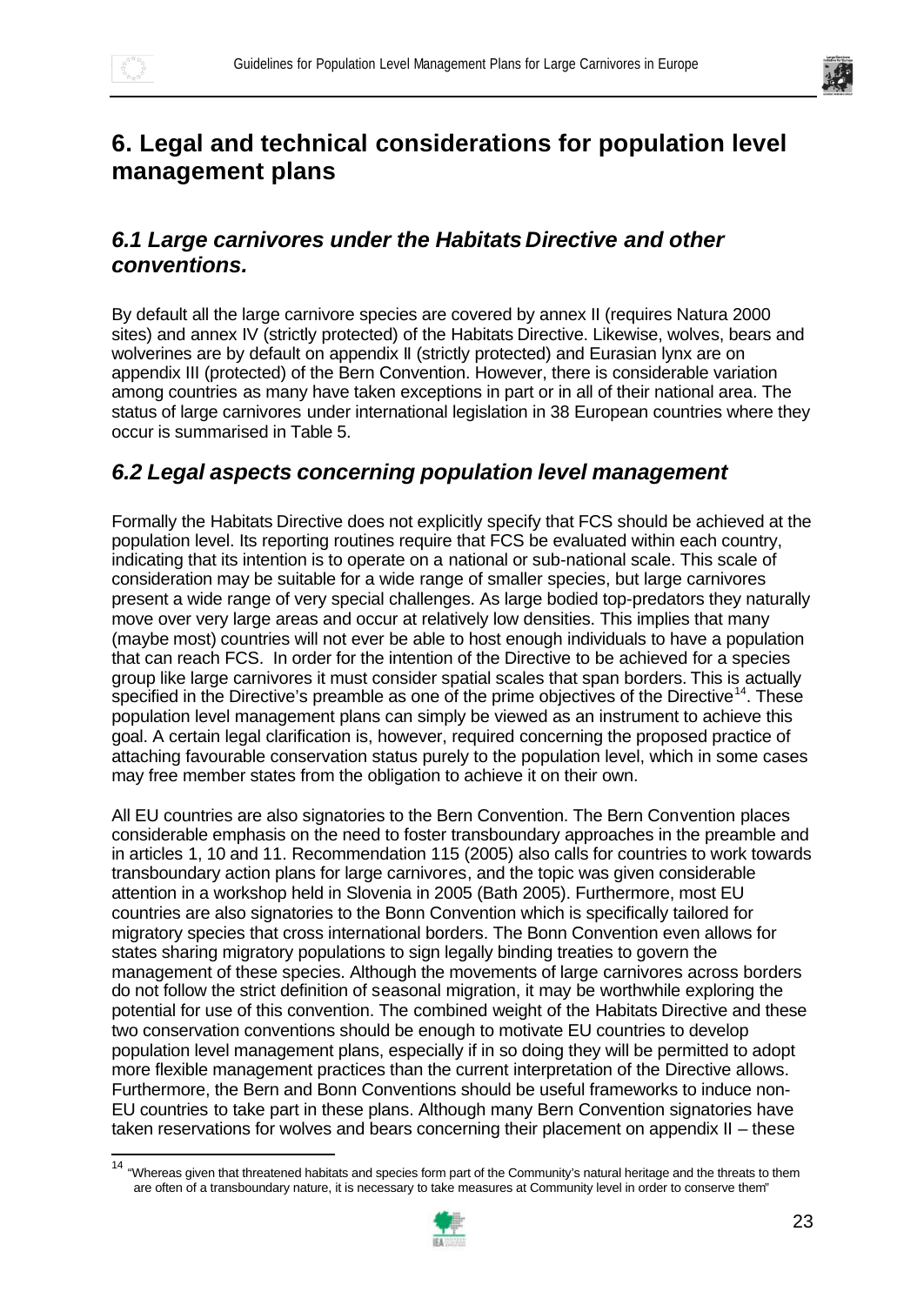



species are still covered under the conventions general goals as expressed in articles 1 and 2. Unfortunately, there are four key countries that are not bound by any of these conventions or Directives – Bosnia & Herzegovina, Serbia, Montenegro and Russia. Involving these countries will require novel approaches. The only relevant international conservation legislation that these countries have signed is the Convention on Biological Diversity.

#### *6.3 Economics of large carnivore conservation*

Large carnivores can be expensive to conserve. Seemingly simple tasks like monitoring population size and distribution can be logistically very expensive. Other tasks like conducting ecological, genetic, or human-dimensions research, and paying compensation for damages or funding the development of conflict mitigation measures can potentially cost individual countries several millions euro per year. Currently there is a clear pattern where the poorer countries in eastern and southern Europe have the largest large carnivore populations. One possible mechanism to redress this imbalance would be for member states to include large carnivore issues into the plans for use of EU Rural Development Program funds and to apply for funds from LIFE+. The LIFE-Nature program has supported many projects that have developed best practice guidelines for dealing with large carnivore conflicts. It would be helpful if the Commission could help facilitate communication between rural development and environmental departments, and ensure that this use of rural development funds was encouraged.

#### *6.4 Derogations for strictly protected species under the Habitats Directive*

As we have seen large carnivores as a species group represent a number of unique challenges when we try to conserve them in crowded, human-dominated, and heavily modified ecosystems like Europe's. These challenges include their potential to have locally severe impacts on (1) livestock, (2) prey species which represent valuable game resources for hunters, (3) the fear they induce in many people, (4) their association with a wide range of social conflicts, and (5) the fact that in very rare events wolves and bears can represent a threat to human safety by attacking people and where wolves can act as vectors for diseases such as rabies (Kaczensky 1999; Linnell *et al.* 2002, 2005; Skogen 2003; Skogen & Krange 2003; Swenson *et al.* 1999). For many conflicts there are a wide range of potential mitigation measures that may serve to reduce conflict levels. For example, there are many modern and traditional methods to help protect livestock against depredation from large carnivores. Electric fences and the use of shepherds with livestock guarding dogs are two methods that have been shown to be particularly effective under a wide range of conditions. Social conflicts and fear may be, at least in part, reduced through the development of education campaigns and various forms of communication structure. Under the derogation text of the Habitats Directive it is essential that member states evaluate the potential utility of the mitigation measures that exist.

However, the potential for these conflicts requires that in some circumstances it is considered to be both compatible with their conservation, and even desirable for gaining public acceptance for their management to either selectively remove specific individuals or to limit their numbers and / or distribution at certain levels through management actions. Apart from some very specific circumstances where translocation may be an option, lethal control remains the only practical method for this task (Linnell *et al.* 1997). Furthermore, in many European cultures where large carnivores are relatively abundant there is a tradition for hunters to hunt large carnivores for recreation or trophies. In various settings carnivore

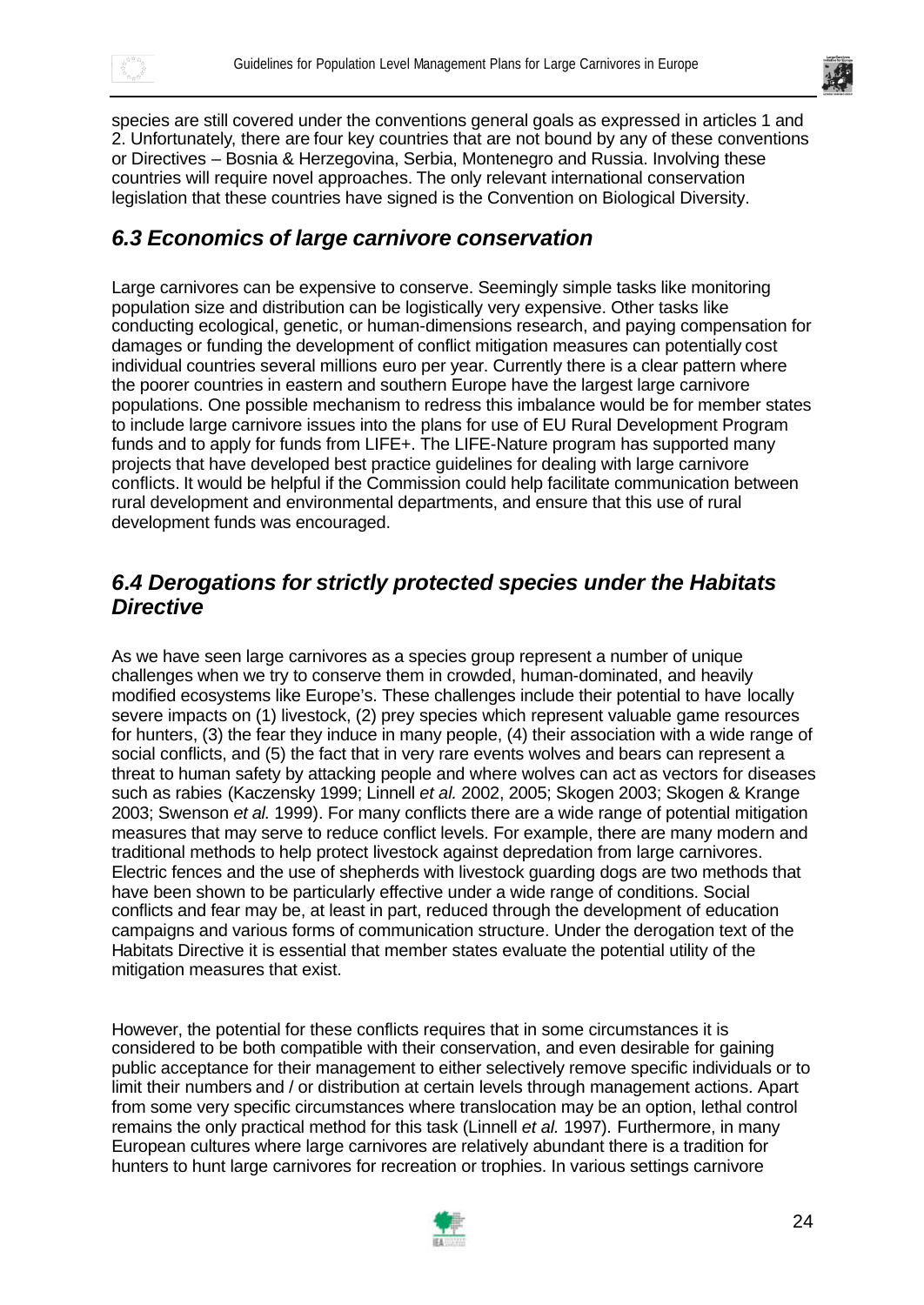



hunting is associated with significant economic benefits, and in many contexts is regarded as being crucial for achieving local acceptance of the presence of these species (Hofer 2002; Knapp 2006).

From a conservation point of view there is no principle reason why large carnivore populations cannot tolerate some levels of lethal control or be managed under the same type of harvest system as wild ungulates or game birds, provided that the harvest is well managed. Proper management in this case requires effective monitoring of the population size, the setting of appropriate quotas and hunting seasons, and careful enforcement of these regulations. In other words, if properly organised, well managed harvest can potentially be sustainable. In addition to sustainability, modern ethical norms require that harvest methods be as humane as possible.

However, in most of Europe all four of the large carnivore species which we are concerned with here are listed on annex IV which implies that they are subject to strict protection under article 12 of the Habitats Directive which prohibits "*all forms of deliberate capture or killing of specimens of these species in the wild*" (Article 12.1(a)). Article 16 of the Habitats Directive provides the possibility for derogations from Article 12 to permit activities that would otherwise have been prohibited. The extent to which these derogations can be used to control or hunt large carnivores has long been a matter of contention. Recently two documents have been presented to the Commission that should clarify some of these issues. These are the Final report from the Article 12 Working Group "Contribution to the interpretation of the strict protection of species" and the "Guidance document on the strict protection of animal species of community interest provided by the Habitats Directive 92/43/EEC – draft version 5"; both dated April 2005.

The final report underlines in its introductory sections the need for the Habitats Directive to adopt a pragmatic and flexible approach "*It is necessary to ensure a practical implementation, which is based on public support and which will avoid unnecessary conflicts which can counteract the overall objective of the Directive*". The relevance of this for the type of issue that we are discussing here was further underlined by the statement that "*The working group must thoroughly investigate the possibilities of a flexible approach to the protection of Annex IV species which are e.g. regionally or nationally common or abundant*".

Using a derogation depends on competent national authorities determining that three conditions are being met. The first condition is to demonstrate a reason for wanting a derogation. The crux of this pretext hinges on the interpretation of the five potential situations that Article 16 permits for derogation. These include;

- (a) "In the interest of protecting wild fauna and flora and conserving natural habitats";
- (b) "To prevent serious damage, in particular to crops, livestock, forests, fisheries and water and other types of property";
- (c) "In the interests of public health and public safety, or for other imperative reasons of overriding public interest, including those of a social or economic nature and beneficial consequences of primary importance for the environment";
- (d) "For the purpose of research and education, of repopulating and re-introducing these species and for the breeding operations necessary for these purposes, including the artificial propagation of plants";
- (e) "To allow, under strictly supervised conditions, on a selective basis and to a limited extent, the taking or keeping of certain specimens of the species listed in Annex IV in limited numbers specified by the competent national authorities".

Given our understanding of large carnivore conservation issues it is possible to see all of these arguments being present under some situations within Europe. Justification (a) is likely

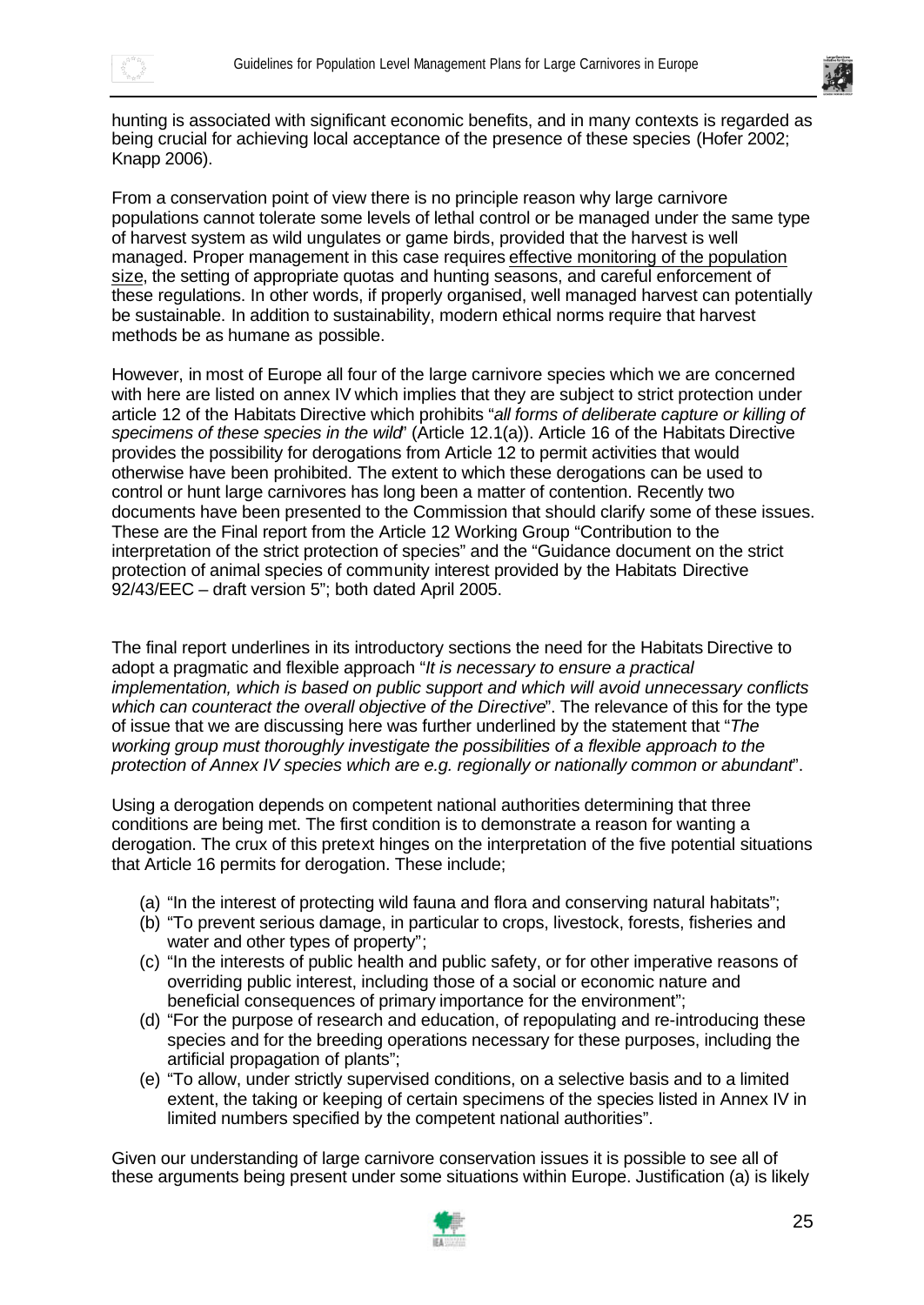

 $\overline{a}$ 



to be rarely used, but there are potential situations where a rare prey species could be locally threatened by a more common carnivore species (Kojola *et al.* 2004). Justification (d) is only likely to be relevant when individuals are to be used for conservation translocation purposes (Breitenmoser *et al.* 2001). Killing large carnivores explicitly for research purposes is unlikely to be regarded as being acceptable by research ethics committees in modern Europe – but of course does not preclude the research use of carcasses and samples from animals killed under other justifications. In fact the maximal use of these individuals should be encouraged. Justification (b) is likely to be most commonly used because of the potential for large carnivores to depredate livestock species (especially sheep and semi-domestic reindeer) and pets. A crucial element here is the statement that the justification is to prevent serious damage, not just respond to damage that has occurred. The working group has confirmed this interpretation<sup>15</sup>. Therefore, this justification could be used to both try and selectively remove specific individuals that are believed to be responsible for disproportionate depredation on livestock (so called "problem individuals") and to either keep carnivores out of some areas with many livestock or limit the carnivore population at a level that keeps depredation at acceptable levels (Linnell *et al.* 1999, 2005; Odden *et al*. 2002; Sagør *et al.* 1997; Stahl *et al.* 2001). The issue of how much damage constitutes serious damage is hard to define as it will depend on local acceptance levels, but it must be of a serious nature. Justification (c) could also be used to limit depredation on livestock, and potentially predation on wild game species if these could be shown to be activities of overriding public interest. However, it is more likely to be used for the removal of rabid, aggressive, habituated or other specific individual animals that demonstrate unwanted behaviour. It could also be argued that this justification covers cases where a *de facto* hunter harvest is needed to obtain local acceptance for large carnivores among the rural population. Finally, justification (e) could be used to justify a carefully regulated harvest. In fact, Latvia has justified its continued hunter harvest of lynx under this justification (Ozolins 2001), and the example has been held up as a successful demonstration of a well justified derogation by the Article 12 working group. In other words, there are likely to be many situations where one or more of these justifications is present.

The second condition is the need to demonstrate that there is "no other satisfactory alternative" than a derogation, in this case, lethal control. This issue is most likely to be debated in the cases where derogations are desired to limit depredation on livestock. Many tried and trusted methods exist that have a well documented ability to reduce depredation on livestock to very low levels (Linnell *et al.* 1996; Breitenmoser *et al.* 2005). However, introducing these to many livestock raising systems may require a major and very expensive change to husbandry practices. Whether economic barriers can be considered as an argument for "no satisfactory alternative" is an open question. The article 12 working group has stated clearly that under the principle of subsidiarity it is up to the individual nations' legal systems to rule on what is considered satisfactory ("*In conformity with the principle of subsidiarity, it rests with the competent national authorities to make the necessary comparisons and evaluate those alternative solutions*". p60). However, the working group has underlined that derogation is a last resort and limited solution to a problem ("*As regards the factors on which the existence of another satisfactory solution should be evaluated, it is recognised that this is a matter for the national court. The appraisal of the - satisfactory or not - character of an alternative, in a given factual situation, must be founded on objectively verifiable factors, such as the scientific and technical considerations. In addition, the solution finally selected, even if it involves derogation, must be objectively limited to the extent necessary to resolve the specific problem or situation*" (p60)).

The third condition is the need to demonstrate that a derogation will have no detrimental impact on the conservation status of the species. The working group clarified that this

<sup>&</sup>lt;sup>15</sup> However, as we write the European Court is considering a case (C 342/05) against Finland that may change this interpretation if the Advocate General's opinion is supported.

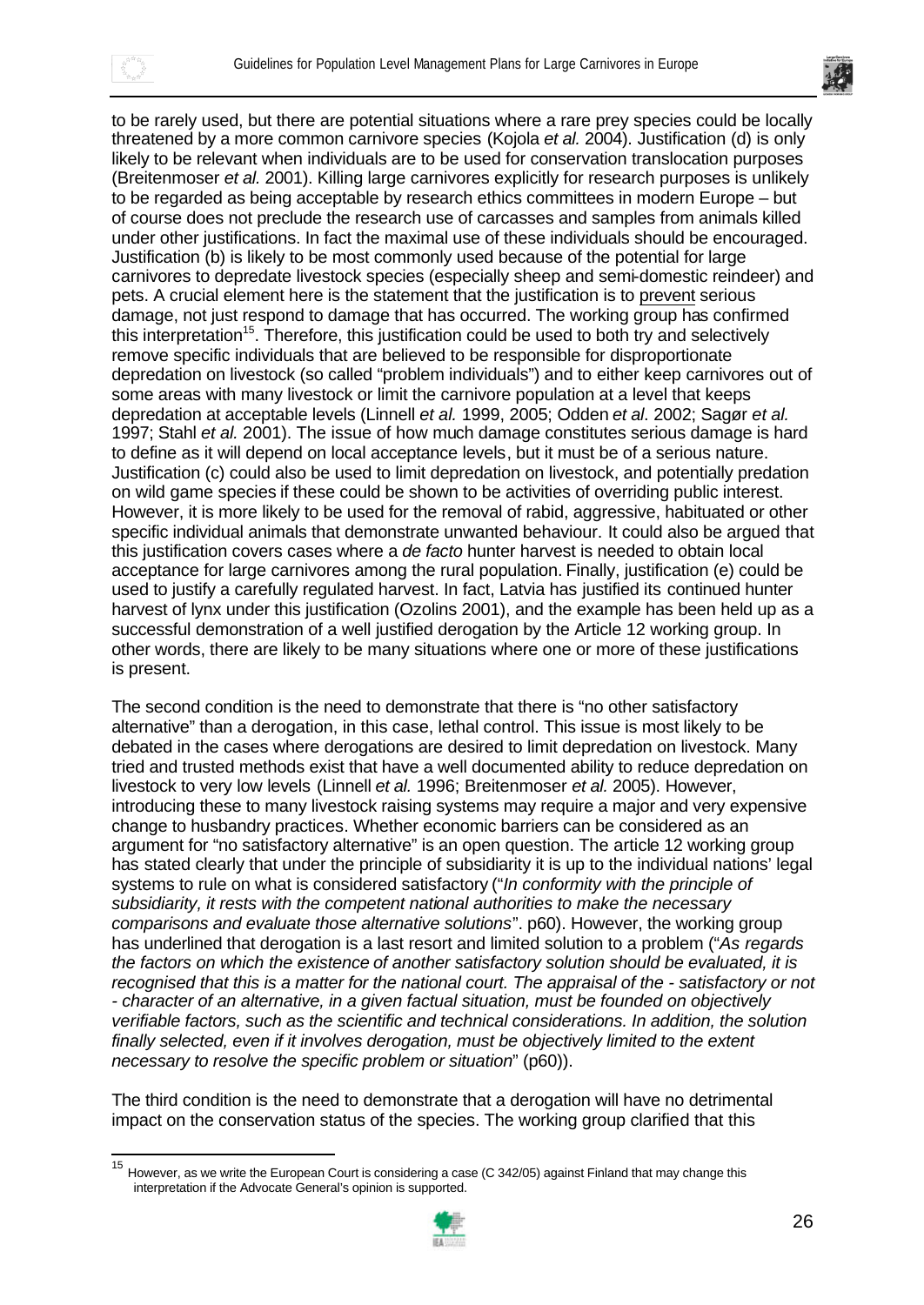

 $\overline{a}$ 



process should first clarify the conservation status of the species and secondly analyse the impact of the derogation on this status. The guidelines also underline that this assessment should be aware of several scales, but that the population level should be prioritised – explicitly giving the example of wide-ranging vertebrates with transboundary populations. An issue which is very relevant for large carnivore conservation is that the working group also concludes that it is not strictly necessary for the target population of the species to be at favourable conservation status<sup>16</sup> for a derogation to be given, but that under the principle of proportionality the arguments must be very strong, and the action very limited, under such circumstances. The Article 12 working group also underlined that it is highly desirable to have a detailed conservation / management plan in place for ensuring that there is no detrimental effect. This is a major argument for developing transboundary population level management plans given their recommendation that the population is the most relevant scale for assessing this effect and the fact that many European large carnivore populations are transboundary in nature. In fact, having a population level management plan is virtually essential to ensure that the sum of all derogations given does not have a detrimental effect. For populations where favourable conservation status has been assessed with the aid of a quantitative PVA approach it may be useful to model the impact of proposed management actions on extinction risk.

In summary, Article 16 provides a scope for permitting the use of lethal control, and even the maintenance of traditional hunting activities for annex IV species as long as the three conditions can be met. In 2003 a joint meeting of the European Commission and the Junta de Castilla y Léon in Spain concluded the following in response to a request to allow harvest of wolves that were formally on annex IV – "*Where Action Plans are established which ensure a favourable conservation status of wolf populations art. 16 of the Habitats Directive provides sufficient flexibility to allow for the required population management*. *This can include allowance for controlled hunting quotas*". This is very similar to the Bern Convention which also allows such flexibility (Shine 2005).

However, as we write the European Court is considering a cas e (C 342/05) against Finland that may change this interpretation if the Advocate General's opinion is supported.

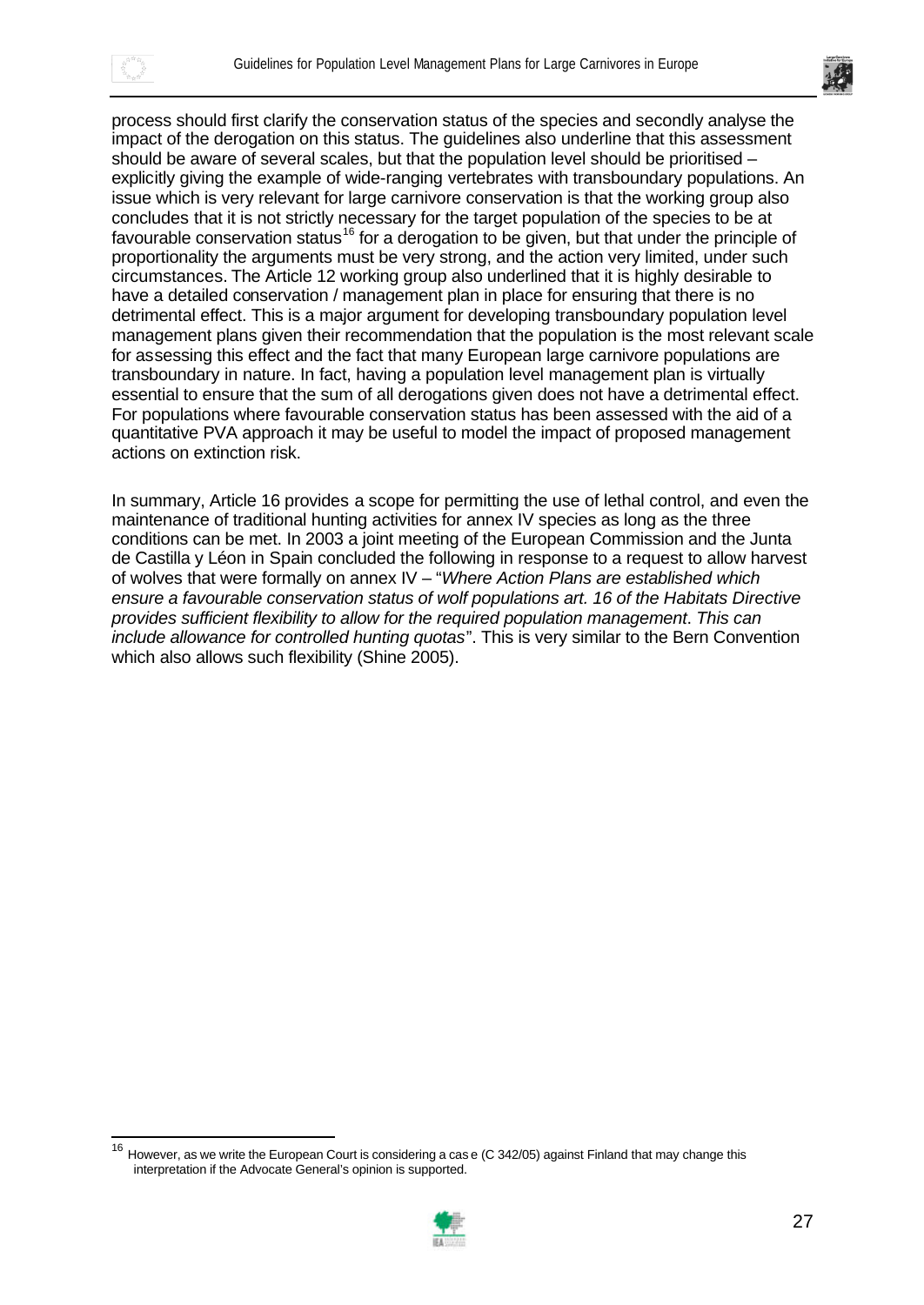

# **7. Developing population level management plans**

In this section we will provide some guidelines on both the process that should be used and the product that should be produced. The need for transboundary cooperation will concern both international boundaries and those between individual states / autonomous regions within federal nations (e.g. Spain, Italy, Germany, Austria). However, for the sake of brevity in the text we will consider just the international case, but everything that applies for international cross border cooperation also applies to intra-national cases.

## *7.1 The process*

• The most important element is to integrate the process with the product. The idea of the process is to develop the product, and participants in the process should have some real influence on the form that the product takes. Experience from across Europe shows that a good process can help people accept a product, and that even the best product may not be accepted if the process has been flawed. Providing scope for public and / or stakeholder participation is crucial, although there are many models of participation, and different models will be appropriate for different situations. In general it can be said that the more controversial the topic, the more need there is for an open process.

• Although public / stakeholder involvement is needed, it is not possible to offer them a blank slate to negotiate from. The Habitats Directive, other international treaties like the Bern and Bonn Conventions, and a wide range of national and local laws provide a precondition for the conservation of large carnivores. Therefore, the discussion is not about whether carnivores should be conserved, it should be about how to go about achieving this goal in the best possible way.

• It should be underlined that the goal is to produce a technical instrument for management – i.e. a management plan, not a policy document, because policy already exists. Therefore, it is most likely that the resulting document will only need to be signed by the responsible ministries rather than parliament, except in cases where parliament has taken a detailed position on certain issues.

• There will need to be two parallel processes. The external international process will need to be conducted in parallel with internal national processes. However, in cases where a good national process has already been completed to produce an existing national management plan, it may not be necessary to conduct as extensive a process as in cases where no national level process has previously been conducted. An international process should seek to harmonise existing national plans, and then return to their respective stakeholders for consultation about any required changes. For nations with a federal structure it is crucial that all the relevant states are included in the process of dealing with an international neighbour.

• Many European large carnivore populations are currently expanding. In addition, there are some regions of Europe which currently lack large carnivores, but which will need to play key roles in ensuring the connectivity between adjacent populations in the future. It is therefore important to involve management agencies from areas adjacent to current distribution range as these areas may soon receive dispersing individuals.

• Facilitation is crucial. Any discussion forum involving the public, stakeholders, or different management agencies must be facilitated by a skilled, and neutral, facilitator. In cases where there are some disagreements about basic facts or their interpretation it may be desirable to convene a small group of international experts to evaluate the available data.

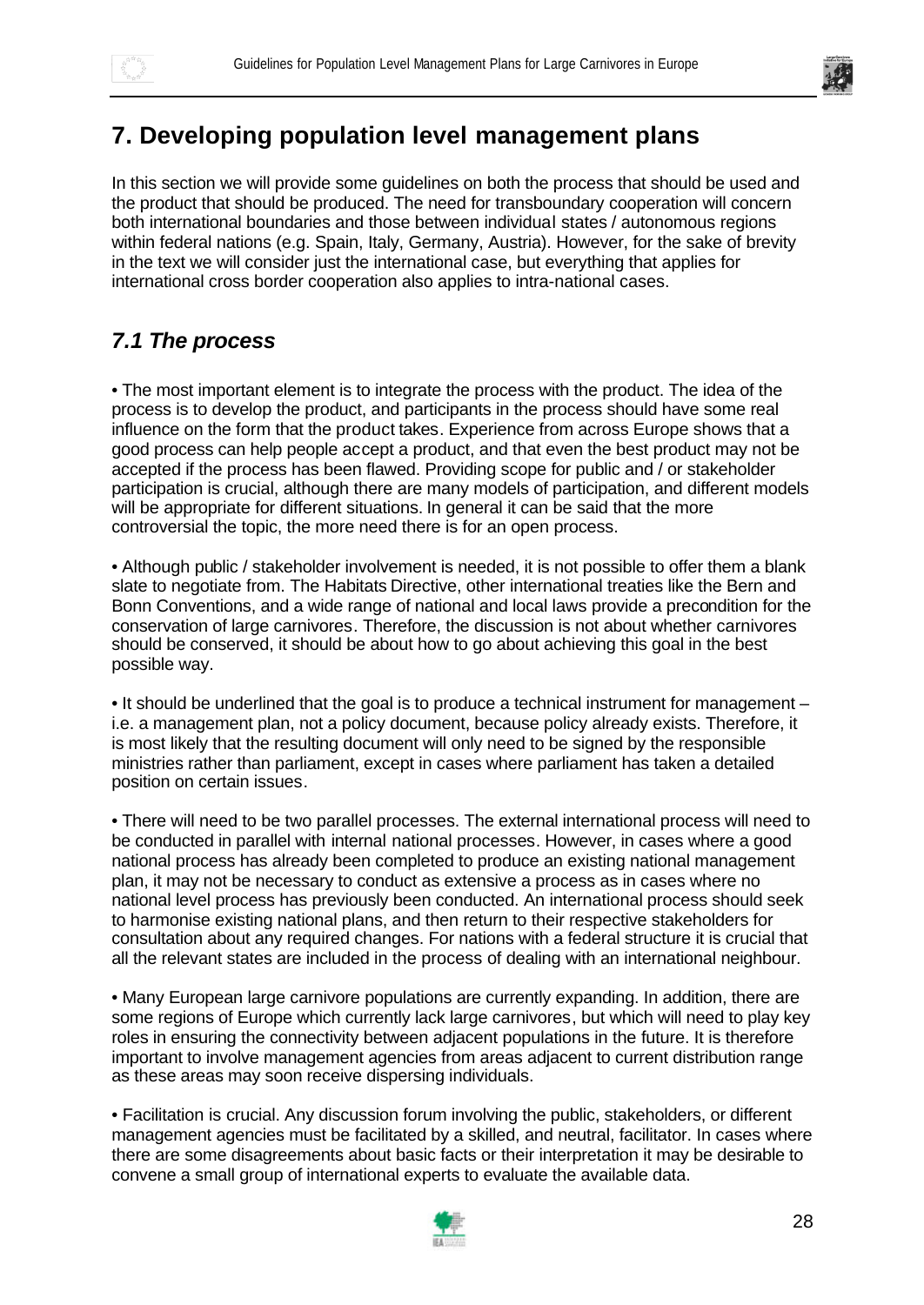

• Within each large carnivore population one country, or state, should take the lead. This could either be the country that has the largest share of the carnivores, or else the country which has the most to gain from cooperation.

• Reaching agreement will be eased if incentives are provided by the Commission. The incentive that is likely to be most attractive is the idea that cooperation will give greater management flexibility and freedom. For example, if the population can be managed as a whole, it will enhance FCS and allow participating countries more locally-adapted flexibility in managing their segment(s) of the population. The possibility of changing the annex designation of specific species in specific populations, or of clarifying the acceptable management practices within existing designations would also encourage cooperation. Furthermore, the provision of central funds (i.e. through Rural Development or LIFE+ Programmes) to offset some of the high costs of conserving large carnivores would also foster cooperation if these funds were conditional on the adoption of population level management plans.

• Large carnivore conservation requires cooperation between different sectors. Any effective planning process must therefore include representatives covering environment, agriculture, forestry, tourism and infrastructure / transport.

• Most of the main large carnivore populations in Europe contain countries that are not EU members. These countries need to be involved in the process through novel diplomatic approaches as their cooperation can only be requested rather than required. For countries that are signatories to the Bern Convention it should be possible to encourage participation if this convention could also adopt these guidelines. Recommendation No.115 (2005) on the conservation and management of transboundary populations of large carnivores from the Bern Convention secretariat already goes a long way towards encouraging this process. For key countries that are not signatories of the Bern Convention it may be necessary to find other incentives to encourage their voluntary participation. The Bonn Convention may be one suitable platform to exploit, as is the Convention on Biological Diversity.

• It may be useful to help participants visualise the consequences of different decisions or management alternatives to ensure that at each workshop there are some GIS-based visual aids that can show the distribution of large carnivores and of potential habitat. It may also be useful to have some basic population models in use that can show the consequences of different population sizes and management scenarios. Finally, these combined modelling exercises could be integrated with some basic data on infrastructure development plans, human land-use and human population trends (e.g. Westley & Miller 2003). This total modelling environment could help visualise the impact of alternative management strategies and scenarios. The effective use of these tools requires a certain amount of pre-workshop planning – but should be very effective to integrate the many different considerations that effective planning must balance. This approach should also help communicate the science to decision makers and managers.

• Whereas these plans can be single species affairs, in areas where two, or more, large carnivore species occur in the same areas it would be logical to consider making a multispecies plan. At the very least, possible synergies should be considered. However, the different species are associated with different ecological requirements and different conflicts, with wolves usually being most controversial and lynx the least.

• It should be underlined that these population level management plans represent a set of minimum issues that must be agreed upon between responsible agencies sharing a population to ensure an effective population level approach. It should be stressed that within any given population there can be considerable variation in management system as long as

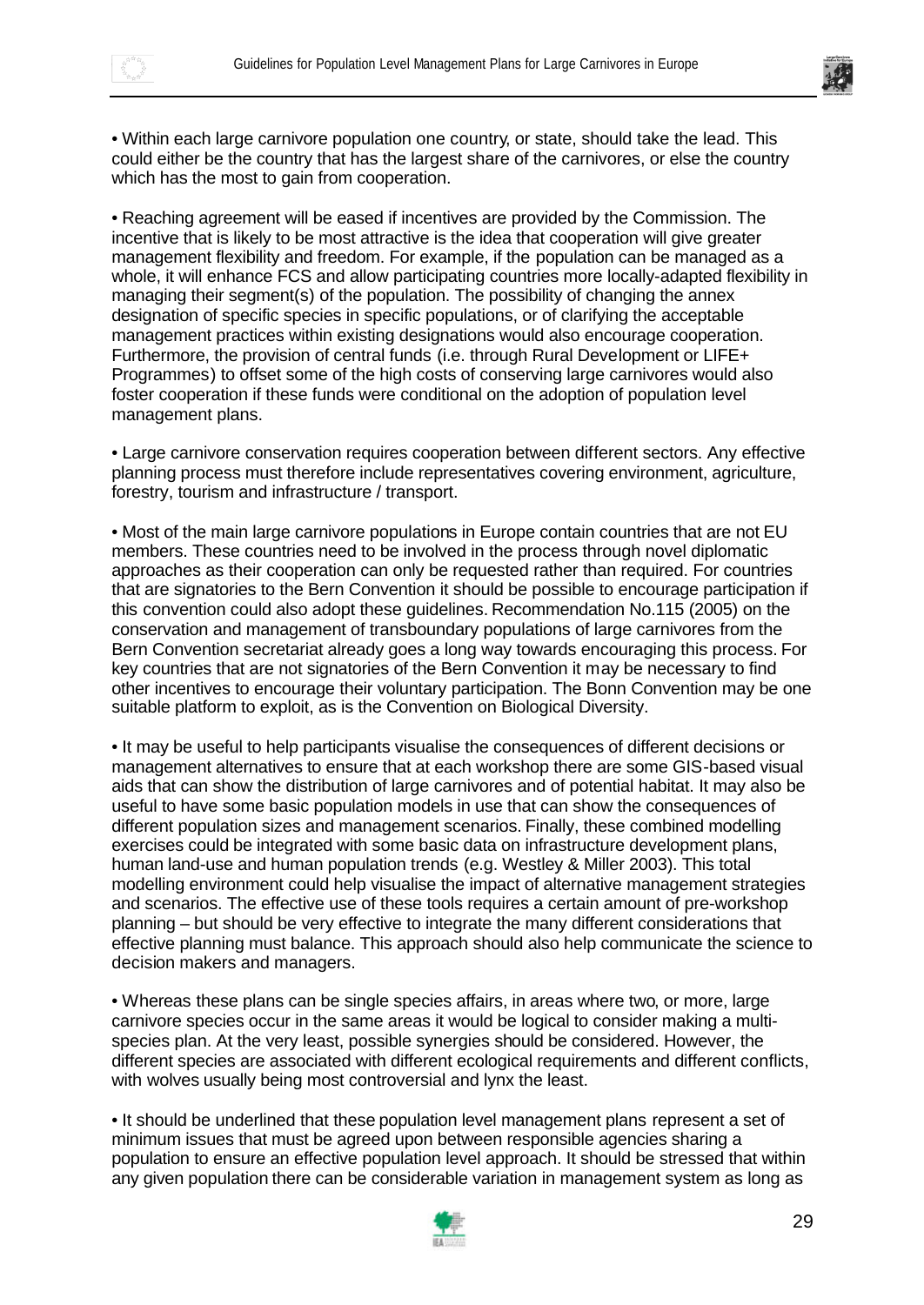

 $\overline{a}$ 



the overall plan is coordinated to work towards a common goal of maintaining and enhancing the favourable conservation status of the populations in question. The potential to allow flexible management should be a great aid in building compromises.

• It is most important to achieve this type of management plan for the discrete populations (defined in tables 1-4) that have a more or less continuous distribution across borders. However, it is also important to consider the connectivity between populations into the wider metapopulation. Therefore, the different processes for different populations should be coordinated. In cases where a number of different discrete populations fall within the range of an already existing umbrella with existing traditions of cooperation – such as the Alpine Convention and the SCALP<sup>17</sup> concept for lynx – it may be an idea to coordinate the process for all populations that fall within this umbrella.

<sup>&</sup>lt;sup>17</sup> SCALP = the "Status and Conservation of the Alpine Lynx Population" is an existing concept that attempts to coordinate monitoring and conservation efforts for Eurasian lynx throughout the alpine nations.

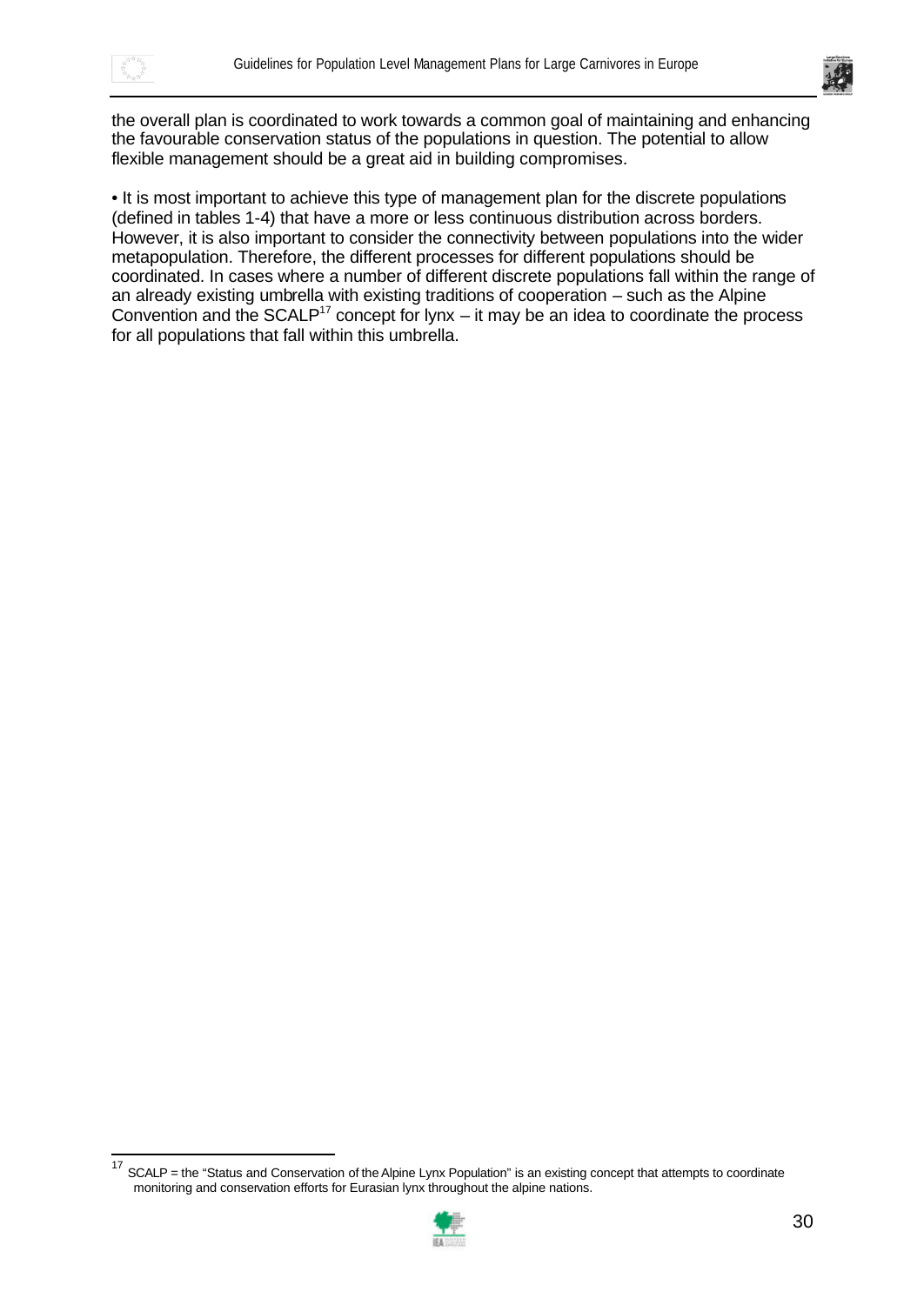



## *7.2 The product*

The following is a draft template for the topics that a transboundary management plan should contain. There should be three sections, focusing on background information, a formulation of measurable, time specific and spatial explicit objectives and targets, and a set of actions that are needed to achieve these objectives.

| Title                                                                                                                                                                        | <b>Explanatory notes</b>                                                                                                                                                                                                                                                                                                                                                                                                                                                                                                                        |
|------------------------------------------------------------------------------------------------------------------------------------------------------------------------------|-------------------------------------------------------------------------------------------------------------------------------------------------------------------------------------------------------------------------------------------------------------------------------------------------------------------------------------------------------------------------------------------------------------------------------------------------------------------------------------------------------------------------------------------------|
| 1.Background                                                                                                                                                                 | This section summarises the background information about the specific<br>population and its metapopulation context. It is intended to serve as a<br>reference for justifying the objectives and associated actions that come<br>later in the document, and to increase the transparency, credibility and<br>robustness of the overall plan. Outlining the similarities and differences<br>in circumstances between different management units is important. It will<br>include the following sub-sections.                                      |
| 1.1 Population definition                                                                                                                                                    | Describes the geographic limits of the population, where possible<br>separating between (1) the distribution of the reproductive portion of the<br>population, (2) the total area of regular occurrence of resident individuals<br>and (3) the areas where individuals, such as dispersers, occasionally<br>occur. If the distribution of animals within a population is clumped, then<br>these population segments need to be described.                                                                                                       |
| 1.2 Management units                                                                                                                                                         | Describes the existing management units - such as national, state or<br>county borders, wildlife management unit borders, or protected area<br>borders that overlay this distribution.                                                                                                                                                                                                                                                                                                                                                          |
| 1.3 Population description                                                                                                                                                   | Describes the history, status, trend, and ecology of the population. If any<br>data are available on demographic parameters (reproduction or<br>mortality) they should be gathered and presented. Likewise, as detailed<br>as possible time series data on population trends and eventual human<br>harvest should be gathered on as fine a spatial scale as possible.<br>Special emphasis should be placed on describing the survey /<br>monitoring / census methods that have been used such that the quality<br>of the data can be evaluated. |
| 1.4 Habitat description                                                                                                                                                      | Describes the quality of the habitat within the geographic limits of the<br>populations and in surrounding areas where expansion is possible.<br>Presents data on anthropogenic (human population, infrastructure,<br>agriculture, landuse) and biological (forest cover, prey distribution)<br>parameters.                                                                                                                                                                                                                                     |
| 1.5 Continental context                                                                                                                                                      | Describes the existing and potential connections to neighbouring<br>populations within the metapopulation. Evaluates the importance of this<br>population inside the European context - both in terms of numbers and<br>connectivity.                                                                                                                                                                                                                                                                                                           |
| 1.6 Current management<br>1.6.1 Legal status and<br>management regime<br>1.6.2 Damage and<br>conflicts<br>1.6.3 Obstacles to<br>conservation<br>1.6.4 Conservation<br>status | Describes the current management practices within each of the<br>management units.<br>Summarises data on the different conflicts that occur and on ways in<br>which these have been mitigated.<br>Identifies the major threats, limiting factors and obstacles to successful<br>conservation in the region. A SWOT or DSPIR method could be used to<br>structure this debate.<br>Summarise the conservation status of the population and any<br>conservation measures that have been taken recently to improve this<br>status.                  |
| 2. Definition of goals and<br>objectives                                                                                                                                     | This section develops both the overall vision and the temporally- and<br>spatially-specific, measurable, objectives and targets that the plan seeks<br>to reach. It contains the following sub-sections.                                                                                                                                                                                                                                                                                                                                        |
| 2.1 Statement of overall                                                                                                                                                     | Develops a common overall vision for large carnivore conservation in the                                                                                                                                                                                                                                                                                                                                                                                                                                                                        |

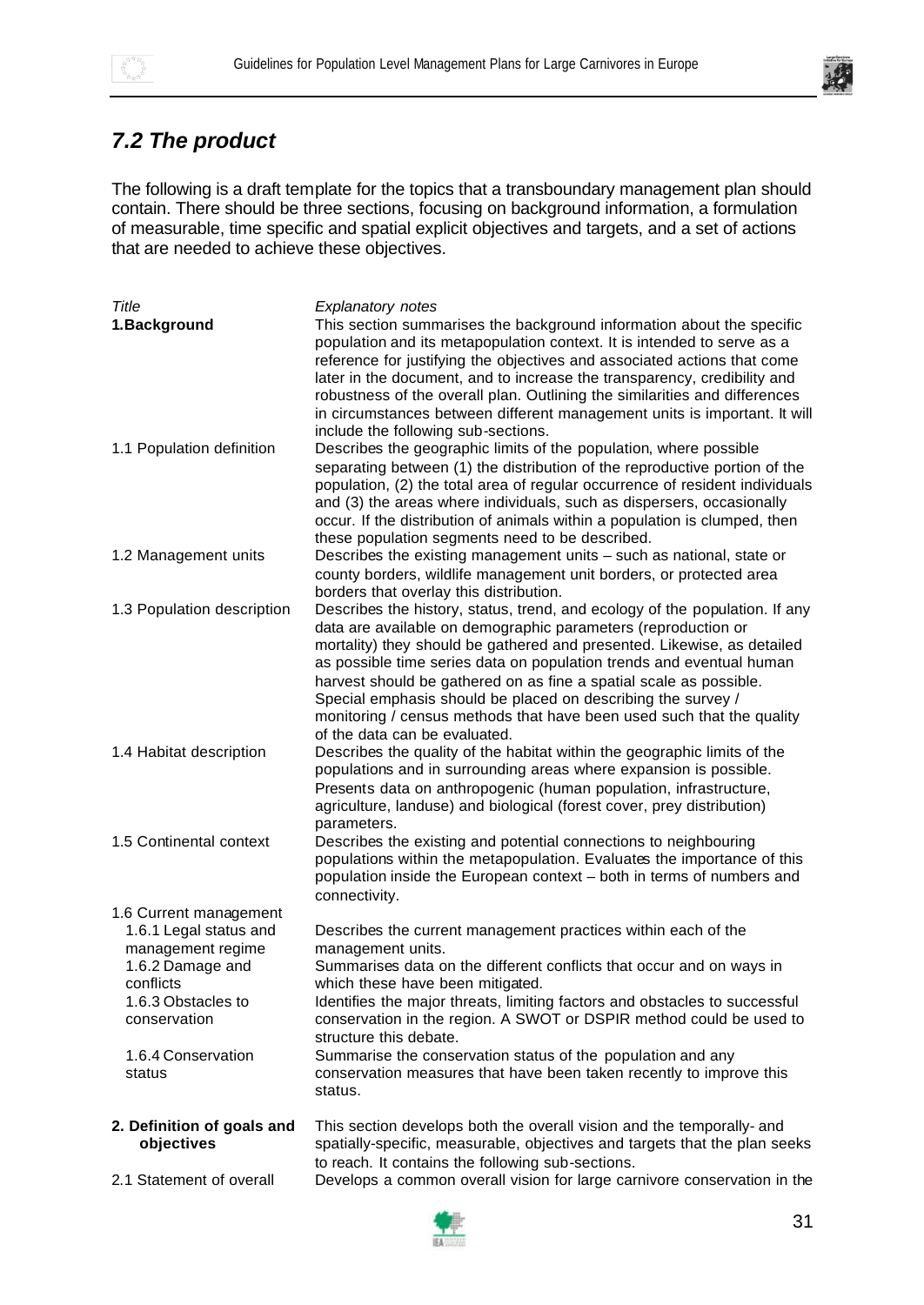$\overline{a}$ 



| vision                                                                                 | region <sup>18</sup> . It could also include statements about large carnivore<br>conservation and should relate to other conservation and social<br>economic objectives for the same region.                                                                                                                                                                                                                                                                                                          |
|----------------------------------------------------------------------------------------|-------------------------------------------------------------------------------------------------------------------------------------------------------------------------------------------------------------------------------------------------------------------------------------------------------------------------------------------------------------------------------------------------------------------------------------------------------------------------------------------------------|
| 2.2 Measurable objectives                                                              | This is the section where specific and measurable objectives are<br>developed within the frames of the overall vision. These objectives<br>should be impact-orientated (represent desired end points), measurable,<br>time-limited, specific and credible. These objectives should be based on<br>the best available science, be tailored to the specific species and region,<br>include both short-term and long-term objectives, and make<br>uncertainties transparent (Tear et al. 2005).          |
| 2.2.1 Favourable<br>reference population<br>2.2.2 Favourable                           | Develops a common understanding of what the threshold favourable<br>reference population value will be for this population.<br>Develops a common understanding of what the threshold favourable                                                                                                                                                                                                                                                                                                       |
| reference range<br>2.2.3 Population goals                                              | reference range distribution will be for this population.<br>Explores how far beyond the threshold levels required to satisfy<br>community obligations it is desirable to go for this population.                                                                                                                                                                                                                                                                                                     |
| 2.2.4 Success criteria                                                                 | Develops a set of measurable parameters, such as population size or<br>trend, harvest rates, damage levels, poaching levels, that can be used to                                                                                                                                                                                                                                                                                                                                                      |
| 2.2.5 Connectivity and<br>expansion                                                    | measure the success of management actions.<br>Specifically develops a plan to maintain or enhance the connectivity both<br>within this population and with neighbouring populations. Areas where<br>expansion is to be encouraged or favoured, and corridors crucial for<br>connectivity should be identified.                                                                                                                                                                                        |
| 2.2.6 Spatial aspects of<br>management                                                 | The overall objectives developed in the previous sections should be<br>distributed in space between various management units such as<br>countries, states, counties, wildlife management units or protected<br>areas. The relationship between this plan and any protected areas,<br>especially Natura2000 sites, should be considered in detail.                                                                                                                                                     |
|                                                                                        |                                                                                                                                                                                                                                                                                                                                                                                                                                                                                                       |
| 3. Actions                                                                             | These are specific action points that need to be considered. They focus<br>on the actions that mainly apply to population level management<br>planning – other national actions may also exist but not all need to be<br>repeated. It is not automatic that the actions should be identical in all<br>management units - but they should be coordinated and compatible with<br>each other. Sharp boundaries between widely different actions should                                                   |
| 3.1 Maintaining range and<br>population size                                           | be avoided.<br>Outlines concrete actions that will act on the population to ensure that its<br>conservation status is maintained or enhanced (as appropriate). Outlines<br>steps that will be made to maintain or enhance internal connectivity<br>within the population, especially if there are a number of population                                                                                                                                                                              |
| 3.2 Maintaining and<br>enhancing connectivity                                          | segments.<br>Outlines any specific actions that will be taken to maintain or enhance<br>external connectivity to neighbouring populations. Develops clear land-<br>use plans for crucial corridors. If translocation or reintroduction is to be                                                                                                                                                                                                                                                       |
| 3.3 Adapting legislation                                                               | considered, these need to be described in detail.<br>Describes any changes in legislation that are needed to bring about the<br>population level management plan. Sharp boundaries between                                                                                                                                                                                                                                                                                                            |
| 3.4 Ensuring adequate<br>wild prey base, natural<br>food supply and<br>habitat quality | management units with widely different legislations should be avoided.<br>Describes measures that will be taken to ensure that adequate prey and<br>habitat are available for large carnivores. For bears it is important that<br>forestry maintains food trees and that presence of hunting and forestry<br>practices do not disturb denning bears during winter. For lynx and wolf it<br>is crucial that wild ungulate harvest takes into account the presence of<br>predators when setting quotas. |

<sup>&</sup>lt;sup>18</sup> By region we refer to both the internal structure of the population in question and its external connectivity to neighbouring populations.

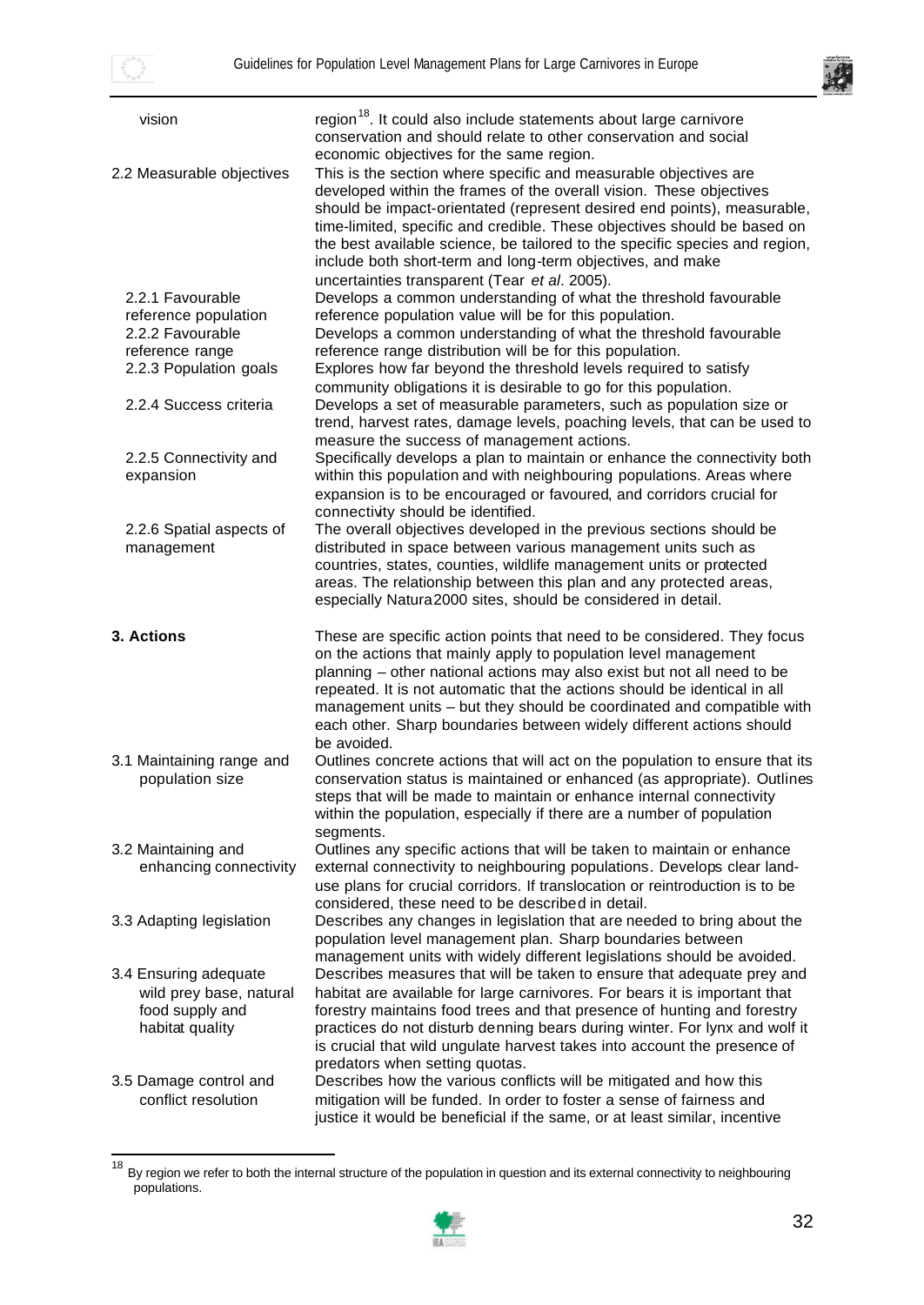



|                                                                                            | measures and levels of support could be obtained in all management<br>units sharing a population.                                                                                                                                                                                                                                                                                                                                                                                        |
|--------------------------------------------------------------------------------------------|------------------------------------------------------------------------------------------------------------------------------------------------------------------------------------------------------------------------------------------------------------------------------------------------------------------------------------------------------------------------------------------------------------------------------------------------------------------------------------------|
| 3.6 Coordinating harvest /<br>control of carnivores                                        | It is crucial that the removal of large carnivores be coordinated between<br>all management units that share a population. A population level limit for<br>the number of individuals that can be removed per year should be set.<br>Development of the logic behind the application of derogations is based<br>on a consistent, but locally relevant, logic. Ensure that evaluation of "no<br>detrimental effect" when applying for derogations is conducted on the<br>population level. |
| 3.7 Enforcement                                                                            | Reports that enforcement (anti-poaching) is seriously planned and<br>coordinated between management units to ensure that poaching in one<br>unit cannot be passed off as legal harvest in another.                                                                                                                                                                                                                                                                                       |
| 3.8 Cross-border<br>exchange of<br>experience among<br>stakeholders and<br>interest groups | Establishes a forum for stakeholders and interest groups from all<br>management units to meet and discuss large carnivore management<br>related issues together.                                                                                                                                                                                                                                                                                                                         |
| 3.9 Institutional<br>coordination of<br>management<br>authorities                          | Establishes a contact forum for all management authorities sharing a<br>population to exchange information and meet periodically.                                                                                                                                                                                                                                                                                                                                                        |
| 3.10 Coordination of<br>monitoring and<br>scientific research<br>programs                  | It is crucial that population monitoring be conducted in a comparable and<br>coordinated manner. Different management units may use some<br>different methods and focus on different parameters, but there must be a<br>minimum of overlap in data collected to permit population level<br>evaluation of population status and trend. Describes how transboundary<br>research cooperation will be stimulated.                                                                            |
| 3.11 Ensuring sectorial<br>coordination within and<br>between countries.                   | Establishes a contact forum for coordination between sectorial interests<br>(e.g. environment, tourism, agriculture, forestry, infrastructure) between<br>all management authorities within the relevant region. This forum should<br>ensure that planning of other sectorial activities does not increase<br>conflicts in carnivore range or fragment habitat within carnivore range or<br>in connectivity corridors.                                                                   |

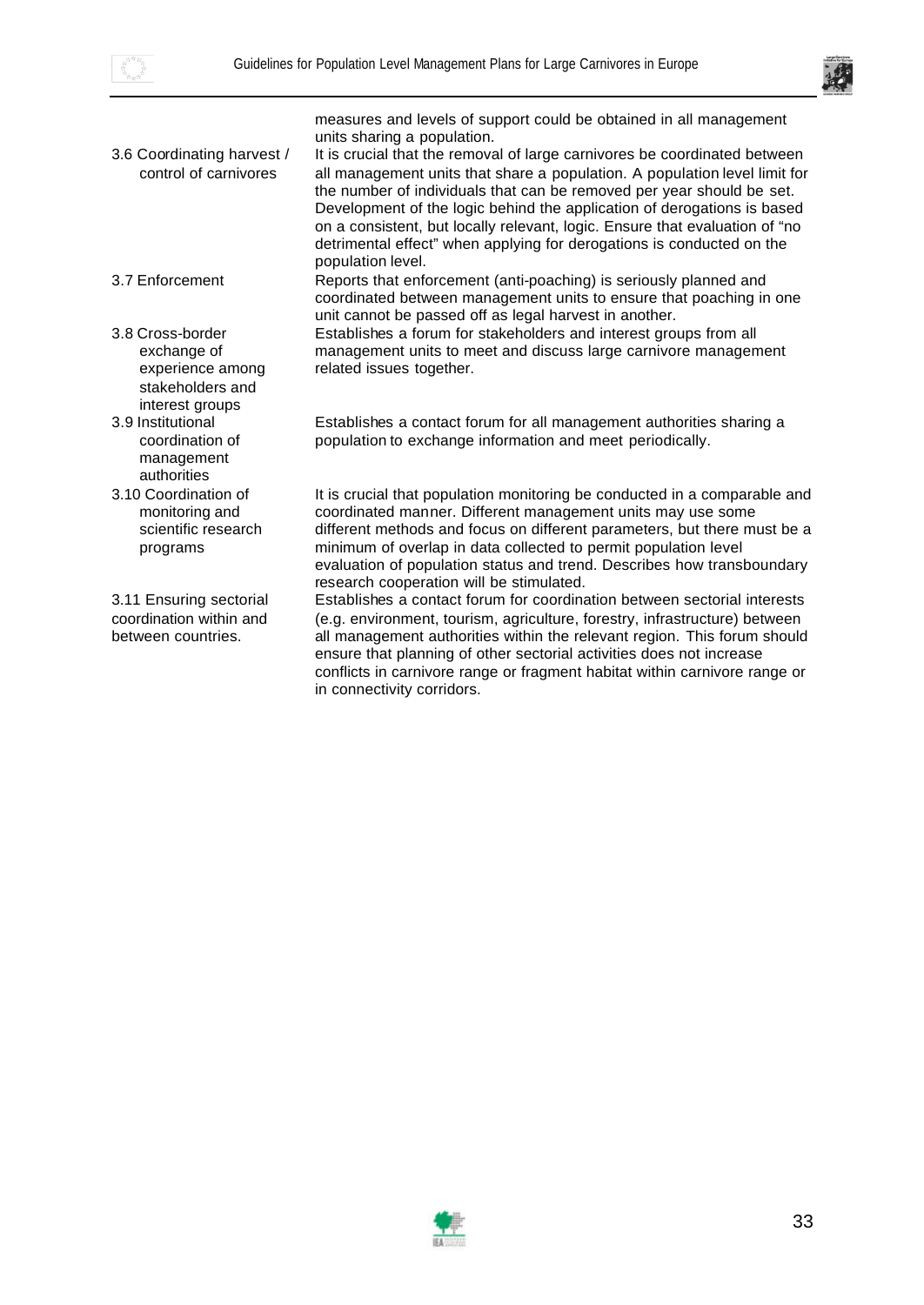

# **References**

- Allendorf, F. W. and Ryman, N. (2002). The role of genetics in population viability. In *Population viability analysis*: 50-85. Beissinger, S. R. and McCullough, D. R. (Eds.). London: University of Chicago Press.
- Andersen, R., Linnell, J. D. C. and Solberg, E. J. (2006). The future role of large carnivores on terrestrial trophic interactions: the northern temperate view. In *Large herbivore ecology, ecosystem dynamics and conservation*: 413-448. Danell, K., Bergström, R., Duncan, P. and Pastor, J. (Eds.). Cambridge: Cambridge University Press.
- Andersen, R., Odden, J., Linnell, J. D. C., Odden, M., Herfindal, I., Panzacchi, M., Høgseth, Ø., Gangås, L., Brøseth, H., Solberg, E. J. and Hjeljord, O. (2005). *Lynx and roe deer in southeastern Norway: activity 1995-2004* [Gaupe og rådyr i sørøst-Norge: oversikt over gjennomførte aktiviteter 1995-2004]. NINA Rapport 29: 1-41.
- Andrén, H. and Liberg, O. (1999). Demography and minimum viable population for lynx [Demografi och minsta livskraftiga population hos lodjur]. In *Livskraftiga rovdjursstammar*: 119-124. Ebenhard, T. and Höggren, M. (Eds.). Uppsala: Centrum för Biologisk Mångfald.
- Andrén, H., Linnell, J. D. C., Liberg, O., Andersen, R., Danell, A., Karlsson, J., Odden, J., Moa, P. F., Ahlqvist, P., Kvam, T., Franzén, R. and Segerström, P. (2006). Survival rates and causes of mortality in Eurasian lynx (*Lynx lynx*) in multi-use landscapes. *Biological Conservation* 131: 23-32.
- Baguette, M. and Stevens, V. M. (2003). Local populations and metapopulations are both natural and operational categories. *Oikos* 101(3): 661-663.
- Bath, A. (2005). *Seminar on transboundary management of large carnivore populations* Osilnica, Slovenia, 15-17 April 2005. Strasbourg: Council of Europe T-PVS (2005) 10.
- Bath, A. J. and Majic, A. (2001). *Human dimensions in wolf management in Croatia: understanding attitudes and beliefs of residents in Gorski kotar, Lika and Dalmatia towards wolves and wolf management*. Large Carnivore Initiative for Europe www.lcie.org.
- Bensch, S., Andrén, H., Hansson, B., Pedersen, H. C., Sand, H., Sejberg, D., Wabakken, P. and Åkersson, M. (2006). Selection for heterozygosity gives hope to a wild population of inbred wolves. *PLOS One* 1(1): e72. doi:10.1371/journal.pone.0000072.
- Berryman, A. A. (2002). Population: a central concept for ecology? *Oikos* 97(3): 439-442.
- Bessa-Gomes, C. and Petrucci-Fonseca, F. (2003). Using artificial neural networks to assess wolf distribution patterns in Portugal. *Animal Conservation* 6(3): 221-230.
- Bessinger, S. R. and McCullough, D. R. (eds) (2002). *Population viability analysis*. University of Chicago Press, London.
- Boitani, L. (2000). *Action plan for the conservation of the wolves (Canis lupus) in Europe*. Nature and Environment, Council of Europe Publishing 113: 1-86.
- Boitani, L. (2003). *Wolf conservation and recovery. In Wolves: behavior, ecology, and conservation*: 317-340. Mech, L. D. and Boitani, L. (Eds.). Chicago: University of Chicago Press.
- Breitenmoser, U. (1998). Large predators in the Alps: the fall and rise of man's competitors. *Biological Conservation* 83(3): 279-289.
- Breitenmoser, U., Angst, C., Landry, J. M., Breitenmoser-Würsten, C., Linnell, J. D. C. and Weber, J. M. (2005). Non-lethal techniques for reducing predation. In *People and wildlife: conflict or coexistence?*: 49-71. Woodroffe, R., Thirgood, S. and Rabinowitz, A. (Eds.). Cambridge: Cambridge University Press.
- Breitenmoser, U., Breitenmoser-Würsten, C., Carbyn, L. N. and Funk, S. M. (2001). Assessment of carnivore reintroductions. In *Carnivore conservation*: 241-281. Gittleman, J. L., Funk, S. M., Macdonald, D. W. and Wayne, R. K. (Eds.). Cambridge: Cambridge University Press.

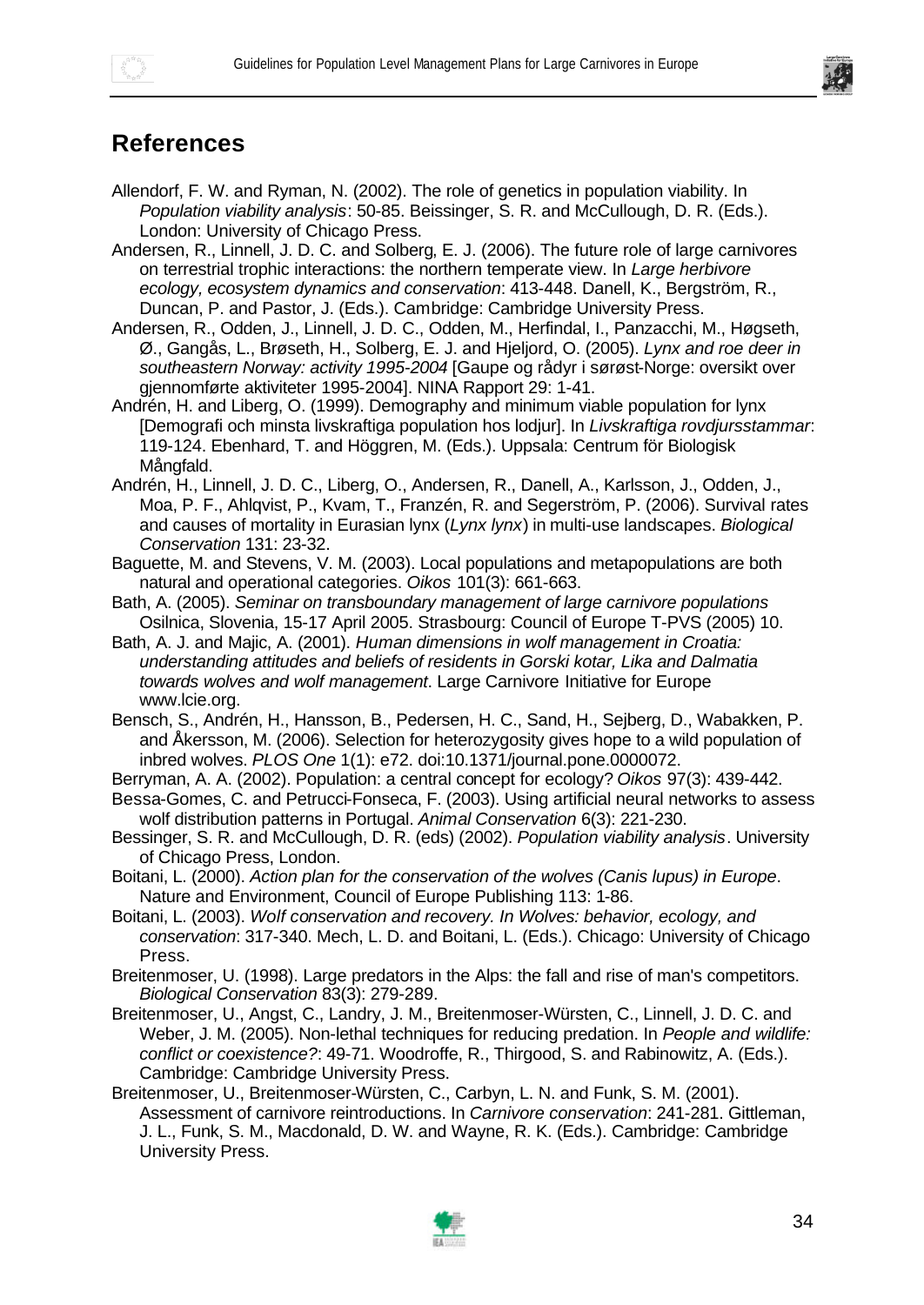



Breitenmoser, U., Breitenmoser-Würsten, C., Okarma, H., Kaphegyi, T., Kaphegyi-Wallmann, U. and Müller, U. M. (2000). *Action plan for the conservation of the Eurasian lynx in Europe (Lynx lynx)*. Council of Europe Nature and Environment 112: 1-69.

- Brook, B. W., Burgman, M. A., Akcakaya, H. R., O'Grady, J. J. and Frankham, R. (2002). Critiques of PVA ask the wrong questions: throwing the heuristic baby out with the numerical bath water. *Conservation Biology* 16(1): 262-263.
- Brook, B. W., O'Grady, J. J., Chapman, A. P., Burgman, M. A., Akcakaya, H. R. and Frankham, R. (2000). Predictive accuracy of population viability analysis in conservation biology. *Nature* 404: 385-387.

Camus, P. A. and Lima, M. (2002). Populations, metapopulations, and the open-closed dilemma: the conflict between operational and natural population concepts. *Oikos* 97(3): 433-438.

Carroll, C., Noss, R. F., Paquet, P. C. and Schumaker, N. H. (2004). Extinction debts of protected areas in developing landscapes. *Conservation Biology* 18(4): 1110-1120.

Carroll, C., Phillips, M. K., Lopez Gonzalez, C. and Schumaker, N. H. (2006). Defining recovery goals and strategies for endangered species: the wolf as a case study. *BioScience* 56(1): 25-37.

Chapron, G. and Arlettaz, R. (2006). Using models to manage carnivores. *Science* 314: 1682-1683.

Chapron, G., Legendre, S., Ferrière, R., Clobert, J. and Haight, R. G. (2003). Conservation and control strategies for the wolf (*Canis lupus*) in western Europe based on demographic models. *Compt Rend Biol* 326: 575-587.

Chapron, G., Quenette, P. Y., Legendre, S. and Clobert, J. (2003). Which future for the French Pyrenean brown bear (*Ursus arctos*) population? An approach using stagestructured deterministic and stochastic models. *Compt Rend Biol* 326: S174-S182.

- Corsi, F., Dupre, E. and Boitani, L. (1999). A large-scale model of wolf distribution in Italy for conservation planning. *Conservation Biology* 13(1): 150-159.
- Coulson, T., Mace, G. M., Hudson, E. and Possingham, H. (2001). The use and abuse of population viability analysis. *Trends in Ecology and Evolution* 16(5): 219-221.
- Decker, D. J., Brown, T. L. and Siemer, W. F. (2001). *Human dimensions of wildlife management in North America*. Bethesda, Maryland, USA: The Wildlife Society.

Doutaz, J. and Koenig, A. (2003). *The return of the wolf to Switzerland: an analysis to determine the availability of potential habitat* [Le retour du Loup (*Canis lupus L.*) en Suisse: Analyse des données disponibles en vue de la réalisation d'un modèle de distribution potentielle]. KORA Bericht 21: 1-27.

Ebenhard, T. (2000). Population viability analyses in endangered species management: the wolf, otter and peregrine falcon in Sweden. *Ecological Bulletins* 48: 143-163.

Ellner, S. P., Fieberg, J., Ludwig, D. and Wilcox, C. (2002). Precision of population viability analysis. *Conservation Biology* 16(1): 258-261.

Elmhagen, B. and Angerbjörn, A. (2001). The applicability of metapopulation theory to large mammals. Oikos 94: 89-100.

Ericsson, G. and Heberlein, T. A. (2003). Attitudes of hunters, locals, and the general public in Sweden now that the wolves are back. *Biological Conservation* 111: 149-159.

- European Habitats Forum (2005) Towards European Biodiversity Monitoring. http://www.panda.org/about\_wwf/what\_we\_do/species/news/index.cfm?uNewsID=70720
- Flagstad, Ø., Hedmark, E., Landa, A., Brøseth, H., Persson, J., Andersen, R., Segerstrom, P. and Ellegren, H. (2004). Colonization history and non-invasive monitoring of a restablished wolverine population. *Conservation Biology* 18(3): 676-688.
- Frankham, R. (1995). Effective population size / adult population size ratios in wildlife: a review. Genetical Research 66: 95-107.

Franklin, I. R. and Frankham, R. (1998). How large must populations be to retain evolutionary potential. *Animal Conservation* 1: 69-70.

Gärdenfors, U. (2000). Population viability analysis in the classification of threatened species: problems and potentials. *Ecological Bulletins* 48: 181-190.

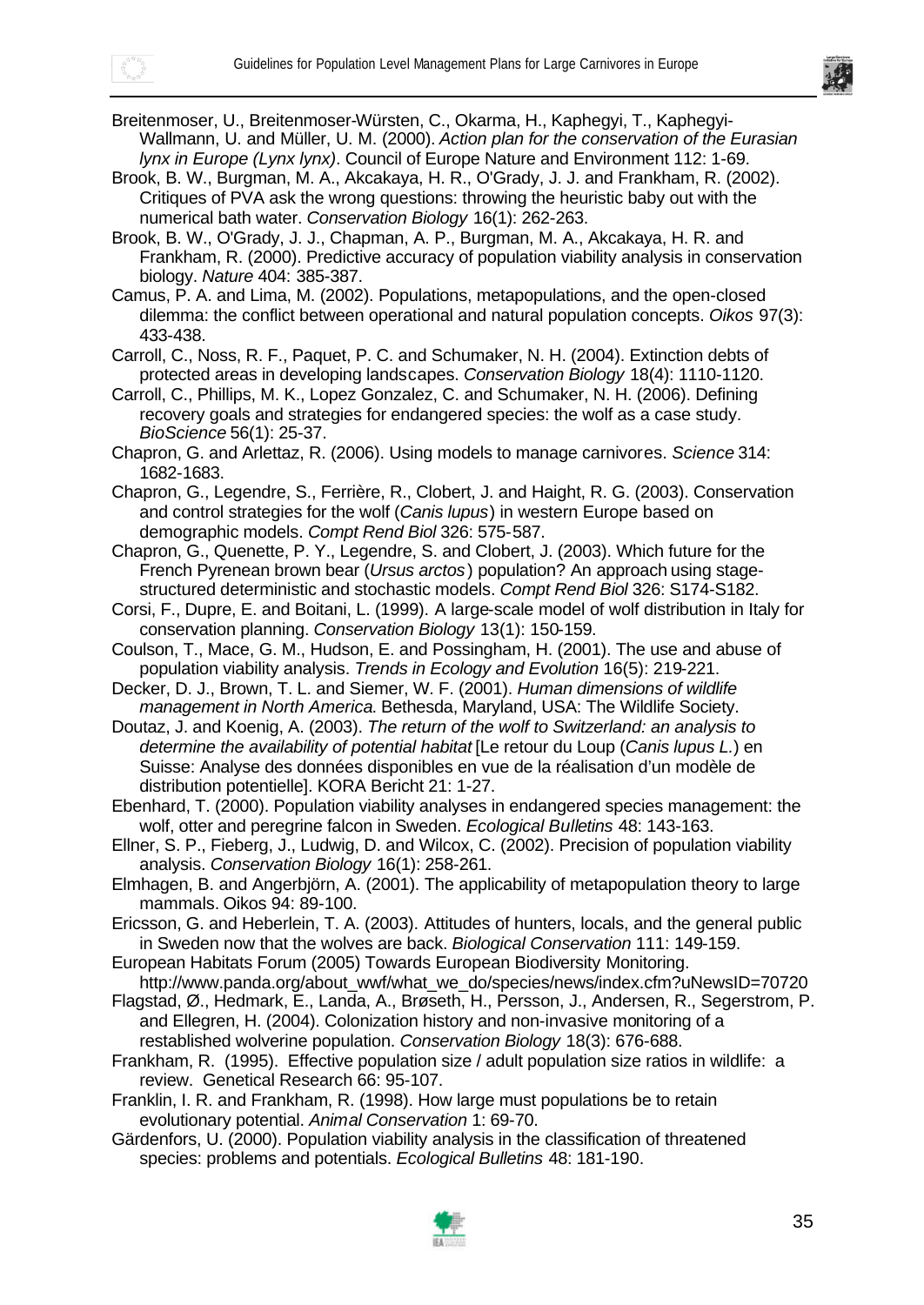

- Gärdenfors, U., Hilton-Taylor, C., Mace, G. M. and Rodríguez, J. P. (2001). The application of IUCN red list criteria at regional levels. *Conservation Biology* 15(5): 1206-1212.
- Herfindal, I., Linnell, J. D. C., Odden, J., Nilsen, E. B. and Andersen, R. (2005). Prey density, environmental productivity, and home range size in the Eurasian lynx (*Lynx lynx*). *Journal of Zoology*, London 265: 63-71.
- Hofer, D. (2002). The lion's share of the hunt: trophy hunting and conservation: a review of the legal Eurasian tourist trophy hunting market and trophy trade under CITES. TRAFFIC Europe: 1-72.
- IUCN (2003). Guidelines for Application of IUCN Red List Criteria at Regional Levels: Version 3.0. Gland, Switzerland and Cambridge, UK: IUCN Species Survival Commission.
- IUCN (2006). Guidelines for using the IUCN red list categories and criteria. Version 6.1 (July 206). Standards and Petitions Working Group, IUCN SSC Biodiversity Assessments Sub-Committee.
- Kaczensky, P. (1999). Large carnivore depredation on livestock in Europe. *Ursus* 11: 59-72.
- Kaczensky, P. (2000). *Coexistence of brown bears and men in Slovenia*. PhD Thesis, Department for Ecosystem and Land Use Management, Technical University of Munich, Germany.
- Kaczensky, P., Knauer, F., Krze, B., Jonozovic, M., Adamic, M. and Grossow, H. (2003). The impact of high speed, high volume traffic axes on brown bears in Slovenia. *Biological Conservation* 111: 191-204.
- Knapp, A. (2006). Bear necessities: an analysis of brown bear management and trade in selected range states and the European Union's role in the trophy trade Brussels: Traffic Europe Report.
- Kojola, I., Huitu, O., Toppinen, K., Heikura, K., Heikkinen, S. and Ronkainen, S. (2004). Predation on European forest reindeer (*Rangifer tarandus*) by wolves (*Canis lupus*) in Finland. *Journal of Zoology*, London 263(3): 229-236.
- Kramer-Schadt, S., Revilla, E. and Wiegand, T. (2005). Lynx reintroductions in fragmented landscapes of Germany: projects with a future or misunderstood wildlife conservation? *Biological Conservation* 125: 169-182.
- Kramer-Schadt, S., Revilla, E., Wiegand, T. and Breitenmoser, U. (2004). Fragmented landscapes, road mortality and patch connectivity: modelling influences on the dispersal of Eurasian lynx. *Journal of Applied Ecology* 41: 711-723.
- Laikre, L. and Ryman, N. (1991). Inbreeding depression in a captive wolf (*Canis lupus*) population. *Conservation Biology* 5(1): 33-40.
- Laikre, L., Andren, R., Larsson, H. O. and Ryman, N. (1996). Inbreeding depression in brown bear Ursus arctos. *Biological Conservation* 76(1): 69-72.
- Laikre, L., Ryman, N. and Thompson, E. A. (1993). Hereditary blindness in a captive wolf (*Canis lupus*) population: frequency reduction of a deleterious allele in relation to gene conservation. *Conservation Biology* 7(3): 592-602.
- Landa, a., Lindén, M. and Kojola, I. (2000). Action plan for the conservation of wolverines in Europe (*Gulo gulo*). Council of Europe Nature and Environment 115: 1-45.
- Lande, U. S., Linnell, J. D. C., Herfindal, I., Salvatori, V., Brøseth, H., Andersen, R., Odden, J., Andrén, H., Karlsson, J., Willebrand, T., Persson, J., Landa, a., May, R., Dahle, B. and Swenson, J. E. (2003). *Potential habitat for large carnivores in Scandinavia: GIS analysis on an ecoregional scale* [Potensielle leveområder for store rovdyr i skandinavia: GIS analyser på et økoregionalt nivå]. Norwegian Institute for Nature Research Fagrapport 64: 1-31.
- Liberg, O. (2006). *Genetic aspects of viability in small wolf populations with special emphasis on the Scandinavian wolf population*. Report from an international expert workshop at Färna Herrgård, Sweden 1st-3rd May 2002. . Swedish Environmental Protection Agency, Stockholm. Rapport 5436.
- Liberg, O., Andrén, H., Pedersen, H. C., Sand, H., Sejberg, D., Wabakken, P., Åkesson, M. and Bensch, S. (2005). Severe inbreeding depression in a wild wolf (*Canis lupus*) population. *Biology Letters* 1: 17-20.

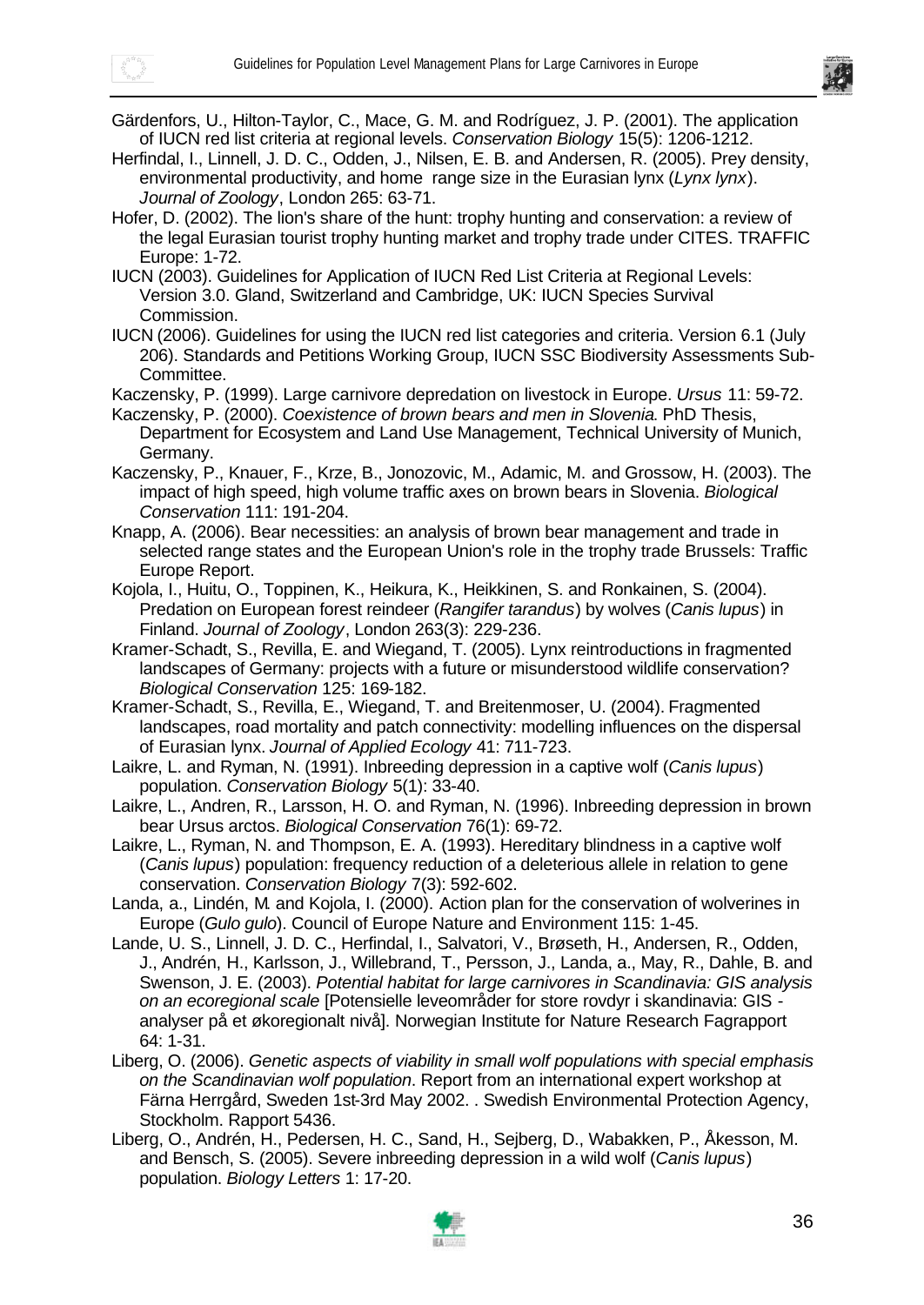

- Linnell, J. D. C. (2005) *Spatial aspects of managing natural resources and conserving biodiversity - Integrating the global and the local*. Norwegian Institute for Nature Research Rapport 62: 1-42
- Linnell, J. D. C., Aanes, R., Swenson, J. E., Odden, J. and Smith, M. E. (1997). Translocation of carnivores as a method for managing problem animals: a review. *Biodiversity and Conservation* 6: 1245-1257.
- Linnell, J. D. C., Andersen, R., Kvam, T., Andrén, H., Liberg, O., Odden, J. and Moa, P. (2001a). Home range size and choice of management strategy for lynx in Scandinavia. *Environmental Management* 27(6): 869-879.
- Linnell, J. D. C., Brøseth, H., Solberg, E. J. and Brainerd, S. M. (2005). The origins of the southern Scandinavian wolf population: potential for natural immigration in relation to dispersal distances, geography and Baltic ice. *Wildlife Biology* 11: 383-391.
- Linnell, J. D. C., Løe, J., Okarma, H., Blancos, J. C., Andersone, Z., Valdmann, H., Balciauskas, L., Promberger, C., Brainerd, S., Wabakken, P., Kojola, I., Andersen, R., Liberg, O., Sand, H., Solberg, E. J., Pedersen, H. C., Boitani, L. and Breitenmoser, U. (2002). *The fear of wolves: a review of wolf attacks on humans*. Norwegian Institute for Nature Research Oppdragsmelding 731: 1-65.
- Linnell, J. D. C., Nilsen, E. B., Lande, U. S., Herfindal, I., Odden, J., Skogen, K., Andersen, R. and Breitenmoser, U. (2005). Zoning as a means of mitigating conflicts with large carnivores: principles and reality. In *People & Wildlife: conflict or co-existence?*. pp 162- 175. Woodroffe, R., Thirgood, S. and Rabinowitz, a. (Eds.). Cambridge: Cambridge University Press.
- Linnell, J. D. C., Odden, J., Smith, M. E., Aanes, R. and Swenson, J. E. (1999). Large carnivores that kill livestock: do "problem individuals" really exist? *Wildlife Society Bulletin* 27(3): 698-705.
- Linnell, J. D. C., Promberger, C., Boitani, L., Swenson, J. E., Breitenmoser, U. and Andersen, R. (2005). The linkage between conservation strategies for large carnivores and biodiversity: the view from the "half-full"forests of Europe. In *Carnivorous animals and biodiversity: does conserving one save the other?*: pp 381-398. Ray, J. C., Redford, K. H., Steneck, R. S. and Berger, J. (Eds.). Washington: Island Press.
- Linnell, J. D. C., Swenson, J. and Andersen, R. (2001b). Predators and people: conservation of large carnivores is possible at high human densities if management policy is favourable. *Animal Conservation* 4(4): 345-350.
- Ludwig, D. and Walters, C. J. (2002). Fitting population viability analysis into adaptive management. In *Population viability analysis*: 511-520. Beissinger, S. R. and McCullough, D. R. (Eds.). London: University of Chicago Press.
- Lynch, M. and Lande, R. (1998). The critical effective size for a genetically secure population. *Animal Conservation* 1: 70-72.
- Mech, L. D. and Boitani, L. (2003). Wolf social ecology. In *Wolves: behavior, ecology, and conservation*: 1-34. Mech, L. D. and Boitani, L. (Eds.). Chicago: University of Chicago Press.
- Miller, C. R. and Waits, L. P. (2003). The history of effective population size and genetic diversity in the Yellowstone grizzly (*Ursus arctos*): implications for conservation. Proceedings of the National Academy of Sciences 100(7): 4334-4339.
- Mills, L. S., Hayes, S. G., Baldwin, C., Wisdom, M. J., Citta, J., Mattson, D. J. and Murphy, K. (1996). Factors leading to different viability predictions for a grizzly bear data set. *Conservation Biology* 10(3): 863-873.
- Molinari, P. and Molinari-Jobin, A. (2001). Identifying passages in the southeastern Italian Alps for brown bears and other wildlife. *Ursus* 12: 131-134.
- Morris, W. F. and Doak, D. F. (2002). *Quantitative conservation biology: theory and practice of population viability analysis*. Sunderlands, Massachusetts: Sinauer Associates Inc.
- Nilsen, E. B., Herfindal, I. and Linnell, J. D. C. (2005). Can intra-specific variation in carnivore home-range size be explained using remote sensing estimates of environmental productivity? *EcoScience* 12: 68-75.

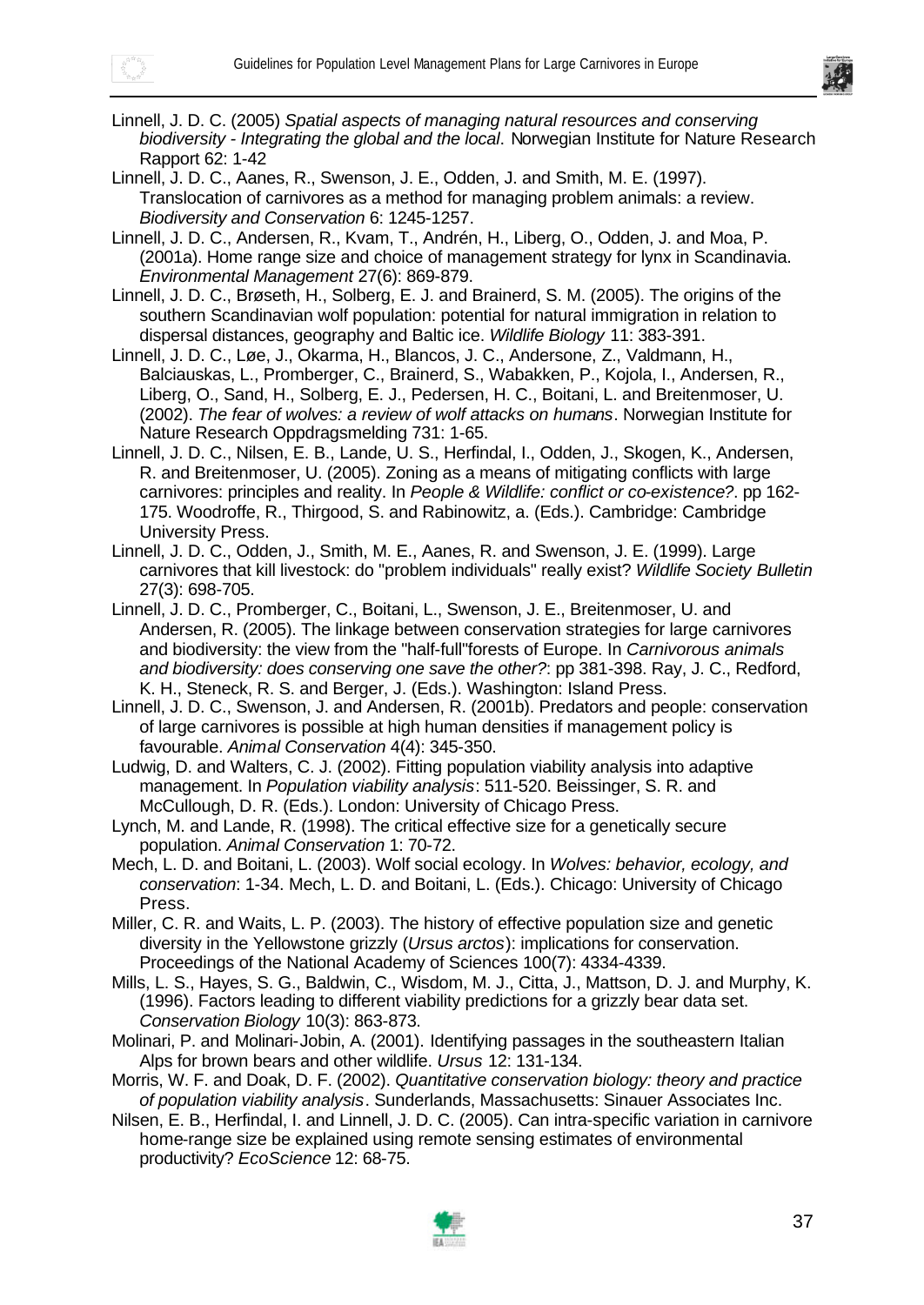



- Nilsson, T. (2003). Integrating effects of hunting policy, catastrophic events, and inbreeding depression, in PVA simulation: the Scandinavian wolf population as an example. *Biological Conservation* 115: 227-239.
- Odden, J., Linnell, J. D. C., Moa, P. F., Herfindal, I., Kvam, T. and Andersen, R. (2002). Lynx depredation on domestic sheep in Norway. *Journal of Wildlife Management* 66(1): 98- 105.
- Ozolins, J. (2001). Status of Large Carnivore Conservation in the Baltic States: Action plan for the conservation of Eurasian lynx (*Lynx lynx*) in Latvia. Council of Europe T-PVS (2001) 73 addendum 1: 1-18.
- Posillico, M., Meriggi, A., Pagnin, E., Lovari, S. and Russo, L. (2004). A habitat model for brown bear conservation and land use planning in the central Apennines. *Biological Conservation* 118: 141-150.
- Prins, H. H. T. (1999). The Malawi principles: clarification of the thoughts that underlay the ecosystem approach. In The Norway / UN conference on the ecosystem approach for sustainable use of biological diversity September 1999 - Trondheim, Norway: 23-30. Schei, P. J., Sandlund, O. T. and Strand, R. (Eds.). Trondheim: Norwegian Directorate for Nature Management.
- Ralls, K., Beissinger, S. R. and Cochrane, J. F. (2002). Guidelines for using population viability analysis in endangered species management. In *Population viability analysis*: 521-550. Beissinger, S. R. and McCullough, D. R. (Eds.). London: University of Chicago Press.
- Reed, J. M., Mills, L. S., Dunning, J. B., Menges, E. S., McKelvey, K. S., Frye, R., Beissinger, S. R., Anstett, M. C. and Miller, P. (2002). Emerging issues in population viability analysis. *Conservation Biology* 16(1): 7-19.
- Sæther, B. E. and Engen, S. (2002). Including uncertainties in population viability analysis using population prediction intervals. In *Population viability analysis*: 191-212. Beissinger, S. R. and McCullough, D. R. (Eds.). University of Chicago Press, London
- Sæther, B. E., Engen, S., Persson, J., Brøseth, H., Landa, A. and Willebrand, T. (2005). Management strategies for the wolverine in Scandinavia. *Journal of Wildlife Management* 69(3): 1001-1014.
- Sæther, B. E., Engen, S., Swenson, J. E., Bakke, Ø. and Sandegren, F. (1998). Viability of Scandinavian brown bear *Ursus arctos* populations: the effects of uncertain parameter estimates. *Oikos* 82: 403-416.
- Sagør, J. T., Swenson, J. E. and Røskaft, E. (1997). Compatibility of brown bear *Ursus arctos* and free-ranging sheep in Norway. *Biological Conservation* 81: 91-95.
- Salvatori, V. (2004). *Mapping conservation areas for large carnivores in the Carpathian Mountains*. Faculty of Engineering, Sciences and Mathematics, University of Southampton: PhD Thesis.
- Schaefer, J. A. (2006). Towards a maturation of the population concept. *Oikos* 112(1): 236- 240
- Schmidt, K. (1998). Maternal behaviour and juvenile dispersal in the Eurasian lynx. *Acta Theriologica* 43(4): 391-408.
- Shine, C. (2005). Legal report on the possible need to amend Appendix II of the convention for the wolf. Strasbourg: Council of Europe Report T-PVS/Inf (2005) 18.
- Sjögren-Gulve, P. and Ebenhard, T. (eds) (2000). The use of population viability analysis in conservation planning. Lund, Sweden: *Ecological Bulletins* 48.
- Skogen, K. (2003). Adapting adaptive management to a cultural understanding of land use conflicts. *Society and Natural Resources* 16: 435-450.
- Skogen, K. and Krange, O. (2003). A wolf at the gate: The anti-carnivore alliance and the symbolic construction of community. *Sociologia Ruralis* 43(3): 309-325.
- Skogen, K., Haaland, H., Brainerd, S. and Hustad, H. (2003). *Local views on large carnivores and their management: a study in four municipalities* [Lokale syn på rovvilt og rovviltforvaltning. En undersøkelse i fire kommuner: Aurskog-Høland, Lesja, Lierne og Porsanger]. Norwegian Institute for Nature Research Fagrapport 070: 1-30.

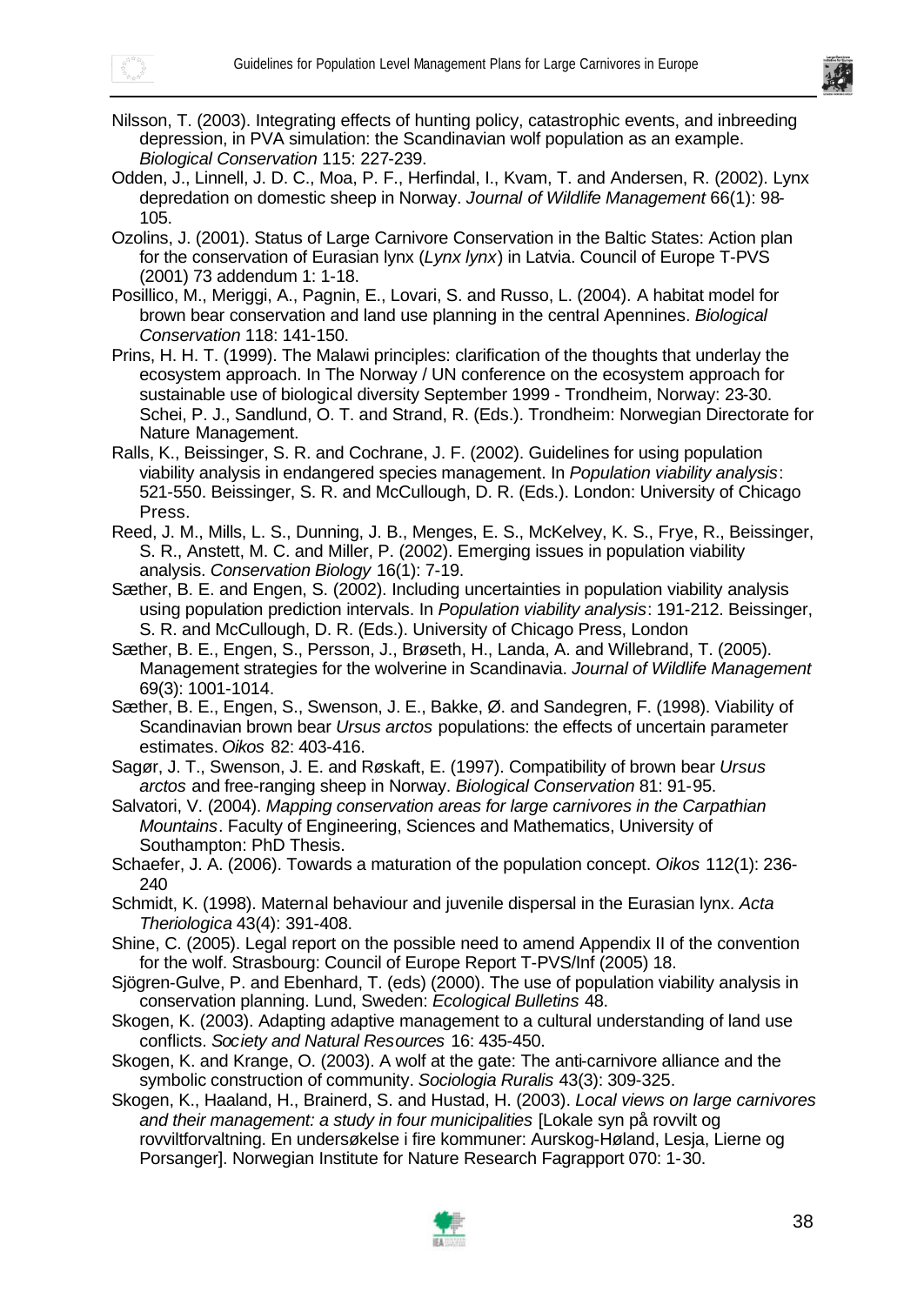

Soulé, M. (2002). Foreword: raising the bar. In *Population viability analysis*: ix-xi. Beissinger, S. R. and McCullough, D. R. (Eds.). London: University of Chicago Press.

Soulé, M. E. (1987). Where do we go from here? In *Viable populations for conservation*: 175- 184. E., S. M. (Ed.) Cambridge: Cambridge University Press.

Soulé, M. E., Estes, J. A., Berger, J. and Martinez del Rios, C. (2003). Ecological effectiveness: conservation goals for interactive species. *Conservation Biology* 17(5): 1238-1250.

Soulé, M., Estes, J. A., Miller, B. and Honnold, D. L. (2005). Strongly interacting species: conservation policy, management, and ethics. *BioScience* 55(2): 168-176.

Stahl, P., Vandel, J. M., Herrenschmidt, V. and Migot, P. (2001). The effect of removing lynx in reducing attacks in sheep in the French Jura mountains. *Biological Conservation* 101: 15-22.

Støen, O. G., Zedroser, A., Sæbø, S. and Swenson, J. E. (2006). Inversely densitydependent dispersal in brown bears *Ursus arctos*. *Oecologia* 148: 356–364.

Swenson, J. E., Gerstl, N., Dahle, B. and Zedrosser, A. (2000). Action plan for the conservation of the brown bear (*Ursus arctos*) in Europe. Report to the Council of Europe Convention on the Conservation of European Wildlife and Natural Habitats T-PVS (2000) 24: 1-68.

Swenson, J. E., Sandegren, F. and Söderberg, A. (1998). Geographic expansion of an increasing brown bear population: evidence for presaturation dispersal. *Journal of Animal Ecology* 67: 819-826.

- Swenson, J. E., Sandegren, F., Bjärvall, A. and Wabakken, P. (1998). Living with success: research needs for an expanding brown bear population. *Ursus*, International Conference on Bear Reserach and Management 10: 17-23.
- Swenson, J. E., Sandegren, F. Söderberg, A., Heim, M., Sørensen, O. J., Bjärvall, A., Franzén, R., Wikan, S. and Wabakken, P. 1999. Interactions between brown bears and humans in Scandinavia. *Biosphere Conservation* 2: 1-9.
- Swenson, J. E., Sandegren, F., Soderberg, A., Heim, M., Sørensen, O. J., Bjarvall, A., Franzen, R., Wikan, S. and Wabakken, P. (1999). Interactions between brown bears and humans in Scandinavia. *Biosphere Conservation* 2(1): 1-9.

Tallmon, D. A., Bellemain, E., Swenson, J. E. and Taberlet, P. (2004). Genetic monitoring of Scandianvian brown bear: effective population size and immigration. *Journal of Wildlife Management* 68: 960-965.

Tear, T. H., Kareiva, P., Angermeier, P. L., Comer, P., Czech, B., Kautz, R., Landon, L., Mehlman, D., Murphy, K., Ruckelshaus, M., Scott, J. M. and Wilhere, G. (2005). How much is enough? The recurrent problem of setting measurable objectives in conservation. *BioScience* 55(10): 835-849.

Vangen, K. M., Persson, J., Landa, A., Andersen, R. and Segerstrom, P. (2001). Characteristics of dispersal in wolverines. *Canadian Journal of Zoology* 79: 1641-1649.

Waples, R. S. and Gaggiotti, O. (2006). What is a population? An empirical evaluation of some genetic methods for identifying the number of gene pools and their degree of connectivity. *Molecular Ecology* 15(6): 1419-1439

Westley, F. R. and Miller, P. S. (eds) (2003). *Experiments in consilience: integrating social and scientific responses to save endangered species*. London: Island Press.

- Wiegand, T., Naves, J., Stephan, T. and Fernandez, A. (1998). Assessing the risk of extinction for the brown bear (*Ursus arctos*) in the Corillera Cantabrica; Spain. *Ecological Monographs* 68(4): 539-570.
- Wilmers, C. C., Post, E., Peterson, R. O. and Vucetich, J. (2006). Predator disease out-break modulates top-down, bottom-up and climatic effects on herbivore population dynamics. *Ecology Letters* 9: 383-389.
- Zimmermann, F. and Breitenmoser, U. (2002). A distribution model for the Eurasian lynx (Lynx lynx) in the Jura mountains, Switzerland. In *Predicting species occurrences*: issues of accuracy and scale. Scott, J. M., Heglund, P. J., Samson, F., Haufler, J., Morrison, M., Raphael, M. and Wall, B. (Eds.). Covelo, California: Island Press.

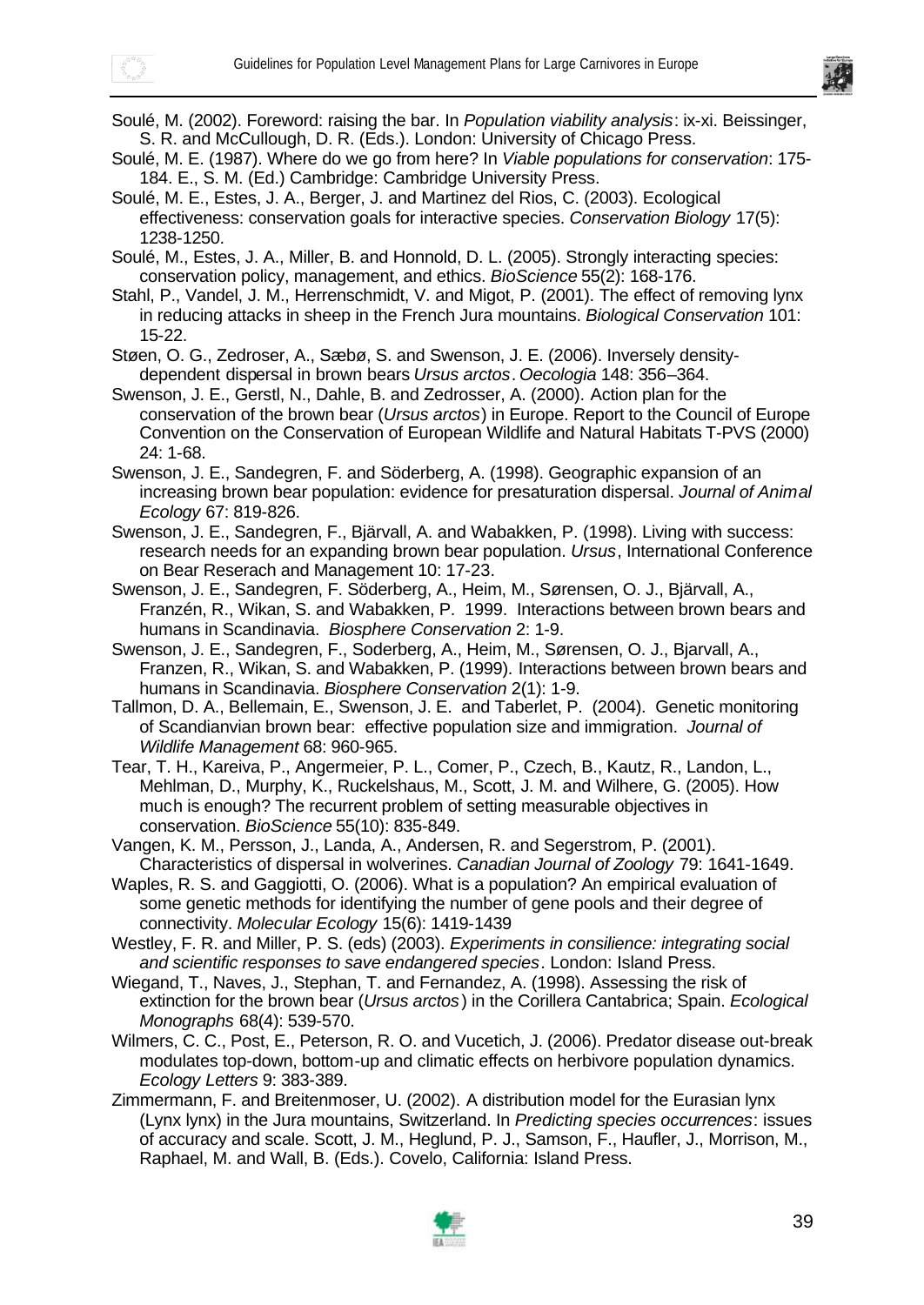



Zimmermann, F., Breitenmoser-Würsten, C. and Breitenmoser, U. (2005). Natal dispersal of Eurasian lynx (*Lynx lynx*) in Switzerland. *Journal of Zoology* 267: 381–395.

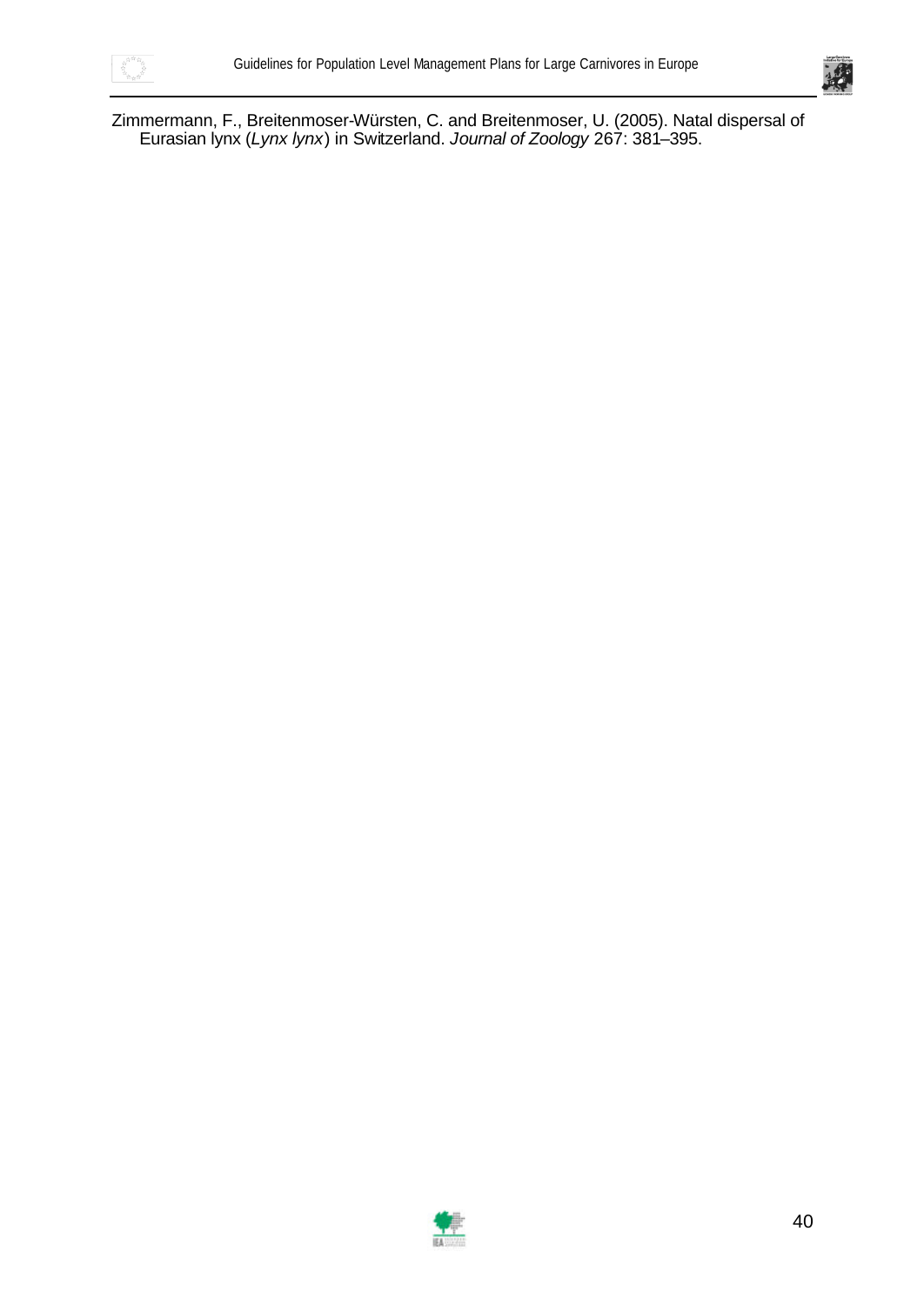

## **Table 1. Overview of the population structure of brown bears (***Ursus arctos***) in Europe.**

| <b>Region</b>                   | <b>Population</b>     | <b>EU countries</b>                                   | <b>Non-EU</b>                                                                                      | <b>Population</b>                                                                                | <b>Size</b> |
|---------------------------------|-----------------------|-------------------------------------------------------|----------------------------------------------------------------------------------------------------|--------------------------------------------------------------------------------------------------|-------------|
|                                 |                       |                                                       | countries                                                                                          | segments                                                                                         |             |
| Iberia                          | Cantabrian            | Spain <sup>1</sup>                                    |                                                                                                    | Western /<br>Eastern                                                                             | 120         |
| <b>Pyrenees</b>                 | Pyrenees              | France, Spain <sup>2</sup>                            | Andorra                                                                                            | Western / Central                                                                                | $15 - 17$   |
| <b>Apennines</b>                | Apennines             | Italy <sup>3</sup>                                    |                                                                                                    |                                                                                                  | 40-50       |
| <b>Alps</b>                     | Alps                  | Italy <sup>4</sup> , Austria,<br>Slovenia             | Switzerland                                                                                        | Trentino<br>Central Austria <sup>5</sup><br>Southern<br>Austria <sub>6</sub> /<br>Slovenian Alps | 30-50       |
| <b>Dinaric</b><br><b>Pindos</b> | <b>Dinaric Pindos</b> | Slovenia,<br>Greece                                   | Bosnia &<br>Herzegovina,<br>Croatia, Serbia,<br>Montenegro,<br><b>FYR</b><br>Macedonia,<br>Albania | Northern Dinaric <sup>7</sup><br>Central Dinaric <sup>8</sup><br>Pindos <sup>9</sup>             | 2,800       |
| <b>East Balkan</b>              | East Balkan           | Bulgaria,<br>Greece                                   | Serbia                                                                                             | Rila Rhodope<br>Stara Planina<br>Eastern Serbia -<br>northwest<br><b>Bulgaria</b>                | 720         |
| Carpathian                      | Carpathian Mts        | Czech<br>Republic,<br>Poland,<br>Slovakia,<br>Romania | Ukraine, Serbia                                                                                    | Western <sup>10</sup><br>Main chain <sup>11</sup><br>Apuseni mts.                                | 8,000       |
| <b>Scandinavia</b>              | Scandinavia           | Sweden                                                | Norway                                                                                             | South / Central /<br>Northern                                                                    | 2,600       |
| Northeastern<br><b>Europe</b>   | Karelian              | Finland                                               | Norway,<br>Russia <sup>1</sup>                                                                     |                                                                                                  | 4,300       |
|                                 | <b>Baltic</b>         | Estonia, Latvia                                       | Russia <sup>13</sup> ,<br><b>Belarus</b>                                                           |                                                                                                  | 6,800       |

1. The distribution covers that of 4 autonomous regions – Asturias, Cantabria, Castilla y Leon and Galicia.

2. The distribution covers 3 autonomous regions – Navarra, Aragon and Catalonia.

3. In the Apennines the distribution covers that of 3 regions: Lazio, Abruzzo, Molise.

4. The distribution covers that of 5 autonomous areas: Province of Trento, Province of Bolzano, Regions: Veneto, Lombardia, Friuli.

5. The Austrian states of Lower Austria, Styria and Upper Austria.

6. The Austrian state of Carinthia.

7. Southern Slovenia, Croatia, Bosnia & Herzegovina, western Serbia, Montenegro.

8. Northern Albania – the distribution of bears in this region is not well known hence the exact location of the discontinuities is poorly known.

9. Eastern Albania, FYR Macedonia, northern and central Greece.

10. Includes south-central Poland and central Slovakia.

11. Includes south-eastern Poland, far eastern Slovakia, Ukraine and the main chain of the Carpathians through Romania and into eastern Serbia.

12. Russian oblasts of Lenningrad, Novgorod, Pskov, Tver, Smolensk, Bryansk, Moscow, Kalinigrad, Kaluz h, Tula, Kursk, Belgorod & Orel.

13. Russian oblasts of Murmansk, and Karelia. The southern and eastern border coincides with the natural geographic structures of Lakes Onega and Ladoga and the White Sea.

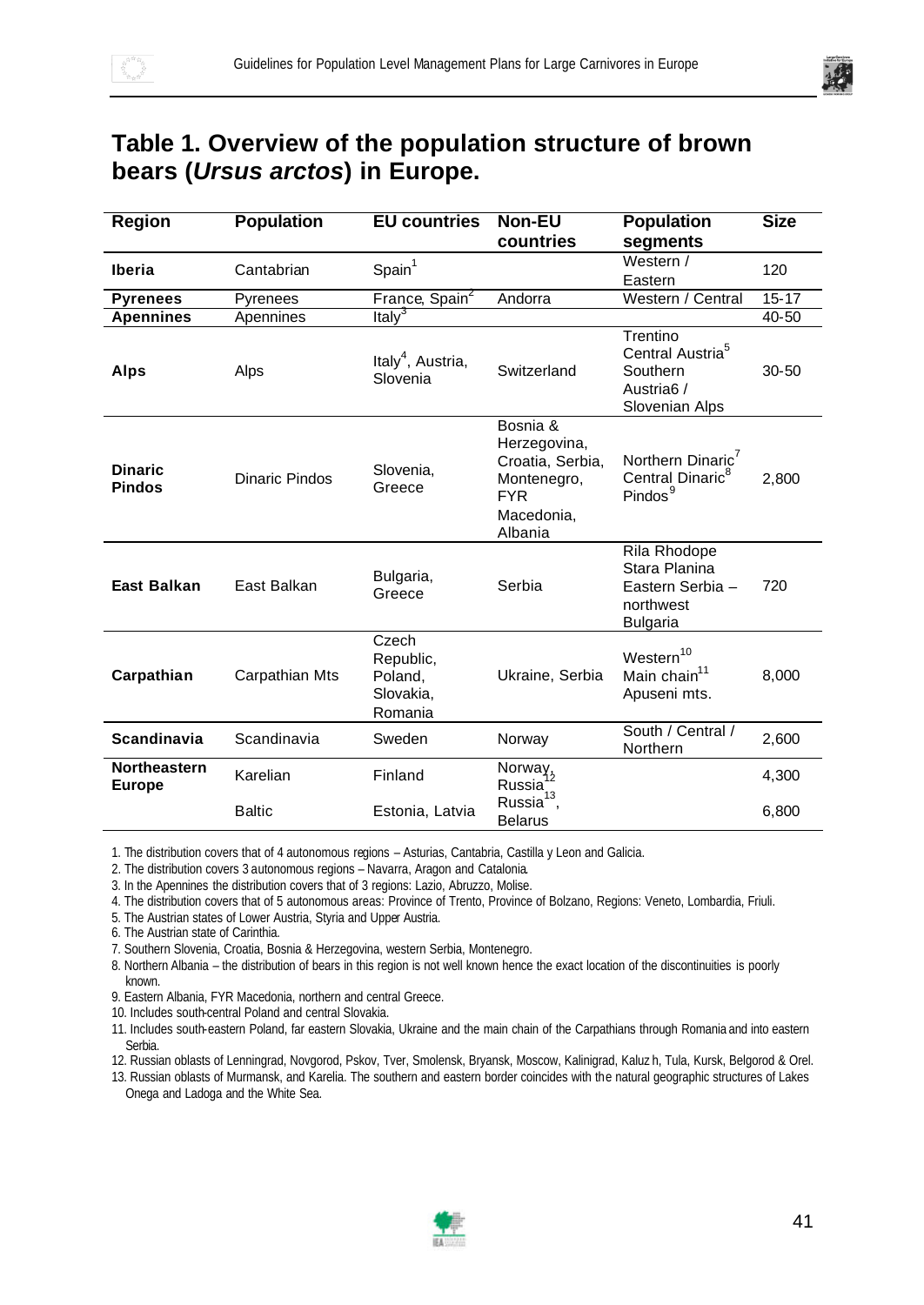

## **Table 2. Overview of the population structure of Eurasian lynx (***Lynx lynx***) in Europe.**

| <b>Region</b>                 | <b>Population</b>     | <b>EU countries</b>                                               | <b>Non-EU</b><br>countries                          | <b>Population</b><br>segments                                     | <b>Size</b> |
|-------------------------------|-----------------------|-------------------------------------------------------------------|-----------------------------------------------------|-------------------------------------------------------------------|-------------|
| Bohemian-<br><b>Bavarian</b>  | Bohemian-<br>Bavarian | Germany,<br>Austria, Czech<br>Republic                            |                                                     |                                                                   | 75          |
| <b>Vosges</b>                 | Vosges                | France,<br>Germany                                                |                                                     | South / Central<br>Vosges,<br>North Vosges /<br>Palatinian forest | $30 - 40$   |
| Jura                          | Jura                  | France                                                            | Switzerland                                         |                                                                   | 80          |
| <b>Alps</b>                   | <b>Western Alps</b>   | France, Italy,<br>Germany (?)                                     | Switzerland                                         |                                                                   | 90-110      |
|                               | Eastern Alps          | Italy, Austria,<br>Slovenia                                       |                                                     |                                                                   | $30 - 40$   |
| <b>Dinaric</b>                | Dinaric               | Slovenia                                                          | Croatia, Bosnia<br>& Herzegovina                    |                                                                   | 130         |
| <b>Balkan</b>                 | <b>Balkans</b>        | Greece (?)                                                        | Albania, FYR<br>Macedonia,<br>Serbia,<br>Montenegro |                                                                   | < 100       |
| Carpathian                    | Carpathian Mts        | Poland,<br>Slovakia,<br>Czech<br>Republic,<br>Romania,<br>Hungary | Ukraine, Serbia                                     |                                                                   | 2,500       |
| <b>Scandinavia</b>            | Scandinavia           | Sweden<br>Finland                                                 | Norway,                                             |                                                                   | 2,000       |
| Northeastern<br><b>Europe</b> | Karelian              | Finland                                                           | Russia <sup>1</sup>                                 |                                                                   | 1,500       |
|                               | <b>Baltic</b>         | Estonia, Latvia,<br>Lithuania,<br>Poland                          | Russia $2$ ,<br>Belarus,<br>Ukraine                 |                                                                   | 3,400       |

1. Russian oblasts of Murmansk, and Karelia. The southern and eastern borders coincide with the natural geographic structures of Lakes Onega and Ladoga and the White Sea.

2. Russian oblasts of Lenningrad, Novgorod, Pskov, Tver, Smolensk, Bryansk, Moscow, Kalinigrad, Kaluzh, Tula, Kursk, Belgorod & Orel

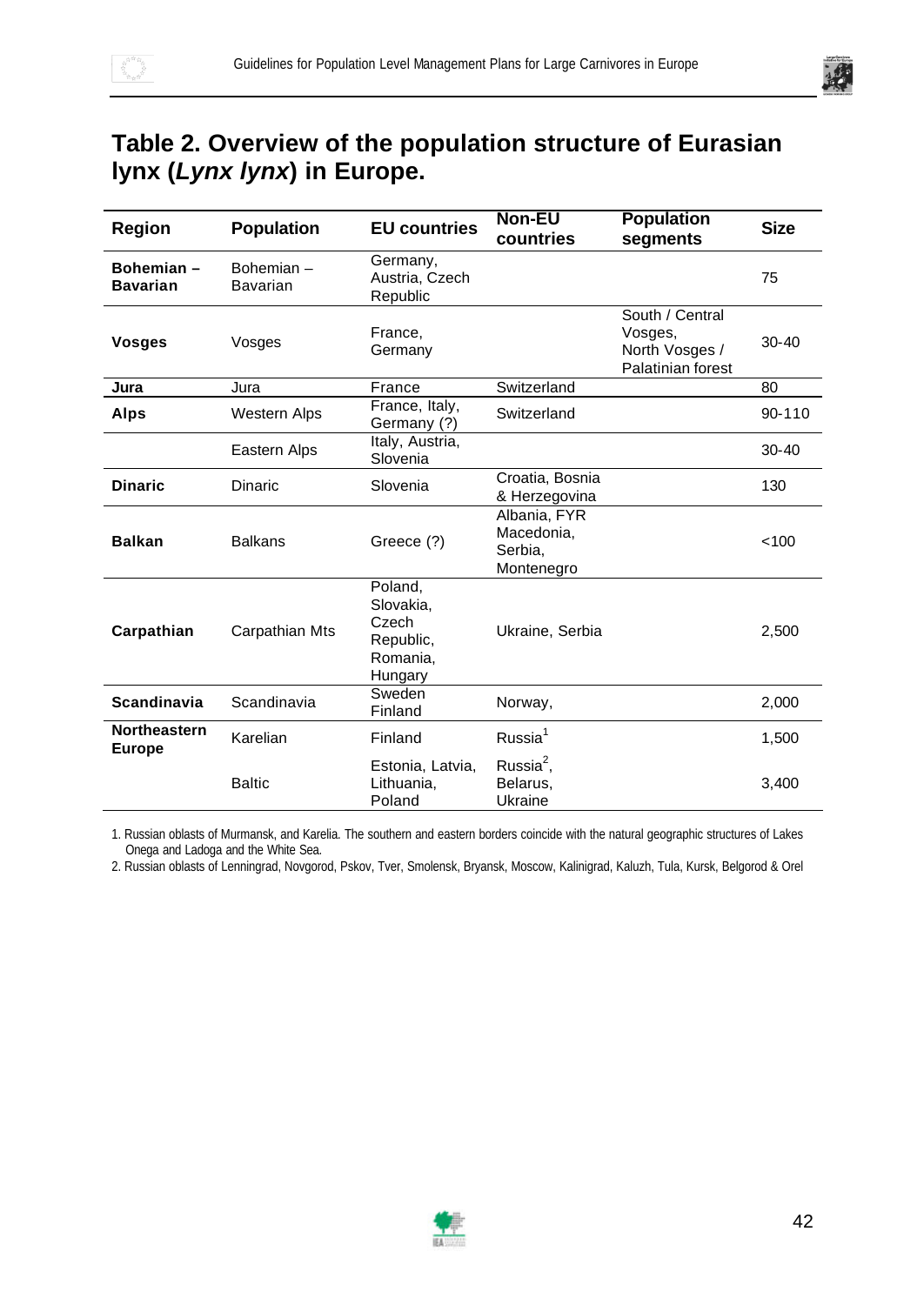

## **Table 3. Overview of the population structure of wolverine (***Gulo gulo***) in Europe.**

| <b>Region</b>                    | population      | <b>EU countries</b> | <b>Non-EU</b><br>countries     | <b>Population</b><br>segments                    | <b>Size</b> |
|----------------------------------|-----------------|---------------------|--------------------------------|--------------------------------------------------|-------------|
| <b>Northern</b><br><b>Europe</b> | Scandinavian    | Sweden,<br>Finland  | Norway                         | South Norway,<br>Scandinavian,<br>Swedish forest | 750         |
|                                  | Finnish Russian | Finland             | Norway,<br>Russia <sup>1</sup> | Karelian,<br><b>Western Finland</b>              | 450         |

1. Russian oblasts of Murmansk & Karelia

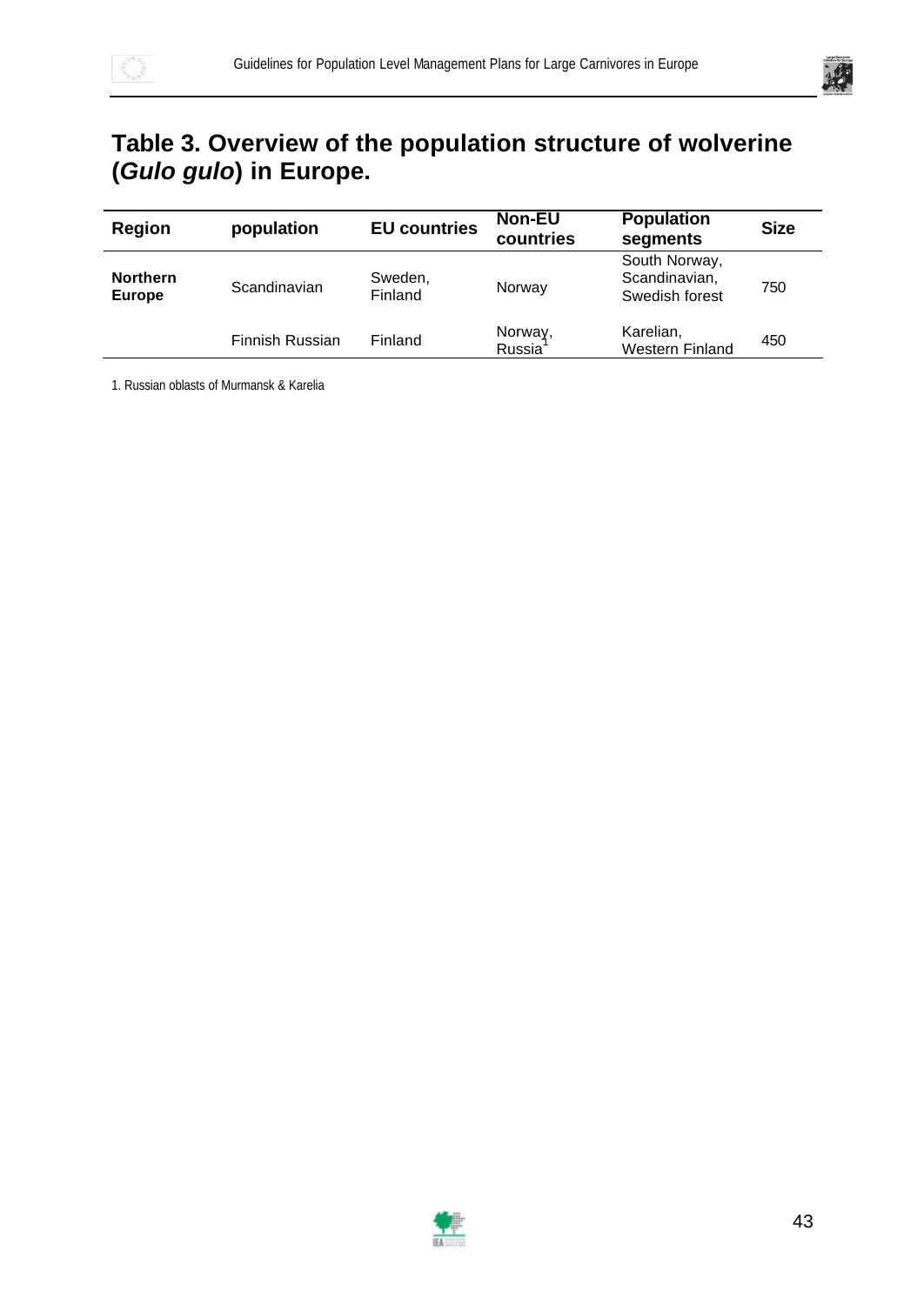

## **Table 4. Overview of the population structure of wolves (***Canis lupus***) in Europe.**

| Region                        | <b>Population</b>                  | <b>EU countries</b>                                               | Non-EU<br>countries                                                                                | <b>Population</b><br>segments                                                | <b>Size</b>    |
|-------------------------------|------------------------------------|-------------------------------------------------------------------|----------------------------------------------------------------------------------------------------|------------------------------------------------------------------------------|----------------|
| Iberia $1$                    | Northwestern                       | Spain, Portugal                                                   |                                                                                                    | North of Duero,<br>South of Duero in<br>Portugal, South<br>of Duero in Spain | 2400           |
|                               | Sierra Morena                      | Spain                                                             |                                                                                                    |                                                                              | 50             |
| Alpine / Italian              | <b>Western Alps</b>                | France, Italy <sup>2</sup>                                        | Switzerland                                                                                        |                                                                              | $130 -$<br>160 |
|                               | Italian peninsula                  | Italy $3$                                                         |                                                                                                    |                                                                              | $500 -$<br>800 |
| Dinaric-<br><b>Balkan</b>     | Dinaric Balkan                     | Slovenia,<br>Greece,<br><b>Bulgaria</b>                           | Croatia, Bosnia<br>& Herzegovina,<br>Serbia,<br>Montenegro,<br><b>FYR</b><br>Macedonia,<br>Albania |                                                                              | 5,000          |
| Carpathian                    | Carpathian Mts                     | Czech<br>Republic,<br>Slovakia,<br>Poland,<br>Romania,<br>Hungary | Ukraine, Serbia                                                                                    |                                                                              | 5,000          |
| Northeastern<br><b>Europe</b> | Scandinavia                        | Sweden                                                            | Norway                                                                                             |                                                                              | $130 -$<br>150 |
|                               | Karelian                           | Finland<br>Estonia, Latvia,                                       | Russia <sup>4</sup><br>Russia <sup>5</sup> ,                                                       |                                                                              | 750            |
|                               | <b>Baltic</b>                      | Lithuania,<br>Poland                                              | Belarus,<br>Ukraine                                                                                |                                                                              | 3,600          |
|                               | Germany /<br><b>Western Poland</b> | Germany /<br>Poland                                               |                                                                                                    |                                                                              | $50$           |

1. The distribution area covers 8 autonomous regions – Galicia, Asturias, Cantabria, Castilla y León, País Vasco, La Rioja, Castilla-La Mancha and Andalucia.

2. The distribution area covers 3 regions: Val d'Aosta, Piemonte, Liguria.

3. The distribution area covers 11 regions: Lombardia, Emilia-Romagna, Toscana, Marche, Lazio, Abruzzo, Molise, Campania, Basilicata, Puglia, Calabria.

4. Russian oblasts of Murmansk, and Karelia. The southern and eastern borders coincide with the natural geographic structures of Lakes Onega and Ladoga and the White Sea.

5. Russian oblasts of Leningrad, Novgorod, Pskov, Tver, Smolensk, Bryansk, Moscow, Kalinigrad, Kaluzh, Tula, Kursk, Belgorod & Orel.

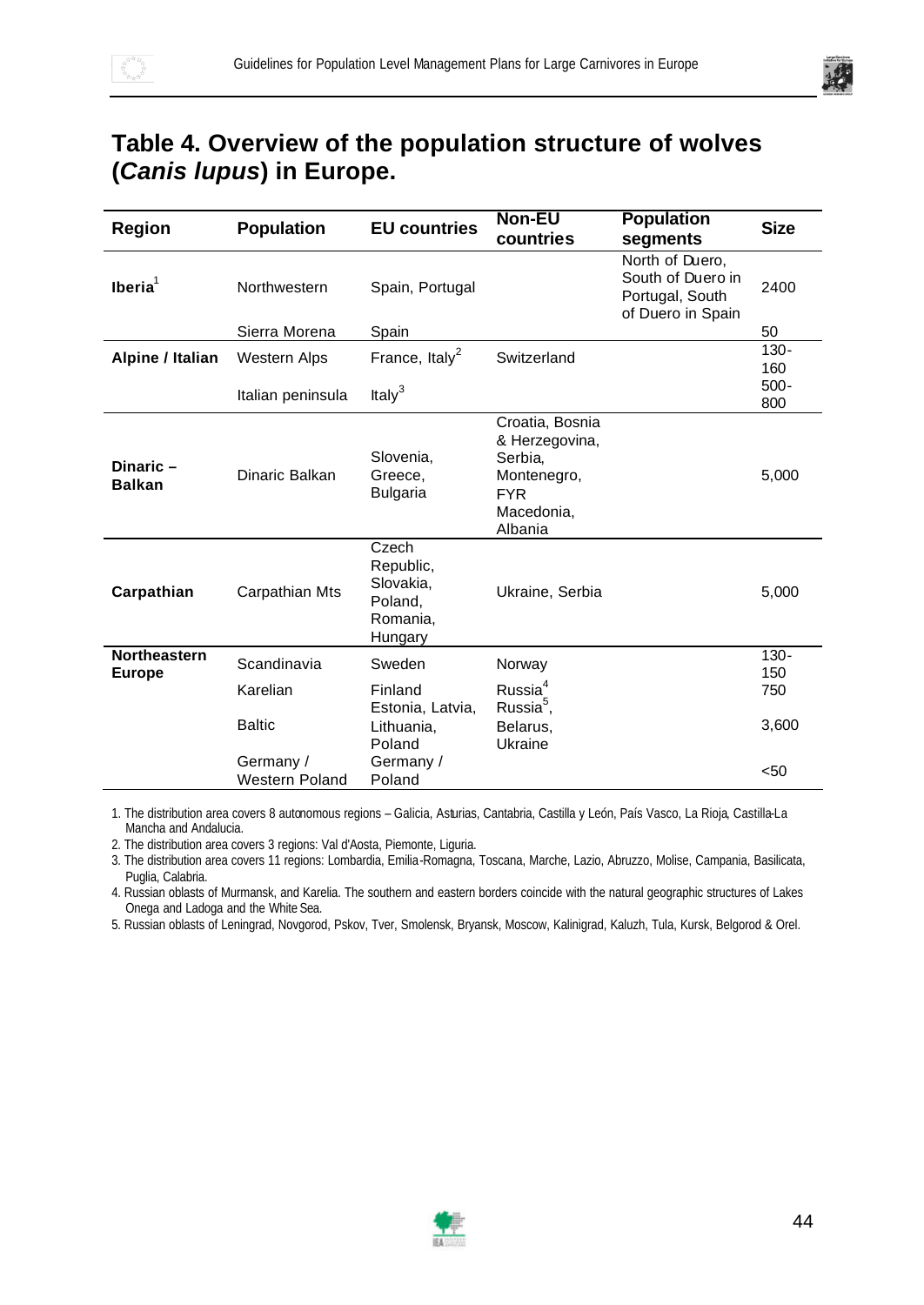



### **Table 5. Overview of the international conventions and treaties that the various countries of continental Europe have signed, with details of any species-specific exceptions.**

| <b>Country</b>                  | <b>Habitats</b><br>Directive <sub>1</sub> | $Bern_{11}$         | <b>Bonn</b> | <b>CBD</b> |
|---------------------------------|-------------------------------------------|---------------------|-------------|------------|
| Albania                         |                                           | Υ                   | Y           | Υ          |
| Andorra                         |                                           | Ÿ                   |             |            |
| Austria                         | Υ                                         | Υ                   | Υ           | Υ          |
| <b>Belarus</b>                  |                                           |                     | Ÿ           | Ÿ          |
| Belgium                         | Y                                         | Υ                   | Y           | Υ          |
| Bosnia and Herzegovina          |                                           |                     |             | Υ          |
| <b>Bulgaria</b>                 | Υ                                         | $Y_{12}$            | Υ           | Υ          |
| Croatia                         | A                                         | $Y_{13}$            | Y           | Y          |
| Czech Republic                  | Ÿ                                         | $\overline{Y}_{14}$ | Y           | Y          |
| Denmark                         | Ÿ                                         | Y                   | Υ           | Υ          |
| Estonia                         | $Y_2$                                     | Y                   |             | Υ          |
| Finland                         | $Y_3$                                     | $Y_{15}$            | Υ           | Υ          |
| France                          | Y                                         | Y                   | Υ           | Υ          |
| Germany                         | Y                                         | Y                   | Υ           | Υ          |
| Greece                          | $Y_4$                                     | Y                   | Y           | Y          |
| Hungary                         | Ÿ                                         | Y                   | Υ           | Υ          |
| Italy                           | $\overline{Y}$                            | $\overline{Y}$      | Y           | Y          |
| Latvia                          | $Y_5$                                     | $\overline{Y}_{16}$ | Υ           | Υ          |
| Liechtenstein                   |                                           | Ÿ                   | Υ           | Υ          |
| Lithuania                       | $Y_6$                                     | $Y_{17}$            | Υ           | Y          |
| Luxembourg                      | Y                                         | Y                   | Υ           | Υ          |
| Moldova                         |                                           | Y                   |             | Υ          |
| Montenegro                      |                                           |                     |             | Υ          |
| Netherlands                     | Ÿ                                         | Ÿ                   | Υ           | Y          |
| Norway                          |                                           | Y                   | Υ           | Υ          |
| Poland                          | $Y_7$                                     | $\overline{Y}_{18}$ | Y           | Y          |
| Portugal                        | Υ                                         | Υ                   | Υ           | Υ          |
| Romania                         | Ÿ                                         | Ÿ                   | Y           | Υ          |
| <b>Russian Federation</b>       |                                           |                     | MoU         | Y          |
| San Marino                      |                                           |                     |             | Υ          |
| Serbia                          |                                           |                     |             | Υ          |
| Slovakia                        | $\mathsf{Y}_8$                            | $Y_{19}$            | Υ           | Υ          |
| Slovenia                        | Y                                         | $\bar{Y}_{20}$      | Y           | Υ          |
| Spain                           | $Y_9$                                     | $Y_{21}$            | Υ           | Υ          |
| Sweden                          | $Y_{10}$                                  | Ÿ                   | Ÿ           | Υ          |
| Switzerland                     |                                           | $\overline{Y}$      | Y           | Y          |
| The former Yugoslav Republic of |                                           | $\overline{Y}_{22}$ | Ÿ           | Y          |
| Macedonia                       |                                           |                     |             |            |
| Turkey                          |                                           | $Y_{23}$            |             | Y          |
| Ukraine                         |                                           | $Y_{24}$            | Y           | Ÿ          |

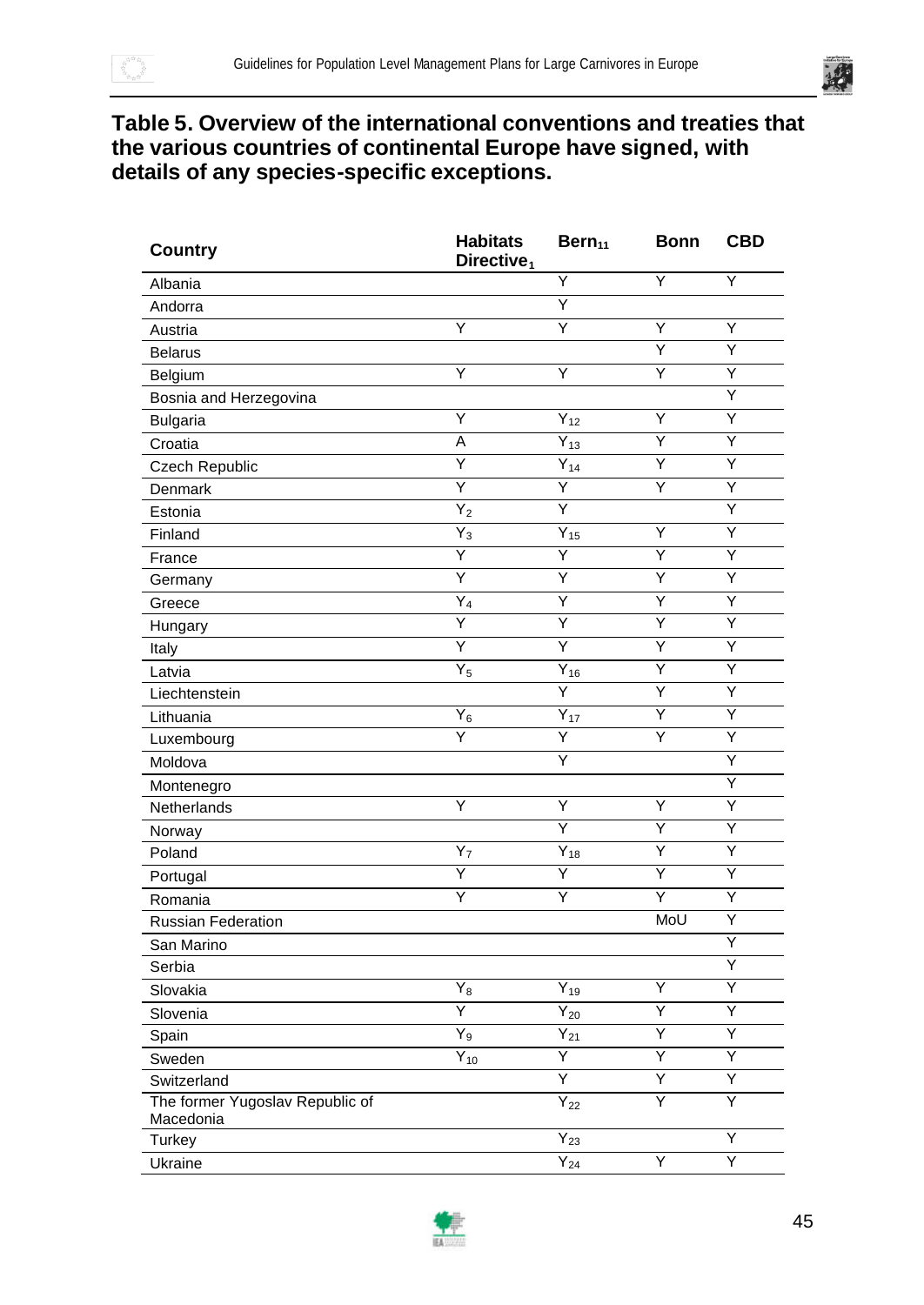



Y = yes, A = accession country that will soon be member, MoU = has not ratified but takes part in some specific agreements through a memorandum of understanding.

# Footnotes<br> $1.$  By degree

- By default wolf, bear, lynx and wolverine are on annex II and annex IV under the Habitats Directive.
- 2. Estonia: exception for wolf, bear and lynx from annex II; wolf and lynx are on annex V.
- Finland: exception for wolf, bear and lynx from annex II; wolf in reindeer husbandry area are on annex V.
- 4. Greece: exception for wolf north of the 39<sup>th</sup> parallel from annex II; wolf north of 39<sup>th</sup> parallel are on annex V.
- 5. Latvia: exception for wolf and lynx from annex II; wolf on annex V.
- 6. Lithuania: exception for wolf from annex II; wolf on annex V.
- 7. Poland: exception so that wolf is placed on annex V.
- 8. Slovakia: exception so that wolf is placed on annex V.
- 9. Spain: exception north of river Duero so that wolves are placed on annex V.
- 10. Sweden: exception for bears from annex II.
- 11. By default wolves, bears and wolverines are on appendix II, lynx are on appendix III under the Bern Convention.
- 12. Bulgaria: wolves excluded from appendix II.
- 13. Croatia: bears will be treated as appendix III.
- 14. Czech Republic: wolves and bears excluded from appendix II.
- 15. Finland: wolves and bears excluded from appendix II.
- 16. Latvia: wolves excluded from appendix II.
- 17. Lithuania: wolves will be treated as appendix III.
- 18. Poland: wolves excluded from appendix II.
- 19. Slovakia: wolves and bears excluded from appendix II.
- 20. Slovenia: wolves and bears excluded from appendix II
- 21. Spain: wolves will be treated as appendix III.
- 22. Macedonia: wolves excluded from appendix II.
- 23. Turkey: wolves and bears excluded from appendix II.
- 24. Ukraine: wolves and bears remain on appendix II, but Ukraine reserves the right to exercise population control to limit damage.

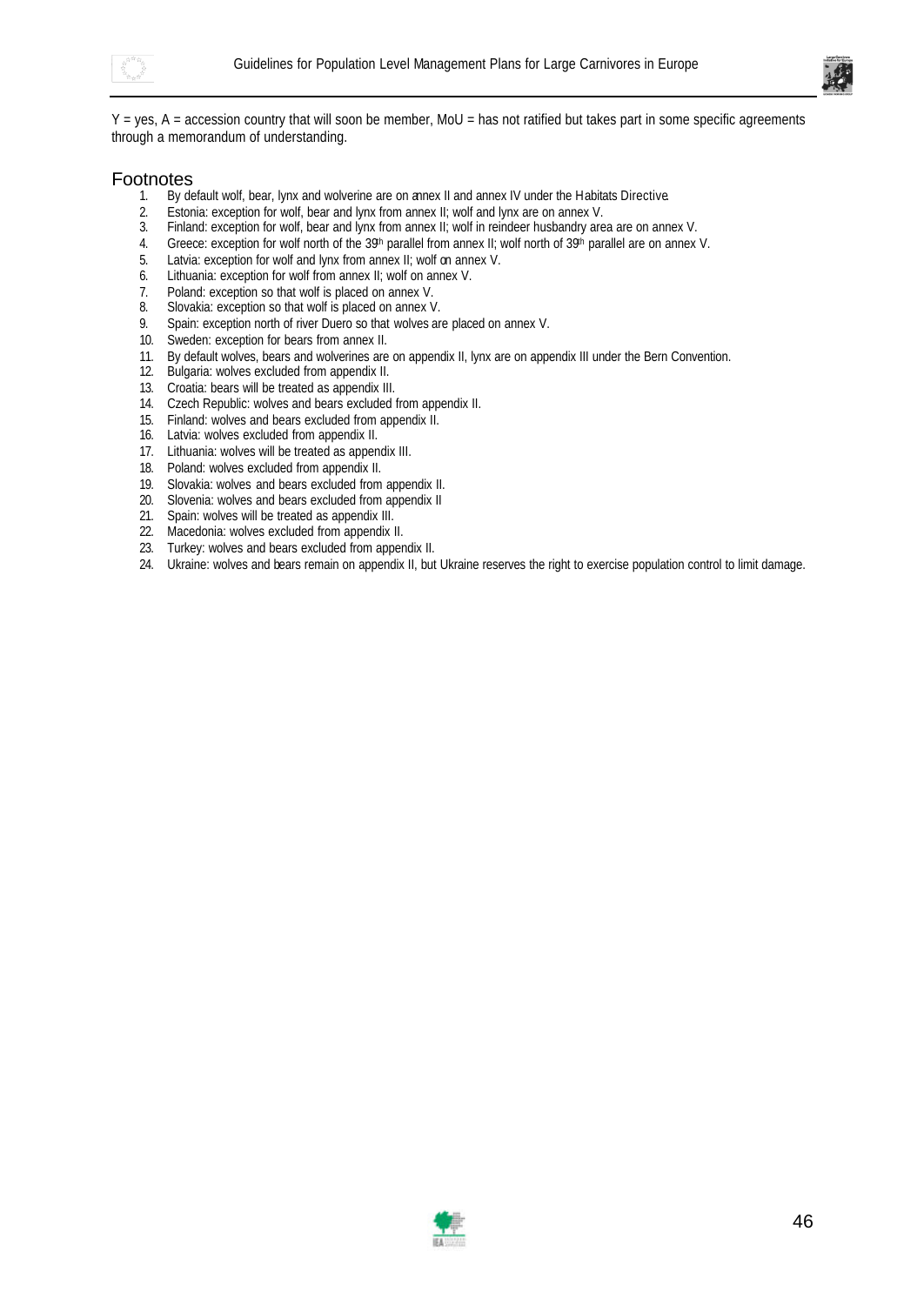



### **Appendix 1. Large carnivore populations in Europe**

The following tables report on the descritpioin of each population for the four species including its naming, the geographical description, the genetic structure, the connectivity with other populations, the current management, the pressures and responses and the IUCN red listing assessment.

Brown Bear (*Ursus Arctos*)

Eurasian Lynx (*Lynx lynx*)

Wolf (*Canis lupus*)

Wolverine (*Gulo gulo*)

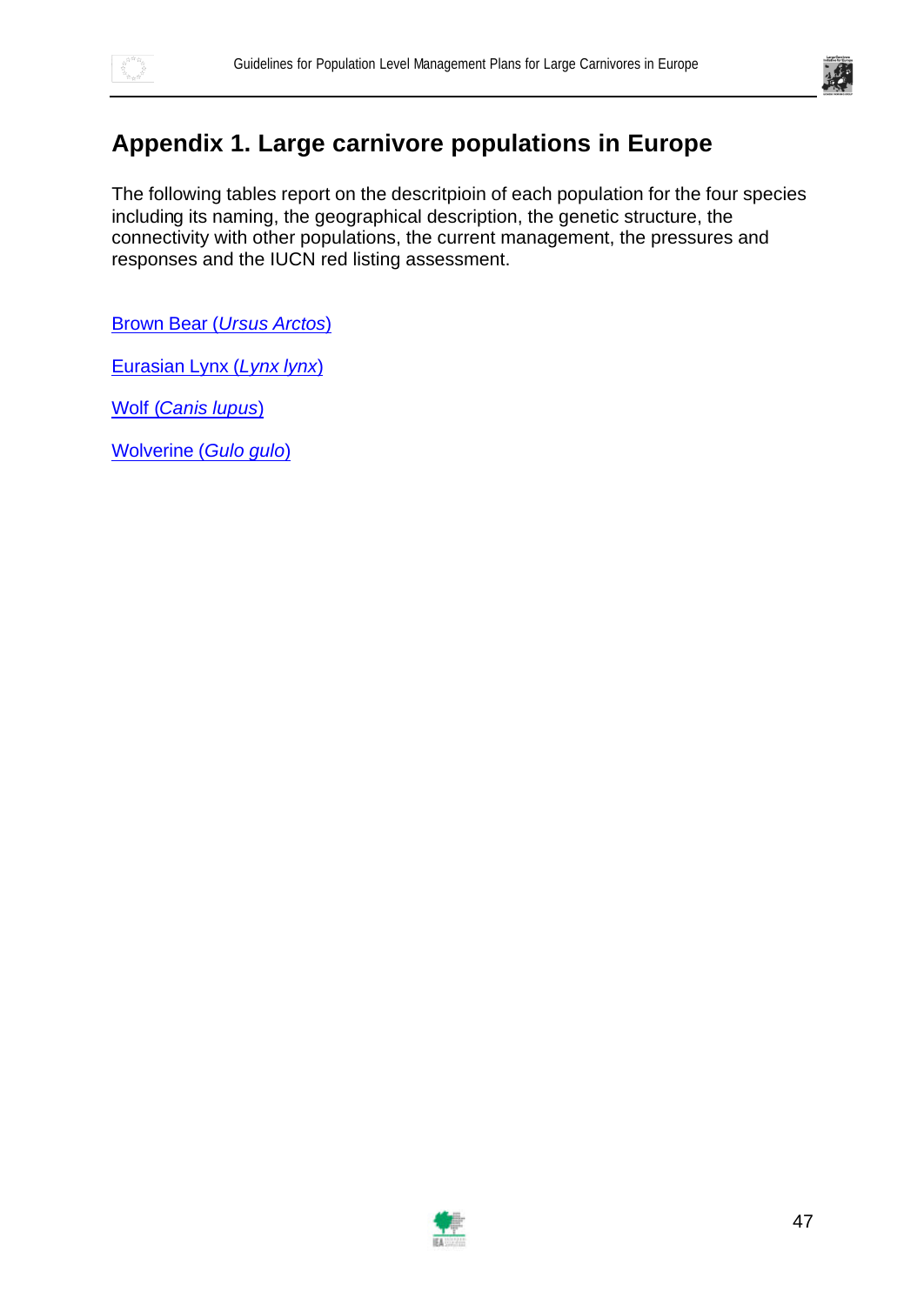### **BROWN BEAR (***Ursus arctos***)**

| <b>Name</b>                                                                                                                                             | <b>Geographical description</b>                                                                                                                                                                                                                                                                                                                                                                                                                                                                                                                                                                                                                                                                                                                                                             | Genetic and demographic structure                                                                                                                                                                                                                                                                                                                                                                                                                                                                                                                                                                                                                                                                                                                                                                                                                                                                                                                                                                                                                                                                                                                                                                                                                                                                                                                     | <b>Connectivity with</b>                                                                                                                                                                                                                                         | <b>Current management</b>                                                                                                                                                                                                                                                                                                                                                                                                           | <b>Pressures and</b>                                                                                                                                                                                                                         | <b>IUCN red</b>                                                                                                                                                                                                                                        |
|---------------------------------------------------------------------------------------------------------------------------------------------------------|---------------------------------------------------------------------------------------------------------------------------------------------------------------------------------------------------------------------------------------------------------------------------------------------------------------------------------------------------------------------------------------------------------------------------------------------------------------------------------------------------------------------------------------------------------------------------------------------------------------------------------------------------------------------------------------------------------------------------------------------------------------------------------------------|-------------------------------------------------------------------------------------------------------------------------------------------------------------------------------------------------------------------------------------------------------------------------------------------------------------------------------------------------------------------------------------------------------------------------------------------------------------------------------------------------------------------------------------------------------------------------------------------------------------------------------------------------------------------------------------------------------------------------------------------------------------------------------------------------------------------------------------------------------------------------------------------------------------------------------------------------------------------------------------------------------------------------------------------------------------------------------------------------------------------------------------------------------------------------------------------------------------------------------------------------------------------------------------------------------------------------------------------------------|------------------------------------------------------------------------------------------------------------------------------------------------------------------------------------------------------------------------------------------------------------------|-------------------------------------------------------------------------------------------------------------------------------------------------------------------------------------------------------------------------------------------------------------------------------------------------------------------------------------------------------------------------------------------------------------------------------------|----------------------------------------------------------------------------------------------------------------------------------------------------------------------------------------------------------------------------------------------|--------------------------------------------------------------------------------------------------------------------------------------------------------------------------------------------------------------------------------------------------------|
|                                                                                                                                                         |                                                                                                                                                                                                                                                                                                                                                                                                                                                                                                                                                                                                                                                                                                                                                                                             |                                                                                                                                                                                                                                                                                                                                                                                                                                                                                                                                                                                                                                                                                                                                                                                                                                                                                                                                                                                                                                                                                                                                                                                                                                                                                                                                                       | other populations                                                                                                                                                                                                                                                |                                                                                                                                                                                                                                                                                                                                                                                                                                     | <b>Responses</b>                                                                                                                                                                                                                             | listing                                                                                                                                                                                                                                                |
| Scandinavia<br>(2,600)<br>bears)                                                                                                                        | The population is shared between<br>Sweden and Norway, but more than<br>95% of the individuals are in Sweden.<br>In Norway, the bears are found mostly<br>along the Swedish border. The northern<br>limit is at approximately 60°N where<br>Norway, Sweden and Finland meet.<br>Bears in Norway north and east of this<br>line (in Finnmark county) are in North-<br>eastern Europe population. The area<br>between the Scandinavian and North-<br>eastern Europe populations is very<br>sparsely inhabited by bears.                                                                                                                                                                                                                                                                       | After heavy persecution in both countries, the once numerous<br>brown bear population in Scandinavia was reduced to about 130<br>individuals in four areas where they have survived since 1930.<br>The population has increased to about 2,550 in Sweden, with<br>approximately 50 bears in Norway. This breeding portion of the<br>population consists of four relatively discrete population<br>segments. Males move between these segments, but female<br>movement is currently limited. In Sweden, the distribution of<br>bears now resembles that of 1800, with bears occurring in 50%<br>or more of the country. The population is one of the most<br>productive in the world and is increasing at a rate of about 5.5%<br>annually. This population is considered to be viable, both<br>genetically and demographically, but low gene flow has been<br>identified between the southernmost population segment and<br>the other segments In Norway, the distribution of bears<br>corresponds to the western edges of these four population<br>segments. As a result most bears in Norway are young<br>dispersing males with only 1.6-2.4 females with cubs being<br>reported each year, which means that there are about 26 adult<br>females in the country.                                                                                    | The population is potentially<br>connected with the North-<br>eastern European population<br>through dispersing males, but<br>probably not by dispersing<br>females.                                                                                             | There is a guota hunting regime<br>in Sweden. The harvest rate has<br>slowed, but not halted, the<br>population's growth. Norway kills<br>a number of bears each year in<br>connection with damage<br>prevention. The kill in Norway is<br>probably only sustained because<br>of the influx of bears from<br>Sweden.                                                                                                                | The major pressure in<br>Norway is related to<br>damages on unquarded<br>free-ranging sheep.<br>Although conflicts have<br>been low in Sweden,<br>new conflicts are<br>appearing as bears<br>expand into more<br>densely populated<br>areas. | The bears in<br>the Swedish<br>portion of the<br>population are<br>"Vulnerable"<br>and those in<br>the Norwegian<br>portion are<br>"Endangered".<br>Without the<br>connection<br>with Sweden,<br>the latter<br>would be<br>"Critically<br>Endangered". |
| North-<br>eastern<br>European<br>populations<br>(11, 100)<br>bears)<br>Karelian<br>population<br>(4300 bears)<br>& Baltic<br>population<br>(6800 bears) | The North-eastern European<br>populations constitute a part of the<br>largest continuous brown bear<br>population in the world. In its full extent<br>it joins with other bear populations to<br>form a continuous population stretching<br>from the Baltic Sea to the Pacific<br>Ocean. However, we have limited this<br>evaluation to the area west of 35°E.<br>This includes the eastern parts of<br>Finnmark county in Norway, Finland,<br>western Russia, Estonia, Belarus and<br>Latvia. For the purposes of<br>management we propose splitting this<br>large population into two operational<br>populations. In the Karelian<br>population we include bears from<br>Norway, Finland and the Russian<br>oblasts of Murmansk and Karelia. In the<br>Baltic population we include bears | Densities are generally low, with the highest densities in the<br>south-eastern part of the population and the lowest densities in<br>the north and southwest. The distribution of bears is more or<br>less continuous, although at the western and southern edges it<br>becomes som ewhat fragmented. In Norway the distribution of<br>bears in this population is restricted to the Sør-Varanger<br>Municipality (especially the Pasvik Valley) and in the eastern<br>part of the Finnmark Plateau, both in Finnmark County. In the<br>Norwegian portion, an average of 2 litters of cubs are produced<br>per year, which corresponds to about 3-5 adult females. Thirty<br>to fifty bears have been estimated from DNA in feces in a small<br>area in north-eastern Norway, between Russia and Finland, but<br>most of these are probably transients. Finland has about 810-<br>860 bears (2005 estimate) distributed throughout the mainland<br>of the country. The number of bears is increasing at about 10%<br>annually in the south and is stable in the north. The distribution<br>of bears throughout western Russia is fairly continuous,<br>although the connections to Estonia and Belarus are somewhat<br>fragmented (in Pskov and Smolensk oblasts). The number of<br>bears in western Russia appears to be relatively stable. Estonia | The Karelian population<br>probably has some level of<br>genetic exchange with the<br>Scandinavian population to<br>the south and west. Both the<br>Karelian and Baltic<br>populations connect to the<br>main distribution area of<br>Russian bears to the east. | Bears are managed either as<br>game animals, or treated as de<br>factogame animals in most of<br>this area, hunted under various<br>quota systems. The exception is<br>Latvia and Belarus where bears<br>are protected. Although bears<br>are protected in Norway, several<br>are killed each year following<br>depredation on livestock, and a<br>form of licensed hunting was<br>started intended to regulate<br>population size. | Due to a large total size<br>and large area the<br>population is in<br>favorable conservation<br>status. The main<br>conflicts are associated<br>with depredation on<br>livestock in Norway.                                                 | The red list<br>status is<br>"Least<br>Concern".<br>However, due<br>to low<br>densities in<br>peripheral<br>areas, bears<br>are locally<br>"Vulnerable",<br>and in some<br>places even<br>"Endangered".                                                |

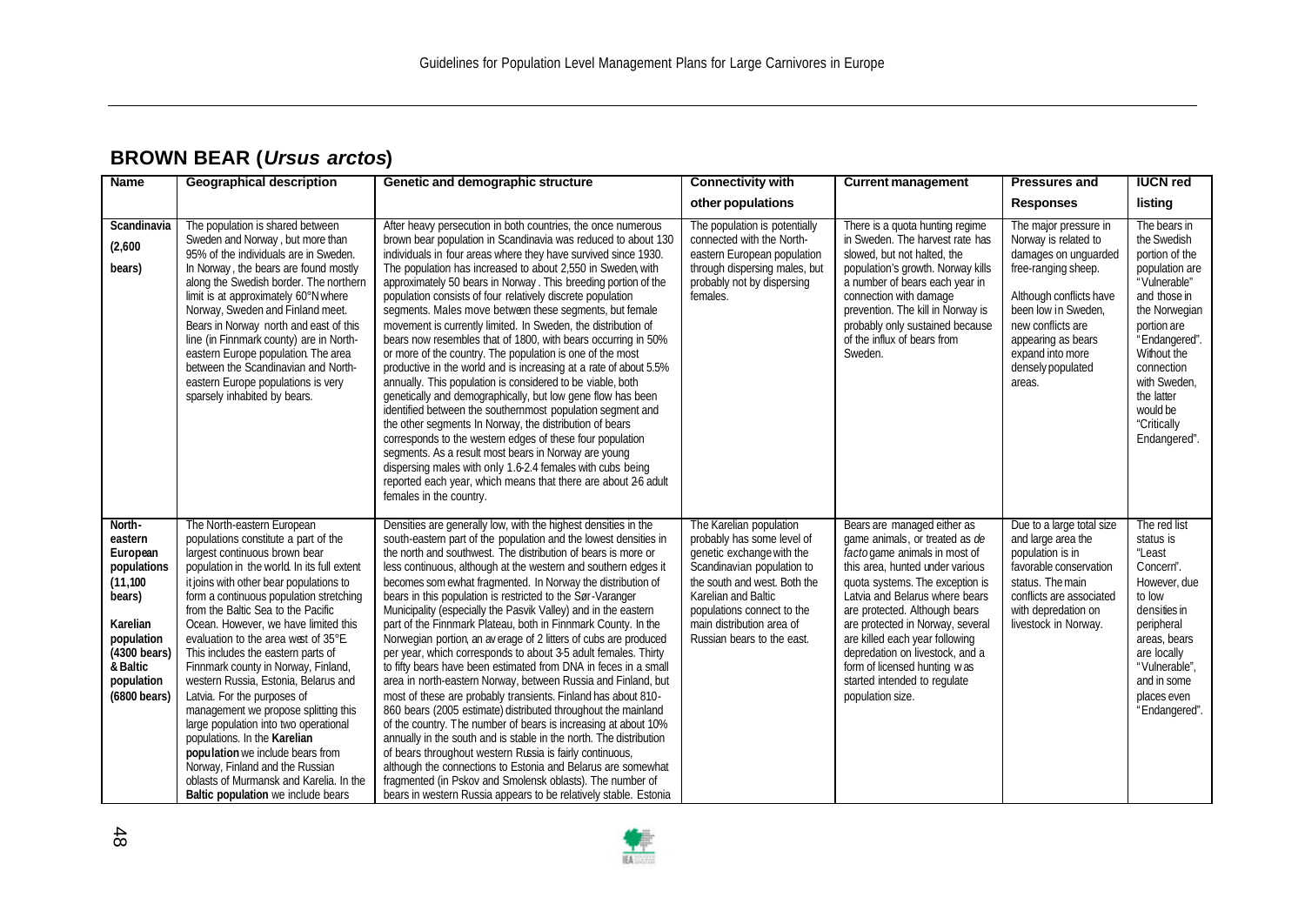| <b>Name</b>                                          | <b>Geographical description</b>                                                                                                                                                                                                                                                                                                                                                                                                                                                                                                                                                                                                                                                                           | Genetic and demographic structure                                                                                                                                                                                                                                                                                                                                                                                                                                                                                                                                                                                                                                                               | <b>Connectivity with</b>                                                                                                                                                                                                                                                                                                               | <b>Current management</b>                                                                                                                                                                                                                                                                                                                                                                                                                                                                                                                                                                                                                                                                                                                                                                                                                                                                                                                                                                                                                                     | <b>Pressures and</b>                                                                                                                                                                                                                                                                                                                                                                                                                                                                                                                                                                                                                                                                                                              | <b>IUCN red</b>                                                                                    |
|------------------------------------------------------|-----------------------------------------------------------------------------------------------------------------------------------------------------------------------------------------------------------------------------------------------------------------------------------------------------------------------------------------------------------------------------------------------------------------------------------------------------------------------------------------------------------------------------------------------------------------------------------------------------------------------------------------------------------------------------------------------------------|-------------------------------------------------------------------------------------------------------------------------------------------------------------------------------------------------------------------------------------------------------------------------------------------------------------------------------------------------------------------------------------------------------------------------------------------------------------------------------------------------------------------------------------------------------------------------------------------------------------------------------------------------------------------------------------------------|----------------------------------------------------------------------------------------------------------------------------------------------------------------------------------------------------------------------------------------------------------------------------------------------------------------------------------------|---------------------------------------------------------------------------------------------------------------------------------------------------------------------------------------------------------------------------------------------------------------------------------------------------------------------------------------------------------------------------------------------------------------------------------------------------------------------------------------------------------------------------------------------------------------------------------------------------------------------------------------------------------------------------------------------------------------------------------------------------------------------------------------------------------------------------------------------------------------------------------------------------------------------------------------------------------------------------------------------------------------------------------------------------------------|-----------------------------------------------------------------------------------------------------------------------------------------------------------------------------------------------------------------------------------------------------------------------------------------------------------------------------------------------------------------------------------------------------------------------------------------------------------------------------------------------------------------------------------------------------------------------------------------------------------------------------------------------------------------------------------------------------------------------------------|----------------------------------------------------------------------------------------------------|
|                                                      |                                                                                                                                                                                                                                                                                                                                                                                                                                                                                                                                                                                                                                                                                                           |                                                                                                                                                                                                                                                                                                                                                                                                                                                                                                                                                                                                                                                                                                 | other populations                                                                                                                                                                                                                                                                                                                      |                                                                                                                                                                                                                                                                                                                                                                                                                                                                                                                                                                                                                                                                                                                                                                                                                                                                                                                                                                                                                                                               | <b>Responses</b>                                                                                                                                                                                                                                                                                                                                                                                                                                                                                                                                                                                                                                                                                                                  | listing                                                                                            |
|                                                      | from Estonia, Latvia, Belarus and the<br>Russian oblasts of Lenningrad,<br>Novgorod, Pskov, Tver, Smolensk,<br>Bryansk, Moscow, Kalinigrad, Kaluzh,<br>Tula, Kursk, Belgorod & Orel. The<br>border between these two populations<br>falls along the natural border of Lakes<br>Onega and Ladoga along with the<br>White Sea. To the east these<br>populations are continuous with other<br>bear populations.                                                                                                                                                                                                                                                                                              | has a large number of bears (440-600) at relatively high<br>densities, whereas Latvia has only a few bears at the eastern<br>edge of the country. Belarus has 100-200 bears, mainly in the<br>northeastern part of the country.                                                                                                                                                                                                                                                                                                                                                                                                                                                                 |                                                                                                                                                                                                                                                                                                                                        |                                                                                                                                                                                                                                                                                                                                                                                                                                                                                                                                                                                                                                                                                                                                                                                                                                                                                                                                                                                                                                                               |                                                                                                                                                                                                                                                                                                                                                                                                                                                                                                                                                                                                                                                                                                                                   |                                                                                                    |
| Carpathian<br><b>Mountains</b><br>(8, 100)<br>bears) | The Carpathian mountains stretch from<br>the eastern part of the Czech Republic<br>through Slovakia, Poland, Ukraine and<br>Romania to Serbia. Bears can be found<br>throughout this mountain range.<br>However, it appears that the distribution<br>of females is not continuous. Therefore<br>we recognize 3 population segments<br>within this population. AWestern<br>segment on the border between north<br>central Slovakia and south central<br>Poland, the Main Carpathian Chain<br>segment stretching from southeastern<br>Poland and eastern Slovakia, through<br>Ukraine and Romania to eastern<br>Serbia, and the Apuseni mountains to<br>the west of the main Carpathian chain<br>in Romania | The total number of bears in the Carpathian Mountains is<br>estimated to about 8,100 bears making it the second largest in<br>Europe. Apartfrom an apparent gap in breeding females in<br>eastern Slovakia and from the Apuseni Mountains in the<br>western part of Romania the distribution is more or less<br>continuous. Recent estimations of the Romanian population<br>indicate that in Romania occur about 6,000 bears, population<br>trend being stable. During the last 50 years, the Romanian bear<br>population recovered from less than 1,000 individuals to about<br>6000 individuals. This recovery process was influenced by both<br>habitat conditions and wildlife management. | The closest population is in<br>northern Bulgaria and<br>southeastern Serbia, but the<br>movement of individual bears<br>may be very restricted due to<br>the Danube which acts as a<br>physical barrier. The fact that<br>in the area bears occur<br>sporadically led to the<br>conclusion that bears<br>migration is very uncertain. | In Romania and Slovakia bears<br>are a hunted species, while in<br>other countries they are under<br>various regimes, mostly related<br>to the damage control system.<br>Annually, in Romania up to 250<br>bears are shot that represents<br>about 4% of the estimated<br>population. Since 2005 there is a<br>national bear management plan<br>approved by the authorities, its<br>implementation being started by<br>the Ministry of Environment and<br>Water Management together with<br>the Ministry of Agriculture,<br>Forests and Rural Development.<br>One of the first initiated actions is<br>related to population estimations<br>on larger areas (geographical<br>criteria) and setting up hunting<br>quotas based on the analysis at<br>national level. Compensations for<br>damages caused by bears are<br>paid by the game administrators,<br>being foreseen that in areas<br>where bears are not hunted.<br>these compensations to be paid<br>by the Ministry of Environment<br>and Water Management (the<br>authority for protected species). | The socio-economic<br>developments in<br>Romania have a certain<br>influence on bear<br>population on medium<br>and long term and it is<br>considered that<br>Romanian bear<br>population is<br>vulnerable. The new<br>developments have a<br>certain negative impact<br>on bears, starting from<br>behavior changes<br>(habituated bears) to<br>habitat fragmentation<br>and reproductive<br>isolation. Several areas<br>(corridor between<br>Apuseni Mountains and<br>the main ridge of<br>Carpathians, Prahova<br>Valley, southern part of<br>Carpathians - close to<br>Danube) started to be<br>affected by isolation<br>processes but there is<br>still connectivity within<br>the entire Romanian<br>Carpathian population. | Generally the<br>whole<br>population is<br>"Vulnerable",<br>with some<br>portions<br>"Endangered". |

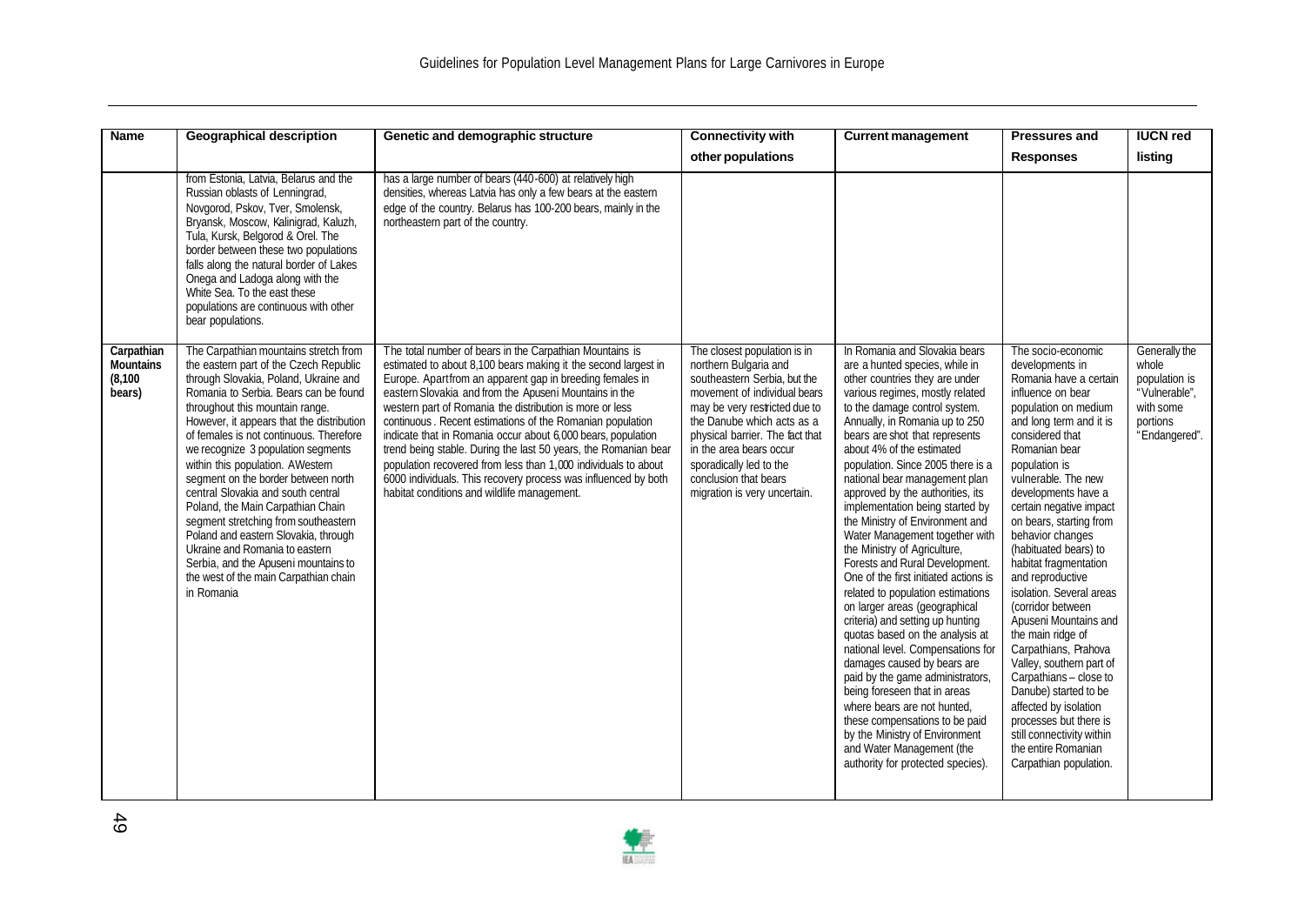| Name                                    | <b>Geographical description</b>                                                                                                                                                                                                                                                                                                                                                                                                                                                                                                                                                                                                          | Genetic and demographic structure                                                                                                                                                                                                                                                                                                                                                                                                                                                                                                                                                                                                                                                                                                                                                                                                                                                                                                                                                                                                                                                                                                                                                                                                                                                                                                                                                                                                                        | <b>Connectivity with</b>                                                                                                                                                                                                                                                                                                                                                                                                                                                                                        | <b>Current management</b>                                                                                                                                                                                                                                                                                                                                                                                                                                                                                                                               | <b>Pressures and</b>                                                                                                                                                                                                                                                                                                                                                                                                                                                                                                                                                                                     | <b>IUCN red</b>                                                                                                                                                                                                               |
|-----------------------------------------|------------------------------------------------------------------------------------------------------------------------------------------------------------------------------------------------------------------------------------------------------------------------------------------------------------------------------------------------------------------------------------------------------------------------------------------------------------------------------------------------------------------------------------------------------------------------------------------------------------------------------------------|----------------------------------------------------------------------------------------------------------------------------------------------------------------------------------------------------------------------------------------------------------------------------------------------------------------------------------------------------------------------------------------------------------------------------------------------------------------------------------------------------------------------------------------------------------------------------------------------------------------------------------------------------------------------------------------------------------------------------------------------------------------------------------------------------------------------------------------------------------------------------------------------------------------------------------------------------------------------------------------------------------------------------------------------------------------------------------------------------------------------------------------------------------------------------------------------------------------------------------------------------------------------------------------------------------------------------------------------------------------------------------------------------------------------------------------------------------|-----------------------------------------------------------------------------------------------------------------------------------------------------------------------------------------------------------------------------------------------------------------------------------------------------------------------------------------------------------------------------------------------------------------------------------------------------------------------------------------------------------------|---------------------------------------------------------------------------------------------------------------------------------------------------------------------------------------------------------------------------------------------------------------------------------------------------------------------------------------------------------------------------------------------------------------------------------------------------------------------------------------------------------------------------------------------------------|----------------------------------------------------------------------------------------------------------------------------------------------------------------------------------------------------------------------------------------------------------------------------------------------------------------------------------------------------------------------------------------------------------------------------------------------------------------------------------------------------------------------------------------------------------------------------------------------------------|-------------------------------------------------------------------------------------------------------------------------------------------------------------------------------------------------------------------------------|
|                                         |                                                                                                                                                                                                                                                                                                                                                                                                                                                                                                                                                                                                                                          |                                                                                                                                                                                                                                                                                                                                                                                                                                                                                                                                                                                                                                                                                                                                                                                                                                                                                                                                                                                                                                                                                                                                                                                                                                                                                                                                                                                                                                                          | other populations                                                                                                                                                                                                                                                                                                                                                                                                                                                                                               |                                                                                                                                                                                                                                                                                                                                                                                                                                                                                                                                                         | <b>Responses</b>                                                                                                                                                                                                                                                                                                                                                                                                                                                                                                                                                                                         | listing                                                                                                                                                                                                                       |
| Dinaric-<br>Pindos<br>(2,800)<br>bears) | This population extends from central<br>and southern Slovenia, Croatia, Bosnia<br>& Herzegovina, eastern Serbia,<br>Montenegro, Albania, FYR Macedonia<br>and northern Greece. There are some<br>small areas where our information<br>indicates that gaps may be appearing in<br>Albania, Montenegro, western Serbia<br>and Kosovo such that we recognize 2-3<br>segments.                                                                                                                                                                                                                                                               | The population as a whole is recently stable with steady growth<br>in Slovenia and Croatia, a marked drop in Bosnia &<br>Herzegovina in 1990s due to war situation, and probably stable<br>or slight decrease in the south of the Dinaric Alps. In the Pindos<br>range it is characterized as stable (150-200) with locally positive<br>trends and recolonisation of former range. Low rates of genetic<br>variability have been detected in the NE Pindos. The quality of<br>population estimates vary widely between countries. The<br>forested areas in these countries are less contiguous than in the<br>Carpathian area, separating to some degree the functional<br>habitat into more or less isolated sub areas, although there are<br>corridors. Currently our fine scale knowledge is not sufficient to<br>determine definitively whether this population should be divided<br>into smaller units. The northern block consisting of southern<br>Slovenia, Croatia and Bosnia & Herzegovina is continuous, as is<br>the southern block consisting of the Greek Pindos mountains,<br>western and central FYR Macedonia and eastern Albania.<br>However, the distribution in northern Albania, Montenegro,<br>western Serbia and Kosovo may be fragmented.                                                                                                                                                                                        | In Slovenia in the north this<br>population is close to the one<br>of the Alps and to bears in<br>central Austria. There is not a<br>continuous distribution of<br>female bears with the Alps,<br>but there is movement of<br>male bears. In Greece the<br>nearest population is the Rila-<br>Rhodope population segment<br>along the border of Greece<br>and Bulgaria, but there is no<br>evidence of connection.                                                                                              | In the largest part of the<br>population range (Slovenia,<br>Croatia, Bosnia & Herzegovina,<br>Serbia and Macedonia) bears<br>are a game species. Brown<br>bears in Slovenia are hunted<br>under protected status. In<br>Albania and Greece bears are<br>under a total protection status.                                                                                                                                                                                                                                                               | Political instability and<br>the lack of financial<br>resourcerepresent a<br>pressure in the central<br>part of the range. The<br>lack of recent data from<br>the central portion of<br>the range $-$<br>Montenegro, Kosovo<br>province of Serbia and<br>Albania - means it is<br>hard to assess the<br>internal connectivity.<br>There is a need to<br>standardize census<br>methods.                                                                                                                                                                                                                   | Part of the<br>population<br>which is under<br>hunting<br>regime is<br>"Vulnerable".<br>and the rest<br>"Endangered".                                                                                                         |
| Alps (35-40<br>bears)                   | Presently bears are found in three<br>regions of the Alps. The Central Austria<br>segment is a small nucleus originated<br>from three bears released in 1989-<br>1993, into an area with a naturally<br>occurring male bear.<br>The Southern Alps segment is located<br>in the Central Italian Alps, centered in<br>the province of Trento. This nucleus<br>(20-25 individuals, originated from the<br>animals translocated in the 1999-2003<br>period) accupies an area of about 1500<br>km <sup>2</sup> , of which only 240 km <sup>2</sup> is used<br>regularly. Finally, there is the southern<br>Austrian / Slovenian Alps segment. | The Alpine population covers a large area with very few bears.<br>The bears are clustered into 3 segments that are separated by<br>large areas with no permanent bear presence, although<br>individuals have shown their ability to freely move between<br>these segments. As such it is not a homogenous population,<br>however we have chosen to designate it as a population<br>because its future viability is totally dependent on improving the<br>connectivity between these segments. The Central Austrian<br>population now consists of <10 bears. After the initial increase<br>following reintroduction and local reproductions, the recent<br>vears have seen the numbers decline.<br>No more than 4 bears survived in north-eastern Italy until 10<br>were reintroduced from Slovenia in 1999-2003. With subsequent<br>reproduction the population now exceeds 20 bears, and<br>continues to grow; in 2006 there was a population of about 6-7<br>adults and 1617 sub-adults and cubs. The original bears in the<br>Italian Alps were genetically like the ones from the Dinaric Alps,<br>and after recent reintroductions they are now identical. Both the<br>Central Austrian and Southern Alps population segments are<br>dependent on the arrival of fresh individuals to boost their<br>genetic variability. A question remains if there will be enough<br>natural immigration or if more individuals will need to be<br>translocated. | At least three individuals from<br>the Trentino nuclei have<br>dispersed in the direction of<br>Austria, Switzerland and<br>Germany. None established a<br>new home range but their<br>movements have<br>demonstrated the connectivity<br>of habitat within the Alps and<br>the potential for<br>recolonis ation. Occasionally<br>individuals dispersing from<br>the Eastern Alpine nucleus<br>have reached the Central<br>Italian Alps, confirming a<br>potential connectivity among<br>all the Alpine nuclei. | The Italian and Austrian bear<br>nuclei are under strict protection.<br>The removal of the bear in<br>Germany caused a great public<br>outcry and a controversy<br>between different national and<br>international Governmental<br>Organisations and Non-<br>Governmental Organisations.<br>Fortunately the case also raised<br>awareness for the need of a bear<br>management on the population<br>level. Initiatives to coordinate and<br>harmonise bear management<br>between Italy, Switzerland,<br>Austria and Germany are<br>currently under way. | Damages caused by<br>bears have the potential<br>to reduce the public<br>acceptance, especially<br>by the problem making<br>individuals. Intensive<br>management of all bear<br>related problems is<br>under way.<br>Loss of more than 15<br>bears of the central<br>Austrian bear<br>population and 2<br>dispersers from Italy<br>suggest an unnatural<br>high mortality rate<br>among bears in the<br>Alps. Unfortunately,<br>illegal removals seem<br>to be the most likely<br>explanation. One bear<br>was legally shot in<br>Germany in July 2006<br>because of the potential<br>threat it posed to | Despite the<br>constant<br>increase of the<br>Central Italian<br>nucleus, the<br>limited<br>numbers of<br>individuals<br>characterizing<br>all the alpine<br>nuclei show<br>that all these<br>are "Critically<br>Endangered". |

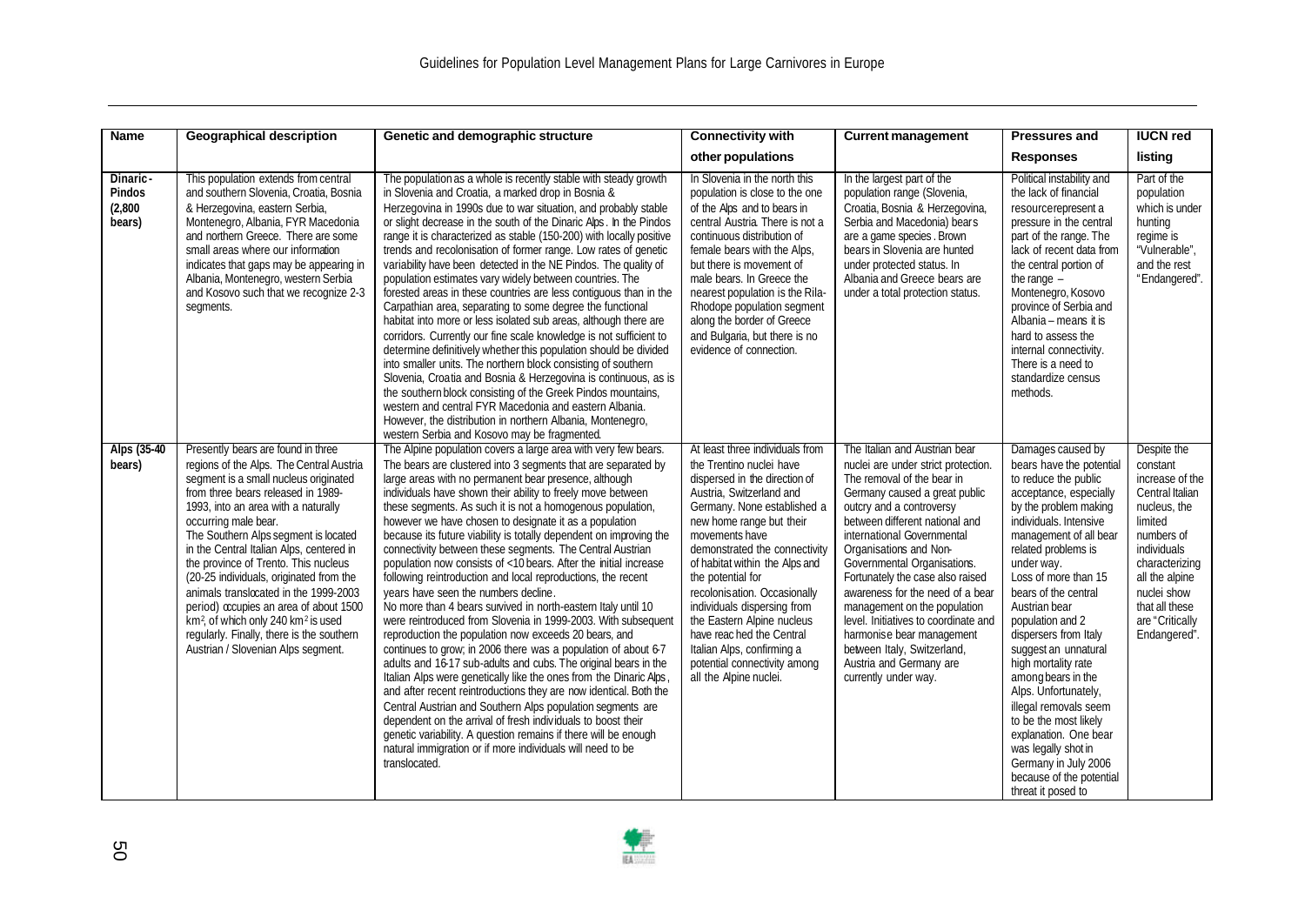| <b>Name</b>                                         | <b>Geographical description</b>                                                                                                                                                                                                                                                                                                                                                                                                                                                                                                                                                                                                                                                                                                                                                                                                                                               | Genetic and demographic structure                                                                                                                                                                                                                                                                                                                                                                                                                                                                                                                                                                                                                                                                                                            | <b>Connectivity with</b>                                                                                                                                                                                                                                                                                       | <b>Current management</b>                                                                                                                                                                                                                                  | <b>Pressures and</b>                                                                                                                                                                        | <b>IUCN red</b>                                                                                                                                                    |
|-----------------------------------------------------|-------------------------------------------------------------------------------------------------------------------------------------------------------------------------------------------------------------------------------------------------------------------------------------------------------------------------------------------------------------------------------------------------------------------------------------------------------------------------------------------------------------------------------------------------------------------------------------------------------------------------------------------------------------------------------------------------------------------------------------------------------------------------------------------------------------------------------------------------------------------------------|----------------------------------------------------------------------------------------------------------------------------------------------------------------------------------------------------------------------------------------------------------------------------------------------------------------------------------------------------------------------------------------------------------------------------------------------------------------------------------------------------------------------------------------------------------------------------------------------------------------------------------------------------------------------------------------------------------------------------------------------|----------------------------------------------------------------------------------------------------------------------------------------------------------------------------------------------------------------------------------------------------------------------------------------------------------------|------------------------------------------------------------------------------------------------------------------------------------------------------------------------------------------------------------------------------------------------------------|---------------------------------------------------------------------------------------------------------------------------------------------------------------------------------------------|--------------------------------------------------------------------------------------------------------------------------------------------------------------------|
|                                                     |                                                                                                                                                                                                                                                                                                                                                                                                                                                                                                                                                                                                                                                                                                                                                                                                                                                                               |                                                                                                                                                                                                                                                                                                                                                                                                                                                                                                                                                                                                                                                                                                                                              | other populations                                                                                                                                                                                                                                                                                              |                                                                                                                                                                                                                                                            | <b>Responses</b>                                                                                                                                                                            | listing                                                                                                                                                            |
|                                                     |                                                                                                                                                                                                                                                                                                                                                                                                                                                                                                                                                                                                                                                                                                                                                                                                                                                                               |                                                                                                                                                                                                                                                                                                                                                                                                                                                                                                                                                                                                                                                                                                                                              |                                                                                                                                                                                                                                                                                                                |                                                                                                                                                                                                                                                            | human safety (the bear<br>repeatedly entered<br>villages and broke into<br>barns), whereas the<br>other two bears<br>disappeared without<br>leaving any tracks.                             |                                                                                                                                                                    |
| Eastern<br><b>Balkans</b><br>$(720 \text{ bears})$  | We recognize three population<br>segments in the Eastern Balkans<br>populations. Firstly is the Rila Rhodope<br>segment that includes the Bulgarian<br>Rila Mountains and Pirin Mountains and<br>the western Rhodope Mountains on<br>both sides of the national border. Of the<br>total of about 520 bears, only 25-30 are<br>found in Greece. The connection<br>between the bears in Greece and<br>Bulgaria is likely to consist of dispersing<br>males from Bulgaria, as well as of<br>family groups seasonally dispersing<br>from Greece into Bulgaria.<br>The Stara Planina segment is located<br>from the Kotlenska mountains in the<br>east to Zlatitsa-Teteven in the West,<br>along 120 km of the Stara Planina<br>mountain range (Balkan Range). The<br>western end stretches into Serbia and a<br>few bears are shared over the border.<br>forming a small segment. | Little is known about genetic structure. The connections<br>between segments were only recently proven, and may be a<br>sign of recent recolonisation. In the early 1980's Carpathian<br>bears were released in the Rhodope and Stara Planina<br>Mountains. The numbers are not known since there is restricted<br>access to this data. The Stara Planina population was believed<br>to be totally isolated from the populations to the south and west<br>but there is recent evidence of bears in the corridors to the<br>south towards Rila-Rhodopean Mountains, including family<br>groups. This is why the Stara Planina and Rila Rhodope<br>segments have lost their identity as independent populations as<br>used in earlier reports. | The Greek part of the Rila-<br>Rhodope segment is near the<br>Dinaric - Pindos population<br>but there is no demonstrated<br>connection between these<br>two populations To the north<br>of the Stara-Planina<br>population there is a potential,<br>but unproven, connection to<br>the Carpathian population. | Bears in Bulgaria are under<br>protected status that allows the<br>removal of problem individuals.<br>The Greek portion is strictly<br>protected, as well as the few<br>specimens in Serbia. Bulgaria is<br>currently developing a new<br>management plan. | Presently in Bulgaria<br>there is liberal (not well<br>functioning) system of<br>declaring the problem<br>individuals assigned for<br>removal, as well as<br>poorly controlled<br>poaching. | The<br>population is<br>"Vulnerable".<br>but the<br>connections<br>are very<br>fragile and<br>their disruption<br>may turn/list<br>the species to<br>"Endangered". |
| Apennine<br><b>Mountains</b><br>$(40-50)$<br>bears) | The population is located mainly in the<br>Abruzzo, Lazio and MoliseNational<br>Park and the surrounding areas of the<br>Apennine Mountains in central Italy.                                                                                                                                                                                                                                                                                                                                                                                                                                                                                                                                                                                                                                                                                                                 | A survey yielded a population estimate of 70-80 bears in 1985.<br>However, since then there has probably been a population<br>decrease and 40-50 bears may be a more realistic estimate.<br>Some expect this population to increase as poaching has been<br>reduced in recent years, and areas surrounding Abruzzo, Lazio<br>and Molise National Park have been protected to secure<br>suitable habitats. However, this population exists within a<br>densely populated area and there are potential conflicts<br>between bear conservation and development and recreation<br>activities.                                                                                                                                                    | It has been totally isolated for<br>over a century. There is no<br>possibility of reestablishing<br>connectivity in the short term.                                                                                                                                                                            | It is strictly protected but<br>occasional losses due to<br>poaching or other human related<br>accidents do occur.                                                                                                                                         | The main pressure is<br>the loss of adult<br>individuals due to<br>human interference.                                                                                                      | The<br>population is<br>"Critically<br>Endangered".                                                                                                                |
| Cantabrian<br>$(120 \text{ bears})$                 | Presently there are two bear nuclei in<br>the Cantabrian Mountain population in<br>northern Spain. They are defined as the                                                                                                                                                                                                                                                                                                                                                                                                                                                                                                                                                                                                                                                                                                                                                    | The population segments have apparently been separated since<br>the beginning of the century and now show genetic differences.<br>Today, they are separated by 30-50 km of mountainous terrain                                                                                                                                                                                                                                                                                                                                                                                                                                                                                                                                               | It has been totally isolated for<br>over a century. There is no<br>possibility of reestablishing                                                                                                                                                                                                               | It is strictly protected but<br>occasional losses due to<br>poaching or other human related                                                                                                                                                                | The main pressure is<br>the loss of adult<br>individuals due to                                                                                                                             | <b>The</b><br>population is<br>"Critically                                                                                                                         |

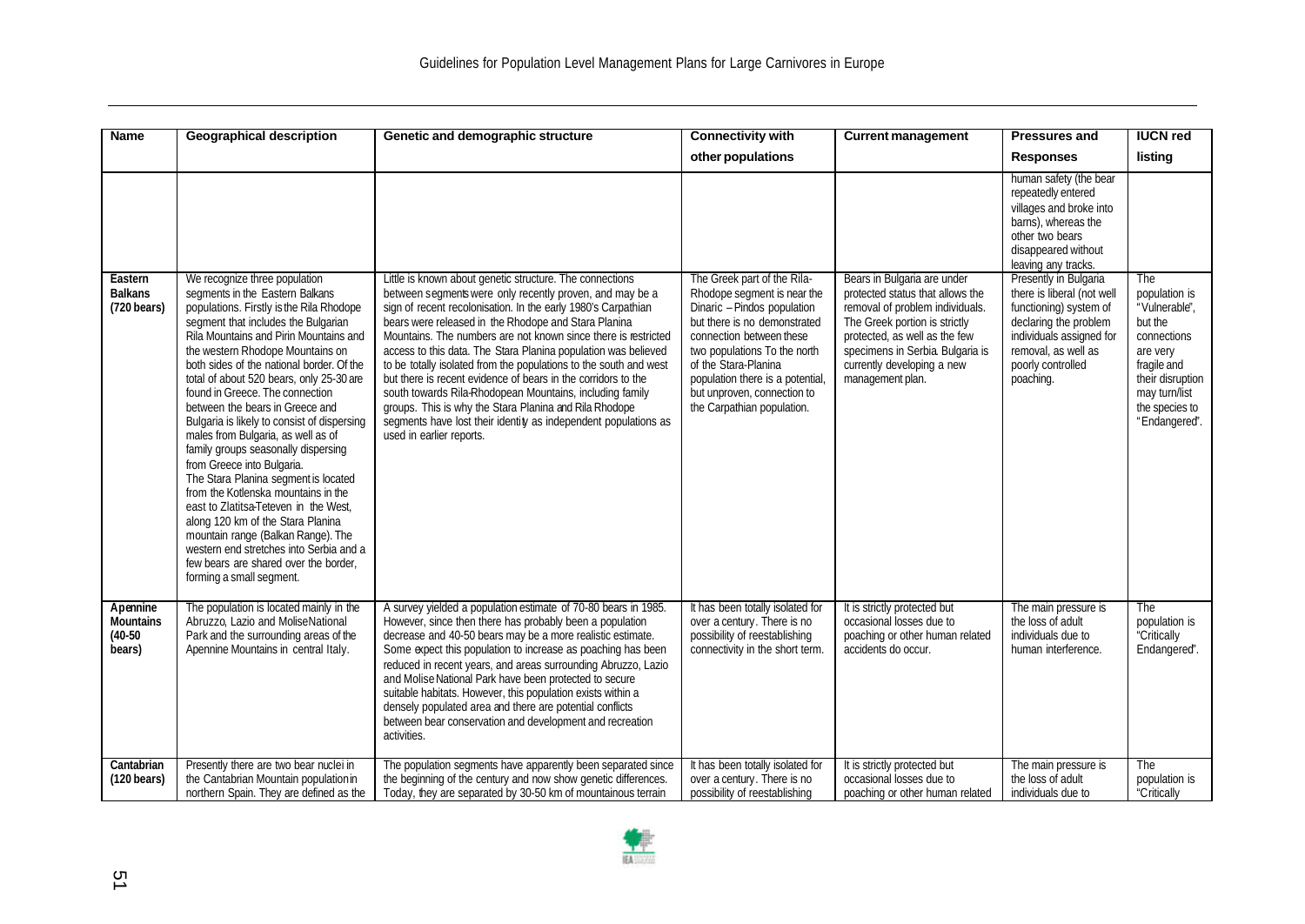| <b>Name</b>                     | <b>Geographical description</b>                                                                                                                                                                                                                                                                                                                                                                                                                                                                                                            | Genetic and demographic structure                                                                                                                                                                                                                                                                                                                                                                                                                                                                                                                                                                                                                                                                                                                                                                                                           | <b>Connectivity with</b>                                                                                                            | <b>Current management</b>                                                                                          | <b>Pressures and</b>                                                                                                                                                                                             | <b>IUCN red</b>                                            |
|---------------------------------|--------------------------------------------------------------------------------------------------------------------------------------------------------------------------------------------------------------------------------------------------------------------------------------------------------------------------------------------------------------------------------------------------------------------------------------------------------------------------------------------------------------------------------------------|---------------------------------------------------------------------------------------------------------------------------------------------------------------------------------------------------------------------------------------------------------------------------------------------------------------------------------------------------------------------------------------------------------------------------------------------------------------------------------------------------------------------------------------------------------------------------------------------------------------------------------------------------------------------------------------------------------------------------------------------------------------------------------------------------------------------------------------------|-------------------------------------------------------------------------------------------------------------------------------------|--------------------------------------------------------------------------------------------------------------------|------------------------------------------------------------------------------------------------------------------------------------------------------------------------------------------------------------------|------------------------------------------------------------|
|                                 |                                                                                                                                                                                                                                                                                                                                                                                                                                                                                                                                            |                                                                                                                                                                                                                                                                                                                                                                                                                                                                                                                                                                                                                                                                                                                                                                                                                                             | other populations                                                                                                                   |                                                                                                                    | <b>Responses</b>                                                                                                                                                                                                 | listing                                                    |
|                                 | western and eastern population<br>segments.                                                                                                                                                                                                                                                                                                                                                                                                                                                                                                | and interchange between the population segments is thought to<br>be unlikely, mainly due to unsuitable habitat and a high speed<br>railway and motorway. Despite this separation we regard them<br>as one population because their future is totally dependent on<br>restoring this connection, which requires a holistic management<br>approach. The western population segment (100 bears) seems<br>to be increasing during the last decade and is distributed over<br>an area of 2600 km <sup>2</sup> . The last census with genetic methods<br>(García-Garitagoitia et al. 2004, unpublished report) estimated<br>85-143 bears in the western nucleus, with an average of 107.<br>The eastern population segment (20 bears) is showing less<br>potential for recovery unless the corridor with the western<br>segment is reestablished. | connectivity in the short term.                                                                                                     | accidents do occur.                                                                                                | conflicts with human<br>interests.                                                                                                                                                                               | Endangered".                                               |
| Pyrenees<br>$(15-21)$<br>bears) | The Pyrenean bear population consists<br>of two population segments. The<br>Western Pyrenees segment (9 bears) is<br>found in a 1000 km <sup>2</sup> area located on<br>both sides of the national border<br>between France and Spain in the<br>western portion of the Pyrenees<br>Mountain Range. However, only one<br>half of this area is used regularly.<br>The Central Pyrenees segment (8<br>bears) is on both sides of the national<br>border between France and Spain in<br>the central portion of the Pyrenees<br>Mountain Range. | The autochthonous western population was estimated to consist<br>of 3 individuals. The last documented reproductions occurred in<br>1995 and 1998. In 2006 a reintroduction action provided 5 new<br>bears from Slovenia.<br>The autochthonous central population segment was extinct<br>before the last decade of the 20 <sup>th</sup> century. In 1996-1997 three<br>bears were reintroduced from Slovenia. There was subsequent<br>reproduction, including one male who dispersed to the Western<br>Pyrenees segment. Until recently the Western and Central<br>Pyrenees segments were treated as separate units. The<br>dispersal of one male bear demonstrated the potential for<br>connectivity.                                                                                                                                      | It has been totally isolated for<br>over a century. There is no<br>possibility of reestablishing<br>connectivity in the short term. | It is strictly protected but<br>occasional losses due to<br>poaching or other human related<br>accidents do occur. | The main pressure is<br>the loss of adult<br>individuals due to<br>conflicts with humans<br>Bear conservation in<br>the Pyrenees is<br>extremely controversial,<br>mainly due to<br>depredation on<br>livestock. | <b>The</b><br>population is<br>"Critically<br>Endangered". |

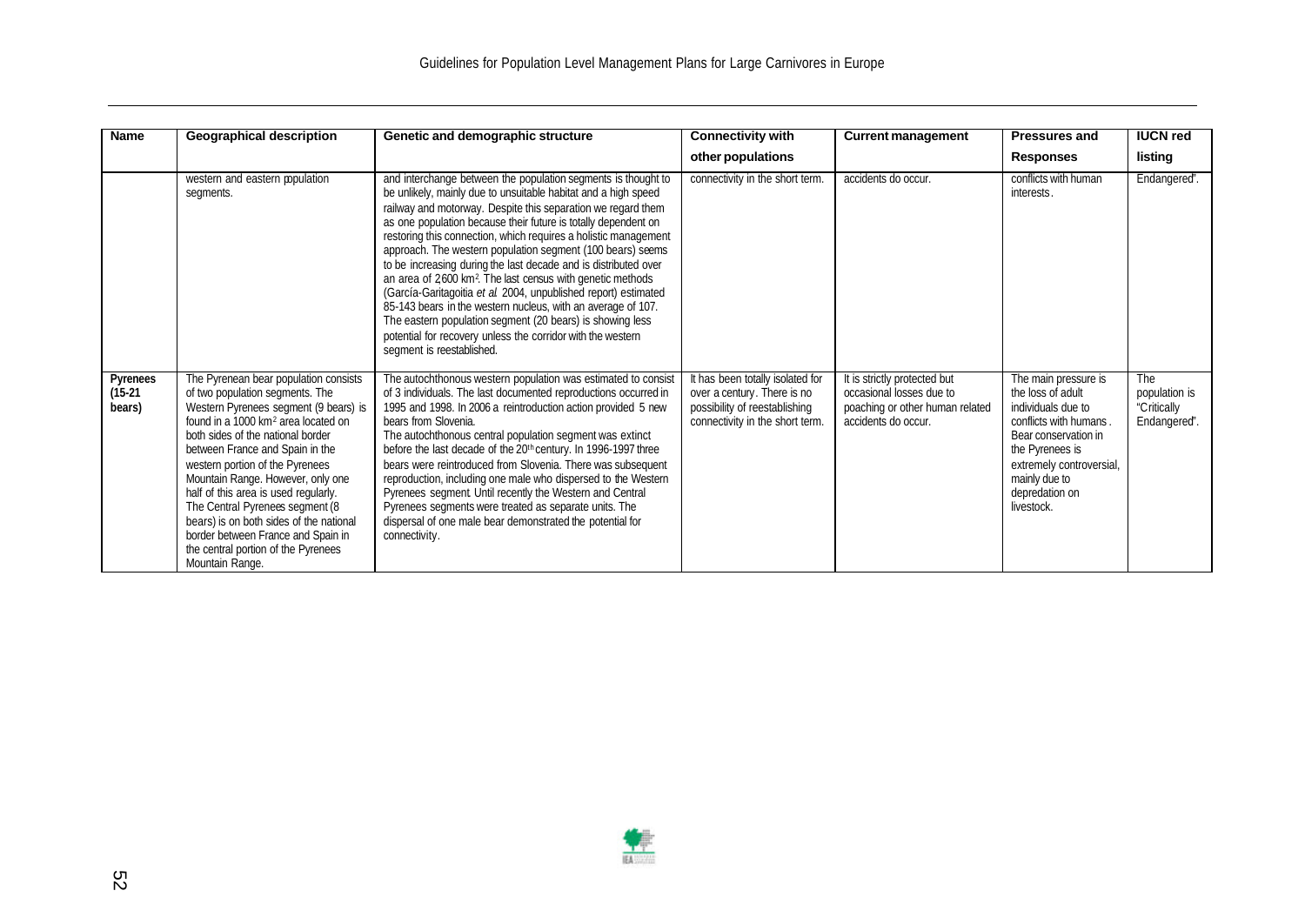### **EURASIAN LYNX (***Lynx lynx***)**

| <b>Name</b>                                  | Geographical                                                                                                                                                                                                                                                                                                                                                                                       | Genetic and demographic                                                                                                                                                                                                                                                                                                                                                                                                                                                                                                                                                                                                                                                                                                                                                                                                                                                                                   | <b>Connectivity with other</b>                                                                                                                                                                                                                                                                                                                                                                                                                                                                                   | <b>Current management</b>                                                                                                                                                                                                                                                                                                                                                                                                                                                                                                                                                                                                                                                                                                                                                                                                                                                                                                                                                                      | <b>Pressures and</b>                                                                                                                                                                                                                                                                                                                                     | <b>IUCN red</b>                                                                                                                                                                                                                |
|----------------------------------------------|----------------------------------------------------------------------------------------------------------------------------------------------------------------------------------------------------------------------------------------------------------------------------------------------------------------------------------------------------------------------------------------------------|-----------------------------------------------------------------------------------------------------------------------------------------------------------------------------------------------------------------------------------------------------------------------------------------------------------------------------------------------------------------------------------------------------------------------------------------------------------------------------------------------------------------------------------------------------------------------------------------------------------------------------------------------------------------------------------------------------------------------------------------------------------------------------------------------------------------------------------------------------------------------------------------------------------|------------------------------------------------------------------------------------------------------------------------------------------------------------------------------------------------------------------------------------------------------------------------------------------------------------------------------------------------------------------------------------------------------------------------------------------------------------------------------------------------------------------|------------------------------------------------------------------------------------------------------------------------------------------------------------------------------------------------------------------------------------------------------------------------------------------------------------------------------------------------------------------------------------------------------------------------------------------------------------------------------------------------------------------------------------------------------------------------------------------------------------------------------------------------------------------------------------------------------------------------------------------------------------------------------------------------------------------------------------------------------------------------------------------------------------------------------------------------------------------------------------------------|----------------------------------------------------------------------------------------------------------------------------------------------------------------------------------------------------------------------------------------------------------------------------------------------------------------------------------------------------------|--------------------------------------------------------------------------------------------------------------------------------------------------------------------------------------------------------------------------------|
|                                              | description                                                                                                                                                                                                                                                                                                                                                                                        | structure                                                                                                                                                                                                                                                                                                                                                                                                                                                                                                                                                                                                                                                                                                                                                                                                                                                                                                 | populations                                                                                                                                                                                                                                                                                                                                                                                                                                                                                                      |                                                                                                                                                                                                                                                                                                                                                                                                                                                                                                                                                                                                                                                                                                                                                                                                                                                                                                                                                                                                | <b>Responses</b>                                                                                                                                                                                                                                                                                                                                         | listing                                                                                                                                                                                                                        |
| Scandinavian<br>population<br>$(2,000$ lynx) | Lynx occur throughout<br>Norway and Sweden, with the<br>exception of the south-<br>western coast of Norway. The<br>population in southern<br>Sweden is in a colonisation<br>phase.                                                                                                                                                                                                                 | On a population scale the size seems at<br>present to be more or less stable with a<br>number of around 2,000 individuals. The<br>population in Norway has been fluctuating<br>during the last 10 years as management has<br>attempted to establish sustainable hunting<br>quotas. Recent data indicate some degree<br>of stabilisation. In northern Sweden, Iynx<br>numbers have significantly declined in<br>recent years as a result of management<br>actions, but there has been a clear<br>expansion to the south. Within the<br>Scandinavian peninsula recent genetic<br>analysis show that there appears to be more<br>crossborder connection in an east-west<br>direction than in a within country north-south<br>direction. However, both genetic data and<br>dispersal data indicate that lynx movements<br>are such that the whole peninsula can be<br>considered as a single population unit. | Although there is some connection to<br>the Karelian population this is probably<br>quite restricted because there are few<br>lynx in the reindeer husbandry area of<br>northern Finland. Genetic data confirm<br>this pattern with Finnish lynx being<br>more closely related to Baltic Iynx than<br>to Scandinavian Iynx.                                                                                                                                                                                      | In Norway, lynx are managed as game<br>species for which an annual quota is<br>determined within a fixed hunting<br>season. In Sweden, lynx are protected<br>under the Habitats Directive but<br>limited hunting quotas are issued in<br>the centre and south under derogation.<br>Inside the reindeer husbandry area of<br>northern Sweden, lethal control is<br>practiced to limit depredation.<br>Livestock depredation is intense: Up to<br>10'000 sheep in Norway, and 100-200<br>in Sweden, and several thousand<br>semi-domestic reindeer in both<br>countries are killed annually. In both<br>countries, the state pays for domestic<br>animals killed. In Norway, semi-<br>domestic reindeer are compensated<br>when killed, whereas in Sweden<br>reindeer herders are paid for the<br>presence of lynx, not for losses.<br>Sweden has implemented a<br>management plan in 2000, In Norway<br>parliament has presented a white<br>paper in 2004 which determines<br>management goals. | Threats: Illegal killing has<br>been documented to be a<br>significant cause of<br>mortality throughout<br>Scandinavia. Harvest rates<br>have also been too high<br>during some periods in<br>Norway.<br>Most important<br>conservation measures<br>needed: Changing sheep<br>husbandry in Norway, set<br>the hunting quotas at<br>sustainable level.    | "Least Concern".<br>Large,<br>continuous and<br>connected. PVA<br>results indicate<br>population size<br>has low chance<br>of extinction.                                                                                      |
| Karelian<br>population<br>$(1,500$ lynx)     | This population extends<br>across Finland and the<br>Russian oblasts of Murmansk<br>and Karelia. In Finland, lynx<br>are found throughout the<br>southern part of the country,<br>with the highest densities in<br>the southeast. Very few lynx<br>occur in the reindeer<br>husbandry area of northern<br>Finland. Lynx are widespread<br>in Karelia oblast, but only<br>occasionally occur in the | In Finland, there were no animals left by<br>1950, before recolonisation from Russia<br>started. Since then, the population has been<br>increasing and expanding, especially during<br>the past two decades. The estimation in<br>Finland was 1.050-1.100 animals in 2004<br>with an increasing and expanding trend. The<br>2005 estimate for Karelia oblast was 510<br>and appears to be stable.                                                                                                                                                                                                                                                                                                                                                                                                                                                                                                         | The Karelian population is genetically<br>close to the Baltic population and their<br>distributions are more or less<br>continuous, although there is a<br>bottleneck caused by lakes Onega and<br>Ladoga and the White Sea, enhanced<br>by the development around St<br>Petersburg and the shipping canals<br>connecting the Baltic and White Seas.<br>Connection to the Scandinavian<br>population is likely to be limited. To the<br>east the Karelian population has<br>contact with the continuous range of | Lynx are officially protected in Finland<br>since 1995 under the EU's Habitats<br>Directive Complete protection can<br>however be derogated in accordance<br>with article 16 of the EU Habitat<br>Directive (resulting in a kind of guota<br>hunting). As a matter of fact, the<br>country has maintained the level of<br>harvest at the end of the 1990s<br>compared to the beginning of the 90s.<br>The level (68 lynx annually in 2004-05)<br>is sustainable. A new management<br>plan is being developed. Lynx are a                                                                                                                                                                                                                                                                                                                                                                                                                                                                       | Threats: Potentially<br>harv est, although current<br>levels are low.<br>Depredation on livestock<br>is very low in this region,<br>although depredation on<br>semi-domestic reindeer<br>excludes them from the<br>northern areas. Finnish<br>hunters perceive lynx as<br>serious competitors for<br>game, especially roe deer<br>and white-tailed deer. | "Least Concern".<br>Although the<br>number of adult<br>animals is below<br>1000, our<br>separation of this<br>population is<br>somewhat<br>artificial as it<br>connects to the<br>wider Baltic and<br>Siberian<br>populations. |

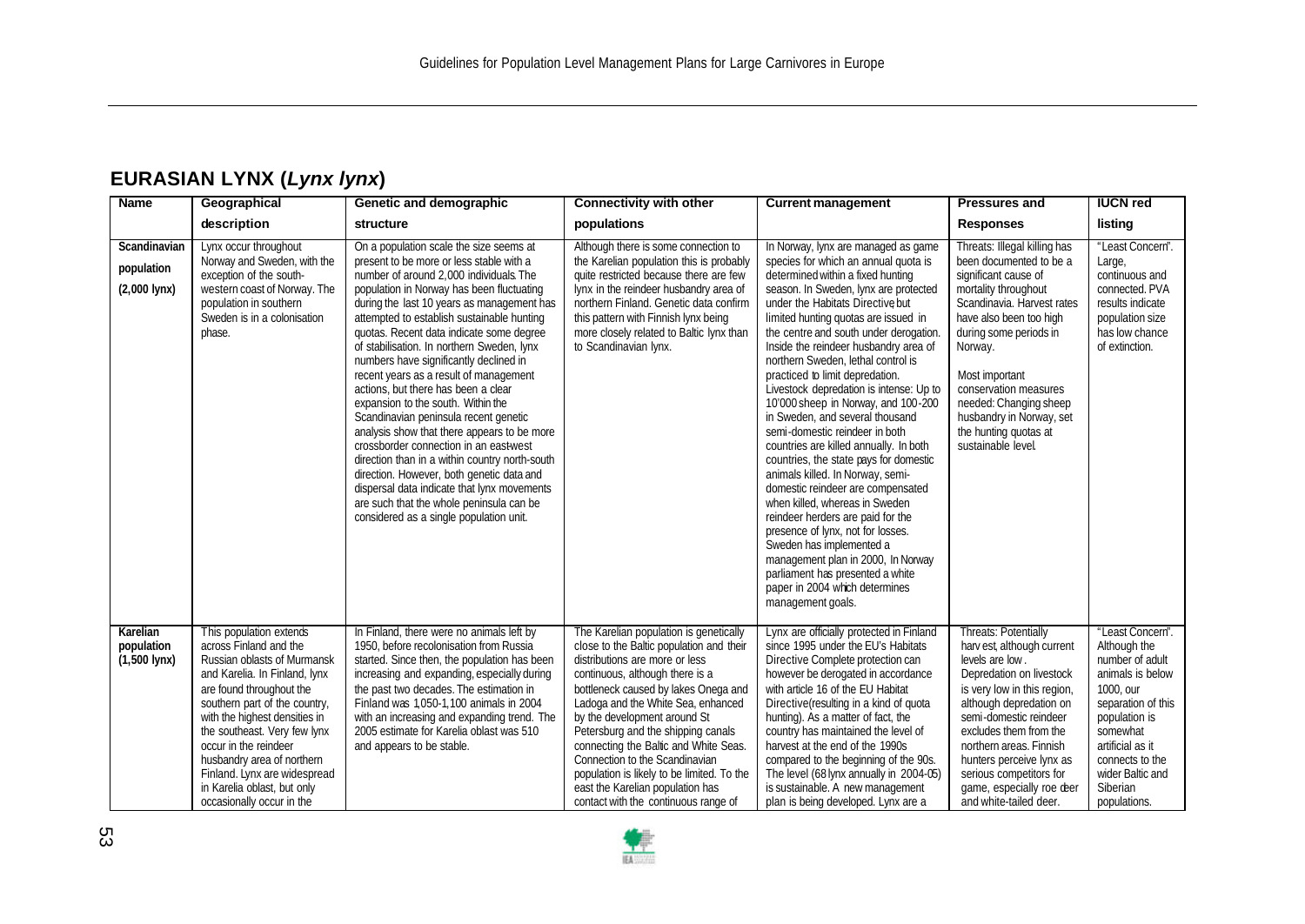| Name                                                  | Geographical                                                                                                                                                                                                                                                                                                                                                                                                       | Genetic and demographic                                                                                                                                                                                                                                                                                                                                                                                                                                                                    | <b>Connectivity with other</b>                                                                                                                                                                                                                                                                                                                                                                            | <b>Current management</b>                                                                                                                                                                                                                                                                                                                                                                                                                                                                                                                                                                                                              | <b>Pressures and</b>                                                                                                                                                                                                                                                                                                                                                                                                                                                            | <b>IUCN red</b>                                                       |
|-------------------------------------------------------|--------------------------------------------------------------------------------------------------------------------------------------------------------------------------------------------------------------------------------------------------------------------------------------------------------------------------------------------------------------------------------------------------------------------|--------------------------------------------------------------------------------------------------------------------------------------------------------------------------------------------------------------------------------------------------------------------------------------------------------------------------------------------------------------------------------------------------------------------------------------------------------------------------------------------|-----------------------------------------------------------------------------------------------------------------------------------------------------------------------------------------------------------------------------------------------------------------------------------------------------------------------------------------------------------------------------------------------------------|----------------------------------------------------------------------------------------------------------------------------------------------------------------------------------------------------------------------------------------------------------------------------------------------------------------------------------------------------------------------------------------------------------------------------------------------------------------------------------------------------------------------------------------------------------------------------------------------------------------------------------------|---------------------------------------------------------------------------------------------------------------------------------------------------------------------------------------------------------------------------------------------------------------------------------------------------------------------------------------------------------------------------------------------------------------------------------------------------------------------------------|-----------------------------------------------------------------------|
|                                                       | description                                                                                                                                                                                                                                                                                                                                                                                                        | structure                                                                                                                                                                                                                                                                                                                                                                                                                                                                                  | populations                                                                                                                                                                                                                                                                                                                                                                                               |                                                                                                                                                                                                                                                                                                                                                                                                                                                                                                                                                                                                                                        | <b>Responses</b>                                                                                                                                                                                                                                                                                                                                                                                                                                                                | listing                                                               |
|                                                       | forested areas of Murmansk<br>oblast.                                                                                                                                                                                                                                                                                                                                                                              |                                                                                                                                                                                                                                                                                                                                                                                                                                                                                            | lynx across the Siberian taiga.                                                                                                                                                                                                                                                                                                                                                                           | game species in Russia, but there has<br>been no harvest in Karelia since 1995.                                                                                                                                                                                                                                                                                                                                                                                                                                                                                                                                                        | Most important<br>conservation measures<br>needed: Establish a<br>reliable monitoring system<br>in Russia. Find solutions to<br>mitigate human-livestock-<br>carnivore conflicts in<br>Finland, set the annual<br>quotas on the basis of<br>good census data,<br>establish co-operation<br>between the countries                                                                                                                                                                |                                                                       |
| <b>Baltic</b><br>population<br>$(3,400 \text{ lynx})$ | There is a more or less<br>continuous distribution of lynx<br>within this population across<br>all Estonia (including the large<br>islands), all Latvia, much of<br>Belarus and the Russian<br>oblasts of Lenningrad,<br>Novgorod, Pskov, Tver and<br>Smolensk. However, the<br>distribution becomes highly<br>fragmented across Lithuania,<br>northeastern Poland.<br>Kaliningrad oblast and<br>northern Ukraine. | The population consists of around 3400<br>lynx, or which 1,600 are found in the<br>Russian portion. Although there was some<br>reduction in numbers in Estonia and Latvia<br>during the 1990's, numbers appear to have<br>stabilised following the adjustment of hunting<br>quotas. The numbers in Russia appear to be<br>stable. The highly fragmented distribution of<br>animals throughout Lithuania, northern and<br>western Belarus and northeastern Poland is<br>a cause of concern. | To the east this population connects to<br>the continuous Siberian populations,<br>and to the north there is good<br>connection to the Karelian population,<br>with which it shares genetic similarity.<br>The population is very fragmented in<br>its southern part. It is very unlikely that<br>any connection remains with the<br>Carpathian population to the south.                                  | Lynx are managed as a game species<br>in Estonia and Latvia (reservation for<br>including the Iynx in Annex IV of the<br>EU Habitats Directive), with 100 - 150<br>lynx being shot each year. They are<br>also a game species in the<br>neighbouring Russian oblasts - but<br>annual harvest appears to be very<br>limited (<50). In Poland, Belarus,<br>Lithuania and Ukraine lynx are<br>protected. Both Estonia and Latvia<br>have prepared and implemented a<br>lynx management plan. Regional<br>coordination among researchers is<br>good - and a regional assessment of<br>lynx status and management was<br>completed in 2006. | Threats: Population<br>fragmentation (especially<br>in the south) enhanced by<br>potentially illegal killing.<br>Most important<br>conservation measures<br>needed: Restore<br>connectivity between the<br>fragments along its<br>western and southern<br>edge. Improve and<br>coordinate the monitoring<br>of the species, develop a<br>comprehensive<br>conservation strategy<br>based on a metapopulation<br>concept and considering<br>habitat quality and<br>connectivity. | "Least Concern".<br>The population is<br>very large and<br>connected. |
| Carpathian<br>population<br>$(2,500$ lynx)            | The distribution area covers<br>at present almost the entire<br>area of the Carpathian<br>mountains. This includes the<br>eastern Czech Republic,<br>southern Poland, Slovakia,<br>western Ukraine, Romania<br>and eastern Serbia. It is also<br>possible that some individuals<br>just extend into Bulgaria                                                                                                       | The overall number for the population is<br>about 2,500 lynx. However, it is likely that<br>certain countries overestimate their<br>numbers. Population trends are usually<br>easier to assess than absolute size and<br>densities. There are differing tendencies in<br>the north-western and south-eastern part of<br>the population. In Slovakia, Poland, and<br>Ukraine a negative population trend was<br>observed, whereas in Romania numbers                                        | Although very large, the Carpathian<br>population appears to be isolated from<br>other populations. To the north the<br>connection to the Baltic population<br>appears to have been brok en as lynx<br>are absent from the lowlands of<br>western Ukraine and in eastern Poland<br>lynx occurrences are exceptionally<br>fragmented. To the west there may be<br>a potential to establish connection with | In all countries but Romania, lynx is<br>completely protected by law, though<br>since only recently in Slovakia (2001).<br>Until 2000, the annual legal harvest<br>was almost 15 animals in Slovakia and<br>considered a threat to the population.<br>In Poland, Iynx has received full<br>protection in 1995. Of the Carpathian<br>population, Romania is therefore the<br>only country left w here lynx are legally                                                                                                                                                                                                                  | Threats: Potentially illegal<br>killing and habitat<br>fragmentation due to<br>infrastructure<br>developments and wood<br>cutting.<br>Most important<br>conservation measures<br>needed: Improve the<br>monitoring and census                                                                                                                                                                                                                                                   | "Least Concern".<br>The population is<br>large.                       |

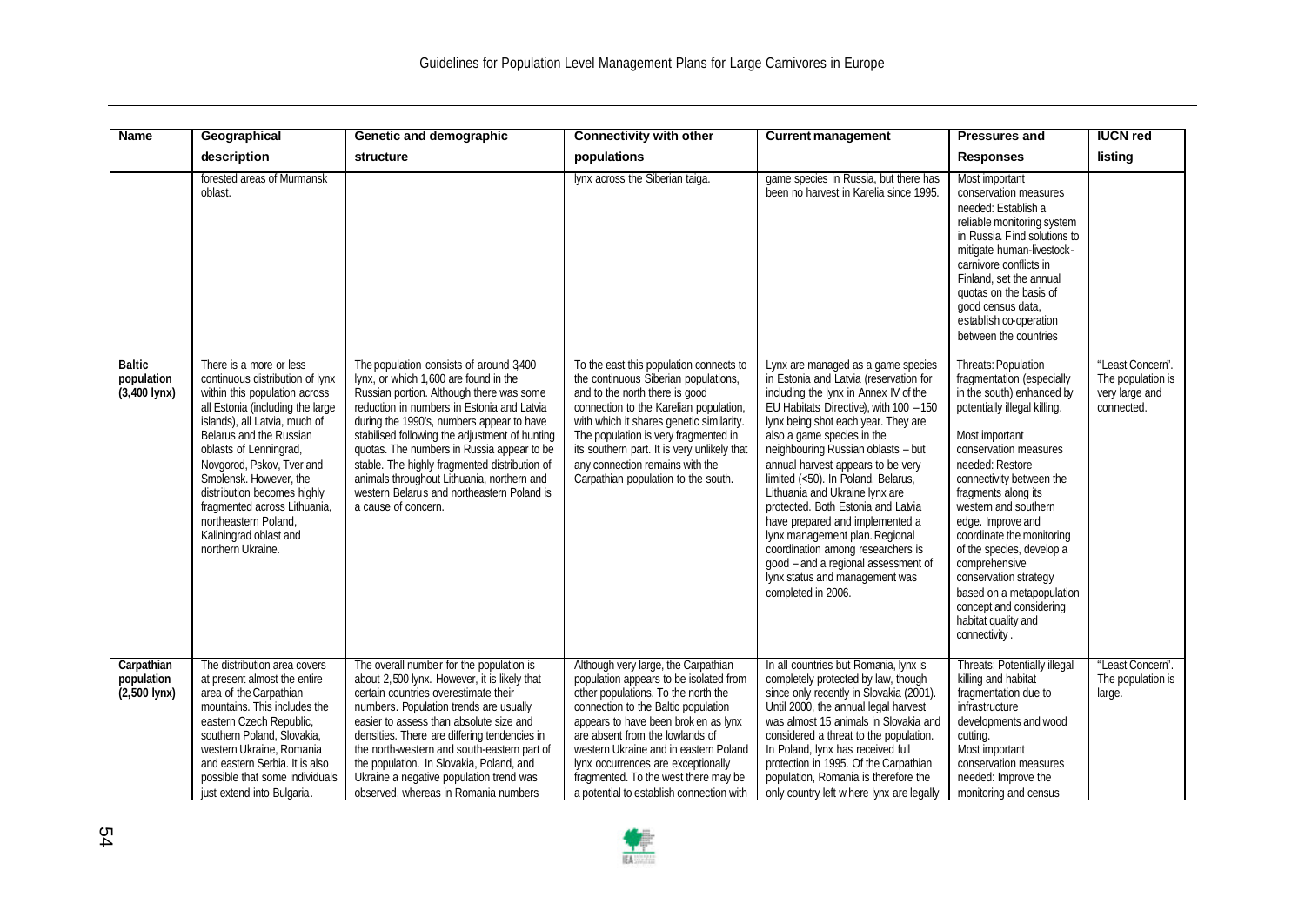| <b>Name</b>                                                 | Geographical                                                                                                                                                                                                                                                                                                                                                                                                                                                                                                                                                                                | Genetic and demographic                                                                                                                                                                                                                                                                                                                                                                                                                                                                                                                                                                                                                                          | <b>Connectivity with other</b>                                                                                                                                                                                                                                                                                                                                                                                                                                                                                                                                                                                                                                                                                                                                                                                                                                                                                                               | <b>Current management</b>                                                                                                                                                                                                                                                                                                                                                                                                                                                                                                                                                                                                                                                        | <b>Pressures and</b>                                                                                                                                                                                                                                                                                                                                                                         | <b>IUCN red</b>                                                                                         |
|-------------------------------------------------------------|---------------------------------------------------------------------------------------------------------------------------------------------------------------------------------------------------------------------------------------------------------------------------------------------------------------------------------------------------------------------------------------------------------------------------------------------------------------------------------------------------------------------------------------------------------------------------------------------|------------------------------------------------------------------------------------------------------------------------------------------------------------------------------------------------------------------------------------------------------------------------------------------------------------------------------------------------------------------------------------------------------------------------------------------------------------------------------------------------------------------------------------------------------------------------------------------------------------------------------------------------------------------|----------------------------------------------------------------------------------------------------------------------------------------------------------------------------------------------------------------------------------------------------------------------------------------------------------------------------------------------------------------------------------------------------------------------------------------------------------------------------------------------------------------------------------------------------------------------------------------------------------------------------------------------------------------------------------------------------------------------------------------------------------------------------------------------------------------------------------------------------------------------------------------------------------------------------------------------|----------------------------------------------------------------------------------------------------------------------------------------------------------------------------------------------------------------------------------------------------------------------------------------------------------------------------------------------------------------------------------------------------------------------------------------------------------------------------------------------------------------------------------------------------------------------------------------------------------------------------------------------------------------------------------|----------------------------------------------------------------------------------------------------------------------------------------------------------------------------------------------------------------------------------------------------------------------------------------------------------------------------------------------------------------------------------------------|---------------------------------------------------------------------------------------------------------|
|                                                             | description                                                                                                                                                                                                                                                                                                                                                                                                                                                                                                                                                                                 | structure                                                                                                                                                                                                                                                                                                                                                                                                                                                                                                                                                                                                                                                        | populations                                                                                                                                                                                                                                                                                                                                                                                                                                                                                                                                                                                                                                                                                                                                                                                                                                                                                                                                  |                                                                                                                                                                                                                                                                                                                                                                                                                                                                                                                                                                                                                                                                                  | <b>Responses</b>                                                                                                                                                                                                                                                                                                                                                                             | listing                                                                                                 |
|                                                             |                                                                                                                                                                                                                                                                                                                                                                                                                                                                                                                                                                                             | were reported increasing and the range<br>expanding further south. More than half of<br>the Carpathian population is situated within<br>Romania, followed by Slovakia. The<br>distribution appears to be more or less<br>continuous, although the range becomes<br>rather narrow in the eastern part of the<br>Polish / Slovak Carpathians. Furthermore,<br>the quality of data from Ukraine is poor<br>making it hard to assess the overall internal<br>connectivity - however, the data that we do<br>have indicate that lynx are present.                                                                                                                     | the Bavarian - Bohemian population.                                                                                                                                                                                                                                                                                                                                                                                                                                                                                                                                                                                                                                                                                                                                                                                                                                                                                                          | hunted. Yet the number of lynx shot<br>has been very modest compared to<br>the number of lynx estimated and the<br>potential quota set per year. It is<br>however assumed that there is no<br>control over the real extent of hunting,<br>as numbers differ in the literature<br>found.                                                                                                                                                                                                                                                                                                                                                                                          | systems, habitat<br>conservation, public<br>education, conduct some<br>field research in different<br>parts of the Carpathians to<br>find out more about the<br>species biology in this<br>region, develop a general<br>strategy for the lynx in the<br>entire Carpathians. Action<br>plans are also needed.                                                                                 |                                                                                                         |
| Bohemian -<br>Bavarian<br>population<br>$(75 \text{ lynx})$ | The population stretches in<br>the triangle where the Czech<br>republic, Germany and<br>Austria meet, including the<br>area of; in the western Czech<br>Republic (Sumava Mts., NW-<br>part of the Cesky les Mts. =<br>Oberpfälzerwald, the Sumava<br>foothills. S-Novohradske Mts.:<br>in the north more isolated.<br>small but constant occurrence<br>in the Brdy highlands in<br>connection with the core<br>population), eas tern Germany<br>(Bayerischer and Oberpfälzer<br>Forest, Fichtelgebirge,<br>Frankenwald), and northern<br>Austria (Böhmerwald,<br>Mühlviertel, Waldviertel). | Although there may have been events of<br>natural colonisation from the Carpathians,<br>the origins of this population mainly stem<br>from 5-9 lynx introduced into the German<br>Bavarian forest in 1970-72 and 18 lynx<br>introduced into the Czech Sumava<br>Mountains in 1982-89. The source of the<br>animals was the Slovak Carpathians. The<br>current estimate is around 75 animals.<br>Whereas the population was increasing and<br>expanding until the mid 1990s, since 1999, a<br>marked decrease has been recently noticed<br>in all three countries, but particularly in the<br>Czech Republic, which hosts around 60% of<br>the entire population. | In the northern part of the range, the<br>distribution is less coherent than in the<br>south. Therefore, internal<br>fragmentation could become a<br>problem, particularly in the north-west.<br>This influences the viability of a<br>potential link with the Carpathian<br>population through the Laberiver<br>Sandstone Mts. There seem to be<br>suitable corridors at least as far east<br>as the Laberiver Sandstone Mts. So<br>far, there is no evidence of movements<br>between the Bohemian-Bavarian and<br>the Alpine population. In Austria,<br>occupied areas are actually quite<br>close, but the Danube River and a<br>motorway separate them. On the<br>German side, several motorways in<br>the plain between the Bavarian forest<br>and the Alps make it very unlikely for<br>the lynx to expand to the south and<br>south-west. To the west (towards the<br>Black Forest) the infrastructure<br>barriers are even stronger. | Lynx of the Bohemian-Bavarian<br>population are fully protected by law.<br>Cooperation and exchange of<br>information amongst scientists has<br>started some years ago, and the<br>establishment of a discussion platform<br>for management issues was<br>suggested (CELTIC - Conservation of<br>the European Lynx: Management and<br>International Cooperation). However,<br>there is no common management<br>approach yet. In Germany and Austria,<br>wildlife management is in the<br>responsibilities of the federal states<br>(Bundesländer), and as there are no<br>national management strategies for<br>lynx, it is difficult to implement<br>international cooperation. | Threats: Illegal killing,<br>habitat fragmentation due<br>to road constructions.<br>Most important<br>conservation measures<br>needed: Find solutions to<br>the widespread illegal<br>killing, improve<br>connectivity first within the<br>population, but then also<br>to neighbouring<br>occurrences, get a clear<br>commitment and a more<br>strenuous involvement of<br>the authorities. | "Endangered".<br>The population is<br>small and<br>isolated and it<br>has not shown<br>signs of growth. |
| <b>Balkan</b><br>population<br>$(<$ 100 lynx)               | This population has a<br>scattered distribution along<br>the borders of Albania, FYR<br>Macedonia, Serbia (especially<br>Kosovo province),<br>Montenegro, and potentially                                                                                                                                                                                                                                                                                                                                                                                                                   | The Balkan lynx population experienced a<br>severe bottleneck in 1935-1940 with an<br>estimated number of only 15-20 individuals<br>left. After World War II the population started<br>to recover, especially in Kosovo and the<br>FYR Macedonia. In the 1960-70s, it also                                                                                                                                                                                                                                                                                                                                                                                       | The Dinaric population in Bosnia-<br>Herzegovina has recently spread<br>south as has the Carpathian<br>population in Serbia and Bulgaria,<br>respectively. These could both<br>potentially lead to a merging with the                                                                                                                                                                                                                                                                                                                                                                                                                                                                                                                                                                                                                                                                                                                        | The species is fully protected by law in<br>all range countries. No national<br>management plans exist, however it is<br>one of the aims of an ongoing cross-<br>border conservation project to develop<br>a recovery strategy for the Balkan lynx                                                                                                                                                                                                                                                                                                                                                                                                                               | Threats: Small population<br>number, limited prey base<br>and habitat degradation<br>(especially in Albania),<br>probably illegal killing, lack<br>of knowledge about                                                                                                                                                                                                                        | "Critically<br>Endangered". A<br>very small<br>number of<br>animals that are<br>isolated. There         |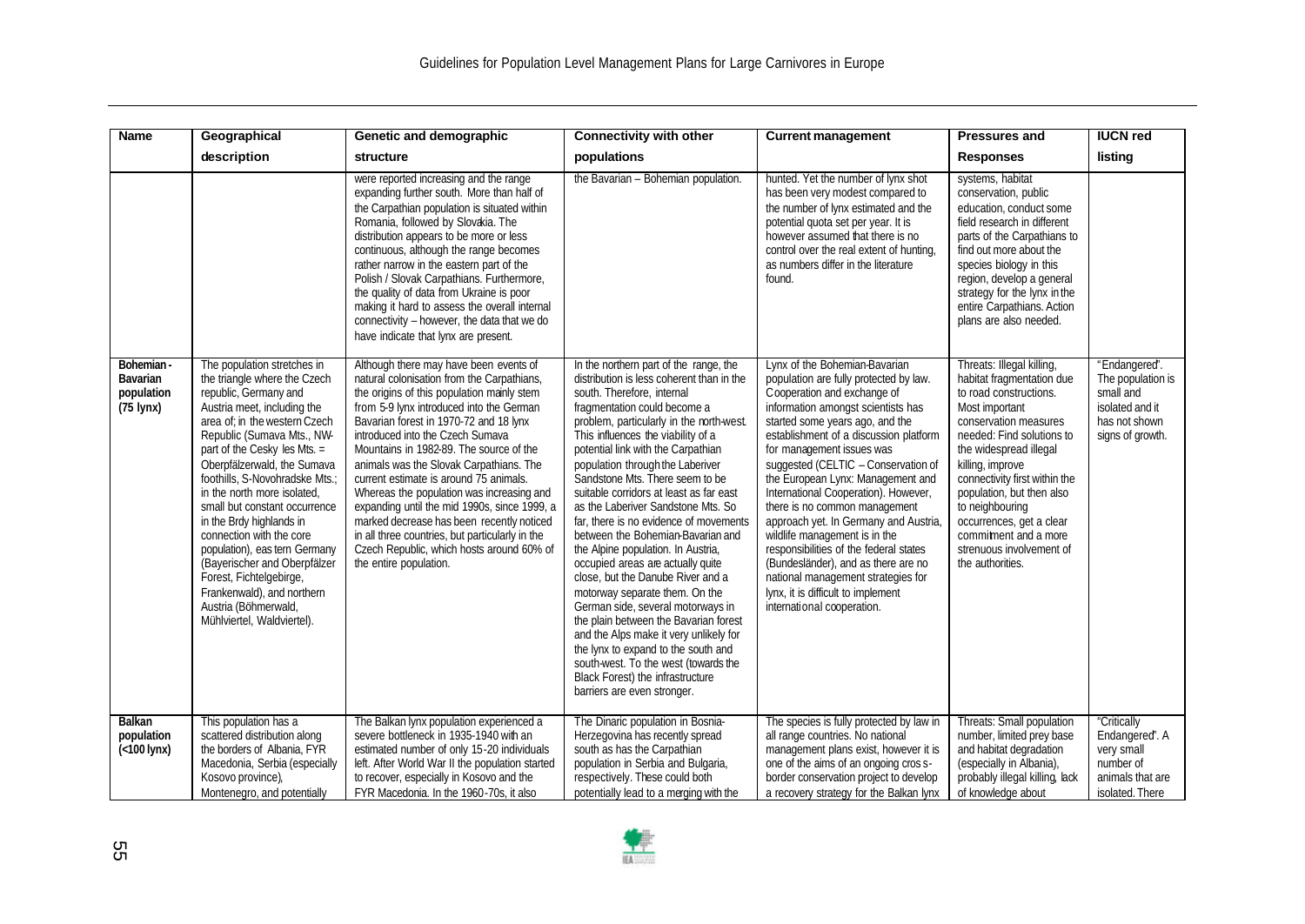| <b>Name</b>                                          | Geographical                                                                                                                                                                                                                                                                                                                                                                                                                                                                                                    | Genetic and demographic                                                                                                                                                                                                                                                                                                                                                                                                                                                                                                                                                                                                                                                                                                                                                                                                                                                                                                                                       | <b>Connectivity with other</b>                                                                                                                                                                                                                                                                                                                                                                                                                                                                                                        | <b>Current management</b>                                                                                                                                                                                                                                                                                                                   | <b>Pressures and</b>                                                                                                                                                                                                                                                                                                                                                                                                                             | <b>IUCN red</b>                                                                         |
|------------------------------------------------------|-----------------------------------------------------------------------------------------------------------------------------------------------------------------------------------------------------------------------------------------------------------------------------------------------------------------------------------------------------------------------------------------------------------------------------------------------------------------------------------------------------------------|---------------------------------------------------------------------------------------------------------------------------------------------------------------------------------------------------------------------------------------------------------------------------------------------------------------------------------------------------------------------------------------------------------------------------------------------------------------------------------------------------------------------------------------------------------------------------------------------------------------------------------------------------------------------------------------------------------------------------------------------------------------------------------------------------------------------------------------------------------------------------------------------------------------------------------------------------------------|---------------------------------------------------------------------------------------------------------------------------------------------------------------------------------------------------------------------------------------------------------------------------------------------------------------------------------------------------------------------------------------------------------------------------------------------------------------------------------------------------------------------------------------|---------------------------------------------------------------------------------------------------------------------------------------------------------------------------------------------------------------------------------------------------------------------------------------------------------------------------------------------|--------------------------------------------------------------------------------------------------------------------------------------------------------------------------------------------------------------------------------------------------------------------------------------------------------------------------------------------------------------------------------------------------------------------------------------------------|-----------------------------------------------------------------------------------------|
|                                                      | description                                                                                                                                                                                                                                                                                                                                                                                                                                                                                                     | structure                                                                                                                                                                                                                                                                                                                                                                                                                                                                                                                                                                                                                                                                                                                                                                                                                                                                                                                                                     | populations                                                                                                                                                                                                                                                                                                                                                                                                                                                                                                                           |                                                                                                                                                                                                                                                                                                                                             | <b>Responses</b>                                                                                                                                                                                                                                                                                                                                                                                                                                 | listing                                                                                 |
|                                                      | Greece. Lynx occur in the<br>Albanian Alps & central-<br>central east Albania, in<br>western FYR Macedonia<br>(mainly in the areas in and<br>between Mavrovo, Galicica &<br>Pelister National Parks, but<br>most probably also in the<br>Shar Planina Mts. bordering<br>with Kosovo), as well as in<br>Serbia (Kosovo and Metohija<br>provinces) and Montenegro.<br>From time to time single,<br>unconfirmed observations in<br>the border regions of Greece<br>with FYR Macedonia and<br>Albania are reported. | reappeared in Montenegro. The population<br>estimate was some 280 lynx in 1974.<br>Currently, the total size of the population is<br>estimated to be about 100 individuals at<br>best, distributed over different patches,<br>indicating a strong internal fragmentation. It<br>is impossible to assess the recent trend in<br>population size or distribution, however local<br>experts indicated a decrease for both 1990-<br>1995 and 1996-2001.                                                                                                                                                                                                                                                                                                                                                                                                                                                                                                           | Balkan population. This would, on one<br>hand, be welcome as a support for this<br>Critically Endangered population; on<br>the other hand, the assumed unique<br>taxonomic status of the Balkan lynx<br>might be influenced through<br>immigrating lynx from the north and/or<br>west. Both of these potential<br>connections are with lynx that are<br>genetically of Carpathian origin.                                                                                                                                             | from which national actions can be<br>derived.                                                                                                                                                                                                                                                                                              | numbers, distribution and<br>ecology.<br>Most important<br>conservation measures<br>needed: Conduct a<br>systematic field survey<br>covering the whole<br>potential distribution area,<br>establish a standardised<br>monitoring of lynx and<br>prey species, research on<br>the ecology and life history<br>of the Balkan Iynx, define<br>taxonomic status, rise<br>public awareness, law<br>enforcement, habitat and<br>prey base enhancement. | are no signs of<br>population<br>growth.                                                |
| <b>Dinaric</b><br>population<br>$(130 \text{ lynx})$ | This population extends from<br>Slovenia, through Croatia, to<br>Bosnia-Herzegovina. From<br>central-southern Slovenia (S<br>and SE of the Jesenice-<br>Ljubljana-Triest highway)<br>across Croatia (Gorski Kotar<br>and Lika regions) to western<br>Bosnia (no data available for<br>sporadically present areas).                                                                                                                                                                                              | This population is genetically based on 6<br>individuals reintroduced from the<br>Carpathians in 1973. Currently, the<br>population seems to inhabit almost the<br>whole range of the Dinaric mountain chain,<br>although the situation in southern Croatia<br>and south-east Bosnia-Herzegovina is not<br>clear, i.e. information on sporadically<br>occupied areas is missing. The size of the<br>population is roughly estimated to be about<br>130 animals. In Bosnia-Herzegovina, the<br>population is thought to be stable at<br>presence, in Croatia and Slovenia, a slight<br>decrease was reported in 2001. The<br>estimation for the entire population indicates<br>a decrease compared to the beginning of the<br>1990s. Since in the larger part of the range,<br>sound monitoring has only been established<br>recently, the long-term trend is difficult to<br>assess. Earlier reports are likely to have<br>overestimated the population size. | According to the present information<br>the population occupies a cohesive<br>range, and is connected with the<br>Slovenian part of the Alpine<br>population, although it is not yet clear<br>how well the connection between the<br>two populations across the Jesenice-<br>Ljubljana-Triest highway actually is.<br>There is a potential connection with<br>the Balkan population to the south.<br>Signs of Iynx presence are<br>sporadically reported just at the border<br>between Serbia and Montenegro /<br>Bosnia-Herzegovina. | Lynx were granted legal protection in<br>Croatia in 1998. By becoming a<br>member state of the European Union<br>in 2004, Slovenia has ratified the EU<br>Habitats Directiveand hence legally<br>protected lynx. Their legal status in<br>Bosnia-Herzegovina is unclear.<br>Croatia is the only range country to<br>have a management plan. | Threats: Illegal shooting,<br>collisions with<br>vehicles/trains, limited<br>prey base.<br>Most important<br>conservation measures<br>needed: Develop a cross-<br>border conservation<br>strategy (including defining<br>the legislation in Bosnia-<br>Herzegovina), improve<br>and continue the<br>monitoring of lynx and<br>prey, increase prey base.                                                                                          | "Endangered". A<br>small population,<br>which is isolated<br>from other<br>populations. |
| <b>Western Alps</b><br>population<br>(90-110 lynx)   | This population is centred on<br>the Swiss Alps (mainly in the<br>cantons of Valais, Vaud,<br>Fribourg and Berne) and the                                                                                                                                                                                                                                                                                                                                                                                       | The Iynx in the Alps became extinct during<br>the 19th century, with the last specimens<br>surviving in the western Alps of Italy and<br>France until the 1930s. The taxonomic                                                                                                                                                                                                                                                                                                                                                                                                                                                                                                                                                                                                                                                                                                                                                                                | The observed rate of development will<br>most likely not allow for a natural<br>fusion of the western and eastern<br>Alpine populations within the next                                                                                                                                                                                                                                                                                                                                                                               | Lynx are at present protected in all<br>Alpine countries. In Switzerland, and<br>France individual lynx causing too<br>much damage on livestock, can be                                                                                                                                                                                     | Threats: Illegal killing,<br>infrastructure development<br>(especially road<br>constructions), vehicle and                                                                                                                                                                                                                                                                                                                                       | "Endangered". A<br>small population,<br>which is relatively<br>isolated from            |

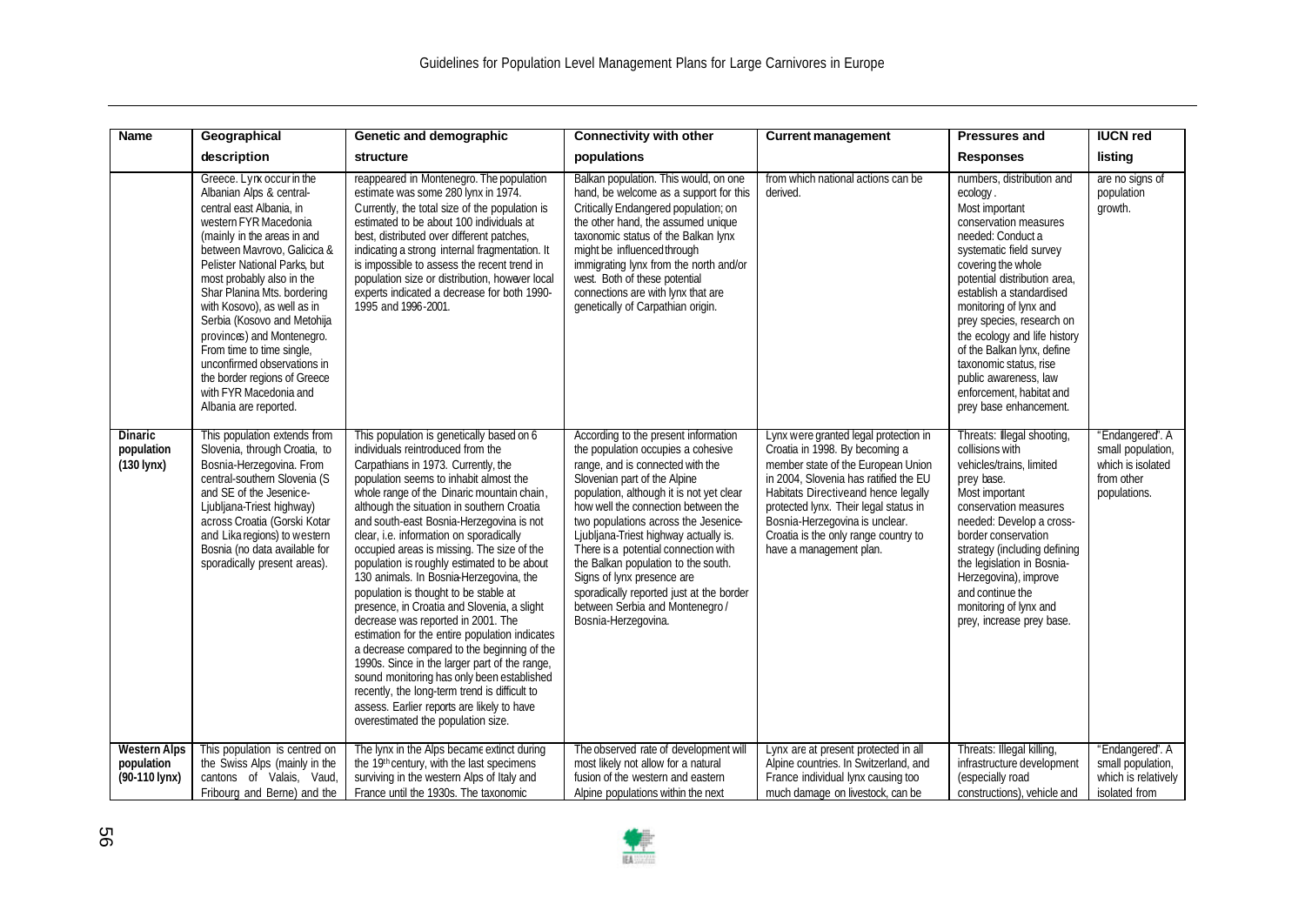| <b>Name</b>                                                 | Geographical                                                                                                                                                                                                                                                                                              | Genetic and demographic                                                                                                                                                                                                                                                                                                                                                                                                                                                                                                                                                                                                                                                                                                                                                                                                                                                                                                                                                                                                                           | <b>Connectivity with other</b>                                                                                                                                                                                                                                                                                                                                                                                                                                                                                                                                                                                                          | <b>Current management</b>                                                                                                                                                                                                                                                                                                                                                                                                                                                                                                                                                                                                                        | <b>Pressures and</b>                                                                                                                                                                                                                                                                                                                                                                                                | <b>IUCN red</b>                                    |
|-------------------------------------------------------------|-----------------------------------------------------------------------------------------------------------------------------------------------------------------------------------------------------------------------------------------------------------------------------------------------------------|---------------------------------------------------------------------------------------------------------------------------------------------------------------------------------------------------------------------------------------------------------------------------------------------------------------------------------------------------------------------------------------------------------------------------------------------------------------------------------------------------------------------------------------------------------------------------------------------------------------------------------------------------------------------------------------------------------------------------------------------------------------------------------------------------------------------------------------------------------------------------------------------------------------------------------------------------------------------------------------------------------------------------------------------------|-----------------------------------------------------------------------------------------------------------------------------------------------------------------------------------------------------------------------------------------------------------------------------------------------------------------------------------------------------------------------------------------------------------------------------------------------------------------------------------------------------------------------------------------------------------------------------------------------------------------------------------------|--------------------------------------------------------------------------------------------------------------------------------------------------------------------------------------------------------------------------------------------------------------------------------------------------------------------------------------------------------------------------------------------------------------------------------------------------------------------------------------------------------------------------------------------------------------------------------------------------------------------------------------------------|---------------------------------------------------------------------------------------------------------------------------------------------------------------------------------------------------------------------------------------------------------------------------------------------------------------------------------------------------------------------------------------------------------------------|----------------------------------------------------|
|                                                             | description                                                                                                                                                                                                                                                                                               | structure                                                                                                                                                                                                                                                                                                                                                                                                                                                                                                                                                                                                                                                                                                                                                                                                                                                                                                                                                                                                                                         | populations                                                                                                                                                                                                                                                                                                                                                                                                                                                                                                                                                                                                                             |                                                                                                                                                                                                                                                                                                                                                                                                                                                                                                                                                                                                                                                  | <b>Responses</b>                                                                                                                                                                                                                                                                                                                                                                                                    | listing                                            |
|                                                             | French Alps,<br>Outside this area a more<br>scattered distribution with no<br>permanent lynx presence<br>exists in France (south-east of<br>the country, from Lake<br>Geneva as far south as to the<br>department of Hautes-Alpes<br>and in the Italian Alps.                                             | status of the original lynx of the Alps is a<br>matter of discussion. The lynx brought back<br>to the Alps after 1970 were all taken from<br>the Carpathians, the nearest autochthonous<br>population. Today, the Alpine population<br>consists of several occurrences all<br>originating from re-introductions in the 1970s<br>(Switzerland 1970-76). Although lynx<br>immigrated into neighbouring countries<br>(France, Italy) during the 30 years following<br>the first releases they have not yet<br>established a continuous population<br>throughout the Alps. The total lynx<br>population size in the Alps has been<br>estimated at about 120 (mature) individuals<br>in 2001. The total number has been more or<br>less stable for the past 10 years, however<br>with strongly differing trends in the regions.<br>There has been a slight expansion of the<br>range in France, eastern Italy, and<br>Switzerland (in the latter through<br>translocations of animals from the western<br>Alps and the Jura Mts. to the eastern Alps). | decades. The capacity for expansion<br>is limited as a result of the strong<br>habitat fragmentation in the Alps.<br>Nevertheless, the Alps are the area in<br>Western and Central Europe, which<br>potentially hosts the most viable lynx<br>population - habitat models predict a<br>potential capacity of 960-1,800 lynx,<br>depending on the density assumed.<br>There is potential connection between<br>the western Alpine population and the<br>Jura population, which in turn has<br>potential connections with the Vosges<br>population.                                                                                       | removed. National environmental<br>agencies have the authority for lynx<br>management. Except for Switzerland<br>national management plans are still<br>lacking.<br>In the early 1990s, scientists from all<br>Alpine countries formed an expert<br>group to survey the status of and co-<br>ordinate actions for the Alpine lynx<br>population. The SCALP (Status and<br>Conservation of the Alpine Lynx<br>Population) defined common<br>standards to interpret the monitoring<br>data collected, and has developed a<br>Pan-Alpine Conservation Strategy<br>(PACS), which was adopted by the<br>Standing Committee of the Bern<br>Convention. | train collisions, limited<br>dispersal, genetics.<br>Most important<br>conservation measures<br>needed: Promote the<br>expansion of the area<br>occupied, improve law<br>enforcement, continue<br>monitoring of demographic<br>and genetic parameters,<br>and increase acceptance<br>of local people.                                                                                                               | other<br>populations.                              |
| <b>Eastern Alps</b><br>population<br>$(30-40 \text{ lynx})$ | This is a small and scattered<br>population located in the<br>north-western part of Slovenia<br>(Slovenian Alps), stretching<br>into the adjacent regions of<br>Italy (Tarvisiano, Friuli VG,<br>Veneto Bellunese) and<br>Austria (Carinthia, northern<br>Kalkalpen, Upper Carinthia,<br>Niedere Tauern). | This population is derived from animals<br>reintroduced from the Carpathians to<br>Slovenia in 1973 and Austria 1977-79                                                                                                                                                                                                                                                                                                                                                                                                                                                                                                                                                                                                                                                                                                                                                                                                                                                                                                                           | The observed rate of development will<br>most likely not allow for a natural<br>fusion of the western and eastern<br>Alpine populations within the next<br>decades. The capacity for expansion<br>is limited as a result of the strong<br>habitat fragmentation in the Alps.<br>Nevertheless, the Alps are the area in<br>Western and Central Europe, which<br>potentially hosts the most viable lynx<br>population - habitat models predict a<br>potential capacity of 960-1800 lynx,<br>depending on the density assumed.<br>There is good potential connectivity<br>between the lynx in eastern Alps with<br>the Dinaric Population. | Lynx are protected in all Alpine<br>counties, although individual lynx<br>causing damage can be removed. In<br>Austria, the owners of the hunting<br>grounds are responsible for the<br>management of the species, but are<br>supervised by the individual states<br>(Bundesländer), which have the legal<br>power. National management plans<br>are lacking. The population is covered<br>by the SCALP cooperation (see<br>above).                                                                                                                                                                                                              | Threats: Illegal killing,<br>infrastructure development<br>(especially road<br>constructions), vehicle and<br>train collisions, limited<br>dispersal, genetics.<br>Most important<br>conservation measures<br>needed: Promote the<br>expansion of the area<br>occupied, improve law<br>enforcement, continue<br>monitoring of demographic<br>and genetic parameters,<br>and increase acceptance<br>of local people. | "Critically<br>Endangered". A<br>small population. |
| Jura<br>population<br>(80 lynx)                             | This population is distributed<br>throughout the Jura<br>mountains along the border                                                                                                                                                                                                                       | The Jura population originated from re-<br>introductions in the Swiss Jura Mts. during<br>the years 1974/75. Already the same years                                                                                                                                                                                                                                                                                                                                                                                                                                                                                                                                                                                                                                                                                                                                                                                                                                                                                                               | According to a habitat model, it is<br>predicted that the Jura Mountains<br>could host about 74-101 resident lynx.                                                                                                                                                                                                                                                                                                                                                                                                                                                                                                                      | Lynx are legally protected in all these<br>countries. Stock-raiding animals can<br>however be removed. For this, similar                                                                                                                                                                                                                                                                                                                                                                                                                                                                                                                         | Threats: Illegal killing,<br>traffic accidents, limited<br>dispersal.                                                                                                                                                                                                                                                                                                                                               | "Endangered". A<br>small population.               |

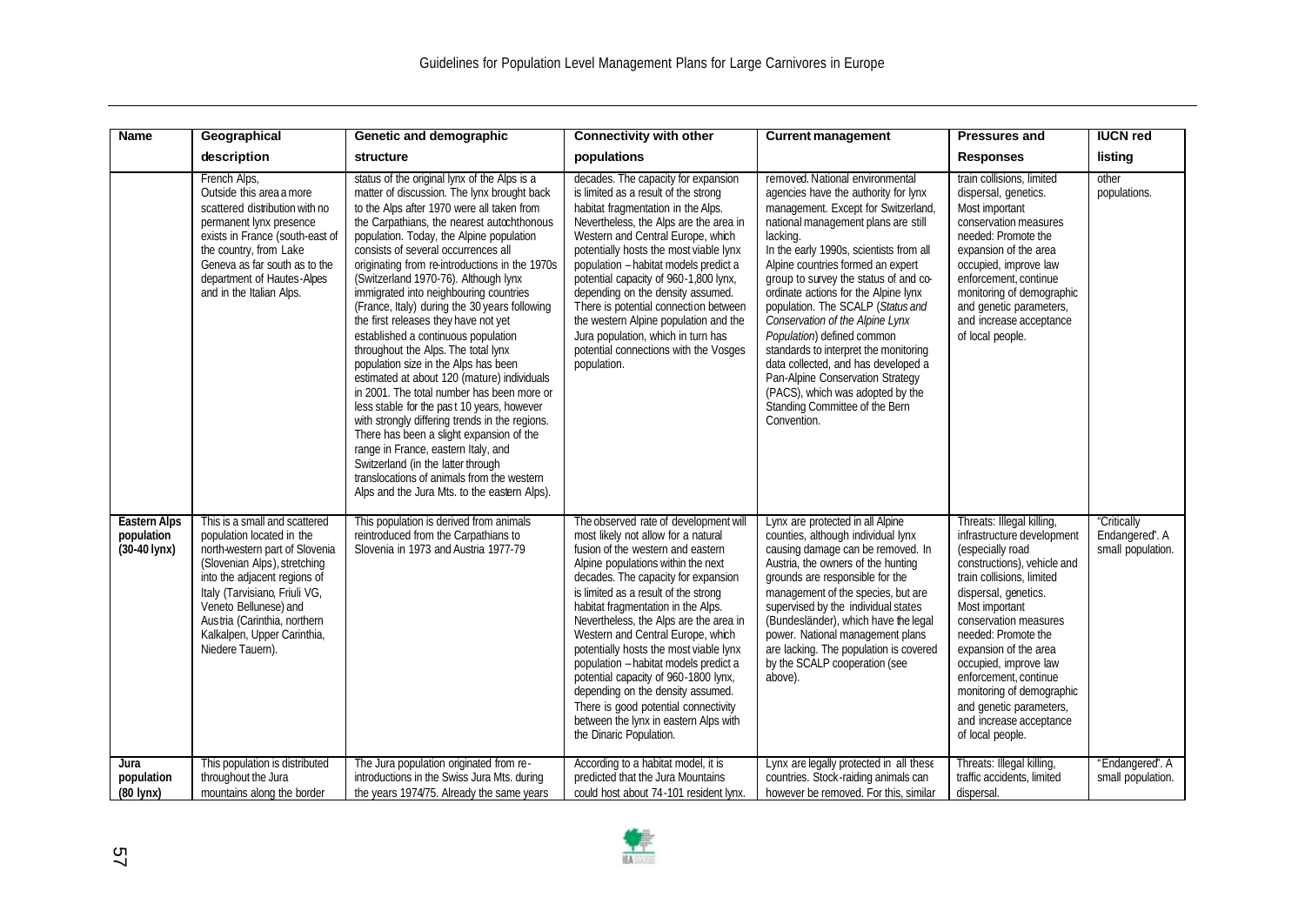| <b>Name</b>                                                   | Geographical                                                                                                                                                                                                                              | Genetic and demographic                                                                                                                                                                                                                                                                                                                                                                                                                                                                                                                                                                                                                                                                                                                                                                                                                                                                                                          | <b>Connectivity with other</b>                                                                                                                                                                                                                                                                                                                                                                                                                                                                                                                                                                                                                                                                                                                                                            | <b>Current management</b>                                                                                                                                                                                                                                                                                                                                                                                                  | <b>Pressures and</b>                                                                                                                                                                                                                                                                                                               | <b>IUCN red</b>                      |
|---------------------------------------------------------------|-------------------------------------------------------------------------------------------------------------------------------------------------------------------------------------------------------------------------------------------|----------------------------------------------------------------------------------------------------------------------------------------------------------------------------------------------------------------------------------------------------------------------------------------------------------------------------------------------------------------------------------------------------------------------------------------------------------------------------------------------------------------------------------------------------------------------------------------------------------------------------------------------------------------------------------------------------------------------------------------------------------------------------------------------------------------------------------------------------------------------------------------------------------------------------------|-------------------------------------------------------------------------------------------------------------------------------------------------------------------------------------------------------------------------------------------------------------------------------------------------------------------------------------------------------------------------------------------------------------------------------------------------------------------------------------------------------------------------------------------------------------------------------------------------------------------------------------------------------------------------------------------------------------------------------------------------------------------------------------------|----------------------------------------------------------------------------------------------------------------------------------------------------------------------------------------------------------------------------------------------------------------------------------------------------------------------------------------------------------------------------------------------------------------------------|------------------------------------------------------------------------------------------------------------------------------------------------------------------------------------------------------------------------------------------------------------------------------------------------------------------------------------|--------------------------------------|
|                                                               | description                                                                                                                                                                                                                               | structure                                                                                                                                                                                                                                                                                                                                                                                                                                                                                                                                                                                                                                                                                                                                                                                                                                                                                                                        | populations                                                                                                                                                                                                                                                                                                                                                                                                                                                                                                                                                                                                                                                                                                                                                                               |                                                                                                                                                                                                                                                                                                                                                                                                                            | <b>Responses</b>                                                                                                                                                                                                                                                                                                                   | listing                              |
|                                                               | between wes tern Switzerland<br>and France.                                                                                                                                                                                               | some first animals were observed in the<br>French Jura Mts. and from then on they<br>spread further along the chain. Currently, the<br>population makes up around 80 animals,<br>distributed over nearly the entire mountain<br>chain. France hosts roughly two thirds of the<br>population. From 1996-2001 the population<br>was expanding, an ongoing tendency in the<br>north-eastern Swiss Jura Mts. The numbers<br>are presently more or less stable with some<br>local fluctuations.                                                                                                                                                                                                                                                                                                                                                                                                                                       | The total population size will hence be<br>limited. Potential corridors to<br>neighbouring lynx occurrences (Alps,<br>Vosges - Palatinian and Black Forest)<br>exist, but there are some barriers like<br>highways and rivers that need to be<br>crossed. Connections to the<br>Chartreuse (French Alps) are the<br>easiest and may indeed have been<br>used, as indicated by signs of lynx<br>presence. For genetic reasons an<br>exchange with other populations would<br>be important as the Jura population<br>turned out to have lost part of its<br>original variability compared to the<br>source population from the Slovak<br>Carpathians.                                                                                                                                       | criteria have been established in<br>France and Switzerland. In practice,<br>depredation is much more pronounced<br>in the French than in the Swiss Jura.<br>The Ministries of Environment are<br>responsible for the management of the<br>species. There is co-operation on<br>scientific and administrative level, but<br>no systematic common monitoring and<br>no common management plan for the<br>entire population. | Most important<br>conservation measures<br>needed: Continuation and<br>improvement of the<br>monitoring, genetic<br>surveillance of the<br>population, law<br>enforcement, improvement<br>of connectivity to other<br>lynx populations or<br>occurrences.                                                                          |                                      |
| Vosges-<br>Palatinian<br>population<br>$(30-40 \text{ lynx})$ | This population consists of<br>two population segments, one<br>in the south-central Vosges<br>mountains of France, the<br>second in the northern<br>Vosges mountains and<br>stretching into south-western<br>Germany (Palatinian forest). | Lynx in the Vosges Mts population segment<br>are descended from 21 individuals released<br>in 1983-93. The population now covers a<br>more or less continuous area of 3000 km <sup>2</sup> .<br>The arrival of the lynx in the Palatinian<br>Forest population segment differs according<br>to the reference: 1980 or 1986. The origin of<br>these animals is not known, but natural<br>immigration seems to be unlikely. The<br>northern Vosges Mts. are separated from<br>the central Vosges Mts. by a main road and<br>the canal de la Marne au Rhin in the district<br>of Saverne, and it is not known how<br>regularly animals actually cross. According<br>to the current estimations, about 30 (at most<br>40) animals exist in the area of the Vosges<br>Mts.-Palatinian forest. Whereas the most<br>recent tendencies indicate a slight<br>expansion of the range in the south, it has<br>been decreasing in the north. | It might be still too optimistic to define<br>the Vosges-Palatinian as a single<br>population, as the connection of the<br>south/central Vosges segment and the<br>north Vosges/Palatinian segment is<br>apparently not well established yet. An<br>expansion to the east across the<br>Rhine valley is unlikely, and to the<br>west probably also limited due to lack<br>of forest habitats. Along the left shore<br>of the Rhine River, however, a chain of<br>secondary mountain ranges offers the<br>potential for a larger meta-population.<br>There is an obvious connection to the<br>Jura Mts., however with some barriers<br>not easy to overcome. Nevertheless,<br>since 1997 some indications were<br>reported from the Haute-Saône, which<br>lies in between the two massifs. | Lynx are legally protected in all these<br>countries. Stock-raiding animals can<br>however be removed in France The<br>Ministries of Environment are<br>responsible for the management of the<br>species. There is co-operation on<br>scientific and administrative level, but<br>no systematic common monitoring and<br>no common management plan for the<br>entire population.                                           | Threats: Illegal killing,<br>traffic accidents, limited<br>dispersal.<br>Most important<br>conservation measures<br>needed: Continuation and<br>improvement of the<br>monitoring, genetic<br>surveillance of the<br>population, law<br>enforcement, improvement<br>of connectivity to other<br>lynx populations or<br>occurrences. | "Endangered". A<br>small population. |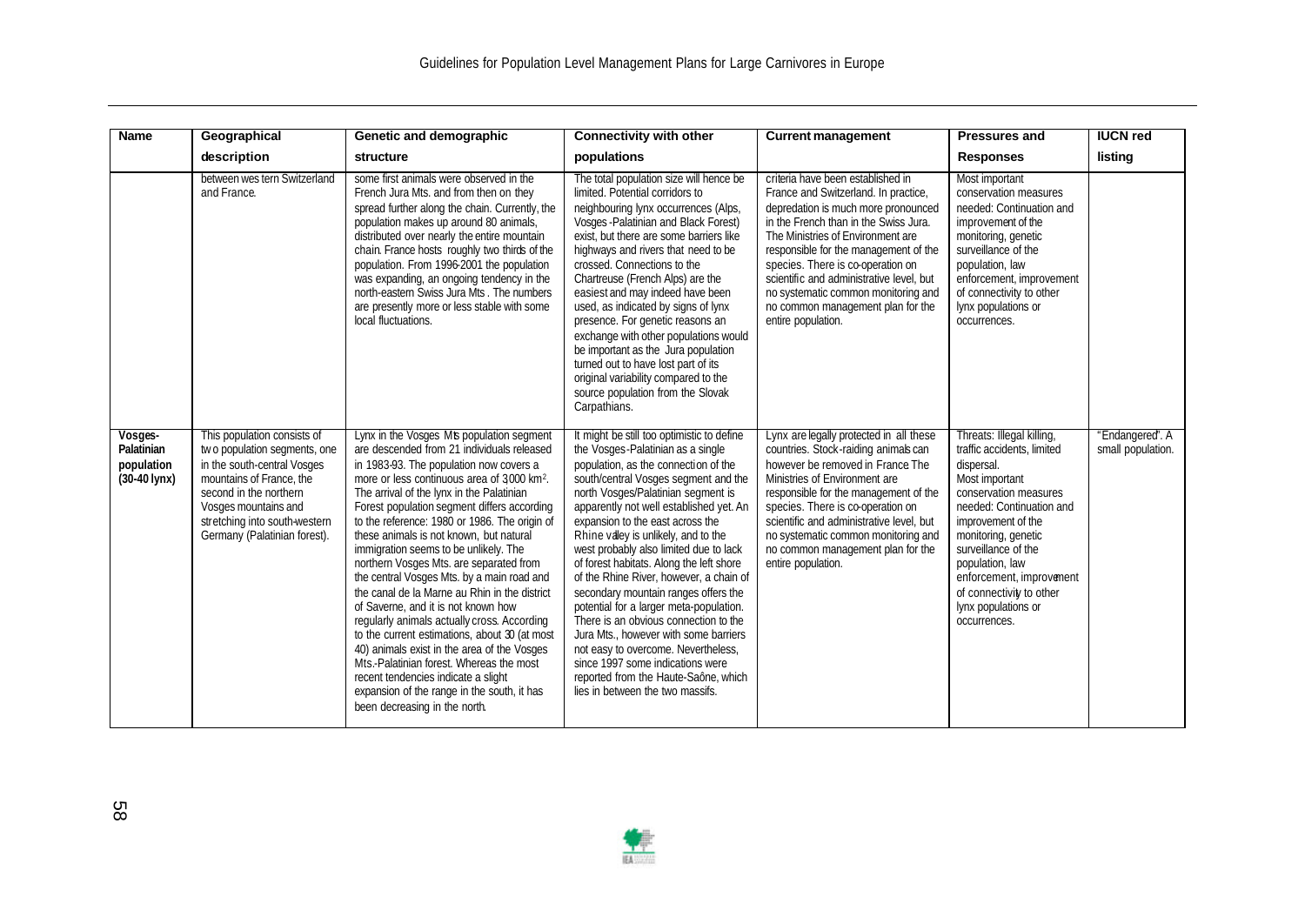| <b>Name</b>                                                                                                                           | <b>Geographical description</b>                                                                                                                                                                                                                                                                                                                                                                       | Genetic and demographic                                                                                                                                                                                                                                                                                                                                                                                                                                                                                                                                                                                                                                                                                                                                                                                                                                                                                                                                                | <b>Relations with other</b>                                                                                                                                                                                                                                                                                                                                                                                                                                                                                                                                                             | <b>Current</b>                                                                                                                                                                                                                                                                                                                                                                                                                                                                                                                                                                               | <b>Pressures and</b>                                                                                                                                                                                                                                                                                                                                                                                            | <b>IUCN red listing</b>                                                                                                                                                                                                                                                                                                                                                                                                                                                                                                                                                                                                                                                                                           |
|---------------------------------------------------------------------------------------------------------------------------------------|-------------------------------------------------------------------------------------------------------------------------------------------------------------------------------------------------------------------------------------------------------------------------------------------------------------------------------------------------------------------------------------------------------|------------------------------------------------------------------------------------------------------------------------------------------------------------------------------------------------------------------------------------------------------------------------------------------------------------------------------------------------------------------------------------------------------------------------------------------------------------------------------------------------------------------------------------------------------------------------------------------------------------------------------------------------------------------------------------------------------------------------------------------------------------------------------------------------------------------------------------------------------------------------------------------------------------------------------------------------------------------------|-----------------------------------------------------------------------------------------------------------------------------------------------------------------------------------------------------------------------------------------------------------------------------------------------------------------------------------------------------------------------------------------------------------------------------------------------------------------------------------------------------------------------------------------------------------------------------------------|----------------------------------------------------------------------------------------------------------------------------------------------------------------------------------------------------------------------------------------------------------------------------------------------------------------------------------------------------------------------------------------------------------------------------------------------------------------------------------------------------------------------------------------------------------------------------------------------|-----------------------------------------------------------------------------------------------------------------------------------------------------------------------------------------------------------------------------------------------------------------------------------------------------------------------------------------------------------------------------------------------------------------|-------------------------------------------------------------------------------------------------------------------------------------------------------------------------------------------------------------------------------------------------------------------------------------------------------------------------------------------------------------------------------------------------------------------------------------------------------------------------------------------------------------------------------------------------------------------------------------------------------------------------------------------------------------------------------------------------------------------|
|                                                                                                                                       |                                                                                                                                                                                                                                                                                                                                                                                                       | structure                                                                                                                                                                                                                                                                                                                                                                                                                                                                                                                                                                                                                                                                                                                                                                                                                                                                                                                                                              | populations                                                                                                                                                                                                                                                                                                                                                                                                                                                                                                                                                                             | management                                                                                                                                                                                                                                                                                                                                                                                                                                                                                                                                                                                   | <b>Responses</b>                                                                                                                                                                                                                                                                                                                                                                                                |                                                                                                                                                                                                                                                                                                                                                                                                                                                                                                                                                                                                                                                                                                                   |
| Iberia (2,500<br>wolves)<br><b>Northwestern</b><br>population<br>(2, 400)<br>wolves)<br>Sierra<br>Morena<br>population<br>(50 wolves) | We recognize two populations on<br>the Iberian peninsula. The largest<br>population lies in the north-<br>western quadrant of Iberia (in<br>both Spain and Portugal)<br>including the western Basque<br>country. Not in the Pyrenees, but<br>south as far as Ávila. A very<br>small population of wolves is<br>isolated in Southern Spain on the<br>Sierra Morena mountains of<br>northern Andalucia. | The Iberian wolf (Canis lupus signatus)<br>may be a distinct subspecies. After the<br>population reduction up to the 60s', it is<br>currently increasing in numbers and<br>expanding its range across central Spain.<br>The northwestern population is<br>expanding, having recently crossed the<br>Duero river in Spain. There are three<br>distinct population segments within this<br>population. The largest is that north of the<br>river Duero in both countries. South of the<br>Duero in Portugal there is a small<br>segment of around 50 wolves which has<br>only limited exchange of animals with the<br>segments north of the Duero in Portugal<br>and east to the Spanish segment south of<br>the Duero. Given the different<br>management status of the area north and<br>south of the river Duero in Spain it is<br>important to consider these as two<br>population segments.<br>The isolated population in the Sierra<br>Morena appears to be stable. | The nearest wolf population is in the<br>Western Alps and connections<br>between the two are non existent.<br>In Cataluña, there are currently 2-3<br>wolves that have been genetically<br>identified as members of the Alpine<br>population from where they are<br>assumed to have dispersed<br>naturally.<br>The two populations are isolated<br>from each other by several hundred<br>kilometers.                                                                                                                                                                                    | Wolves are fully protected<br>in Portugal. In Spain<br>wolves south of the river<br>Duero are fully protected<br>(although the latter are<br>now subject to some<br>control in response to<br>depredation) (Habitats<br>DirectiveAnnex IV in both<br>situations). North of the<br>Duero in Spain, wolves are<br>game species (Habitats<br>DirectiveAnnex V) under<br>various management<br>regimes depending on<br>legislation of 8<br>autonomous regional<br>governments. Asturias has<br>a Wolf management Plan<br>and Galicia and Castilla y<br>León are about to approve<br>their plans. | Illegal killing is still<br>common and poison<br>baits are used. The<br>autonomous regions<br>are gradually approv ing<br>their action plans.<br>However, management<br>coordination among the<br>regional governments<br>and between Spain and<br>Portugal is very limited.                                                                                                                                    | Main population is "Near<br>Threatened". The Iberian<br>population is large (about 2500<br>wolves) and expanding toward<br>south and east. Therefore, it<br>does not qualify for the<br>category "Vulnerable". It is<br>maintained in category "Near<br>Threatened" because of the<br>fragmentation in management<br>regimes, the lack of a<br>population level management<br>plan, the occurrence of largely<br>unpredictable events of human<br>reaction against wolves<br>(poison, shooting, etc.) that<br>may threaten the population at<br>local level.<br>The small population of Sierra<br>Morena is far from the main<br>population in the North and<br>should be classified as Critically<br>Endangered. |
| Western-<br><b>Central Alps</b><br>population<br>$(130 - 160)$<br>wolves)                                                             | The population occupies an area<br>that includes most of the Western<br>Alps in France and Italy, many<br>wolf territories being<br>transboundary along the French-<br>Italian border south of Valle<br>d'Aosta. Individuals disperse<br>regularly into Switzerland as far<br>as Grisons but have failed, until<br>now, to establish a permanent<br>group.                                            | This population is of Italian origin and all<br>wolves share the same Italian genetic<br>haplotype. Individual wolves dispersing<br>from the Apennines first colonized the<br>Alps in 1992 and succeeded in<br>establishing a permanent and expanding<br>population which shows ahighly dynamic<br>spatial pattern spreading towards the west<br>and north. The total number is estimated<br>to be 100-120 wolves, increasing on<br>average by 10% per year.                                                                                                                                                                                                                                                                                                                                                                                                                                                                                                           | The genetic continuity with the<br>Apennine population has been<br>recently assessed at 2.5 individuals<br>per generation, all of them moving<br>from the Apennines to the Alpine<br>population. In 2005, a young radio-<br>marked wolf dispersed more than<br>1,000 km from Parma to Nice,<br>providing evidence of the natural<br>dispersal along the northern<br>Apennines range. In spite of the<br>continuity between the two<br>populations, their ecological and<br>socio-economic contexts are<br>sufficiently different to justify a<br>separation for management<br>purposes. | The population is fully<br>protected under French,<br>Italian and Swiss law. In<br>France and Switzerland<br>the national Action Plans<br>include provisions for legal<br>take of a few wolves under<br>strict conditions following<br>depredation on livestock.<br>The three countries have<br>recently (2006) signed a<br>formal agreement of<br>cooperation for the<br>management of the entire<br>population, marking an<br>innovative procedure<br>based on the recognition                                                                                                             | Several cases of illegal<br>killings have been<br>reported in France and<br>Italy, and the wolf<br>presence is still far from<br>being accepted by local<br>farmers and livestock<br>breeders. Conflicts with<br>hunters are increasingly<br>reported and remain<br>unresolved. Both<br>France and the<br>Regional Gov. of<br>Piemonte in Italy have<br>carried out extensive<br>and continuous<br>research and | "Endangered". The Alpine<br>population is the recent<br>outgrowth of the Italian wolf<br>population and it is still<br>numerically small. Though it is<br>increasing fast, it is currently<br>estimated to be 130-160<br>animals, and it has limited<br>genetic and demographic<br>contacts with the adjacent<br>population of the Apennines. Its<br>small size justifies the<br>assessment in category<br>"Endangered".                                                                                                                                                                                                                                                                                          |

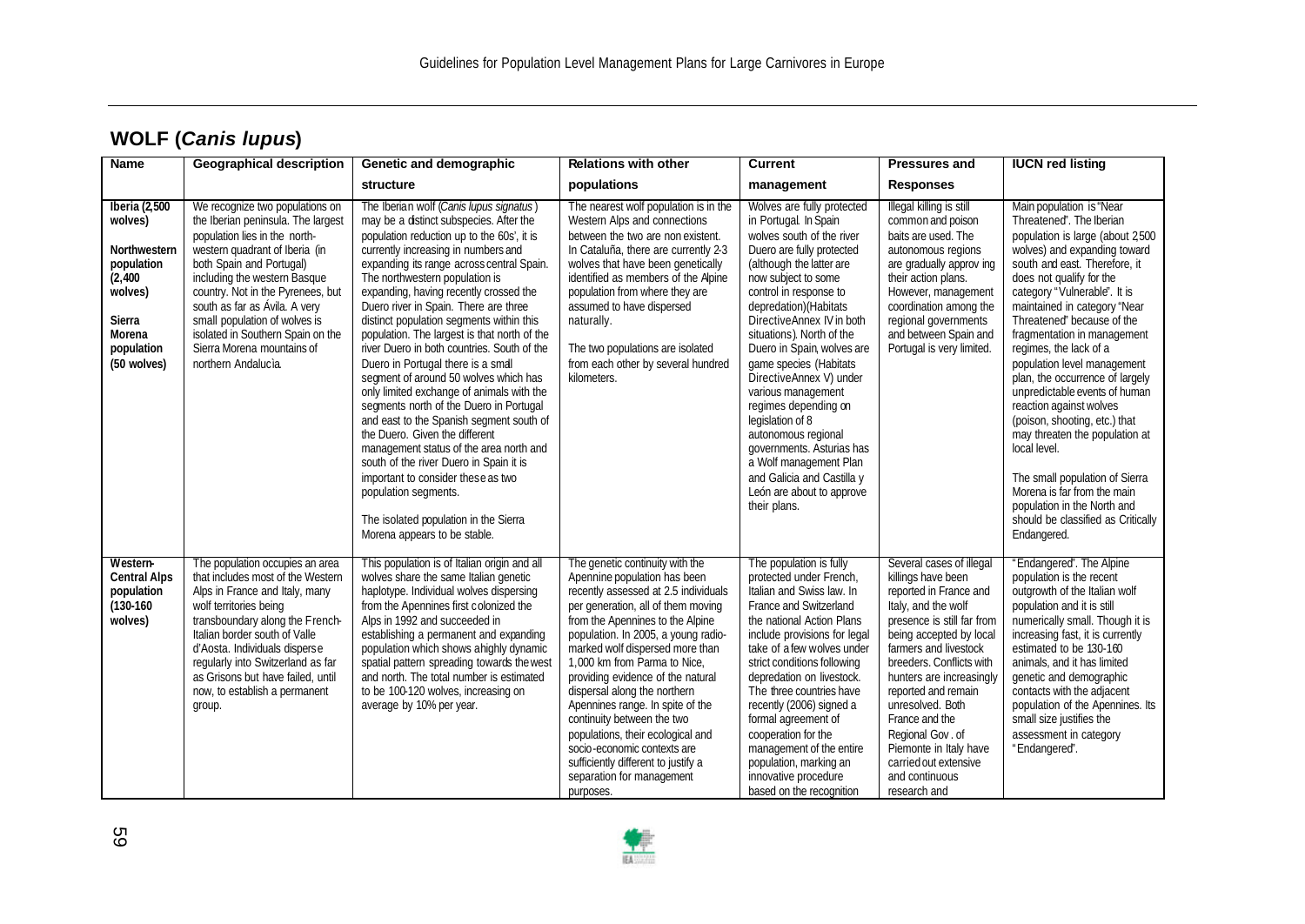| <b>Name</b>                                                    | <b>Geographical description</b>                                                                                                                                                                                                                     | Genetic and demographic                                                                                                                                                                                                                                                                                                                                                                                                                                                                             | <b>Relations with other</b>                                                                                                                                                                                                                                                                             | <b>Current</b>                                                                                                                                                                                                                                                                                                                                                                                                                                                                                                                                                                                                                                                                                                                                                                          | <b>Pressures and</b>                                                                                                                                                                                                                                                                                                                                                                                                                                                                                                    | <b>IUCN red listing</b>                                                                                                                                                                                                                                                                                                                                                                                                                                                                                                                                                                                                                                                                                                                                                                                                                                       |
|----------------------------------------------------------------|-----------------------------------------------------------------------------------------------------------------------------------------------------------------------------------------------------------------------------------------------------|-----------------------------------------------------------------------------------------------------------------------------------------------------------------------------------------------------------------------------------------------------------------------------------------------------------------------------------------------------------------------------------------------------------------------------------------------------------------------------------------------------|---------------------------------------------------------------------------------------------------------------------------------------------------------------------------------------------------------------------------------------------------------------------------------------------------------|-----------------------------------------------------------------------------------------------------------------------------------------------------------------------------------------------------------------------------------------------------------------------------------------------------------------------------------------------------------------------------------------------------------------------------------------------------------------------------------------------------------------------------------------------------------------------------------------------------------------------------------------------------------------------------------------------------------------------------------------------------------------------------------------|-------------------------------------------------------------------------------------------------------------------------------------------------------------------------------------------------------------------------------------------------------------------------------------------------------------------------------------------------------------------------------------------------------------------------------------------------------------------------------------------------------------------------|---------------------------------------------------------------------------------------------------------------------------------------------------------------------------------------------------------------------------------------------------------------------------------------------------------------------------------------------------------------------------------------------------------------------------------------------------------------------------------------------------------------------------------------------------------------------------------------------------------------------------------------------------------------------------------------------------------------------------------------------------------------------------------------------------------------------------------------------------------------|
|                                                                |                                                                                                                                                                                                                                                     | structure                                                                                                                                                                                                                                                                                                                                                                                                                                                                                           | populations                                                                                                                                                                                                                                                                                             | management                                                                                                                                                                                                                                                                                                                                                                                                                                                                                                                                                                                                                                                                                                                                                                              | <b>Responses</b>                                                                                                                                                                                                                                                                                                                                                                                                                                                                                                        |                                                                                                                                                                                                                                                                                                                                                                                                                                                                                                                                                                                                                                                                                                                                                                                                                                                               |
|                                                                |                                                                                                                                                                                                                                                     |                                                                                                                                                                                                                                                                                                                                                                                                                                                                                                     |                                                                                                                                                                                                                                                                                                         | that the biological<br>population needs to be<br>managed through a<br>common and accepted<br>approach.                                                                                                                                                                                                                                                                                                                                                                                                                                                                                                                                                                                                                                                                                  | monitoring of the<br>population and the<br>damages to livestock<br>and excellent data are<br>available for<br>management purposes.                                                                                                                                                                                                                                                                                                                                                                                      |                                                                                                                                                                                                                                                                                                                                                                                                                                                                                                                                                                                                                                                                                                                                                                                                                                                               |
| Italian<br>peninsula<br>population<br>$(500 - 800)$<br>wolves) | This population occupies the<br>whole Apennines range from<br>Liguria to Calabria (Aspromonte)<br>and extending into northern Lazio<br>and central western Tuscany<br>(provinces of Siena, Grosseto<br>and Pisa).                                   | The population has been described in<br>1921 (Altobello 1921) and confirmed in<br>1999 (Nowak 1999) as a distinct<br>subspecies (Canis lupus italicus).<br>Genetically recognized by the presence of<br>a unique mtDNA haplotype. After the<br>population bottleneck of the 1960s', when<br>total numbers were estimated to be about<br>100 animals, the population has steadily<br>recovered and expanded into the western<br>Alps. In 2006, the population was<br>estimated to be 500-800 wolves. | The nearest population (apart that<br>in the Western Alps, see above) is<br>in Slovenia (Dinaric-Balkan<br>population). However, a large<br>portion of the central Alps and the<br>agricultural Po river valley<br>effectively separate the Italian and<br>the Dinaric populations                      | The population is fully<br>protected by national law,<br>while different levels of<br>damage compensation are<br>provided by 14 different<br>regional laws.<br>Compensation paid per<br>wolf has been estimated to<br>be the highest among EU<br>countries, but the<br>effectiveness of<br>compensation programs<br>has never been assessed<br>and it is increasingly<br>questioned. Apart from<br>formal protection the<br>population is not actively<br>managed. The species<br>occurs in several protected<br>areas throughout its range<br>but the size of these areas<br>is far too small to protect a<br>viable population. In spite<br>of formal protection, illegal<br>killing is estimated to take<br>a substantial portion of the<br>population every year (up<br>to 15-20%). | The population is<br>protected on paper but<br>the law is poorly<br>enforced and illegal<br>killing is very common<br>throughout the range.<br>Poison baits are<br>increasingly used<br>against dogs, foxes and<br>wolves. Hybridization<br>with dogs has been<br>found and it appears to<br>account for at least 5%<br>of the total wolf<br>population. A national<br>Action Plan sets the<br>broad strategic ground<br>for management but is<br>not being implemented<br>by the national and<br>regional governments. | "Vulnerable". The Italian wolf<br>population is estimated to be<br>500-800 individuals distributed<br>along the Apennines. The<br>shape of the range is narrow<br>and elongated, restricted to the<br>Apennines. The population has<br>limited exchanges with the<br>population of the Western Alps<br>and recent genetic evidence<br>indicates a flow of genes only in<br>the direction toward the Alps. In<br>spite of the recent increase in<br>numbers and range, the Italian<br>wolf population is still highly<br>vulnerable to local<br>extermination from human<br>pressures (poison, shooting,<br>car accidents) and the<br>stochastic nature of these<br>events suggest to maintain a<br>cautionary assessment. The<br>population does not qualify for<br>the category "Endangered", but<br>it may easily reverse its current<br>favourable status. |
| Dinaric-<br><b>Balkan</b><br>population<br>(5,000)<br>wolves)  | This population covers a vast<br>area from Slovenia to north-<br>central Greece and includes the<br>whole Dinaric mountain range<br>through Croatia, Bosnia-<br>Herzegovina, western Serbia<br>(and Kosovo province),<br>Montenegro, FYR Macedonia, | The population appears to be more less<br>continuous throughout this region,<br>although for some countries data are<br>poor. The population is roughly estimated<br>to exceed 5,000 individuals, though locally<br>the densities may vary greatly and its<br>overall demographic trend is largely<br>unknown. In Croatia and Slovenia, the                                                                                                                                                         | To the north, the population has no<br>contact with the nearest population<br>in Italy, although dispersing animals<br>are reported in Austria and eastern<br>Italy. To the east, the population<br>may exchange individuals with the<br>large wolf population of the<br>Carpathians which extends into | Management is<br>fragmented by several<br>different national laws. It is<br>a game species in almost<br>all countries, except for<br>Slovenia, Croatia and<br>Greece south of 39°<br>latitude where wolves are                                                                                                                                                                                                                                                                                                                                                                                                                                                                                                                                                                          | Legal hunting and<br>illegal killing are taking<br>an unknown number of<br>wolves throughout most<br>of the range. Other<br>pressures are<br>commonly reported:<br>widespread use of                                                                                                                                                                                                                                                                                                                                    | "Least Concern". This large wolf<br>population (more than 5,000<br>animals) appears to be in<br>favourable conservation status<br>mainly due to the limited<br>management caused by the<br>recent political instability of<br>large areas of the region.                                                                                                                                                                                                                                                                                                                                                                                                                                                                                                                                                                                                      |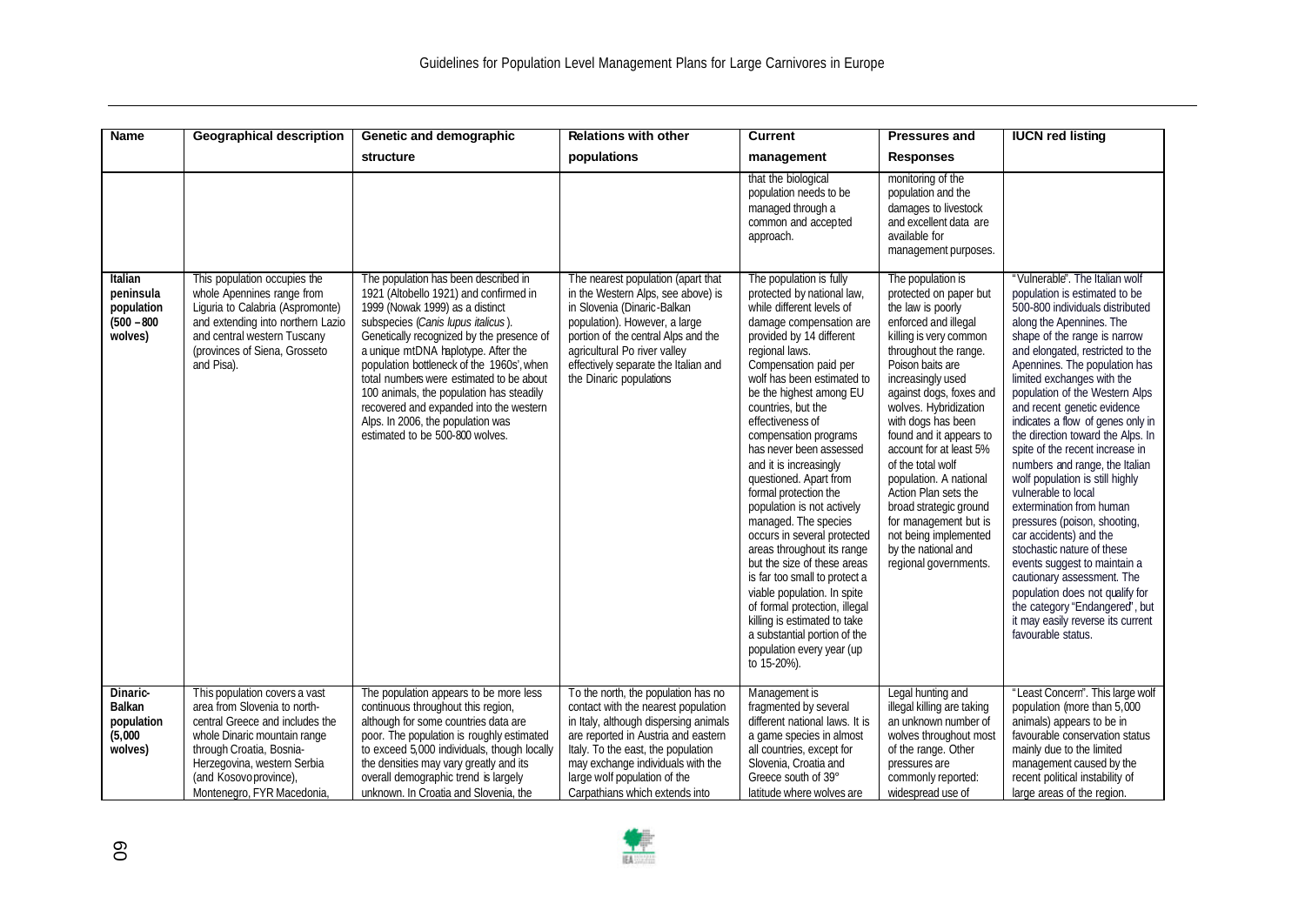| <b>Name</b>                                       | <b>Geographical description</b>                                                                                                                                                                                                                                                                                                                              | Genetic and demographic                                                                                                                                                                                                                                                                                                                                                                                                                                                                                                                                                                                                                                                                                                                                                                                                                                                                                          | <b>Relations with other</b>                                                                                                                                                                                                                                                            | <b>Current</b>                                                                                                                                                                                                                                                                                                                                                                                                                                                                                                                              | <b>Pressures and</b>                                                                                                                                                                                                                                                                                                                                                                          | <b>IUCN red listing</b>                                                                                                                                                                                                                                                                                                                         |
|---------------------------------------------------|--------------------------------------------------------------------------------------------------------------------------------------------------------------------------------------------------------------------------------------------------------------------------------------------------------------------------------------------------------------|------------------------------------------------------------------------------------------------------------------------------------------------------------------------------------------------------------------------------------------------------------------------------------------------------------------------------------------------------------------------------------------------------------------------------------------------------------------------------------------------------------------------------------------------------------------------------------------------------------------------------------------------------------------------------------------------------------------------------------------------------------------------------------------------------------------------------------------------------------------------------------------------------------------|----------------------------------------------------------------------------------------------------------------------------------------------------------------------------------------------------------------------------------------------------------------------------------------|---------------------------------------------------------------------------------------------------------------------------------------------------------------------------------------------------------------------------------------------------------------------------------------------------------------------------------------------------------------------------------------------------------------------------------------------------------------------------------------------------------------------------------------------|-----------------------------------------------------------------------------------------------------------------------------------------------------------------------------------------------------------------------------------------------------------------------------------------------------------------------------------------------------------------------------------------------|-------------------------------------------------------------------------------------------------------------------------------------------------------------------------------------------------------------------------------------------------------------------------------------------------------------------------------------------------|
|                                                   |                                                                                                                                                                                                                                                                                                                                                              | structure                                                                                                                                                                                                                                                                                                                                                                                                                                                                                                                                                                                                                                                                                                                                                                                                                                                                                                        | populations                                                                                                                                                                                                                                                                            | management                                                                                                                                                                                                                                                                                                                                                                                                                                                                                                                                  | <b>Responses</b>                                                                                                                                                                                                                                                                                                                                                                              |                                                                                                                                                                                                                                                                                                                                                 |
|                                                   | Albania, western and southern<br>Bulgaria.                                                                                                                                                                                                                                                                                                                   | population has recovered significantly<br>following active management started in<br>the 1990s'.                                                                                                                                                                                                                                                                                                                                                                                                                                                                                                                                                                                                                                                                                                                                                                                                                  | northern Bulgaria.                                                                                                                                                                                                                                                                     | fully protected. In Croatia,<br>an effective Action Plan is<br>in place and implemented,<br>and this allows for some<br>limited harvest. In general,<br>law enforcement is weak<br>or totally absent even in<br>protected populations.                                                                                                                                                                                                                                                                                                      | poison, habitat<br>fragmentation due to<br>construction of fenced<br>highways and shortage<br>of wild preys.                                                                                                                                                                                                                                                                                  | However, the more marginal<br>parts of the range may be<br>subject to excessive pressure<br>from human disturbance<br>(Slovenia, central Greece) and<br>ad-hoc management actions<br>should be implemented.                                                                                                                                     |
| Carpathian<br>population<br>(5,000)<br>wolves)    | The central Carpathian<br>mountains are home to one of<br>the largest wolf population in<br>Europe. This population extends<br>across several countries, from<br>northern Bulgaria to eastern<br>Serbia, Romania, south-western<br>Ukraine. Slovakia and southern<br>Poland. A few wolves are<br>occasionally reported in the east<br>of the Czech Republic. | This population is estimated to exceed<br>5,000 animals, the majority of them living<br>in Romania and Ukraine. Slovakia hosts<br>about 4-500 wolves and southern Poland<br>contributes with good wolf habitat in the<br>areas along the south-eastern borders                                                                                                                                                                                                                                                                                                                                                                                                                                                                                                                                                                                                                                                   | It is likely that some level of genetic<br>exchange occurs with the Dinaric-<br>Balkan population in western<br>Bulgaria, and with the Baltic<br>population through eastern Poland,<br>although this connection is<br>fragmented.                                                      | Wolves are fully protected<br>in the Czech Republic, and<br>Poland. They are<br>managed as de facto<br>game species Romania<br>and Slovakia despite<br>Annex IV status on the<br><b>Habitats Directive Wolves</b><br>in Ukraine are game<br>species and a bounty has<br>been operational in recent<br>years. Wolves are a game<br>species in Serbia.                                                                                                                                                                                        | In spite of its large size,<br>fragmentation of the<br>management regime is<br>a potential threat in the<br>marginal parts of the<br>range and it should be<br>addressed. The use of<br>poison baits and illegal<br>killing is widespread<br>throughout the range.                                                                                                                            | "Least Concern". This large wolf<br>population (more than 5,000<br>animals) appears to be viable<br>mainly due to the conservation<br>implemented in Romania.<br>However, some of the marginal<br>areas of the range may be<br>subject to excessive pressure<br>(southern Poland, Slovakia)<br>and may require ad-hoc<br>conservation measures. |
| <b>Baltic</b><br>population<br>(3,600)<br>wolves) | This population covers eastern<br>Poland, Lithuania, Latvia,<br>Estonia, Belarus, northern<br>Ukraine and the Russian oblasts<br>of Kaliningrad, Lenningrad,<br>Novgorod, Pskov, Tver,<br>Smolensk, Bryansk, Moscow,<br>Kursk, Belgorod and Orel.                                                                                                            | The trend throughout the region appears<br>to have been very consistent. At the start<br>of the 20 <sup>th</sup> century populations were<br>reduced, but still widely present, these<br>increased during and after World War I. In<br>the period between the wars, populations<br>were greatly reduced again, but recovered<br>to peak levels during and after Word War<br>II, only to be heavily persecuted in the<br>1950's such that they again reached very<br>low levels in the 1960's and early 1970's.<br>The populations appear to have then<br>increased, peaking in the early 1990's -<br>before being shot down again in the late<br>1990's. Trends appear to have stabilized<br>now in the EU countries, but are still<br>declining in western Russia. There are<br>about 1,000 wolves in Poland and the<br>Baltic States, about 1,000 in Belarus, and<br>1,600 in the neighboring Russian oblasts. | This population is the westernmost<br>portion of the large Russian<br>population and it connects with the<br>Karelian population. In Poland,<br>although the distribution is not<br>continuous, dispersal might be still<br>possible between the Baltic and<br>Carpathian populations. | The standard management<br>practice for most of the<br>20 <sup>th</sup> century was open<br>harvest, often with bounty<br>incentives, all with the view<br>of exterminating wolves, or<br>at least seriously reducing<br>their numbers. This<br>situation persisted until the<br>1990's, when restrictions<br>on their harvest gradually<br>came into place in all<br>countries. They are<br>currently protected in<br>Poland, but harvested in<br>the 3 Baltic States<br>(Habitats Directive<br>Appendix V) and in<br>Belarus and Ukraine. | The Latvian population<br>appears to be on the<br>way to being divided<br>into two - with the area<br>south of Riga starting to<br>appear as a carnivore<br>free area. This<br>development will<br>greatly increase the<br>vulnerability of<br>carnivore populations in<br>western Latvia. Wolves<br>in Lithuania and<br>northeastern Poland<br>also occupy a highly<br>fragmented landscape. | "Least Concern". The number<br>of wolves and the continuity of<br>the range into Russia support<br>its assessment in the category<br>of "no concern". However, the<br>small portions of the population<br>in Poland and some of the<br>Baltic States may require<br>conservation measures to<br>ensure their long term<br>persistence.          |

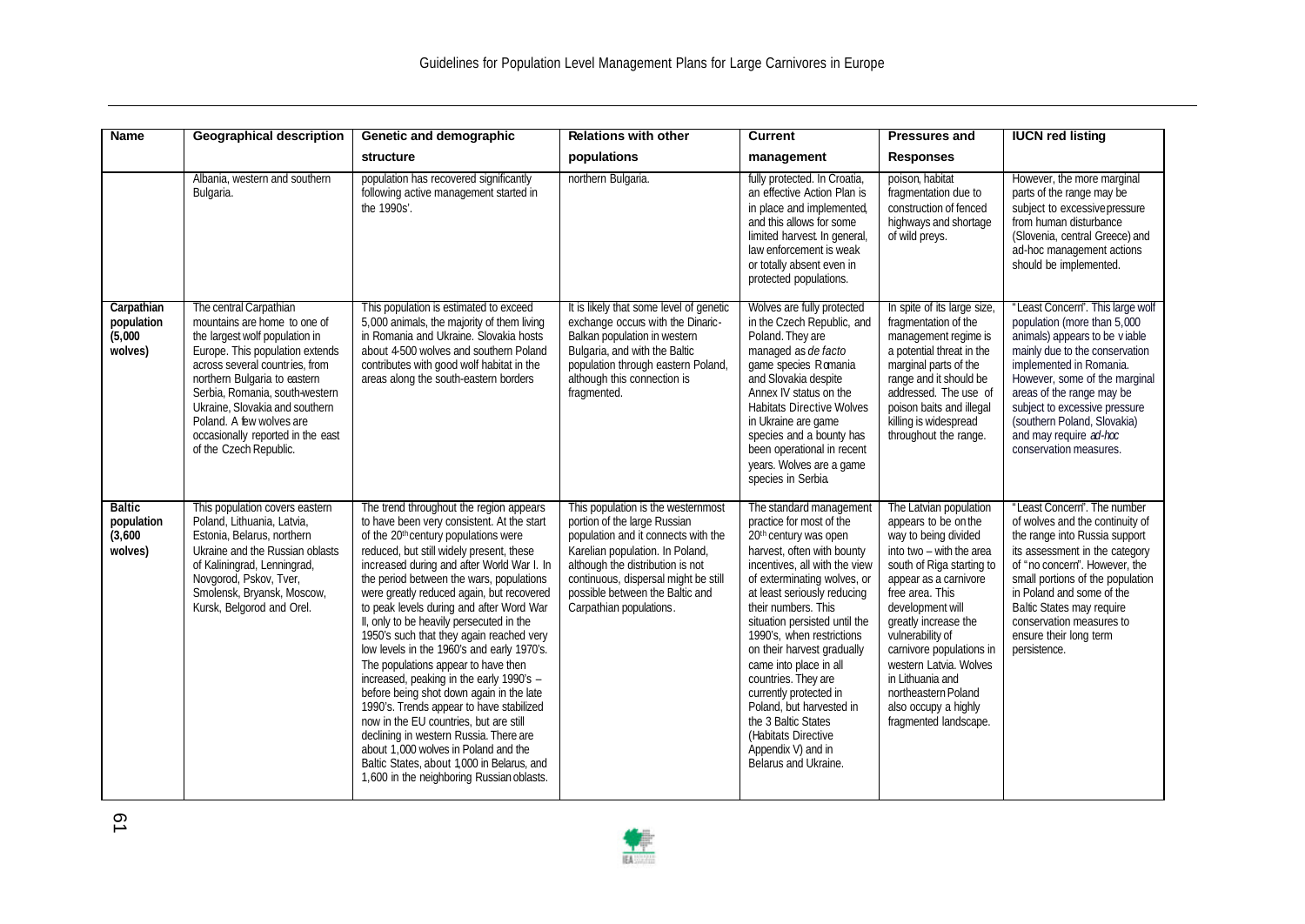| <b>Name</b>                                    | <b>Geographical description</b>                                                                                                                                                                                                                                                                                            | Genetic and demographic                                                                                                                                                                                                                                                                                                                                                                                                                                   | <b>Relations with other</b>                                                                                                                                                                                                               | <b>Current</b>                                                                                                                                                                                                                                                                                                                                                                                                                                                                                                                                                                                                                                              | <b>Pressures and</b>                                                                                                                                                                                                                                                                                                                                                                                                                      | <b>IUCN red listing</b>                                                                                                                                                                                                                                                                                                                                                                                                                                                                                                                                                                                                    |
|------------------------------------------------|----------------------------------------------------------------------------------------------------------------------------------------------------------------------------------------------------------------------------------------------------------------------------------------------------------------------------|-----------------------------------------------------------------------------------------------------------------------------------------------------------------------------------------------------------------------------------------------------------------------------------------------------------------------------------------------------------------------------------------------------------------------------------------------------------|-------------------------------------------------------------------------------------------------------------------------------------------------------------------------------------------------------------------------------------------|-------------------------------------------------------------------------------------------------------------------------------------------------------------------------------------------------------------------------------------------------------------------------------------------------------------------------------------------------------------------------------------------------------------------------------------------------------------------------------------------------------------------------------------------------------------------------------------------------------------------------------------------------------------|-------------------------------------------------------------------------------------------------------------------------------------------------------------------------------------------------------------------------------------------------------------------------------------------------------------------------------------------------------------------------------------------------------------------------------------------|----------------------------------------------------------------------------------------------------------------------------------------------------------------------------------------------------------------------------------------------------------------------------------------------------------------------------------------------------------------------------------------------------------------------------------------------------------------------------------------------------------------------------------------------------------------------------------------------------------------------------|
|                                                |                                                                                                                                                                                                                                                                                                                            | structure                                                                                                                                                                                                                                                                                                                                                                                                                                                 | populations                                                                                                                                                                                                                               | management                                                                                                                                                                                                                                                                                                                                                                                                                                                                                                                                                                                                                                                  | <b>Responses</b>                                                                                                                                                                                                                                                                                                                                                                                                                          |                                                                                                                                                                                                                                                                                                                                                                                                                                                                                                                                                                                                                            |
| Germany /<br>Western<br>Poland (<50<br>wolves) | This population consists of<br>scattered packs living in eastern<br>Germany (Saxony) and western<br>Poland.                                                                                                                                                                                                                | Wolves were exterminated in Germany<br>during the 19th century, but individuals that<br>were dispersing from Poland were shot<br>occasionally throughout the 20 <sup>h</sup> century.<br>In the mid 1990's a pack began breeding<br>in Saxony, and there are currently two<br>packs breeding regularly. Wolves in<br>western Poland have had a dynamic<br>history, but presently there are only a few<br>widely scattered packs throughout the<br>region. | This population is extremely<br>fragmented internally. Potential<br>connections exist to both the Baltic<br>and Carpathian populations, but the<br>distances are in the order of several<br>hundred kilometers.                           | Wolves are protected in<br>both countries, but the<br>extent to which protection<br>is enforced in western<br>Poland is questionable.                                                                                                                                                                                                                                                                                                                                                                                                                                                                                                                       | The main risk for this<br>population is its very<br>small size, highly<br>fragmented internal<br>structure, and long<br>distance from any other<br>source. Coordination<br>between Germany and<br>western Poland is<br>crucial. A single litter of<br>wolf-dog hybrid pups<br>was born in 2003.                                                                                                                                           | "Critically Endangered". The<br>population is very small,<br>fragmented and isolated.                                                                                                                                                                                                                                                                                                                                                                                                                                                                                                                                      |
| Karelian<br>population<br>(750 wolves)         | This population occurs in Finland<br>and the Russian oblasts of<br>Karelia and Murmansk, Wolves<br>are widespread in Russian<br>Karelia, but scattered in<br>Murmansk. In Finland wolves<br>occur at highest densities in the<br>southeast, but breeding packs<br>have appeared in recent years in<br>the centre and west. | Following widespread control of the<br>population in the first part of 20 <sup>th</sup> century,<br>the population recovered after the 80s'<br>and 90s'. The current estimates are based<br>on counts of family groups in Finland<br>(about 200 wolves in Finland) and the<br>population is expanding. In Karelia wolf<br>numbers appear to be stable.                                                                                                    | The Karelian population connects to<br>the area of continuous distribution<br>throughout northern Russia, as well<br>as to the Baltic population in the<br>south. Some occasional exchange<br>with the Scandinavian population<br>occurs. | In Finland, wolves<br>occurring in the reindeer<br>herding area fall under<br>Annex V of the Habitats<br>Directive those outside<br>the reindeer herding area<br>fall under Annex IV.<br>Because of conflicts with<br>reindeer herding the<br>presence of wolves in<br>northern Finland will not be<br>tolerated. However, wolves<br>are also killed outside the<br>reindeer herding area in<br>order to reduce conflicts.<br>Finland has recently<br>approved a National<br>Management Plan that<br>includes removal of some<br>wolves under controlled<br>circumstances. In Russian<br>Karelia, wolves are killed<br>throughout the range and<br>anytime. | In Finland, wolves<br>cause very limited<br>damage to livestock;<br>predation on domestic<br>dogs is the most<br>frequent damage that<br>causes strong<br>resentment from the<br>public opinion. Finland<br>has approved a plan to<br>maintain the population<br>at its current size.<br>Continuous flow of<br>dispersing wolves from<br>Russia allows a<br>reasonable positive<br>forecast on the<br>conservation of this<br>population. | "Near Threatened". The number<br>of wolves in Russian Karelia is<br>poorly knownbut assumed to<br>be high. In view of this<br>uncertainty and the<br>management in Finland where<br>the species is kept at low<br>numbers, it appears justified to<br>assess the population in this<br>category. Assuming that<br>management will be<br>implemented at population<br>level, the category could be<br>downgraded; however, in the<br>event of no collaboration<br>between Finland and Russia on<br>the joint management of this<br>population, the Finnish side of<br>the population should be<br>upgraded to "Vulnerable". |
| Scandinavian<br>$(130 - 150)$<br>wolves)       | The distribution range of the<br>population is in central Sweden<br>and south-eastern Norway.                                                                                                                                                                                                                              | The population derives from a pair that<br>immigrated from Finland and first<br>reproduced in Sweden in 1983. A third<br>immigrant in 1991 boosted the<br>reproduction and the population is now<br>estimated to be about 130-150 wolves                                                                                                                                                                                                                  | There is evidence of very limited<br>genetic exchanges with the Karelian<br>wolf population. Immigration from<br>the Karelian population is the only<br>possible mechanism to increase the<br>genetic variability of the population.      | Formally, w olves are fully<br>protected in Sweden and<br>Norway. However, Norway<br>applies a strict zoning<br>system that includes<br>culling of wolf numbers in                                                                                                                                                                                                                                                                                                                                                                                                                                                                                          | The inbreeding<br>coefficient is very high,<br>in some cases higher<br>than for full sibling<br>mating. Depredation on<br>domestic dogs, sheep                                                                                                                                                                                                                                                                                            | "Endangered". The number of<br>mature individuals is estimated<br>to be less than 250. The<br>population has low genetic<br>variability and its genetic<br>exchanges with the Finnish                                                                                                                                                                                                                                                                                                                                                                                                                                      |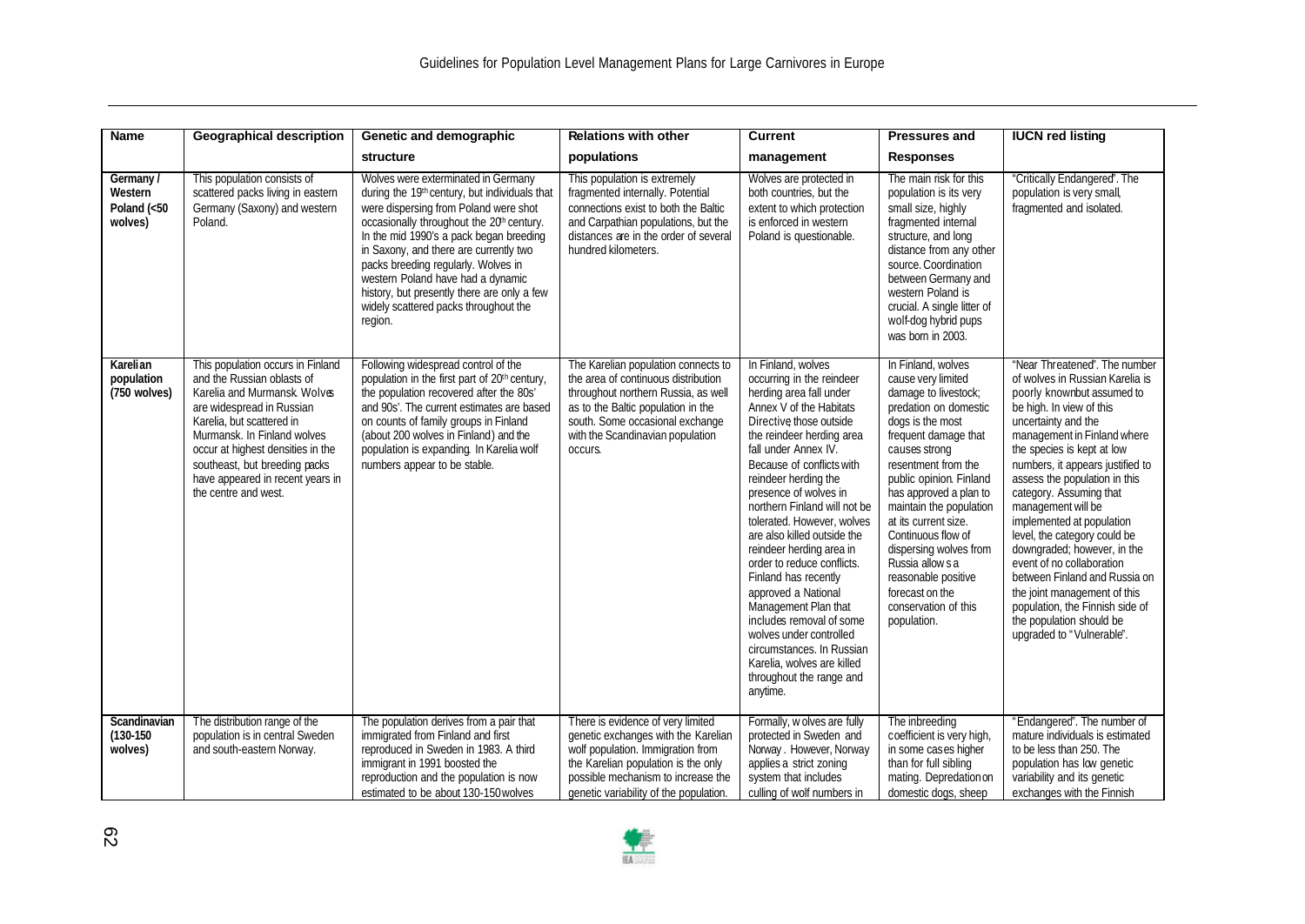| <b>Geographical description</b> | Genetic and demographic                                                                                                                                                                                              | <b>Relations with other</b>                                                                                                                                                                                           | Current                                                                                                                                                   | <b>Pressures and</b>                                                                                                                                                                                                                                                                                                                                   | <b>IUCN red listing</b>                         |
|---------------------------------|----------------------------------------------------------------------------------------------------------------------------------------------------------------------------------------------------------------------|-----------------------------------------------------------------------------------------------------------------------------------------------------------------------------------------------------------------------|-----------------------------------------------------------------------------------------------------------------------------------------------------------|--------------------------------------------------------------------------------------------------------------------------------------------------------------------------------------------------------------------------------------------------------------------------------------------------------------------------------------------------------|-------------------------------------------------|
| Name                            | structure                                                                                                                                                                                                            | populations                                                                                                                                                                                                           | management                                                                                                                                                | <b>Responses</b>                                                                                                                                                                                                                                                                                                                                       |                                                 |
|                                 | (about 15% in Norway), with as much as<br>15 litters produced in 2006. The<br>population has been steadily increasing<br>from 1983-2001, then slightly decreased<br>in 2002-3, and is currently increasing<br>again. | With the exception of an occasional<br>route across the Baltic Ice, all<br>immigrants must pass through the<br>reindeer herding areas of northern<br>Finland, Sweden and Norway<br>where wolves are rarely tolerated. | the areas outside this zone<br>where damages are<br>considered unacceptable.<br>Sweden has been more<br>restrictive in issuing<br>permits to kill wolves. | in Norway and reindeer<br>in Sweden are the most<br>frequent damages that<br>cause continuing<br>debate on wolf<br>conservation. Both<br>Norway and Sweden<br>provide full<br>compensation of<br>damages to livestock.<br>Sweden applies a<br>preventive<br>compensation system<br>to reindeer breeders<br>that operate in areas<br>where wolves live. | population are estimated to be<br>very limited. |

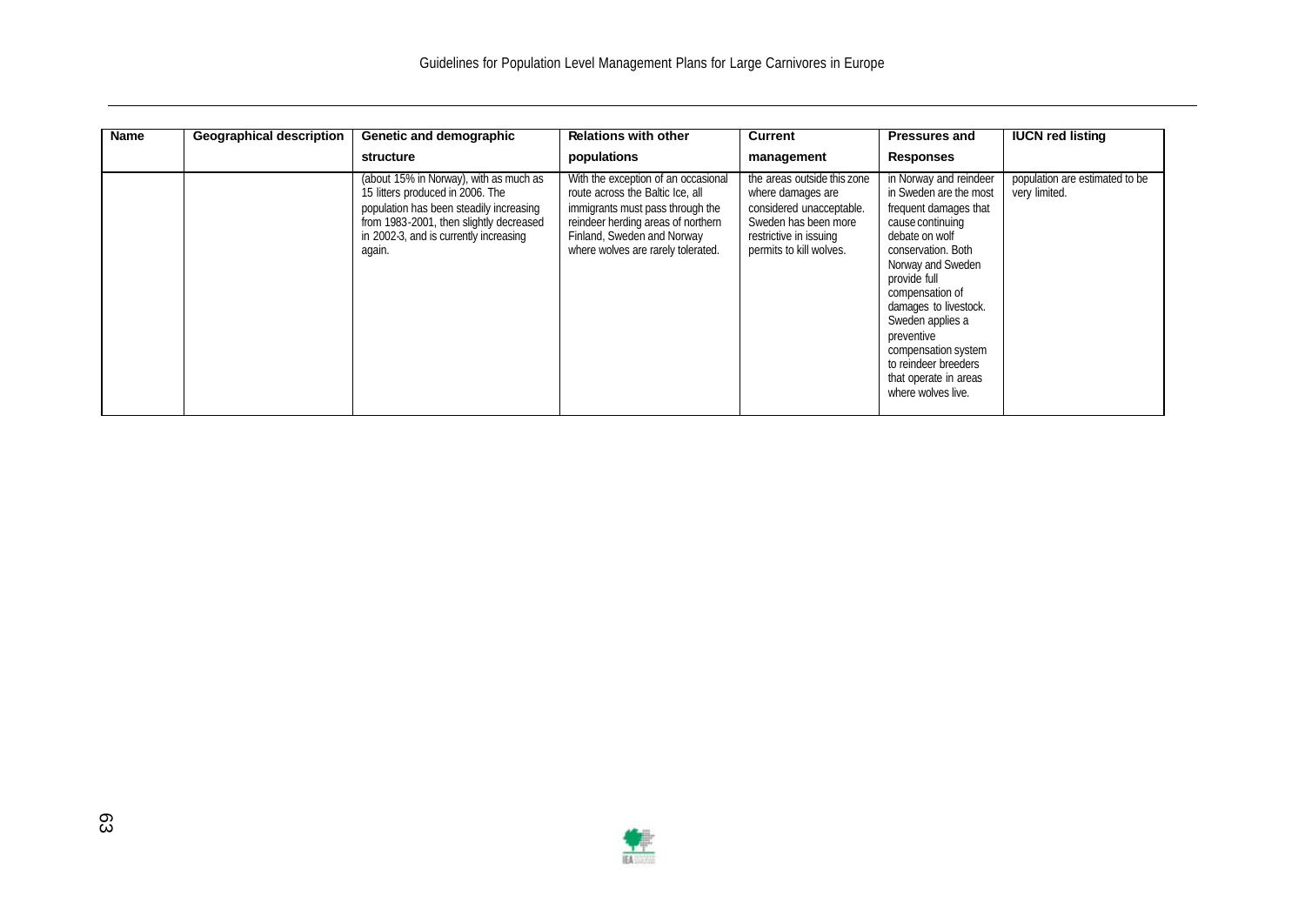| <b>WOLVERINE (Gulo gulo)</b> |  |  |
|------------------------------|--|--|
|------------------------------|--|--|

| <b>Name</b>                          | <b>Geographical description</b>                                                                                                                                                                                                                                                                                                                                                                                                                                                                                         | Genetic and demographic structure                                                                                                                                                                                                                                                                                                                                                                                                                                                                                                                                                                                                                                                                                                                                                                                                                                                                                                                                                                                                                                                                                                                                                                                                                                                                                                                                                                                                                                                                                                                                                                                                 | <b>Relations with other</b>                                       | <b>Current management</b>                                                                                                                                                                                                                                                                                                                                                                                                                                                                                                                                                                                                                                                                                                                                                                                                                                                                                                                                                                                                                                                                                                                                                                                                                                                                                                   | <b>Pressures and</b>                                                                                                                                                                                                                                                                                                                                                                                                                                                                                                                                                                                                  | <b>IUCN red</b> |
|--------------------------------------|-------------------------------------------------------------------------------------------------------------------------------------------------------------------------------------------------------------------------------------------------------------------------------------------------------------------------------------------------------------------------------------------------------------------------------------------------------------------------------------------------------------------------|-----------------------------------------------------------------------------------------------------------------------------------------------------------------------------------------------------------------------------------------------------------------------------------------------------------------------------------------------------------------------------------------------------------------------------------------------------------------------------------------------------------------------------------------------------------------------------------------------------------------------------------------------------------------------------------------------------------------------------------------------------------------------------------------------------------------------------------------------------------------------------------------------------------------------------------------------------------------------------------------------------------------------------------------------------------------------------------------------------------------------------------------------------------------------------------------------------------------------------------------------------------------------------------------------------------------------------------------------------------------------------------------------------------------------------------------------------------------------------------------------------------------------------------------------------------------------------------------------------------------------------------|-------------------------------------------------------------------|-----------------------------------------------------------------------------------------------------------------------------------------------------------------------------------------------------------------------------------------------------------------------------------------------------------------------------------------------------------------------------------------------------------------------------------------------------------------------------------------------------------------------------------------------------------------------------------------------------------------------------------------------------------------------------------------------------------------------------------------------------------------------------------------------------------------------------------------------------------------------------------------------------------------------------------------------------------------------------------------------------------------------------------------------------------------------------------------------------------------------------------------------------------------------------------------------------------------------------------------------------------------------------------------------------------------------------|-----------------------------------------------------------------------------------------------------------------------------------------------------------------------------------------------------------------------------------------------------------------------------------------------------------------------------------------------------------------------------------------------------------------------------------------------------------------------------------------------------------------------------------------------------------------------------------------------------------------------|-----------------|
|                                      |                                                                                                                                                                                                                                                                                                                                                                                                                                                                                                                         |                                                                                                                                                                                                                                                                                                                                                                                                                                                                                                                                                                                                                                                                                                                                                                                                                                                                                                                                                                                                                                                                                                                                                                                                                                                                                                                                                                                                                                                                                                                                                                                                                                   | populations                                                       |                                                                                                                                                                                                                                                                                                                                                                                                                                                                                                                                                                                                                                                                                                                                                                                                                                                                                                                                                                                                                                                                                                                                                                                                                                                                                                                             | <b>Responses</b>                                                                                                                                                                                                                                                                                                                                                                                                                                                                                                                                                                                                      | listing         |
| Scandinavian<br>(750)<br>wolverines) | This population is distributed<br>mainly along the border of<br>Norway and Sweden, with<br>extensions into the southern<br>Norwegian mountains, and the<br>northern Norwegian county of<br>Finnmark and adjacent areas of<br>northwest Finland (the region of<br>Lappland). Within this range we<br>recognise 3 population<br>segments, the south Norwegian,<br>the central population segment<br>along the Norwegian / Swedish<br>border, and few animals breeding<br>in the boreal forest areas of<br>eastern Sweden. | Genetic surveys for the Scandinavian sub-<br>population has shown a low genetic variability<br>and subdivision among sub-populations<br>indicating that the wolverine in Scandinavia has<br>potentially lost variation due to a previous<br>bottleneck event and that the current<br>populations are the result of a recent common<br>genetic background. The southern part of the<br>population seems to form a sink with a few<br>individuals emigrating from the northern<br>continuous population. The southern Norwegian<br>population segment was naturally re-established<br>during the late 1970-ties and was a result of<br>protective legalisation. This population segment<br>has recently increased in numbers and<br>distribution, but seems to have stabilized at<br>around 100 individuals. Genetic surveys has<br>shown that the southern Norwegian population<br>segment is genetically distinct from the northern<br>population segments (about 220 individuals in<br>Norway), but the geographic gap between the<br>southern and the main population to the north<br>and east has decreased from 100 -200 km by<br>the early 1990s to virtually connectivity by 2006.<br>There are an estimated 380 individuals 1 year<br>and older in the Swedish portion of the central<br>population segment. Recently, during the 1990s<br>a small and distinct reproducing population<br>becam e established in the southern boreal<br>region of the country. Population data for the<br>past 9 years (1996-2004) suggest a fairly stable<br>over all population trend, with a slight increase<br>during the past 5 years | There is connection to the<br>Karelian population to the<br>east. | Wolverines are subject to both de<br>factohunting and the Government<br>Authorities organised lethal control<br>activities in Norway. The Norwegian<br>national goal is to control the total<br>population within the limits of 39<br>yearly active natal dens. Control<br>measurements, killing of family<br>groups in early spring and licensed<br>harvest are used as management<br>tools to restrict wolverine predation<br>on unattended sheep during<br>summer and domestic reindeer all<br>year round.<br>The national goal in Sweden is to<br>reach a minimum of 90 annual<br>reproductions which equals<br>approximately 550 individuals.<br>Wolverines in Sweden are<br>protected, although there is some<br>limited use of lethal control following<br>acute depredation events.<br>The Norwegian and Swedish<br>population is monitored through<br>annual den inventories and there is<br>cooperation and data ex change<br>between the two national<br>programmes. In Finland the species<br>is monitored through a national<br>fauna monitoring programme bas ed<br>on tracks crossing fixed 4x4x 4 km<br>triangles. During the last decades,<br>there has been an increase in<br>population numbers and distribution<br>of wolverines in the Fennoscandian<br>countries, but decreasing trends in<br>Russia. | High levels of depredation<br>on domestic sheep in<br>Norway, and on semi-<br>domestic reindeer in<br>Norway, Sweden and<br>Finland, generate large<br>conflicts. These lead to<br>pressure for population<br>reduction through both<br>legal and illegal killing.<br>Finding ways to reduce<br>depredation on sheep are<br>crucial. It is unclear<br>whether the existing levels<br>of harvest, especially in<br>Norway, are sustainable.<br>With respect to<br>depredation on semi-<br>domestic reindeer,<br>solutions are harder to find<br>as wolverines depend<br>heavily on semi-domestic<br>reindeer for food. | "Vulnerable".   |
| Karelian<br>population               | This population extends across<br>southern and central Finland (all                                                                                                                                                                                                                                                                                                                                                                                                                                                     | The western Finnish segment is the result of<br>translocations of individuals from the northern                                                                                                                                                                                                                                                                                                                                                                                                                                                                                                                                                                                                                                                                                                                                                                                                                                                                                                                                                                                                                                                                                                                                                                                                                                                                                                                                                                                                                                                                                                                                   | There is potential connectivity<br>with both the Scandinavian     | Wolverines are protected in Finland<br>and Russian Karelia.                                                                                                                                                                                                                                                                                                                                                                                                                                                                                                                                                                                                                                                                                                                                                                                                                                                                                                                                                                                                                                                                                                                                                                                                                                                                 | The Russian economic<br>depression during the                                                                                                                                                                                                                                                                                                                                                                                                                                                                                                                                                                         | "Endangered".   |

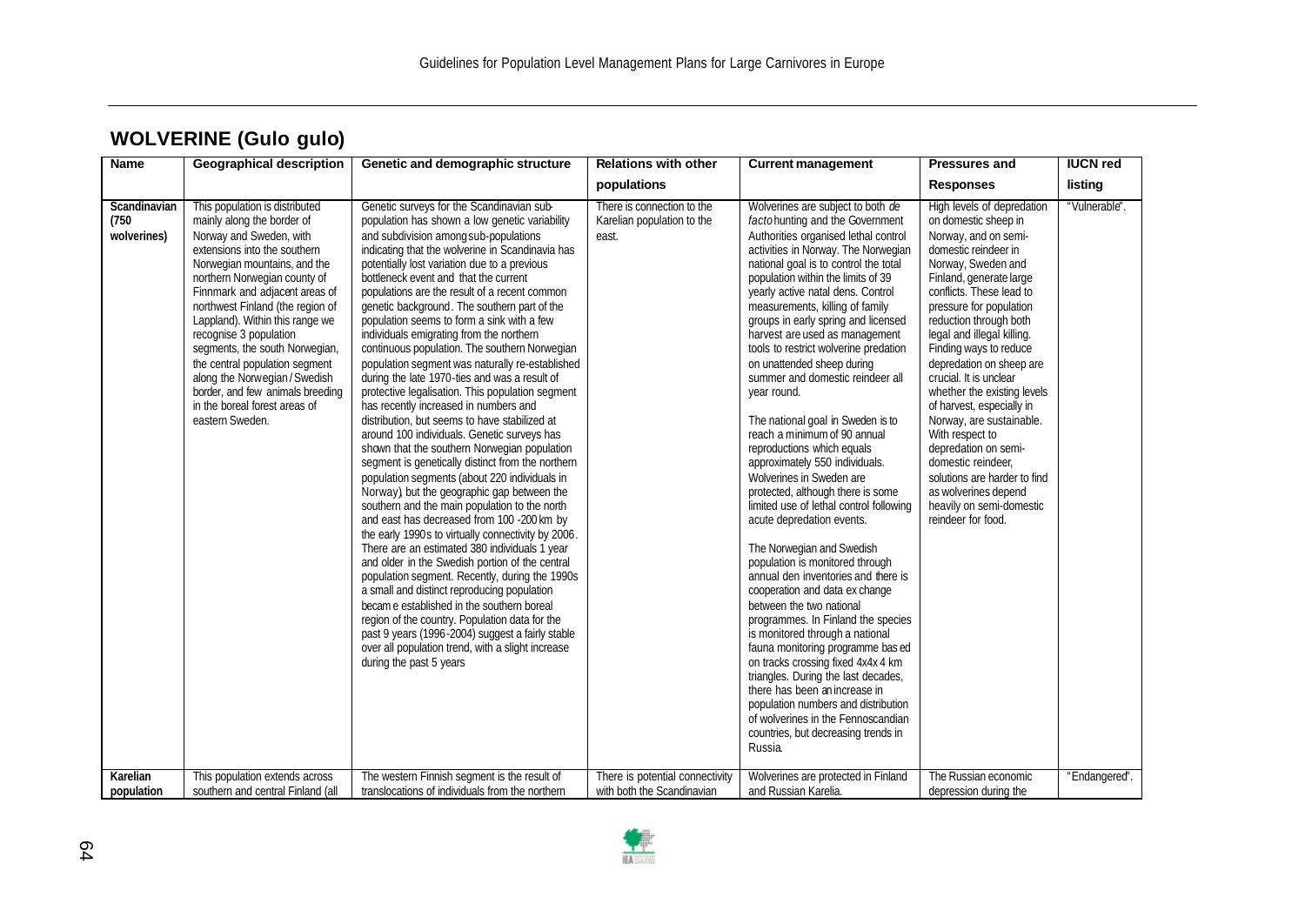| Name                  | <b>Geographical description</b>                                                                                                                                                                                          | Genetic and demographic structure                                                                                                                                                                                                                   | <b>Relations with other</b>                                                                               | <b>Current management</b> | <b>Pressures and</b>                                                                                                                                                                                                                                                                                                                                                                                                                                                                                                                            | <b>IUCN red</b> |
|-----------------------|--------------------------------------------------------------------------------------------------------------------------------------------------------------------------------------------------------------------------|-----------------------------------------------------------------------------------------------------------------------------------------------------------------------------------------------------------------------------------------------------|-----------------------------------------------------------------------------------------------------------|---------------------------|-------------------------------------------------------------------------------------------------------------------------------------------------------------------------------------------------------------------------------------------------------------------------------------------------------------------------------------------------------------------------------------------------------------------------------------------------------------------------------------------------------------------------------------------------|-----------------|
|                       |                                                                                                                                                                                                                          |                                                                                                                                                                                                                                                     | populations                                                                                               |                           | <b>Responses</b>                                                                                                                                                                                                                                                                                                                                                                                                                                                                                                                                | listing         |
| (450)<br>individuals) | Finland excluding Lappland) and<br>the Russian oblasts of Murmansk<br>and Karelia. The main distribution<br>appears to be continuous, but<br>there is a relatively isolated<br>population segment in western<br>Finland. | reindeer husbandry area. The trend in the<br>Finnish portion of this segment appears to be<br>slowly increasing (60 individuals in 2004). The<br>trend in Russia is poorly known (390 individuals<br>in 1999), but is regarded as being in decline. | population, and the<br>continuous northern Russian<br>population of wolverines that<br>extends eastwards. |                           | 1990s is believed to have<br>led to wide spread<br>poaching of ungulate<br>game species.<br>Furthermore, there has<br>been areduction of the<br>semi-domestic reindeer<br>herding industry due to<br>large calf/breeding losses.<br>This is believed to have<br>indirectly negatively<br>affected wolverine<br>populations western<br>Russia. The wolverines<br>main prey base (wild and<br>domestic reindeer)<br>became less abundant<br>and the population has<br>faced a decrease in<br>numbers and distribution<br>during the last decades. |                 |

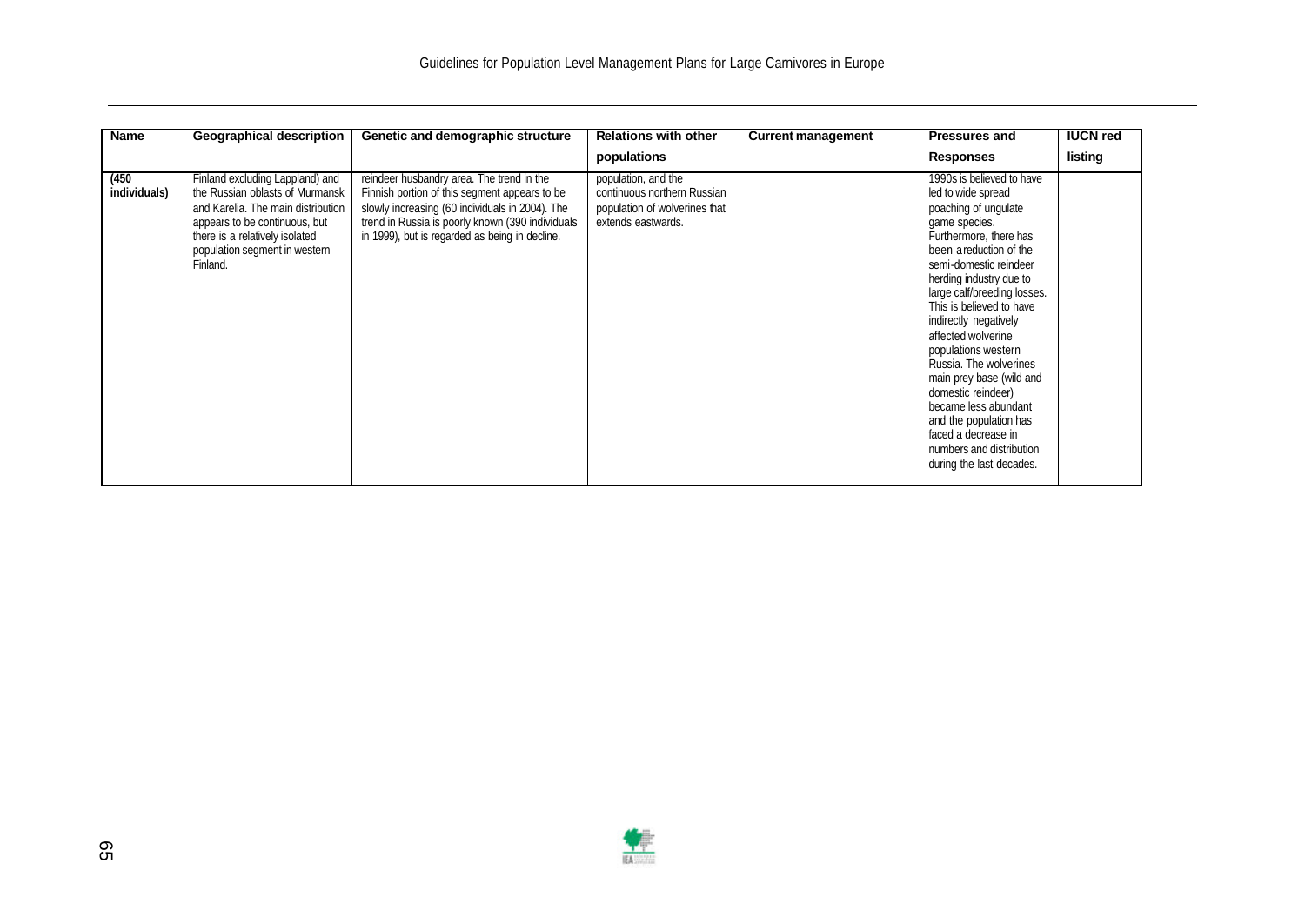



## **Appendix 2. Policy Support Statements of the Large Carnivore Initiative for Europe (LCIE)**

- 1. Lethal control and hunting of large carnivores;
- 2. Forestry;
- 3. Translocation;
- 4. Wolf dog hybridisation;
- 5. The release of captive-bred large carnivores
- 6. Compensation systems
- 7. Hunting of wild ungulate populations;
- 8. Transport infrastructure;
- 9. Disturbance;
- 10. Feeding bears;
- 11. Garbage and other problem bears;
- 12. Census methods.

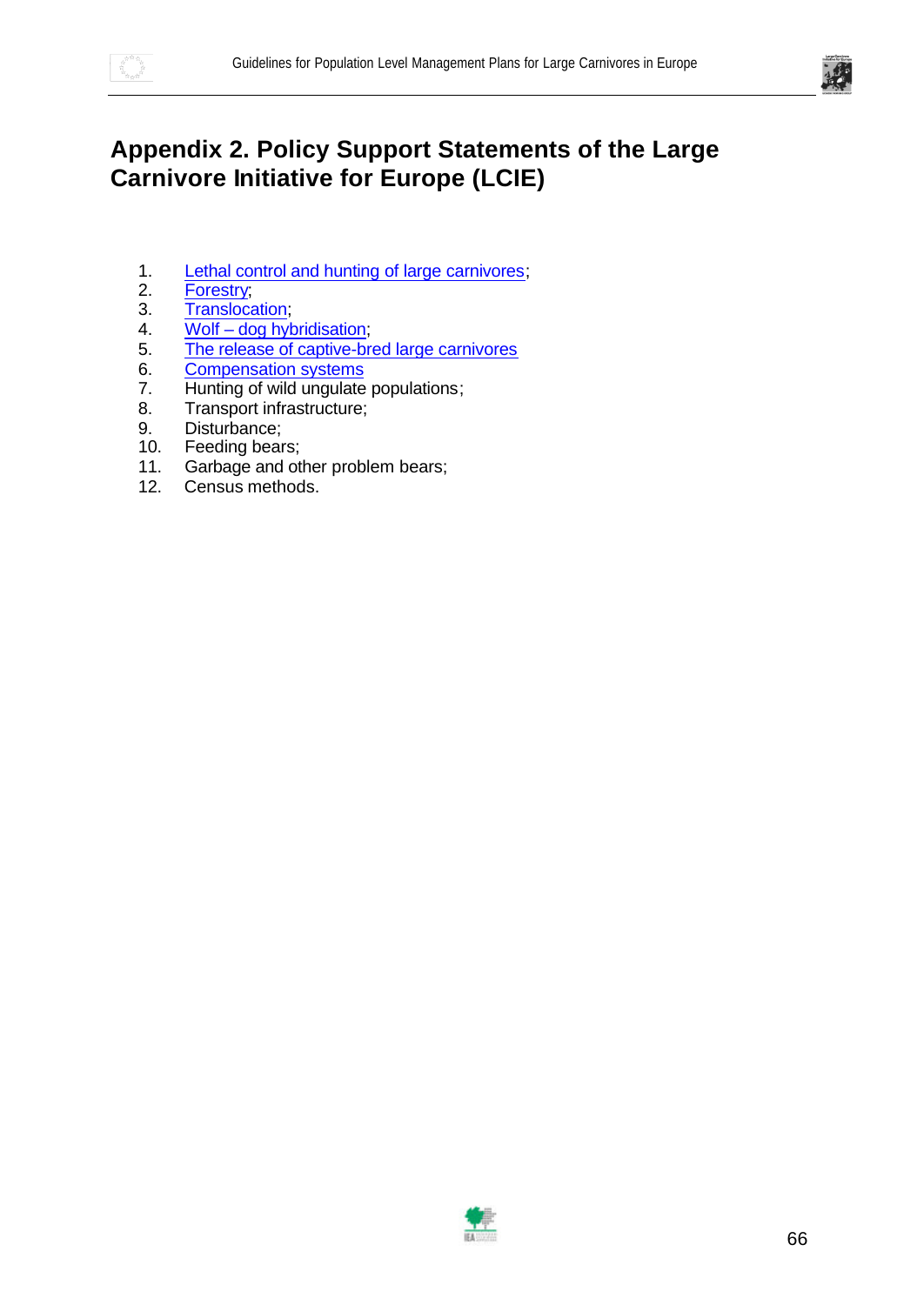



### LCIE Policy Support Statement

#### **Lethal control and hunting of large carnivores**

While large areas of Europe presently offer potentially suitable habitats for one or more of the large carnivore species beyond their present reduced distributions, there are no large wilderness areas left in Europe. Therefore, large carnivore conservation must often occur in multi-use landscapes. Within such landscapes a variety of real or perceived conflicts with humans can occur, including:

(1) Depredation on livestock and other productive units,

(2) Competition with hunters for wild ungulates,

(3) Fear for personal safety (especially from bears and wolves) and other psycho-social conflicts.

A pragmatic consequence of this is that in some situations coexistence may be more readily achieved if large carnivore populations were maintained at a lower density than that which an area could potentially support. There are a variety of non-lethal methods that can be used to remove individual large carnivores or limit their population growth rate (e.g. translocation). However, these are often impractical and too costly for large-scale application. In most situations lethal methods remain the most practical and effective in many parts of Europe.

Hunting of large carnivores has long been, and still remains, a tradition in many parts of Europe. The motivations vary from limiting damage and other conflicts, through recreation, to the desire for a trophy. In addition, lethal control of individuals to limit damages is currently practised in many areas where recreational hunting is prohibited. Although we are aware that hunting / lethal control of large carnivores may be controversial, the LCIE believes that it may be compatible with their conservation in many, but clearly not all, regions and situations. It is important to remember that carnivore conservation does not necessarily imply strict protection.

The potential benefits of large carnivore hunting / lethal control include:

(1) Allow the continuation of long-standing traditions in the rural areas where large carnivores occur.

(2) Increase the acceptance of large carnivore presence among hunters if they can regard them as rewarding game species or a source of income, rather than as competitors*.*

(3) Increase the sense of empowerment among local people that have to live in the same areas as large carnivores.

(4) Allow large carnivore populations to be maintained at densities where damage to livestock and predation on wild prey are kept at levels that can be tolerated. In addition, hunters may be able to assist in the lethal control of specific animals, for example those that become habitual livestock killers.

(5) Help maintain shyness among large carnivore populations thus reducing potential conflicts.

(6) Potentially provide an opportunity to sell trophy hunts, and thereby generate revenue in rural areas (thus giving an incentive to maintain healthy large carnivore populations).

(7) In areas where large carnivore populations are recovering, it may increase long term acceptance if the rate of recovery is slowed down.

(8) The LCIE strongly opposes poaching under any circumstances and realises it is a major threat to large carnivore population survival in many areas. However, the LCIE believes that allowing legal hunting of viable populations will help reduce poaching if the local people feel that they are involved in the management process.

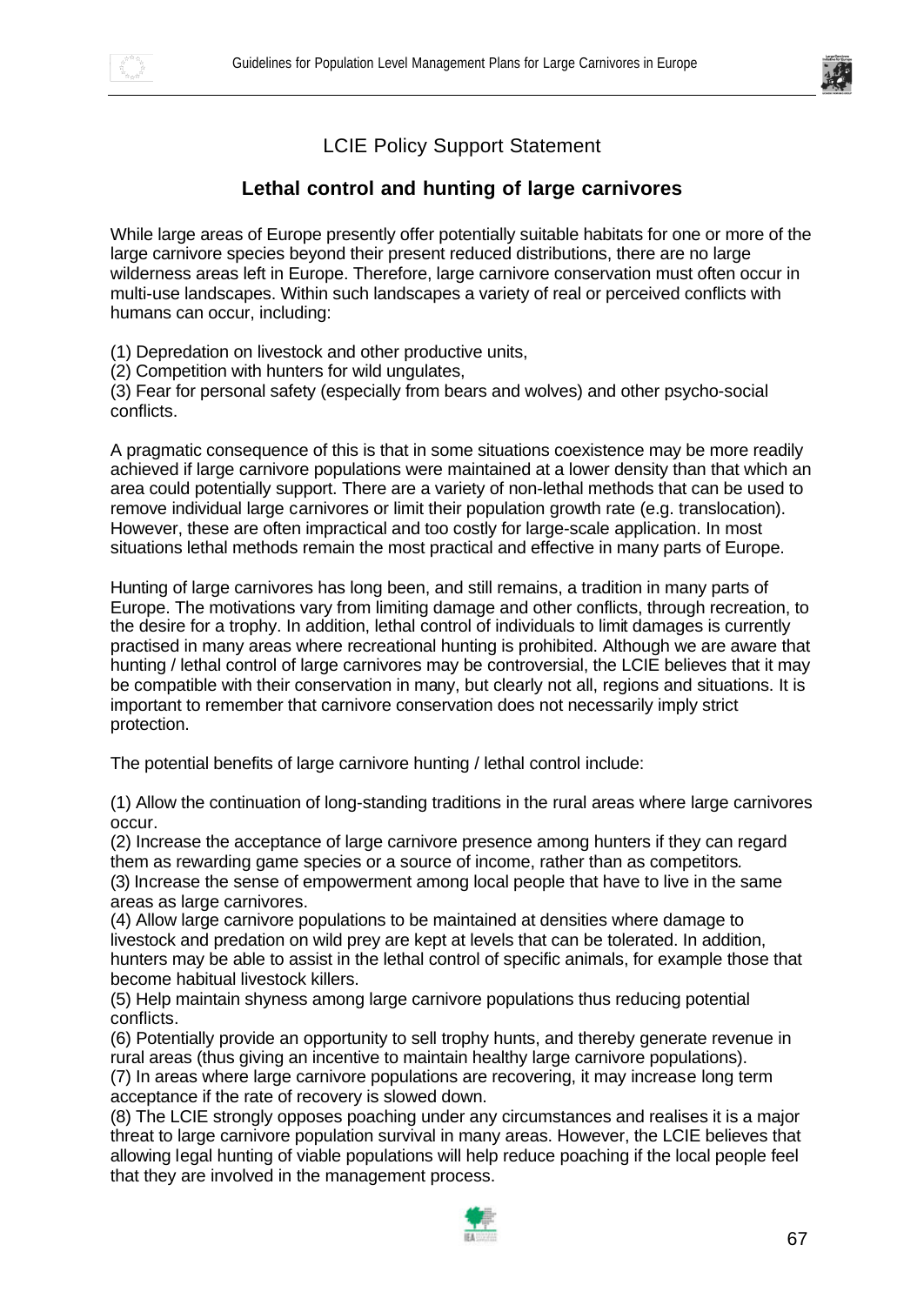



(9) Reaching a population level that allows initiating hunting may provide a benchmark for the success of a conservation / restoration plan – this should also demonstrate the flexibility of a conservation plan to the various interest groups.

However, there are a number of conditions that must be fulfilled to ensure that hunting / lethal control is compatible with large carnivore conservation. The LCIE accepts the hunting / lethal control of large carnivore populations only when the following circumstances are met:

(1) Hunting and lethal control are part of a comprehensive conservation management plan for the whole population and its habitat. This plan should be written by the appropriate management agency in appropriate consultation with the local human population and acknowledged wildlife interest groups (both governmental and non-governmental). The plan should be acceptable to a majority of the affected groups and a majority of the local population. These management plans should be fully compatible with national and international laws and agreements.

(2) In the conservation management plan, the large carnivore population must have been documented to be demographically viable and able to sustain the proposed level of hunting / lethal control without jeopardising its conservation status.

(3) The social organisation of the species, and how removing individuals will affect it, must be taken into account.

(4) Goals for the minimum size of carnivore populations must be stated in the plan. An adequate monitoring system must be implemented to ensure that the population is kept above the minimum level. In cases where population size cannot be estimated directly, monitoring could focus on indices that reflect distribution and population trend.

(5) Important biological data (sex, age, condition, body mass, reproductive organs, genetic samples, etc.) should be collected from all harvested individuals for monitoring and management purposes. The results of the hunting and monitoring must be reported annually and compared with the goals of the conservation management plan.

(6) The methods used must not contravene international, national or regional laws and killing should be carried out respecting the animal welfare principles. All those involved in the killing of large carnivores should be specifically trained unless highly experienced.

(7) Sufficient limitations must be imposed on hunting to ensure its sustainability. In effect this will require some form of closed seasons, and in most cases some form of quotas. The use of a female sub-quota is also strongly recommended to prevent over-harvest.

(8) All human-caused mortalities (including carnivores killed through hunting, depredationcontrol or poaching, in self-defence, or in traffic collisions) should be taken into account when setting quotas. In addition, animals wounded, but not recovered, should be assumed to have been killed.

(9) Mitigation measures should have been evaluated and implemented where possible before lethal control or hunting is initiated mainly to limit damage to livestock.

The LCIE also recognises that the acceptability of using state-employed personnel to lethally remove large carnivores as opposed to recreational hunters will vary from region to region. Therefore, the costs and coexistence benefits of this need to be carefully evaluated on a case by case basis.

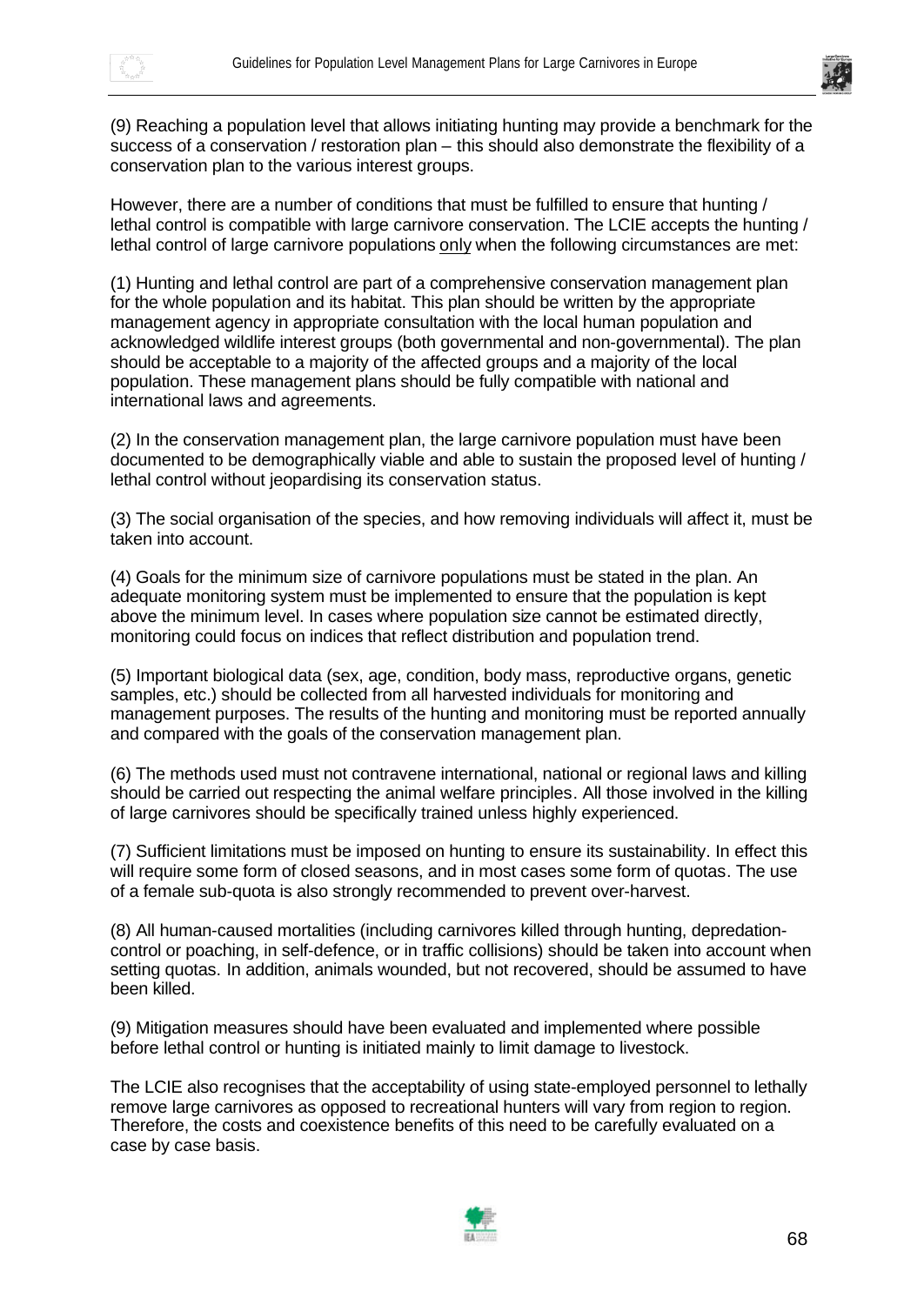



This position statement is only intended to provide a general framework, to what the LCIE feels are acceptable management instruments, while explicitly stating that local societal and ecological factors will need to be discussed in order to find which approach works best locally. This position statement is not intended to state that large carnivores should be hunted, or that they should be prevented from becoming too dense, or that lethal methods are the only appropriate way to control their numbers should this be required. However, the LCIE does believe that hunting large carnivores is acceptable under some circumstances, and that there may be some advantages to this, and that in some situations it will benefit (and be compatible with) their conservation. Likewise, the LCIE strongly recommends the use of non-lethal mitigation measures to reduce conflicts, but accepts that lethal control may be required in some situations. Given the complex social issues surrounding large carnivore conservation the LCIE strongly recommends that appropriate attention be paid to studies of both the human dimension and ecology when making management decisions.

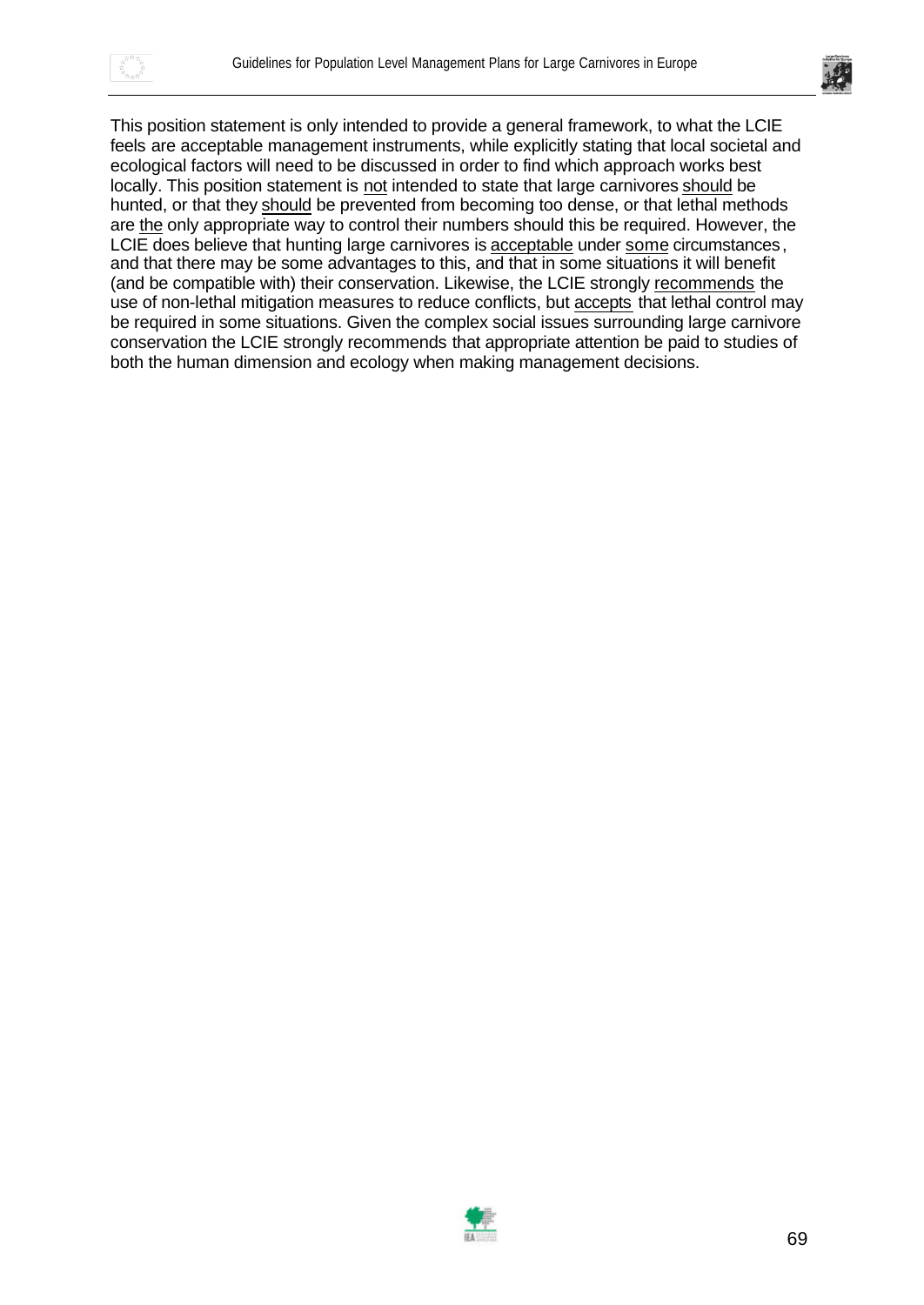



### LCIE Policy Support Statement

#### **Large carnivore conservation and forestry**

European large carnivores are strongly associated with forested habitats. Therefore, there is a great potential for commercial forestry to influence their populations. Fortunately for large carnivores, none of the species is a habitat specialist and they are generally far more tolerant of forestry practices than many other species that depend heavily on a single tree species or specific forest structure. The LCIE believes that carefully planned commercial forestry and other non-timber related activities are generally compatible with large carnivore conservation. However, there are a number of considerations that need to be taken into account.

#### **Large carnivore prey**

Large herbivores (primarily red deer, roe deer, moose, wild boar) are vital prey for wolves and Eurasian lynx (and wolverines through scavenging), and under some circumstances for bears. It is therefore vital that a commercially operated forest maintains a sufficient prey base for large carnivores. Most forms of sustainable forestry have a potentially positive effect on large herbivores by maintaining early successional habitats. However, the damage caused by herbivores browsing on regenerating trees often prompts foresters to control the numbers of large herbivores. While large carnivores are able to persist over a wide range of prey densities, there are lower limits. It is vital that forest-damage motivated control of large herbivore numbers does not reduce their population below a density which is sufficient to support the local large carnivore population. It is also important to bear in mind that the relative impact of large carnivores on large herbivore populations will increase with lower herbivore densities. If a forest's wild herbivore population is being managed for hunter harvest this implies that competition between hunters and carnivores will increase at lower herbivore densities. Furthermore, greatly reduced wild herbivore densities may also lead to an increase in other conflicts such as livestock depredation. It is therefore desirable that other non-lethal forest-damage reduction measures be employed where possible.

Bears feed extensively on a range of mast (e.g. acorns), berries and plants. In areas where these foods are important it is vital that forestry considers bear requirements when planning the species composition and cutting cycles of their forests.

Iberian lynx depend heavily on rabbits for their food. Rabbits occur over a wide range of habitats but do not thrive in plantations of exotic species, such as eucalyptus. Given the critically endangered status of this felid, it is imperative that forestry in the region of southern Iberia adopts practices that are compatible with maintaining healthy rabbit populations. This requires that the area of Mediterranean forest be maintained or restored rather than being converted to farmland or eucalyptus plantations. In addition, Iberian lynx frequently use hollow trees with large dimensions as den sites.

#### **Livestock grazing**

Forests are used for grazing livestock in many countries. The important issues here relative for large carnivores are that grazing densities do not outcompete wild herbivores that are potential prey for large carnivores (rabbits for Iberian lynx), and that husbandry methods are adequate to protect livestock from depredation. A situation with low prey density and high livestock densities will automatically lead to high conflict levels.

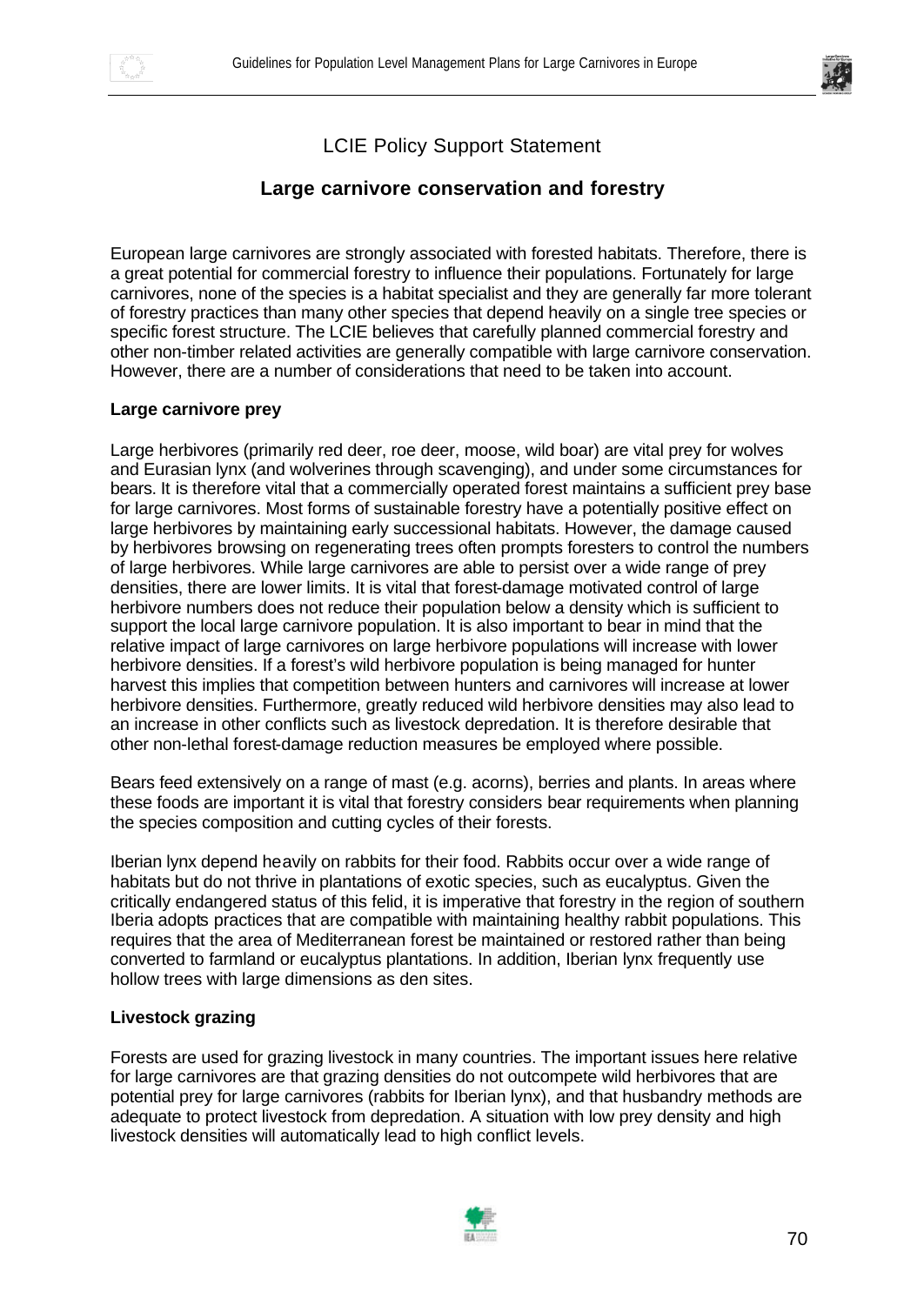



#### **Disturbance**

Forestry activities may be a source of disturbance for large carnivores. However, large carnivores are highly mobile and under most circumstances it is of little consequence for them to move away from a localised disturbance such as cutting or planting. The exception is during certain periods when they have limited mobility, such as when raising young at a den, or when bears are in winter hibernation. During these periods any disturbance within a kilometre of a den may have greater consequences. Where possible forestry activities should try to avoid any activity within close proximity of known den sites during critical periods of the year.

#### **Access**

The most serious impact of forestry for large carnivores lies with the roads that are often constructed to facilitate access for forestry-related activities. Once constructed, roads also allow access for a wide range of other users, allowing people to reach parts of the forest that would normally have been too distant or inaccessible. This leads to an increase in disturbance, from both pedestrian and mechanised sources, an increase in mortality risk through vehicle collisions, and an increase in poaching by providing better access. The LCIE strongly recommends forestry practices that do not lead to increased road construction and regards it as being desirable that forest roads be closed to other vehicle traffic whenever possible.

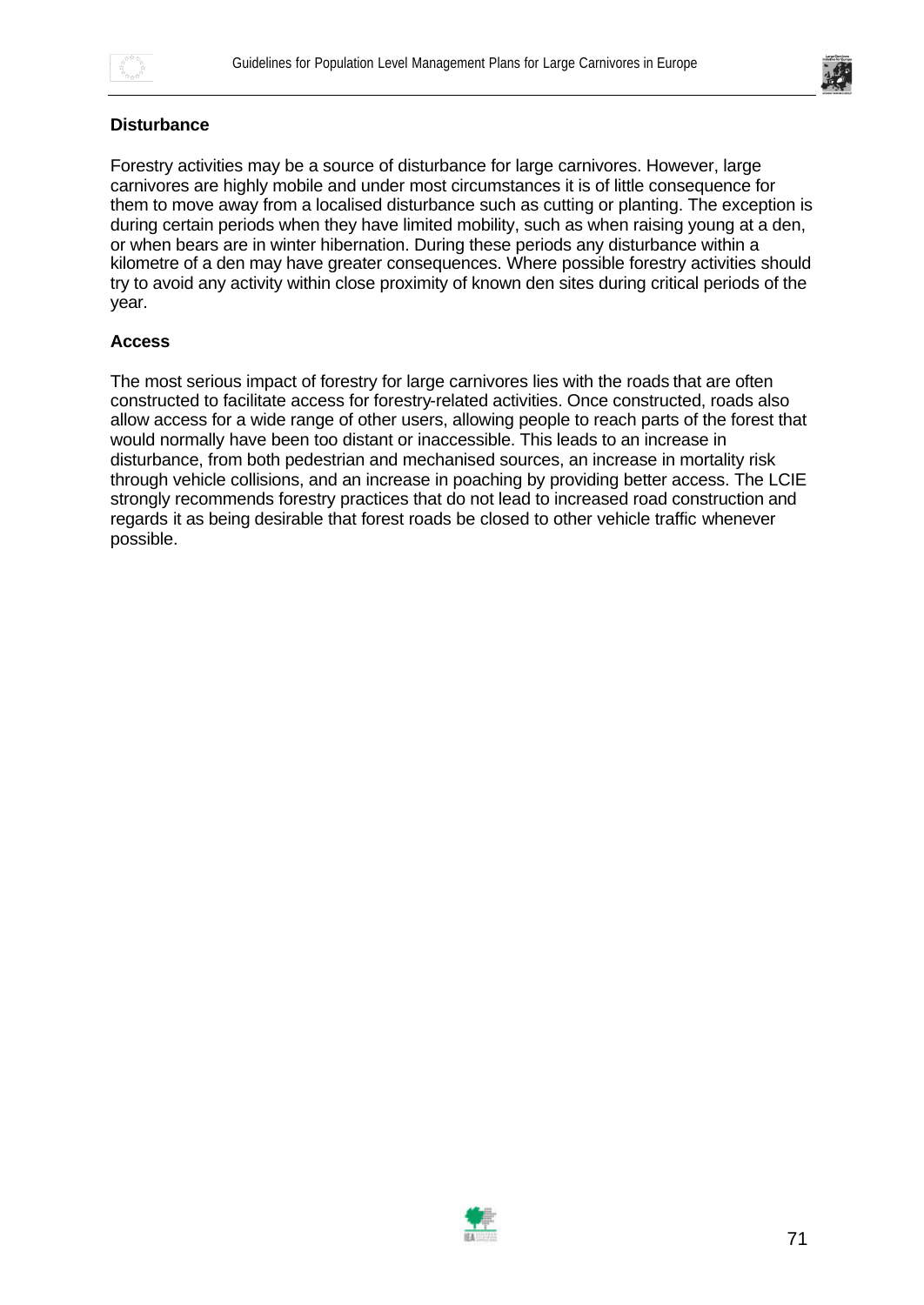



### LCIE Policy Support Statement

#### **Translocation as a tool in large carnivore conservation.**

Translocation is defined as the "deliberate and mediated movement of wild individuals or populations from one part of their range to another". There are many circumstances where translocation is a potentially important tool in the conservation and management of large carnivores. However, there are also many circumstances where translocation is not applicable.

The circumstances where the LCIE regards translocation as an appropriate conservation tool include:

- When assisting critically small populations by augmenting their genetic variation and / or numbers.
- As part of a well planned reintroduction.
- As a non-lethal way to locally and temporarily reduce high population density in occasional cases where popular opinion does not permit other methods.

The LCIE regards it as being unacceptable to translocate large carnivores as:

- A way to routinely deal with individuals involved in undesirable behaviour (such as livestock depredation by bears, wolverines, wolves or Eurasian lynx or with bears who become habituated to human foods).

Exceptions to the above may exist if at least one of the following criteria is met:

- A very large destination area is available where no similar sources of potential conflict exist (unlikely in most parts of Europe).
- The individual is a member of a critically endangered species (eg, Iberian lynx) or a very small population where all individuals are important.
- The individual is only moved within what can be regarded as its normal home range as a part of a structured aversive conditioning program.

Whenever a translocation is attempted it is imperative that the guidelines from the IUCN Reintroduction Specialist Group are followed, especially with respect to the following issues:

- The welfare of the animal and logistics involved with live capture and transportation of the animal.
- The fact that many translocated individuals attempt to return to their point of capture. These movements can extend over several hundred kilometres. Restraining the individual in a holding facility for a period of several weeks at the release site will partially reduce this homing behaviour but in turn involves a range of other logistical and welfare aspects.
- Careful evaluation of ecological suitability of the release site and consultation with the local population.

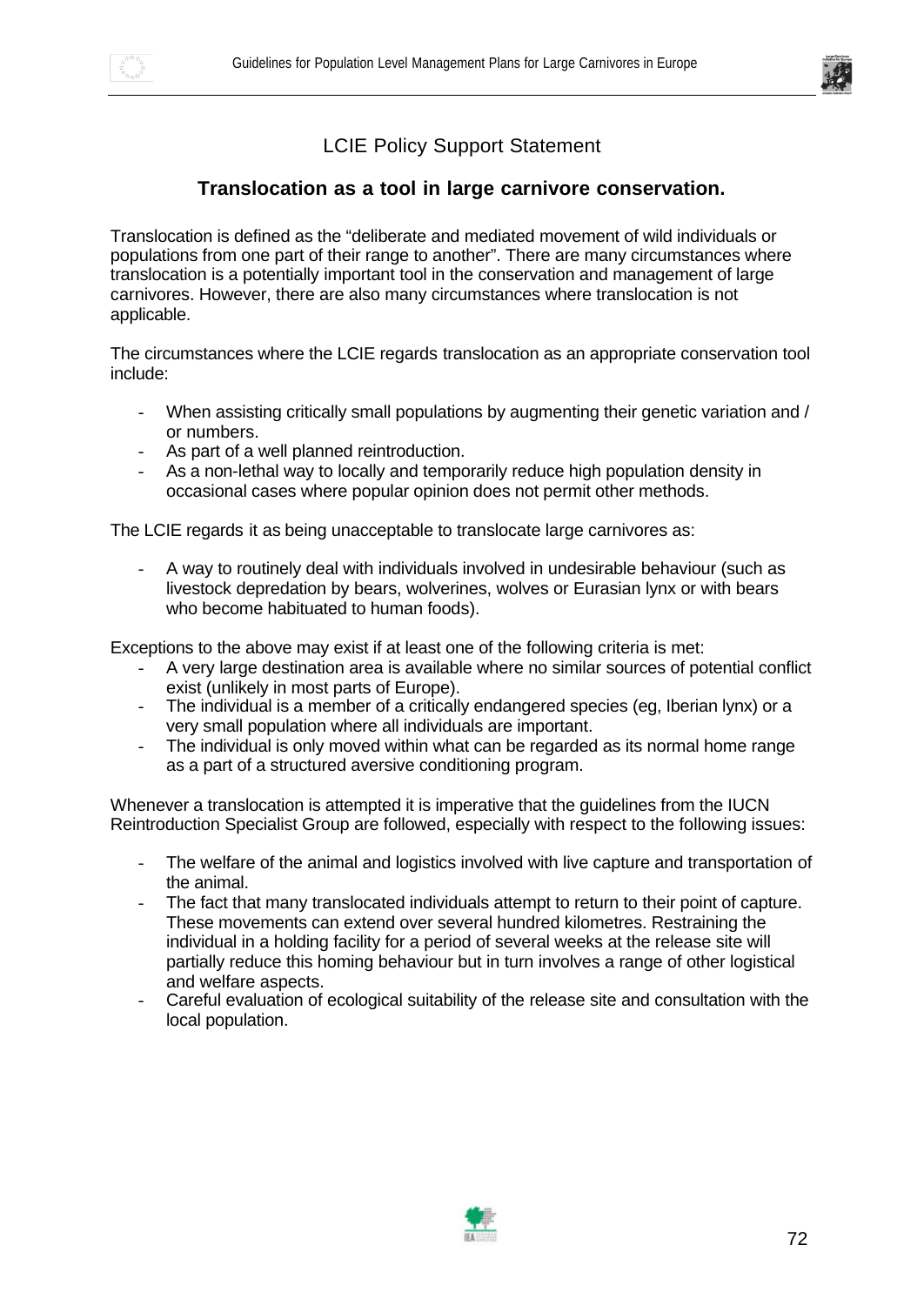



# LCIE Policy Support Statement

### **Response to hybridisation between wild wolves and domestic dogs**

Dogs were originally domesticated from wolves. Today the relationship between wolves and dogs is highly complex with at least five areas of interaction that are relevant for wolf conservation. Dogs are used to defend livestock from wolf depredation, wolves may kill dogs, dogs may transfer diseases to wolves, and feral dogs may compete with wolves for food. In addition, wild wolves and dogs (both domestic and feral) can interbreed and produce fertile offspring.

Hybridisation has been well documented from many parts of Europe – from Spain to Russia, with recent cases in Germany, Norway, Finland, Italy and Latvia. The available data indicate that hybridisation is most likely to occur in (1) areas with very low wolf density where the availability of potential mates is low such as in areas where wolves are colonising, or (2) in areas where the wolf population is subject to heavy perturbation, for example from intensive hunting. These are also the circumstances where hybridisation can have the greatest negative effects as the hybrids will constitute a relatively large portion of the population.

The potential negative effects of hybridisation are twofold:

*Genetics.* During the millennia since dogs were domesticated from wolves they have been selectively bred for a wide range of traits that humans consider desirable. These include early sexual maturation, two breeding cycles per year (in most breeds), delayed behavioural maturation, a wide range of physical traits involving size, coat, and skeletal modifications, and tameness. All of these traits will reduce the fitness of an individual in the wild.

*Behaviour.* We lack hard data on the behaviour of free-ranging wolf-dog hybrids, but there is reason to believe that they will show more undesirable behaviours than pure wolves because of their inferior adaptation. These behaviours could potentially include an even greater tendency than pure wolves to attack livestock and demonstrate bold behaviour.

#### **Response**

The LCIE acknowledges that it will probably be impossible to ensure that wolf populations are 100% free from domestic dog genes. In addition, it is likely that selection will remove these genes from the population. However, because of the high degree of public concern, the potential for even a few hybrid litters to swamp small recovering populations, and the general goals of conserving wild gene pools, the LCIE, supported by the IUCN Wolf Specialist Group's "Wolf Manifesto", recommend that:

? Everything possible should be done to minimise the risk of hybridisation between wolves and dogs. This requires that the keeping of wolves and wolf-dog hybrids as pets be prohibited, discouraged, or at least carefully regulated, and that strong actions be taken to minimise the numbers of feral and stray dogs.

? Everything practically possible should be done to remove obvious hybrids from the wild should such an event occur and be detected. In reality this will be most effectively achieved through lethal control, as the chances of selectively live capturing all the specific members of a hybrid pack are minimal. Furthermore, the welfare issues associated with keeping wildborn hybrids in captivity must be considered - as it is almost inevitable that they will be captured after the period when they can potentially be socialised towards humans.

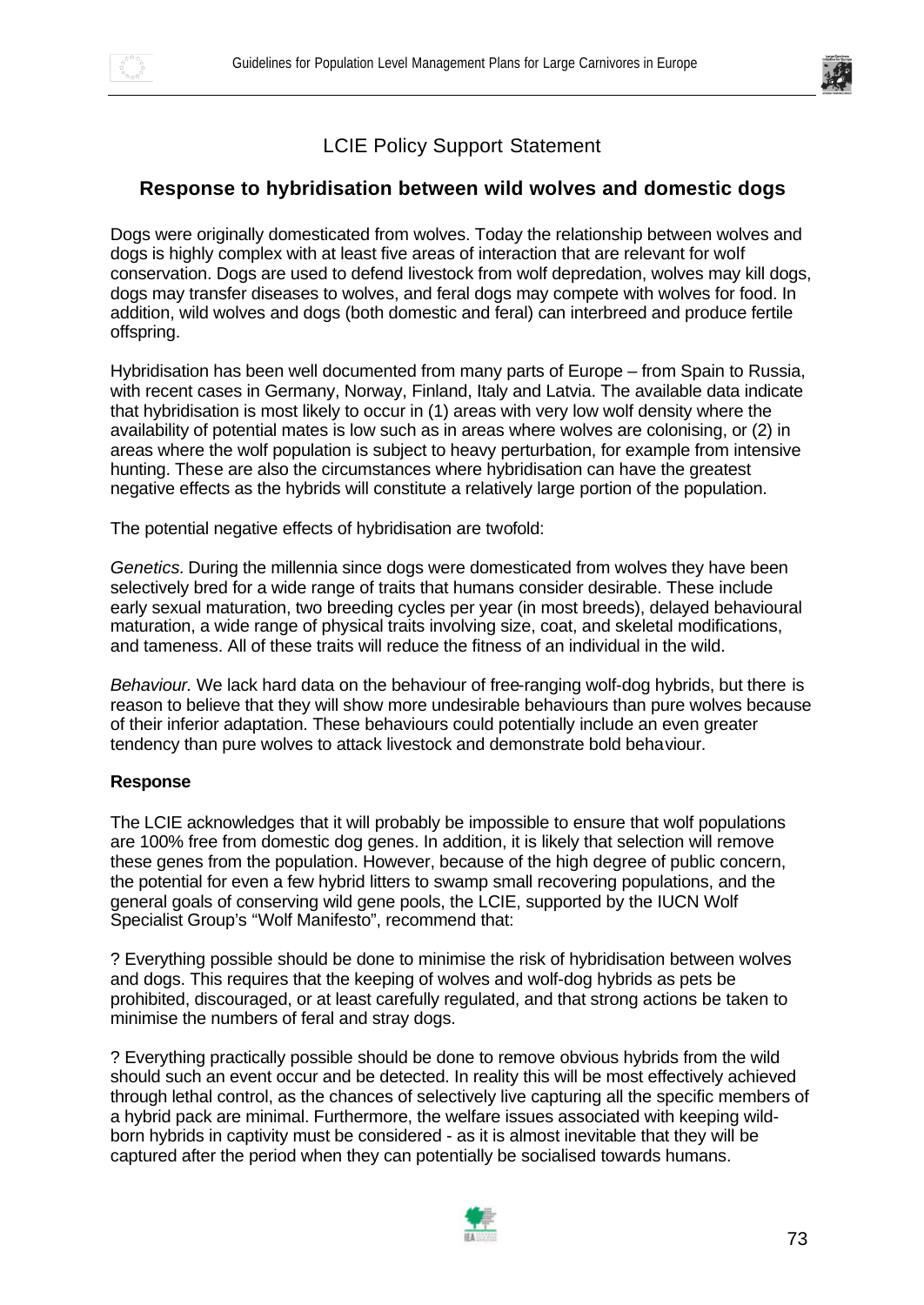



? It is important that management authorities clarify their legislation concerning the legal status of wild-born wolf-dog hybrids. Their management status should be such that they receive the same legal status as wolves from hunters and the public in order to close a potential loophole for the irregular killing of wolves – but such that they can be effectively removed under special license by carefully trained government appointed wardens when necessary. From the point of view of EU regulations there should be an automatic derogation from Habitats Directive protection, and that all effective methods, even those banned for normal hunting, should be allowed provided that they are selective and respectful of animal welfare principles.

? When removing potential hybrids from the wild it is crucial that all staff are familiar with the physical characteristics of wolves and hybrids, and that great care be taken to not kill pure wolves by mistake. A clear set of criteria should be decided in advance. From experience F1 hybrids can generally be recognised based on morphological criteria – but later generations may be difficult to detect – even with genetical methods. In cases where identity is unclear, it is possible to collect scats and have them DNA tested before making a management decision.

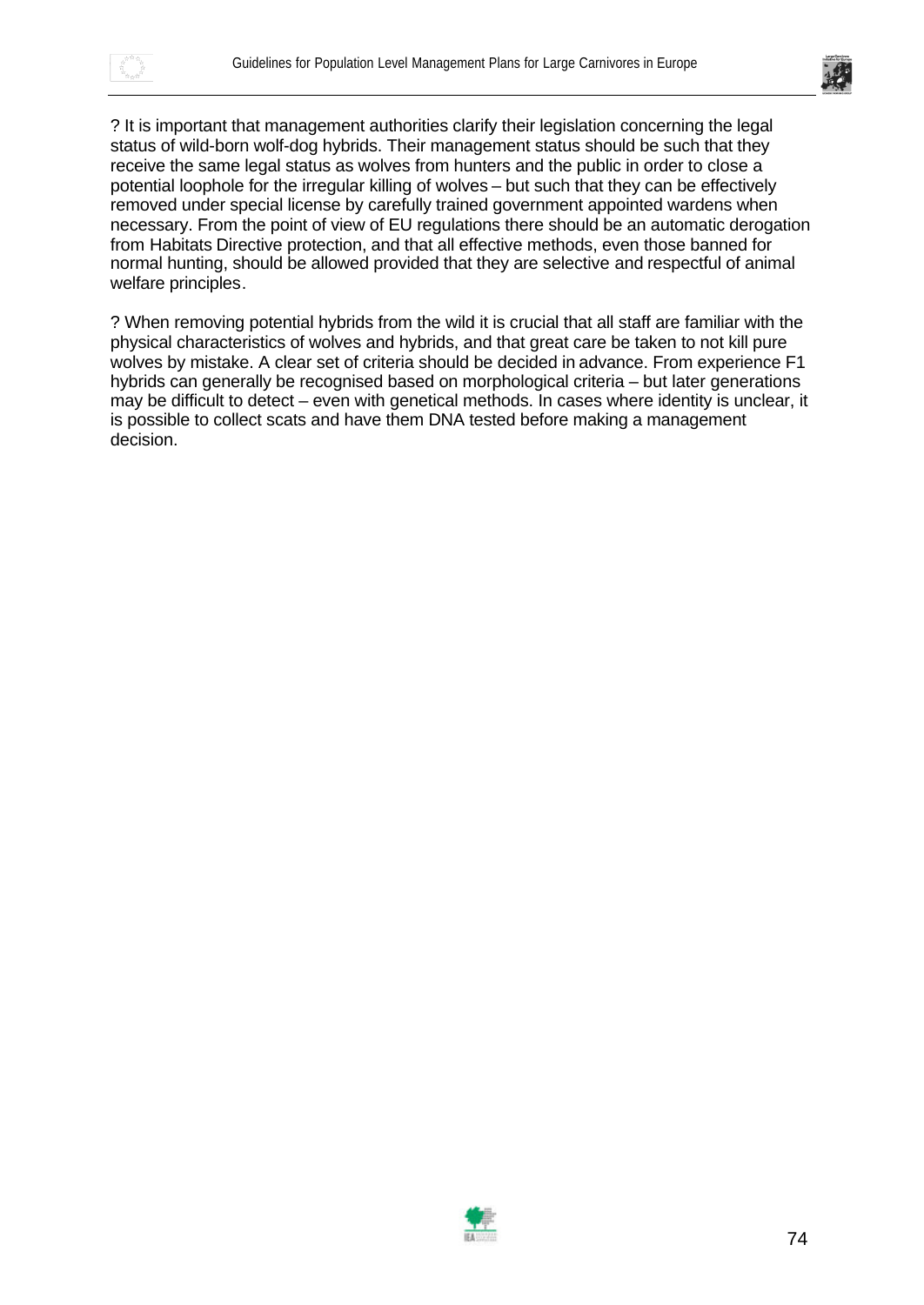



# LCIE Policy Support Statement

## **The release of captive-bred individuals as a tool in large carnivore conservation**

The reintroduction and population augmentation of threatened carnivores are potentially powerful tools in the conservation toolkit. These methods have been widely applied to a wide range of taxa on all continents. There are two potential sources of individuals – from larger wild populations and from captive breeding. Both sources have been used for carnivore conservation projects and there are successful and unsuccessful examples of both. Reintroduction and population augmentation projects should never be undertaken without careful consideration because they are very expensive, highly technical, very controversial with the public, and while there are many successful examples - overall there is a relatively low rate of success. As a result the LCIE cannot support any reintroduction or population augmentation projects that do not carefully follow the recommendations of the IUCN's Captive Breeding Specialist Group. Any such activity should only be conducted after exhaustive research into the cause of population extinction or decline, careful analysis to determine that adding new animals to an area / population will significantly assist conservation, and detailed evaluation of both the release site and methodology. Furthermore, any such release should be carefully monitored.

Additional concerns exist when the animals to be released are of captive origins.

- **Concern over genetics**. Animals in captivity are often of uncertain origins as stud books have not always been kept. Where it is possible maintaining local genetic characteristics is regarded as being important in conservation, and should only be deliberately interfered with if there is evidence for inbreeding depression or virtually no chance of natural dispersal.
- Welfare. Experience indicates that translocated wild born individuals have a higher survival than released captive born individuals. This implies that there may be some welfare concerns for captive born individuals if they are not able to adapt to the wild, and if there is no follow-up or support for released animals.
- **Public safety.** Some large carnivores, such as wolves and bears, are potentially dangerous to humans. There is reason to believe that individuals that become habituated to, or loose their fear of, humans because of their experiences in captivity, may be more dangerous or may be more likely to develop problem behaviour if released. It is also possible that a lack of shyness could bring them into close contact with people and into more conflict situations that could negatively affect public opinion.

Therefore, the LCIE does not ever recommend the release of captive-bred wolves or bears under any circumstances in the human-dominated environments that characterise Europe. For other large carnivore species living in Europe we advise against the use of captive-bred individuals in any situation where wild living individuals from a population that can support their removal and with a similar genetic background to the animals living in the release area are available. The release of captive bred individuals should only be contemplated in situations where (1) there exists a clear need for reintroduction or population augmentation in a context that can make a substantial contribution to their conservation , and (2) no other alternative sources of animals exists. It is difficult to imagine any such situations for Eurasian lynx or wolverine. However, one potential example that fulfils these criteria is the Iberian lynx

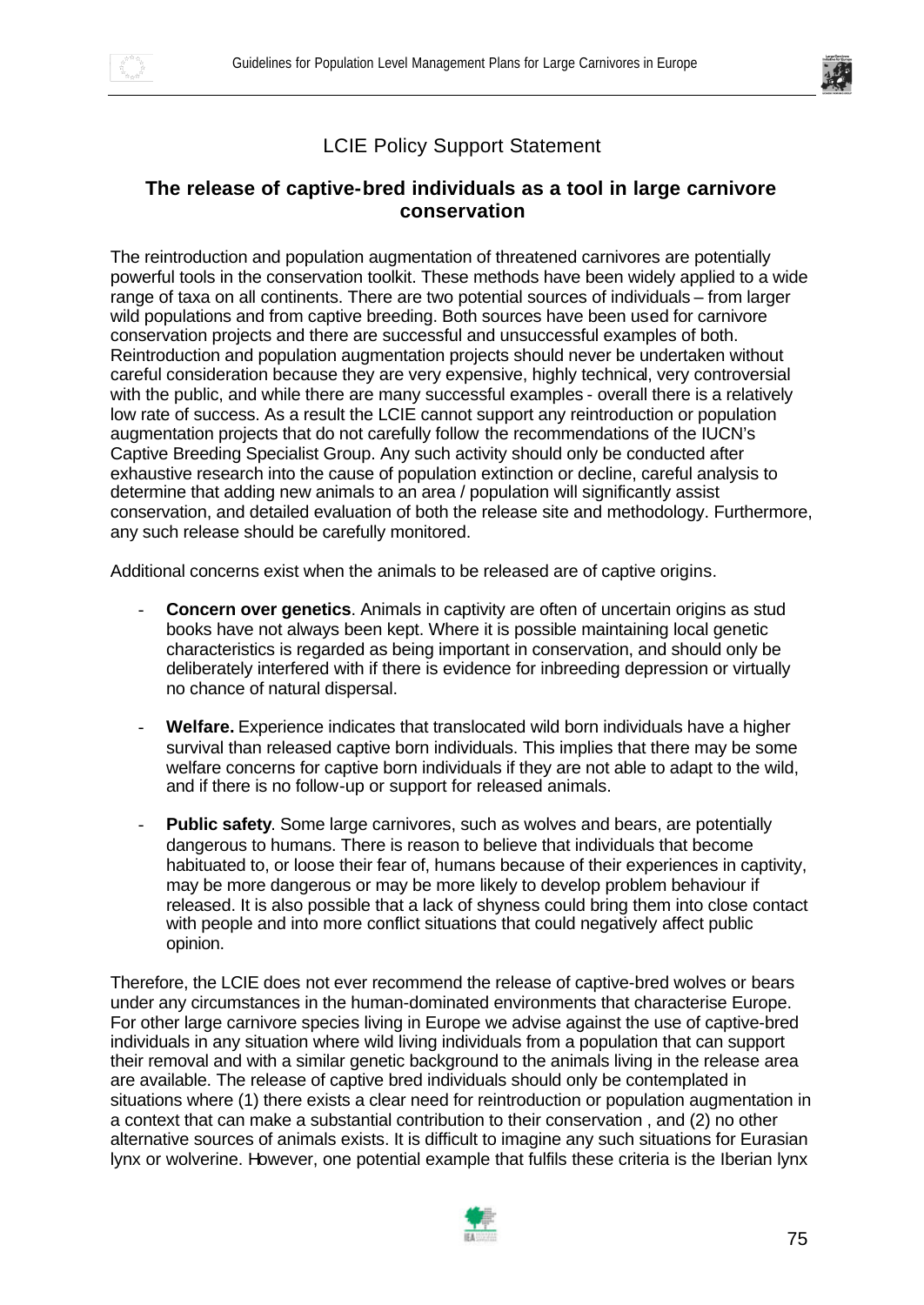



for which there are no source populations and where their survival depends on the reestablishment and augmentation of populations in the wild.

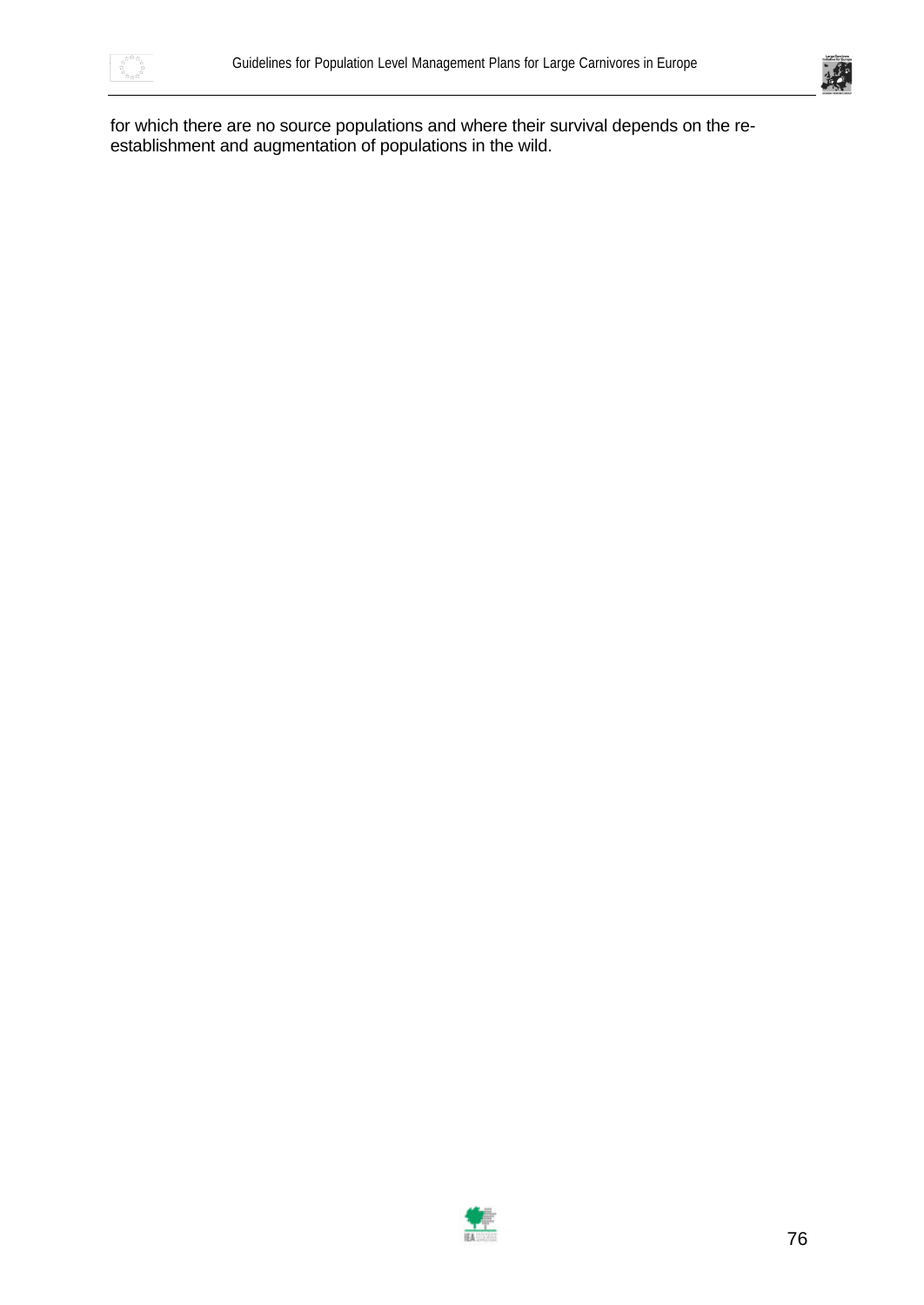



## LCIE Policy Support Statement

### **The use of compensation and economic incentive systems to alleviate economic losses caused by large carnivores**

Large carnivores often cause a range of conflicts with human interests. These conflicts include depredation on livestock, killing of domestic dogs, destruction of beehives, damage to crops and fruit trees, and in exceptional cases the risk of injury to humans. These conflicts are mainly economic (although there may be a range of non-material social conflicts too) and usually fall disproportionably on the rural communities within large carnivore range. In contrast, the benefits associated with large carnivores are often more aesthetic or ethical than material, and are experienced at national or international levels.

There are several potential mechanisms for redistributing economic inequalities. The most commonly used is *ex post* compensation – where a cash payment is made to cover (in part or in total) the losses caused by large carnivores after the damage has occurred. Insurance systems also exist where farmers, for example, take out a policy to cover the eventual loss of animals. A few economic incentives (paying for risk) exist where funds are distributed to people potentially affected by large carnivores that the recipient can either use for mitigation or to cover losses. Finally, there are a number of assistance schemes where funds are provided to help mitigate damage by subsidising the introduction of effective damage prevention measures.

The LCIE believes that large carnivores should be considered as natural parts of the European environment with an intrinsic right to live on both public and private land in Europe. The LCIE also believes the damage that large carnivores cause should be considered as "natural" in the same manner as storms and floods. Therefore, we do not recognise the entitlement of interest groups to financial assistance when exposed to damage from large carnivores as a fundamental right. However, the LCIE recognises that in some situations the conflicts caused by large carnivores can be severe and that the costs and benefits are not equally distributed. Furthermore, large carnivore conservation in Europe occurs within a human dominated environment where their acceptance by local people is crucial. Therefore, the LCIE feels, from both pragmatic and ethical standpoints, that it is important to consider issues of social justice along with conservation goals. This implies that it may often be desirable to more equably distribute both the costs and benefits associated with large carnivores.

In principle the LCIE believes that a successful scheme should confer a sense of responsibility to the recipients and that conflict prevention is better than reaction. The LCIE also believes that economic schemes should only be considered for damage to private property (eg, livestock, dogs, beehives, crops and orchards) and not for any economic loss felt by hunters who have reduced hunting bags of wild game due to competition with carnivores. Any financial incentive should be carefully monitored to guard against fraud.

Of the potential mechanisms available the LCIE strongly supports the use of assistance schemes. The provision of grants or subsidised loans for technical support and materials (eg, electric fencing, livestock guarding dogs, secure pens for dogs, better night-time enclosures, and temporary accommodation for shepherds on pastures) can help cover most of the initial costs associated with adapting to carnivore-compatible husbandry systems. We do however recommend that recipients be required to make a significant own contribution in terms of labour or funds in order to provide a sense of ownership and increase the sense of responsibility towards maintenance.